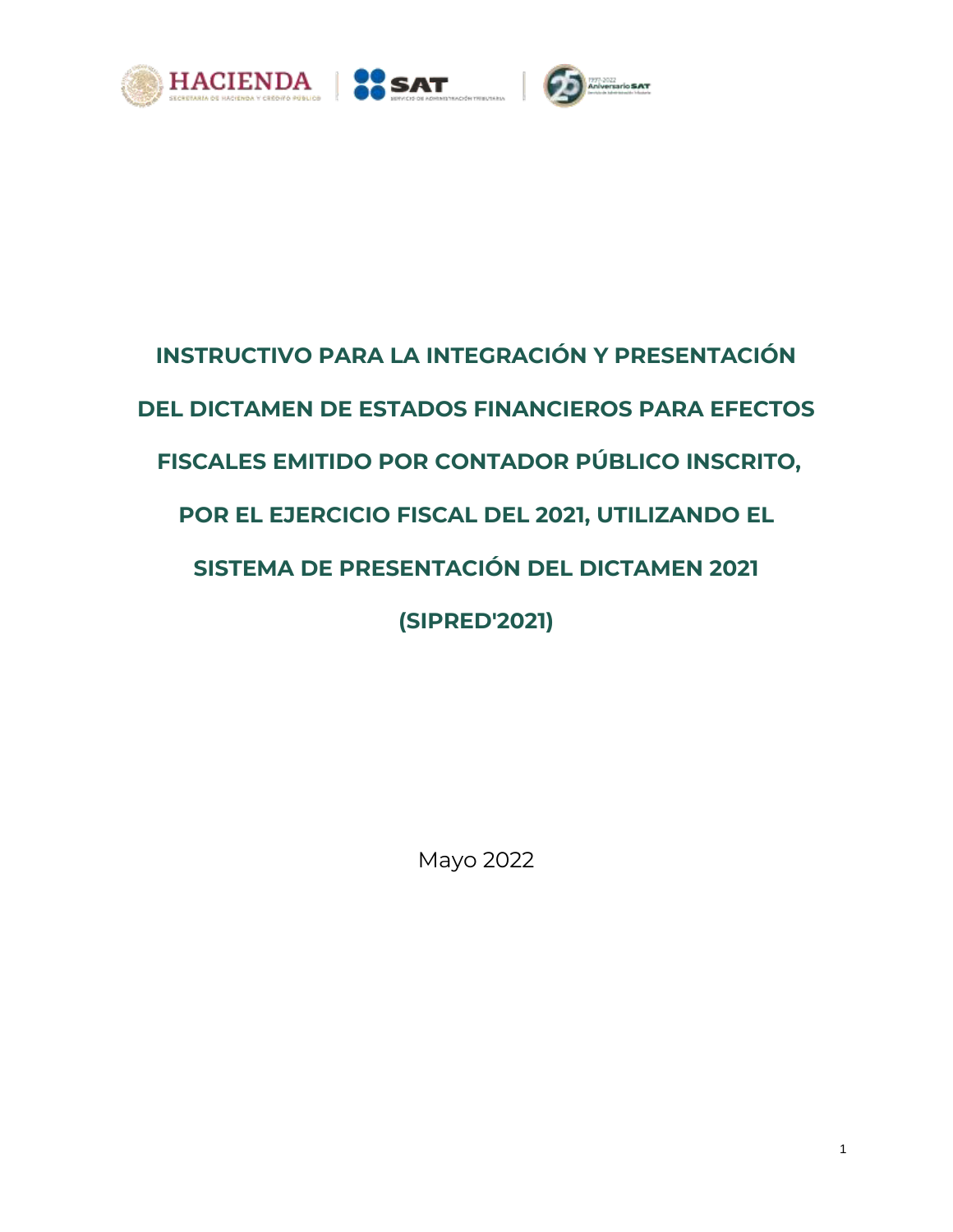



**INSTRUCTIVO PARA LA INTEGRACIÓN Y PRESENTACIÓN DEL DICTAMEN DE ESTADOS FINANCIEROS PARA EFECTOS FISCALES EMITIDO POR CONTADOR PÚBLICO INSCRITO, POR EL EJERCICIO FISCAL DEL 2021, UTILIZANDO EL SISTEMA DE PRESENTACIÓN DEL DICTAMEN 2021 (SIPRED'2021), APLICABLE A LOS SIGUIENTES TIPOS DE DICTÁMENES:** 

- **A. INSTITUCIONES DE CRÉDITO (BANCOS).**
- **B. INSTITUCIONES DE SEGUROS Y FIANZAS.**
- **C. CASAS DE BOLSA.**
- **D. SOCIEDADES CONTROLADORAS DE GRUPOS FINANCIEROS.**
- **E. ESTABLECIMIENTOS PERMANENTES DE RESIDENTES EN EL EXTRANJERO.**
- **F. SOCIEDADES INTEGRADORAS E INTEGRADAS.**
- **G. BANCO DE MÉXICO.**

## **I.- PAQUETE UTILIZADO PARA LA GENERACIÓN DEL DICTAMEN FISCAL.**

SIPRED'2021.

## **II.- PRESENTACIÓN DEL DICTAMEN FISCAL.**

LA PRESENTACIÓN SE INTEGRA POR:

- LOS ANEXOS DEL DICTAMEN FISCAL GENERADO A TRAVÉS DEL SIPRED'2021.
- LAS NOTAS A LOS ESTADOS FINANCIEROS.
- LA OPINIÓN DEL CONTADOR PÚBLICO INSCRITO QUE DICTAMINA Y EL INFORME SOBRE LA REVISIÓN DE LA SITUACIÓN FISCAL DEL CONTRIBUYENTE, ASÍ COMO:
	- EL CUESTIONARIO DE DIAGNÓSTICO FISCAL, ELABORADO POR EL CONTADOR PÚBLICO.
	- EL CUESTIONARIO EN MATERIA DE PRECIOS DE TRANSFERENCIA, ELABORADO POR EL CONTADOR PÚBLICO.
- EN SU CASO, INFORMACIÓN ADICIONAL AL DICTAMEN FISCAL.

## **III.- CARACTERÍSTICAS GENERALES.**

## **A.- NOMBRE DEL ARCHIVO.**

LA INFORMACIÓN SE INTEGRARÁ EN UN SOLO ARCHIVO ENCRIPTADO Y ENSOBRETADO CON EXTENSIÓN **SB2X**, EL CUAL SERÁ CONFORMADO POR 26 CARACTERES (INCLUYENDO EXTENSIÓN) Y CONTENDRÁ LA INFORMACIÓN SEÑALADA EN EL PUNTO II ANTERIOR.

## **B.- LA INFORMACIÓN DE CADA TIPO DE DICTAMEN FISCAL SE INTEGRARÁ DE LA SIGUIENTE MANERA.**

# **INSTITUCIONES DE CRÉDITO (BANCOS).**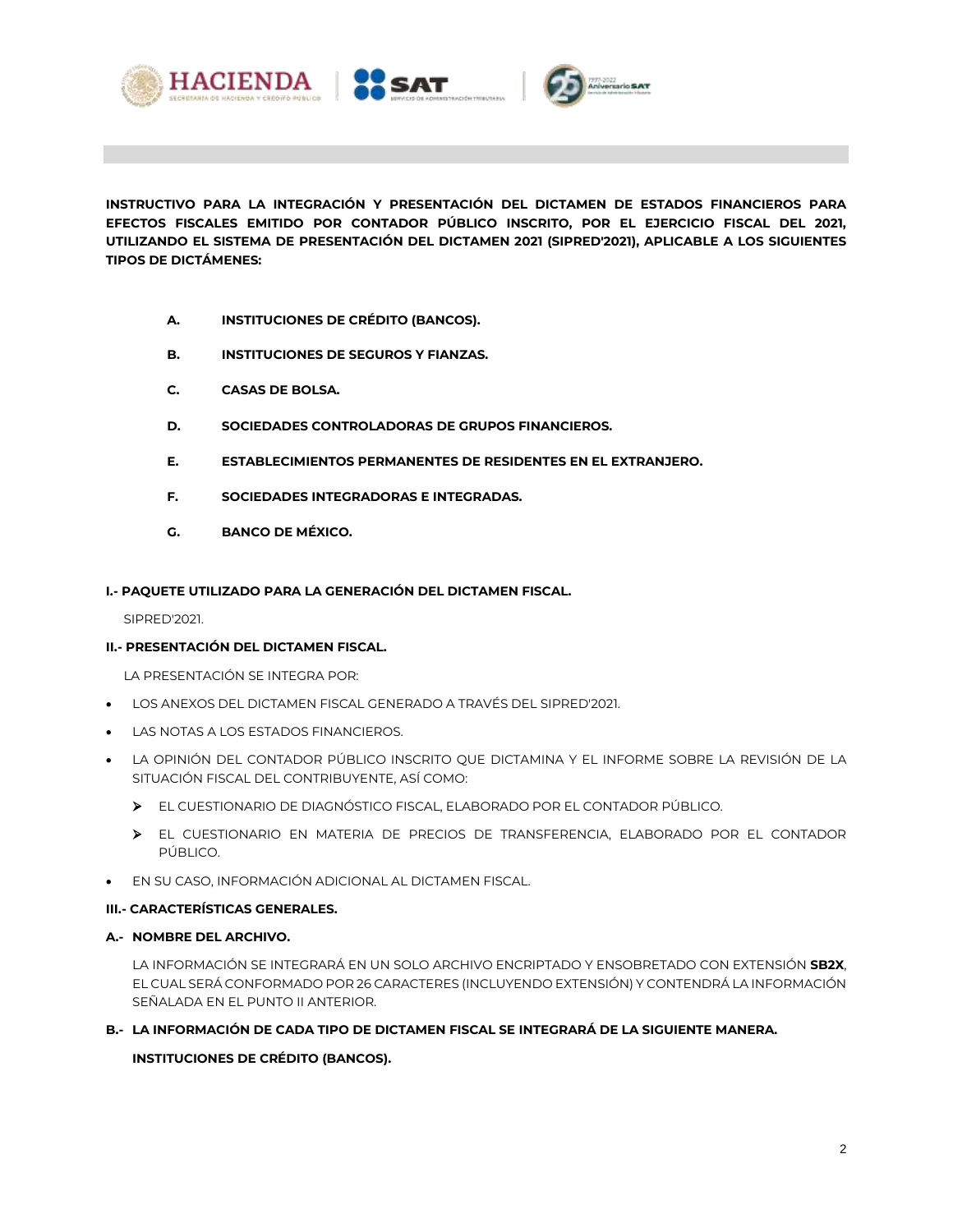





**NO. DE DATOS A CONTENER REFERENCIA DEL ANEXO**

# **DATOS FIJOS:**

- DATOS DE IDENTIFICACIÓN:
	- CONTRIBUYENTE.
	- REPRESENTANTE LEGAL.
	- CONTADOR PÚBLICO.
- DATOS GENERALES.

#### **INFORMACIÓN DEL DICTAMEN FISCAL REFERENTE A:**

| ٦.-                  | BALANCE GENERAL.                                                                                           |
|----------------------|------------------------------------------------------------------------------------------------------------|
| $2 -$<br>$\bullet$   | ESTADO DE RESULTADOS.                                                                                      |
| $3 -$<br>$\bullet$   | ESTADO DE VARIACIONES EN EL CAPITAL CONTABLE.                                                              |
| 4.-<br>$\bullet$     | ESTADO DE FLUJOS DE EFECTIVO.                                                                              |
| $4.1 -$<br>$\bullet$ | NOTAS A LOS ESTADOS FINANCIEROS.                                                                           |
| 5.-<br>$\bullet$     | ANÁLISIS COMPARATIVO DE LAS CUENTAS DEL ESTADO DE RESULTADOS.                                              |
| 6.-                  | RELACIÓN DE CONTRIBUCIONES A CARGO DEL CONTRIBUYENTE COMO SUJETO<br>DIRECTO O EN SU CARÁCTER DE RETENEDOR. |
| $6.1 -$<br>$\bullet$ | DECLARATORIA.                                                                                              |
| 7.-                  | RELACIÓN DE CONTRIBUCIONES POR PAGAR.                                                                      |
| 8.-                  | CONCILIACIÓN ENTRE EL RESULTADO CONTABLE Y FISCAL PARA EFECTOS DEL<br>IMPUESTO SOBRE LA RENTA.             |
| 9.-<br>$\bullet$     | OPERACIONES FINANCIERAS DERIVADAS.                                                                         |
| 10.-<br>$\bullet$    | INVERSIONES PERMANENTES EN SUBSIDIARIAS. ASOCIADAS Y AFILIADAS<br>RESIDENTES EN EL EXTRANJERO Y EN MÉXICO. |
| $11. -$<br>$\bullet$ | SOCIOS O ACCIONISTAS QUE TUVIERON ACCIONES O PARTES SOCIALES.                                              |
| $12 -$<br>$\bullet$  | OPERACIONES CON PARTES RELACIONADAS.                                                                       |
| $13 -$<br>$\bullet$  | INFORMACIÓN DEL CONTRIBUYENTE SOBRE SUS OPERACIONES CON PARTES<br>RELACIONADAS.                            |
| $14. -$<br>$\bullet$ | DATOS INFORMATIVOS.                                                                                        |
| 15.-<br>$\bullet$    | OPERACIONES LLEVADAS A CABO CON RESIDENTES EN EL EXTRANJERO.                                               |
| $16. -$<br>$\bullet$ | <b>INVERSIONES.</b>                                                                                        |
| $17. -$              | • PRÉSTAMOS.                                                                                               |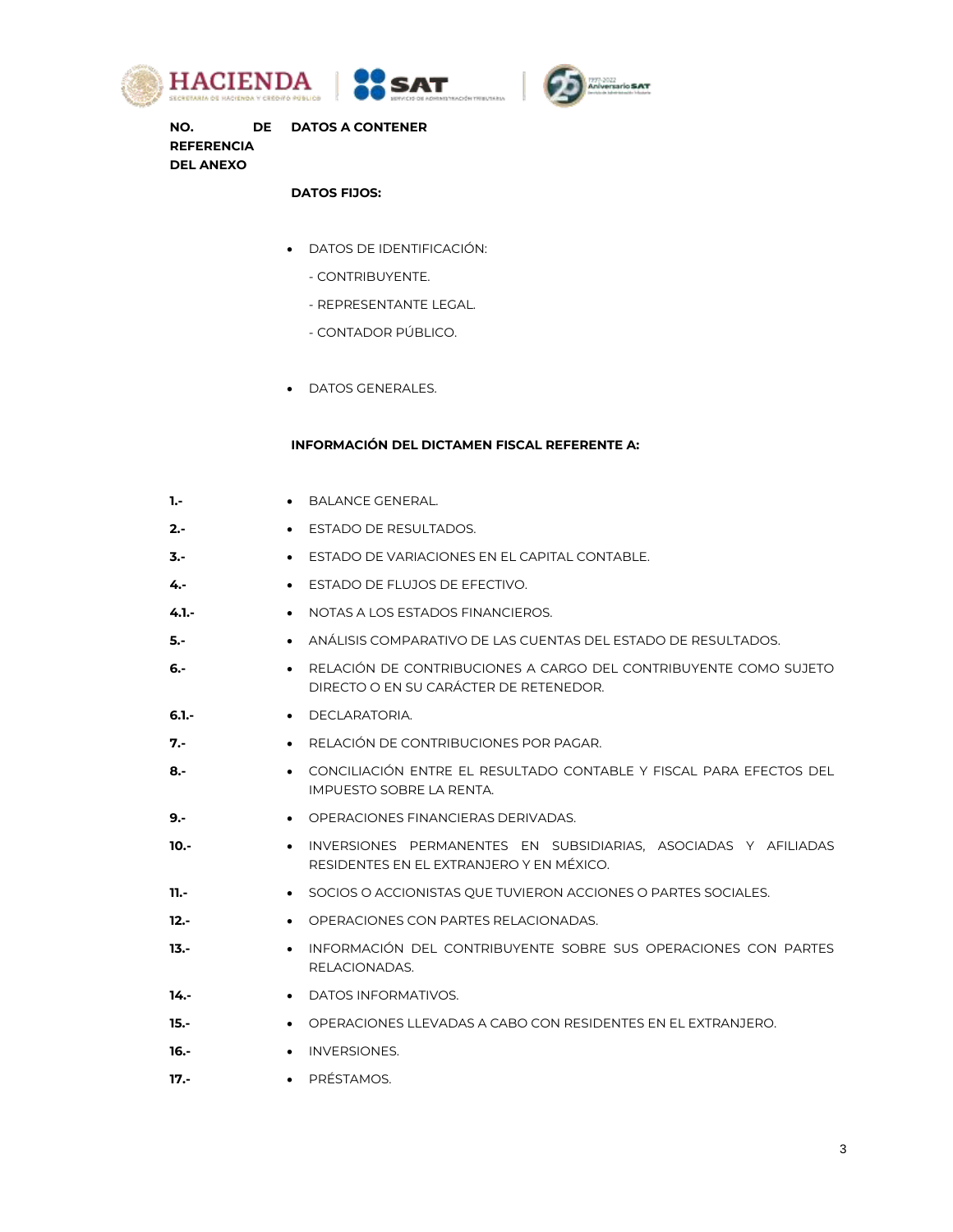





| NO.<br><b>REFERENCIA</b><br><b>DEL ANEXO</b> |           | DE DATOS A CONTENER                                                                     |
|----------------------------------------------|-----------|-----------------------------------------------------------------------------------------|
| $18.-$                                       |           | • INTEGRACIÓN DE PÉRDIDAS FISCALES DE EJERCICIOS ANTERIORES.                            |
| $19. -$                                      |           | • OPERACIONES SUJETAS A REGÍMENES FISCALES PREFERENTES.                                 |
| $20 -$                                       | $\bullet$ | DEDUCCIÓN DE INTERESES NETOS DEL EJERCICIO (ARTÍCULO 28, FRACCIÓN XXXII<br>DE LA LISR). |

LOS CUESTIONARIOS QUE SE SEÑALAN A CONTINUACIÓN, CONTIENEN INFORMACIÓN RELATIVA A LA REVISIÓN EFECTUADA POR EL CONTADOR PÚBLICO INSCRITO A LOS ESTADOS FINANCIEROS DEL CONTRIBUYENTE, QUE FORMAN PARTE DEL INFORME SOBRE LA REVISIÓN DE LA SITUACIÓN FISCAL DEL CONTRIBUYENTE.

- CUESTIONARIO DE DIAGNÓSTICO FISCAL. (REVISIÓN DEL CONTADOR PÚBLICO).
- CUESTIONARIO EN MATERIA DE PRECIOS DE TRANSFERENCIA. (REVISIÓN DEL CONTADOR PÚBLICO).

#### **INSTITUCIONES DE SEGUROS Y FIANZAS.**

| NO.               | DE DATOS A CONTENER |
|-------------------|---------------------|
| <b>REFERENCIA</b> |                     |
| <b>DEL ANEXO</b>  |                     |

#### **DATOS FIJOS:**

- DATOS DE IDENTIFICACIÓN:
	- CONTRIBUYENTE.
	- REPRESENTANTE LEGAL.
	- CONTADOR PÚBLICO.
- **DATOS GENERALES.**

## **INFORMACIÓN DEL DICTAMEN FISCAL REFERENTE A:**

- **1.-** BALANCE GENERAL.
- **2.-** ESTADO DE RESULTADOS.
- **3.-** ESTADO DE CAMBIOS EN EL CAPITAL CONTABLE.
- **4.-** ESTADO DE FLUJOS DE EFECTIVO.
- **4.1.-** NOTAS A LOS ESTADOS FINANCIEROS.
- **5.-** ANÁLISIS COMPARATIVO DE LAS CUENTAS DEL ESTADO DE RESULTADOS.
- **6.-** RELACIÓN DE CONTRIBUCIONES A CARGO DEL CONTRIBUYENTE COMO SUJETO DIRECTO O EN SU CARÁCTER DE RETENEDOR.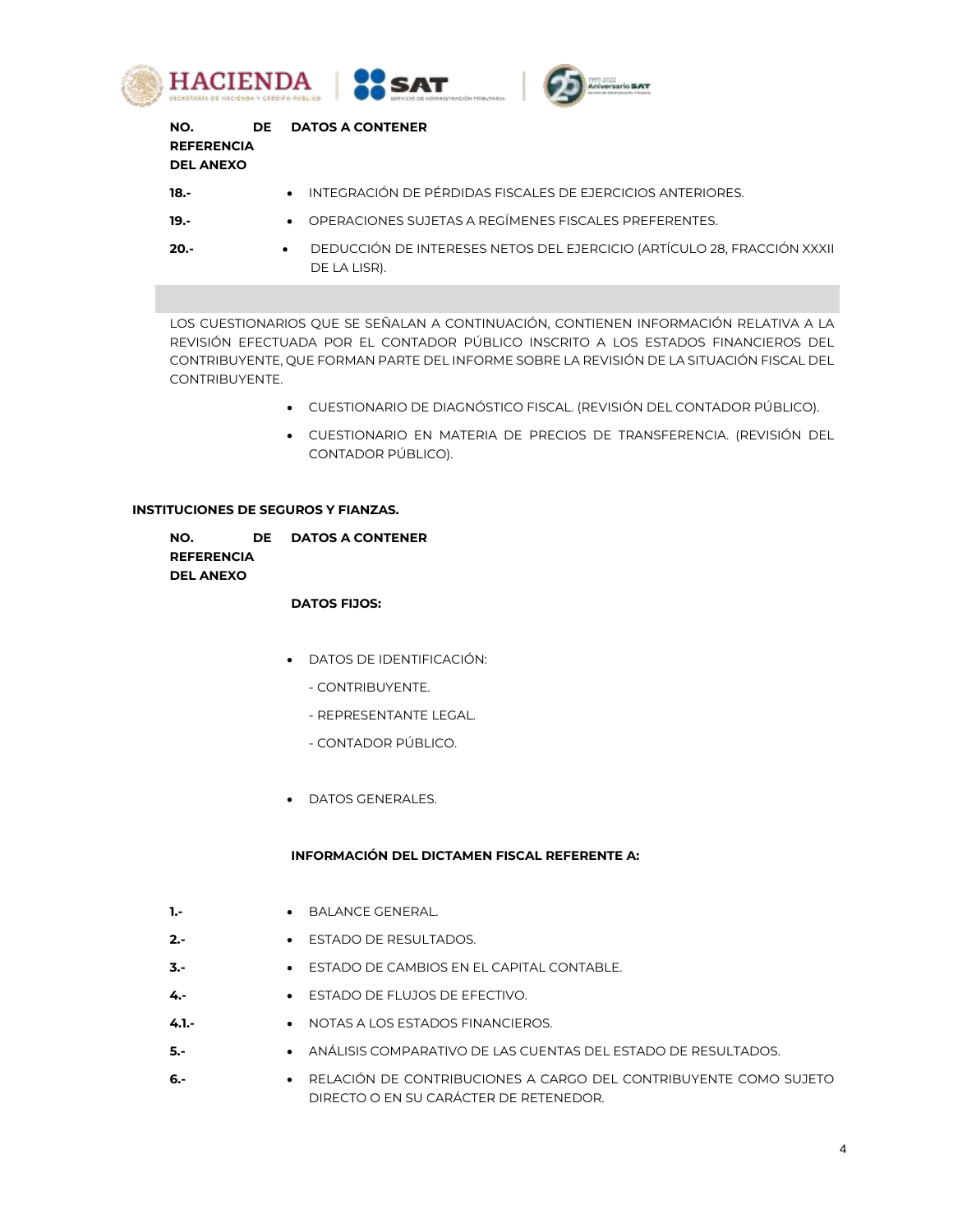





| NO.<br><b>DE</b><br><b>REFERENCIA</b><br><b>DEL ANEXO</b> | <b>DATOS A CONTENER</b>                                                                                    |
|-----------------------------------------------------------|------------------------------------------------------------------------------------------------------------|
| $6.1 -$                                                   | • DECLARATORIA.                                                                                            |
| 7.-                                                       | GANANCIA INFLACIONARIA DIFERIDA.                                                                           |
| 8.-                                                       | VALOR DE LOS ACTOS O ACTIVIDADES PARA EFECTO DEL IMPUESTO AL VALOR<br>AGREGADO.                            |
| $9 -$                                                     | RELACIÓN DE CONTRIBUCIONES POR PAGAR.                                                                      |
| $10 -$                                                    | CONCILIACIÓN ENTRE EL RESULTADO CONTABLE Y FISCAL PARA EFECTOS DEL<br>IMPUESTO SOBRE LA RENTA.             |
| 11.-                                                      | OPERACIONES FINANCIERAS DERIVADAS.                                                                         |
| $12.-$                                                    | INVERSIONES PERMANENTES EN SUBSIDIARIAS, ASOCIADAS Y AFILIADAS<br>RESIDENTES EN EL EXTRANJERO Y EN MÉXICO. |
| $13 -$                                                    | SOCIOS O ACCIONISTAS QUE TUVIERON ACCIONES O PARTES SOCIALES.<br>$\bullet$                                 |
| $14. -$                                                   | OPERACIONES CON PARTES RELACIONADAS.                                                                       |
| $15.-$                                                    | INFORMACIÓN DEL CONTRIBUYENTE SOBRE SUS OPERACIONES CON PARTES<br>RELACIONADAS.                            |
| -.16                                                      | DATOS INFORMATIVOS.                                                                                        |
| $17. -$                                                   | OPERACIONES LLEVADAS A CABO CON RESIDENTES EN EL EXTRANJERO.                                               |
| $18.-$                                                    | <b>INVERSIONES.</b><br>$\bullet$                                                                           |
| $19. -$                                                   | PRÉSTAMOS.<br>$\bullet$                                                                                    |
| $20. -$                                                   | INTEGRACIÓN DE PÉRDIDAS FISCALES DE EJERCICIOS ANTERIORES.                                                 |
| $21 -$                                                    | OPERACIONES SUJETAS A REGÍMENES FISCALES PREFERENTES.                                                      |
| $22 -$                                                    | DEDUCCIÓN DE INTERESES NETOS DEL EJERCICIO (ARTÍCULO 28, FRACCIÓN XXXII<br>DE LA LISR).                    |

LOS CUESTIONARIOS QUE SE SEÑALAN A CONTINUACIÓN, CONTIENEN INFORMACIÓN RELATIVA A LA REVISIÓN EFECTUADA POR EL CONTADOR PÚBLICO INSCRITO A LOS ESTADOS FINANCIEROS DEL CONTRIBUYENTE, QUE FORMAN PARTE DEL INFORME SOBRE LA REVISIÓN DE LA SITUACIÓN FISCAL DEL CONTRIBUYENTE.

- CUESTIONARIO DE DIAGNÓSTICO FISCAL. (REVISIÓN DEL CONTADOR PÚBLICO).
- CUESTIONARIO EN MATERIA DE PRECIOS DE TRANSFERENCIA. (REVISIÓN DEL CONTADOR PÚBLICO).

# **CASAS DE BOLSA.**

| NO.               | DE DATOS A CONTENER |
|-------------------|---------------------|
| <b>REFERENCIA</b> |                     |
| <b>DEL ANEXO</b>  |                     |

**DATOS FIJOS:**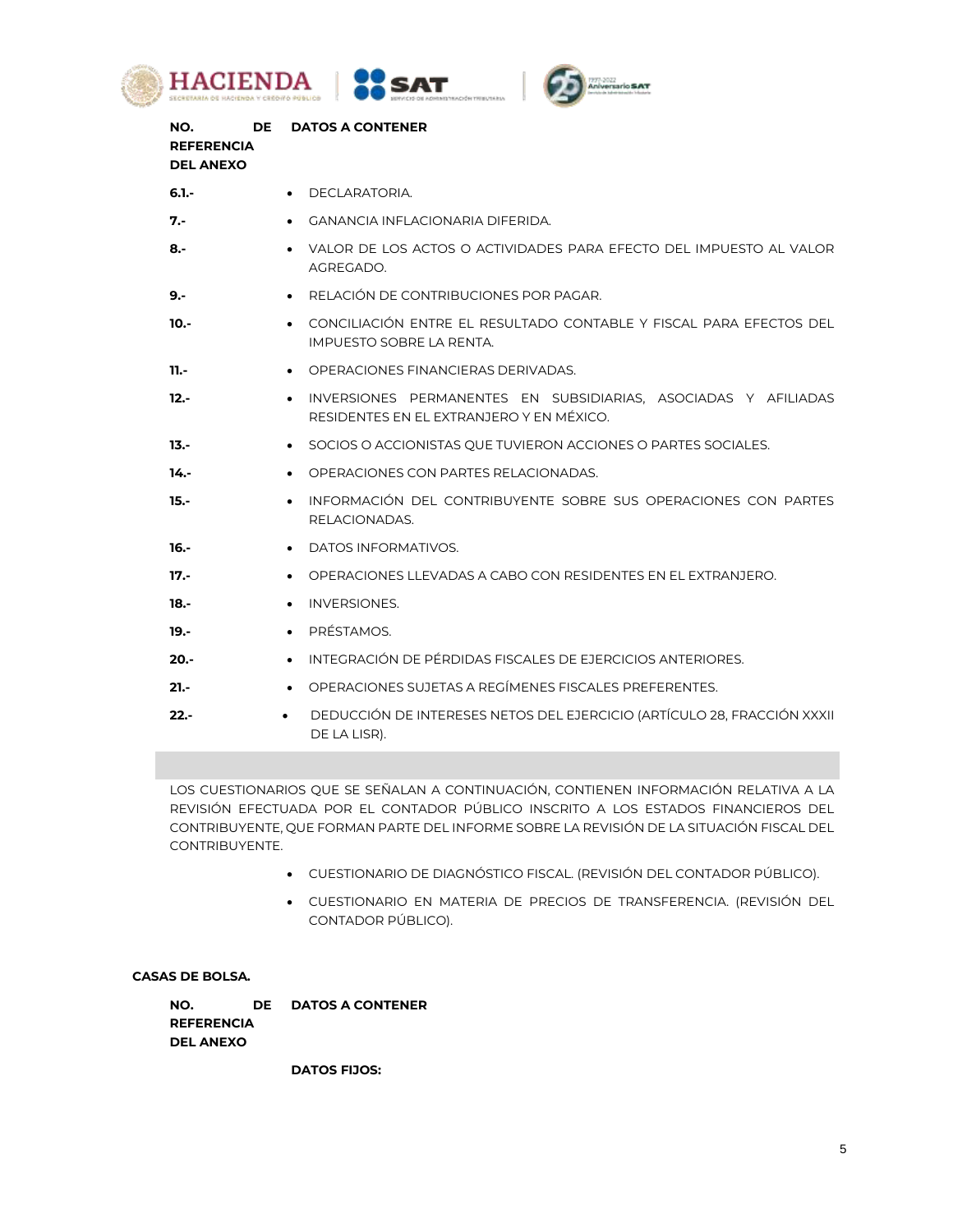





**NO. DE DATOS A CONTENER REFERENCIA DEL ANEXO**

## DATOS DE IDENTIFICACIÓN:

- CONTRIBUYENTE.
- REPRESENTANTE LEGAL.
- CONTADOR PÚBLICO.
- DATOS GENERALES.

# **INFORMACIÓN DEL DICTAMEN FISCAL REFERENTE A:**

| 1.-     | <b>BALANCE GENERAL.</b>                                                                                                 |
|---------|-------------------------------------------------------------------------------------------------------------------------|
| $2 -$   | ESTADO DE RESULTADOS.                                                                                                   |
| 3.-     | ESTADO DE VARIACIONES EN EL CAPITAL CONTABLE.<br>$\bullet$                                                              |
| 4.-     | ESTADO DE FLUJOS DE EFECTIVO.<br>$\bullet$                                                                              |
| $4.1 -$ | NOTAS A LOS ESTADOS FINANCIEROS.                                                                                        |
| 5.-     | ANÁLISIS COMPARATIVO DE LAS CUENTAS DEL ESTADO DE RESULTADOS.<br>$\bullet$                                              |
| 6.-     | RELACIÓN DE CONTRIBUCIONES A CARGO DEL CONTRIBUYENTE COMO SUJETO<br>$\bullet$<br>DIRECTO O EN SU CARÁCTER DE RETENEDOR. |
| $6.1 -$ | DECLARATORIA.<br>$\bullet$                                                                                              |
| 7.-     | RELACIÓN DE CONTRIBUCIONES POR PAGAR.<br>$\bullet$                                                                      |
| 8.-     | CONCILIACIÓN ENTRE EL RESULTADO CONTABLE Y FISCAL PARA EFECTOS DEL<br>$\bullet$<br>IMPUESTO SOBRE LA RENTA.             |
| 9.-     | OPERACIONES FINANCIERAS DERIVADAS.<br>$\bullet$                                                                         |
| 10.-    | INVERSIONES PERMANENTES EN SUBSIDIARIAS, ASOCIADAS Y AFILIADAS<br>$\bullet$<br>RESIDENTES EN EL EXTRANJERO Y EN MÉXICO. |
| $11. -$ | SOCIOS O ACCIONISTAS QUE TUVIERON ACCIONES O PARTES SOCIALES.<br>$\bullet$                                              |
| $12. -$ | OPERACIONES CON PARTES RELACIONADAS.<br>$\bullet$                                                                       |
| $13. -$ | INFORMACIÓN DEL CONTRIBUYENTE SOBRE SUS OPERACIONES CON PARTES<br>$\bullet$<br>RELACIONADAS.                            |
| $14. -$ | DATOS INFORMATIVOS.<br>$\bullet$                                                                                        |
| 15.-    | OPERACIONES LLEVADAS A CABO CON RESIDENTES EN EL EXTRANJERO.<br>$\bullet$                                               |
| $16. -$ | <b>INVERSIONES.</b>                                                                                                     |
| $17. -$ | PRÉSTAMOS.<br>$\bullet$                                                                                                 |
| $18.-$  | INTEGRACIÓN DE PÉRDIDAS FISCALES DE EJERCICIOS ANTERIORES.<br>$\bullet$                                                 |
| $19. -$ | OPERACIONES SUJETAS A REGÍMENES FISCALES PREFERENTES.<br>$\bullet$                                                      |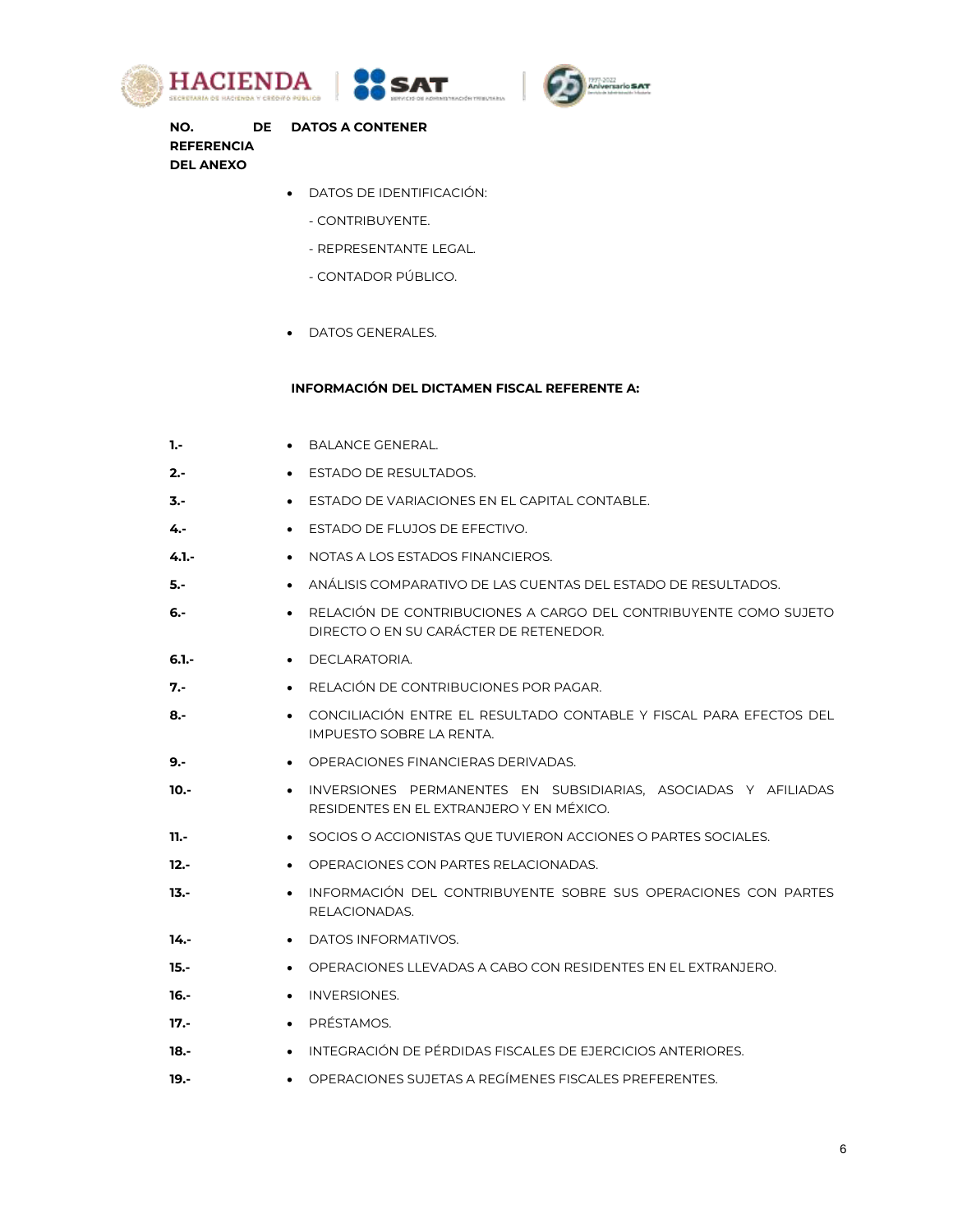





**NO. DE DATOS A CONTENER REFERENCIA DEL ANEXO**

**20.-** DEDUCCIÓN DE INTERESES NETOS DEL EJERCICIO (ARTÍCULO 28, FRACCIÓN XXXII DE LA LISR).

LOS CUESTIONARIOS QUE SE SEÑALAN A CONTINUACIÓN, CONTIENEN INFORMACIÓN RELATIVA A LA REVISIÓN EFECTUADA POR EL CONTADOR PÚBLICO INSCRITO A LOS ESTADOS FINANCIEROS DEL CONTRIBUYENTE, QUE FORMAN PARTE DEL INFORME SOBRE LA REVISIÓN DE LA SITUACIÓN FISCAL DEL CONTRIBUYENTE.

- CUESTIONARIO DE DIAGNÓSTICO FISCAL. (REVISIÓN DEL CONTADOR PÚBLICO).
- CUESTIONARIO EN MATERIA DE PRECIOS DE TRANSFERENCIA. (REVISIÓN DEL CONTADOR PÚBLICO).

# **SOCIEDADES CONTROLADORAS DE GRUPOS FINANCIEROS.**

| NO.               | DE DATOS A CONTENER |
|-------------------|---------------------|
| <b>REFERENCIA</b> |                     |
| <b>DEL ANEXO</b>  |                     |

## **DATOS FIJOS:**

- DATOS DE IDENTIFICACIÓN:
	- CONTRIBUYENTE.
	- REPRESENTANTE LEGAL.
	- CONTADOR PÚBLICO.
- **DATOS GENERALES.**

## **INFORMACIÓN DEL DICTAMEN FISCAL REFERENTE A:**

- **1.-** BALANCE GENERAL.
- **2.-** ESTADO DE RESULTADOS.
- **3.-** ESTADO DE VARIACIONES EN EL CAPITAL CONTABLE.
- **4.-** ESTADO DE FLUJOS DE EFECTIVO.
- **4.1.-** NOTAS A LOS ESTADOS FINANCIEROS.
- **5.-** ANÁLISIS COMPARATIVO DE LAS CUENTAS DEL ESTADO DE RESULTADOS.
- **6.-** RELACIÓN DE CONTRIBUCIONES A CARGO DEL CONTRIBUYENTE COMO SUJETO DIRECTO O EN SU CARÁCTER DE RETENEDOR.
- **6.1.-** DECLARATORIA.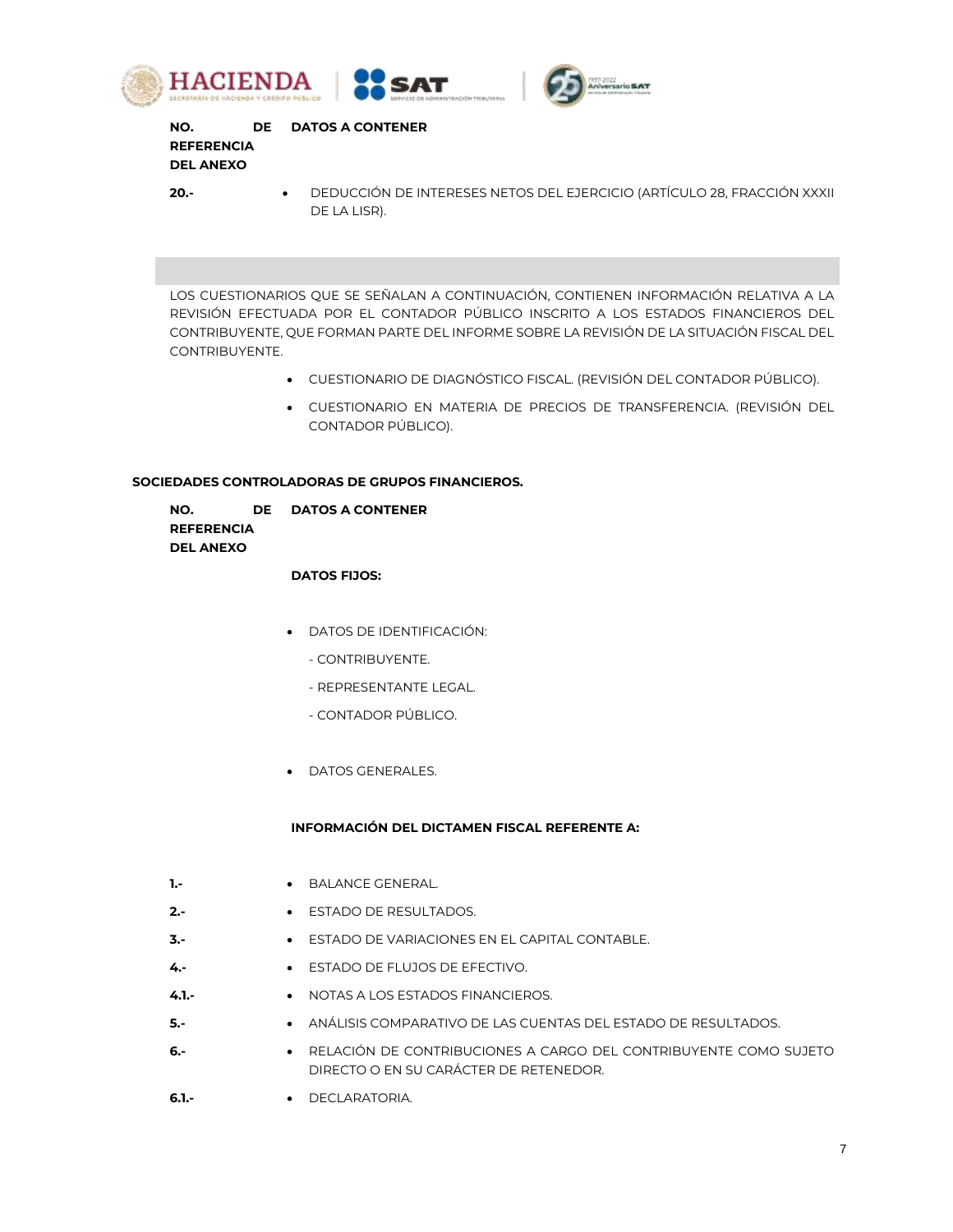





| NO.<br><b>REFERENCIA</b><br><b>DEL ANEXO</b> | <b>DE</b> | <b>DATOS A CONTENER</b>                                                                                                 |
|----------------------------------------------|-----------|-------------------------------------------------------------------------------------------------------------------------|
| 7.-                                          |           | RELACIÓN DE CONTRIBUCIONES POR PAGAR.                                                                                   |
| 8.5                                          |           | CONCILIACIÓN ENTRE EL RESULTADO CONTABLE Y FISCAL PARA EFECTOS DEL<br>IMPUESTO SOBRE LA RENTA.                          |
| $9. -$                                       |           | OPERACIONES FINANCIERAS DERIVADAS.                                                                                      |
| $10. -$                                      |           | INVERSIONES PERMANENTES EN SUBSIDIARIAS, ASOCIADAS Y AFILIADAS<br>$\bullet$<br>RESIDENTES EN EL EXTRANJERO Y EN MÉXICO. |
| $11. -$                                      |           | SOCIOS O ACCIONISTAS OUE TUVIERON ACCIONES O PARTES SOCIALES.<br>$\bullet$                                              |
| $12 -$                                       |           | OPERACIONES CON PARTES RELACIONADAS.                                                                                    |
| $13 -$                                       |           | INFORMACIÓN DEL CONTRIBUYENTE SOBRE SUS OPERACIONES CON PARTES<br>RELACIONADAS.                                         |
| 14.-                                         |           | DATOS INFORMATIVOS.                                                                                                     |
| $15. -$                                      |           | OPERACIONES LLEVADAS A CABO CON RESIDENTES EN EL EXTRANJERO.                                                            |
| 16.-                                         |           | <b>INVERSIONES.</b>                                                                                                     |
| $17. -$                                      |           | PRÉSTAMOS.                                                                                                              |
| $18.-$                                       |           | INTEGRACIÓN DE PÉRDIDAS FISCALES DE EJERCICIOS ANTERIORES.                                                              |
| $19. -$                                      |           | OPERACIONES SUJETAS A REGÍMENES FISCALES PREFERENTES.                                                                   |
| $20. -$                                      |           | DEDUCCIÓN DE INTERESES NETOS DEL EJERCICIO (ARTÍCULO 28, FRACCIÓN XXXII<br>DE LA LISRI.                                 |

LOS CUESTIONARIOS QUE SE SEÑALAN A CONTINUACIÓN, CONTIENEN INFORMACIÓN RELATIVA A LA REVISIÓN EFECTUADA POR EL CONTADOR PÚBLICO INSCRITO A LOS ESTADOS FINANCIEROS DEL CONTRIBUYENTE, QUE FORMAN PARTE DEL INFORME SOBRE LA REVISIÓN DE LA SITUACIÓN FISCAL DEL CONTRIBUYENTE.

- CUESTIONARIO DE DIAGNÓSTICO FISCAL. (REVISIÓN DEL CONTADOR PÚBLICO).
- CUESTIONARIO EN MATERIA DE PRECIOS DE TRANSFERENCIA. (REVISIÓN DEL CONTADOR PÚBLICO).

## **ESTABLECIMIENTOS PERMANENTES DE RESIDENTES EN EL EXTRANJERO.**

| NO.               | DE DATOS A CONTENER |
|-------------------|---------------------|
| <b>REFERENCIA</b> |                     |
| <b>DEL ANEXO</b>  |                     |

# **DATOS FIJOS:**

- DATOS DE IDENTIFICACIÓN:
	- CONTRIBUYENTE.
	- OFICINA CENTRAL EN EL EXTRANJERO.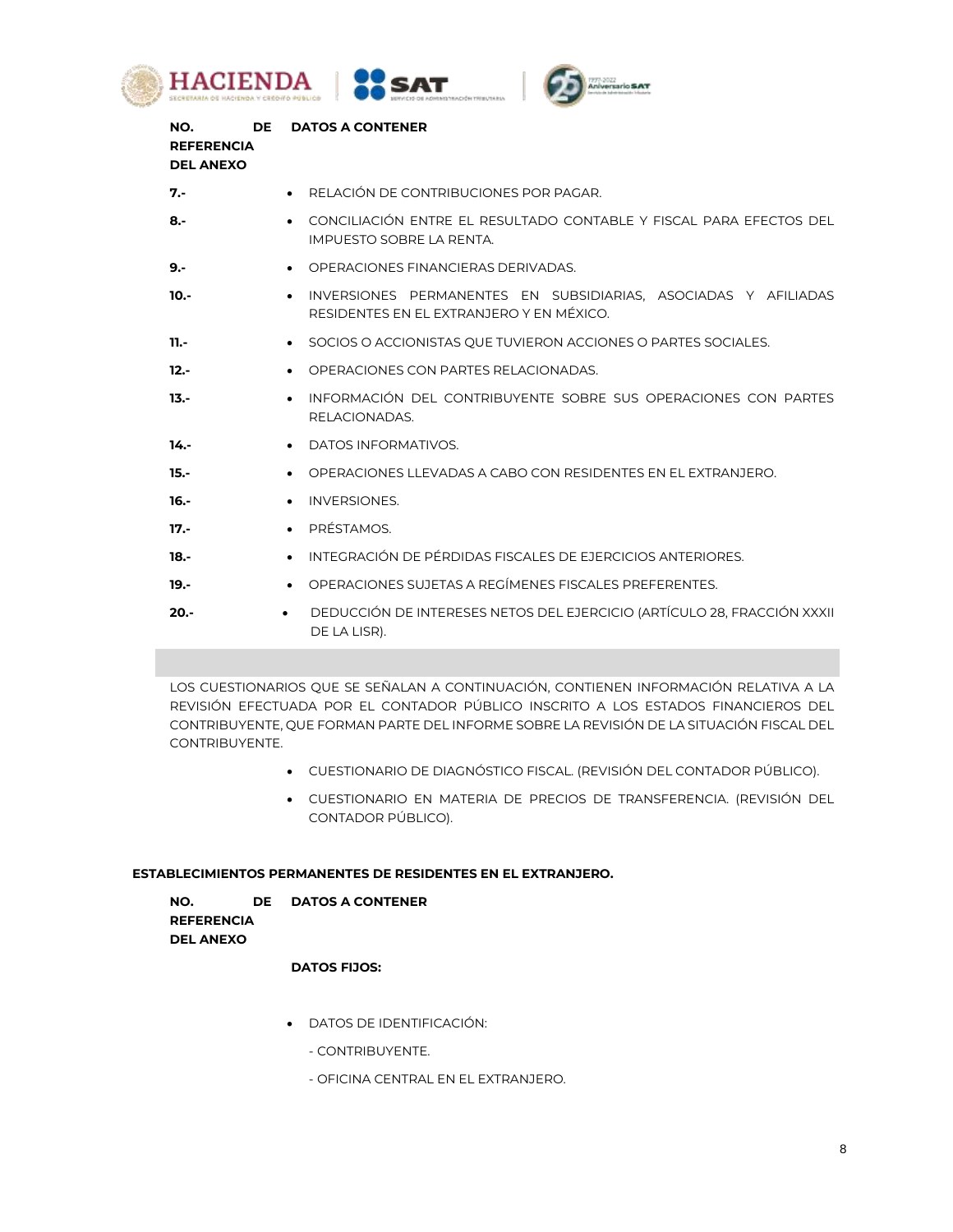





**NO. DE DATOS A CONTENER REFERENCIA DEL ANEXO**

- REPRESENTANTE LEGAL.
- CONTADOR PÚBLICO.
- **DATOS GENERALES.**

#### **INFORMACIÓN DEL DICTAMEN FISCAL REFERENTE A:**

- **1.-** ESTADO DE SITUACIÓN FINANCIERA.
- **2.- •** ESTADO DE RESULTADO INTEGRAL.
- **3.-** ESTADO DE CAMBIOS EN EL PATRIMONIO DE LA OFICINA CENTRAL DEL EXTRANJERO EN EL ESTABLECIMIENTO PERMANENTE.
- **4.-** ESTADO DE FLUJOS DE EFECTIVO.
- **4.1.-** NOTAS A LOS ESTADOS FINANCIEROS.
- **5.-** INTEGRACIÓN ANALÍTICA DE VENTAS O INGRESOS NETOS.
- **6.-** DETERMINACIÓN DEL COSTO DE LO VENDIDO PARA EFECTOS CONTABLES Y DEL IMPUESTO SOBRE LA RENTA.
- **7.-** ANÁLISIS COMPARATIVO DE LAS SUBCUENTAS DE GASTOS.
- **8.-** ANÁLISIS COMPARATIVO DE LAS SUBCUENTAS DEL RESULTADO INTEGRAL DE FINANCIAMIENTO.
- **9.-** RELACIÓN DE CONTRIBUCIONES A CARGO DEL CONTRIBUYENTE COMO SUJETO DIRECTO O EN SU CARÁCTER DE RETENEDOR.
- **9.1.-** DECLARATORIA.
- **10.- •** RELACIÓN DE CONTRIBUCIONES POR PAGAR.
- **11.-** CONCILIACIÓN ENTRE EL RESULTADO CONTABLE Y FISCAL PARA EFECTOS DEL IMPUESTO SOBRE LA RENTA.
- 12.-<br>**12.- OPERACIONES FINANCIERAS DERIVADAS CONTRATADAS CON RESIDENTES EN EL** EXTRANJERO.
- **13.-** INVERSIONES PERMANENTES EN SUBSIDIARIAS, ASOCIADAS Y AFILIADAS RESIDENTES EN EL EXTRANJERO Y EN MÉXICO.
- **14.-** CONCILIACIÓN ENTRE LOS INGRESOS DICTAMINADOS SEGÚN ESTADO DE RESULTADO INTEGRAL Y LOS ACUMULABLES PARA EFECTOS DEL IMPUESTO SOBRE LA RENTA Y EL TOTAL DE ACTOS O ACTIVIDADES PARA EFECTOS DEL IMPUESTO AL VALOR AGREGADO.
- **15.- •** OPERACIONES CON PARTES RELACIONADAS.
- **16.-** INFORMACIÓN DEL CONTRIBUYENTE SOBRE SUS OPERACIONES CON PARTES RELACIONADAS.
- **17.-** DATOS INFORMATIVOS.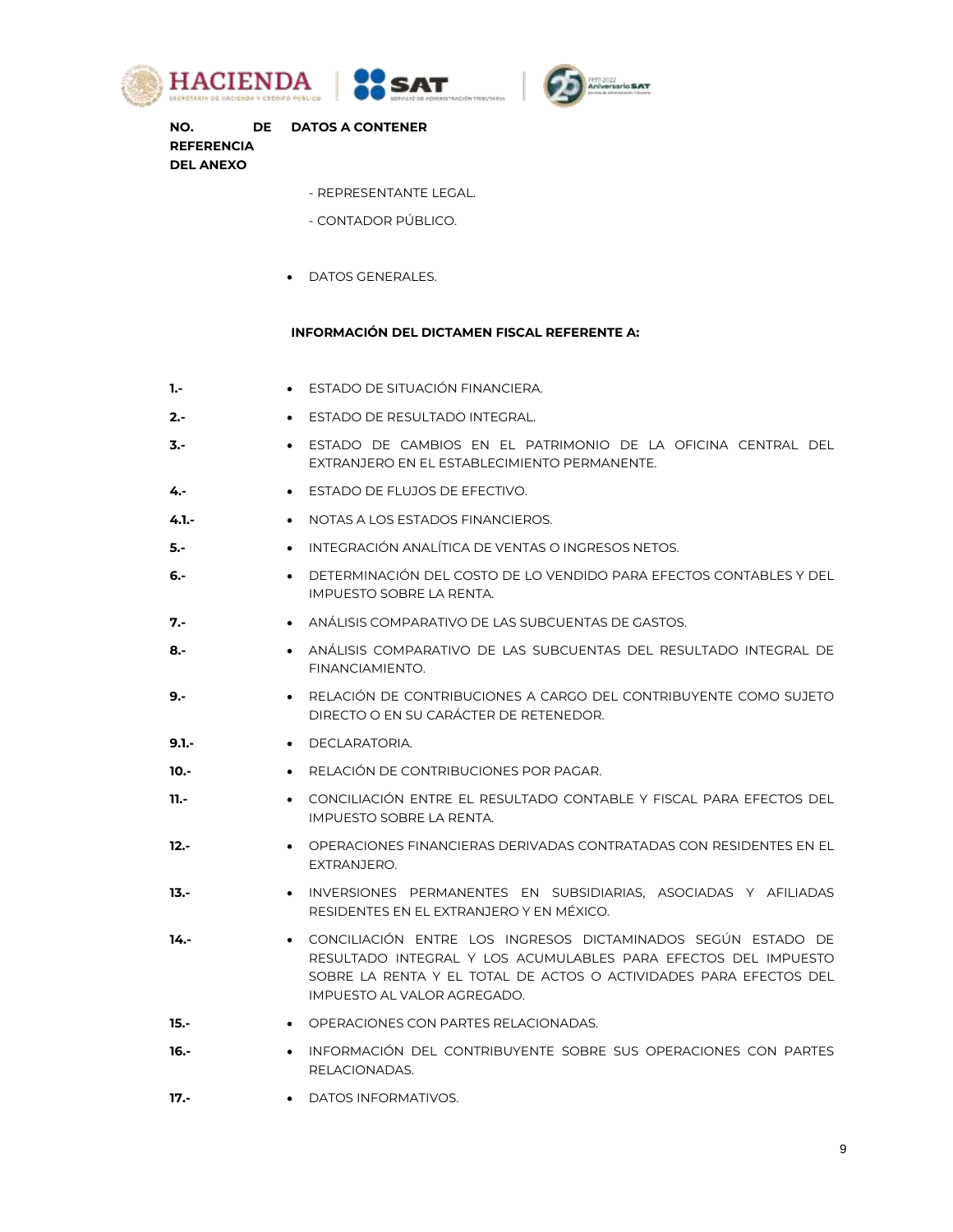





| NO.<br><b>REFERENCIA</b><br><b>DEL ANEXO</b> | <b>DE</b> | <b>DATOS A CONTENER</b>                                                                                                                                                                                                                                                                                                                                                                                                                                            |
|----------------------------------------------|-----------|--------------------------------------------------------------------------------------------------------------------------------------------------------------------------------------------------------------------------------------------------------------------------------------------------------------------------------------------------------------------------------------------------------------------------------------------------------------------|
| $18. -$                                      |           | OPERACIONES LLEVADAS A CABO CON RESIDENTES EN EL EXTRANJERO.                                                                                                                                                                                                                                                                                                                                                                                                       |
| $19. -$                                      |           | <b>INVERSIONES.</b><br>$\bullet$                                                                                                                                                                                                                                                                                                                                                                                                                                   |
| $20. -$                                      |           | CUENTAS Y DOCUMENTOS POR COBRAR Y POR PAGAR EN MONEDA NACIONAL Y<br>EXTRANJERA.                                                                                                                                                                                                                                                                                                                                                                                    |
| $21 -$                                       |           | PRÉSTAMOS.<br>$\bullet$                                                                                                                                                                                                                                                                                                                                                                                                                                            |
| $22 -$                                       |           | INTEGRACIÓN DE PÉRDIDAS FISCALES DE EJERCICIOS ANTERIORES.<br>$\bullet$                                                                                                                                                                                                                                                                                                                                                                                            |
| $23 -$                                       |           | OPERACIONES SUJETAS A REGÍMENES FISCALES PREFERENTES.                                                                                                                                                                                                                                                                                                                                                                                                              |
| $24 -$                                       |           | CONCILIACIÓN ENTRE EL RESULTADO CONTABLE Y FISCAL PARA EFECTOS DEL<br>$\bullet$<br>IMPUESTO SOBRE LA RENTA. DETERMINACIÓN DE LA DEDUCCIÓN DE LA PARTE<br>PROPORCIONAL DEL GASTO PROMEDIO QUE POR SUS OPERACIONES HAYA<br>TENIDO EN EL MISMO EJERCICIO LA EMPRESA RESIDENTES EN EL EXTRANJERO<br>QUE SE DEDICÓ AL TRANSPORTE INTERNACIONAL AÉREO O TERRESTRE.<br>CONSIDERANDO LA OFICINA CENTRAL Y TODOS SUS ESTABLECIMIENTOS<br>ARTÍCULO 26, 4º Y 5º PÁRRAFOS LISR |
| $25. -$                                      |           | INFORMACIÓN SOBRE EL IMPUESTO AL VALOR AGREGADO DE RESIDENTES EN EL<br>$\bullet$<br>EXTRANJERO QUE PRESTEN SERVICIOS DE TRANSPORTE AÉREO INTERNACIONAL<br>DE PERSONAS AMPARADO POR BOLETOS ENAJENADOS POR OTRA LÍNEA AÉREA.                                                                                                                                                                                                                                        |
| $26 -$                                       |           | DATOS DE LA LÍNEA AÉREA QUE ENAJENA LOS BOLETOS QUE AMPAREN EL<br>SERVICIO DE TRANSPORTE AÉREO INTERNACIONAL DE PERSONAS.                                                                                                                                                                                                                                                                                                                                          |
| $27. -$                                      |           | DEDUCCIÓN DE INTERESES NETOS DEL EJERCICIO (ARTÍCULO 28, FRACCIÓN XXXII<br>$\bullet$<br>DE LA LISR).                                                                                                                                                                                                                                                                                                                                                               |

LOS CUESTIONARIOS QUE SE SEÑALAN A CONTINUACIÓN, CONTIENEN INFORMACIÓN RELATIVA A LA REVISIÓN EFECTUADA POR EL CONTADOR PÚBLICO INSCRITO A LOS ESTADOS FINANCIEROS DEL CONTRIBUYENTE, QUE FORMAN PARTE DEL INFORME SOBRE LA REVISIÓN DE LA SITUACIÓN FISCAL DEL CONTRIBUYENTE.

- CUESTIONARIO DE DIAGNÓSTICO FISCAL. (REVISIÓN DEL CONTADOR PÚBLICO).
- CUESTIONARIO EN MATERIA DE PRECIOS DE TRANSFERENCIA. (REVISIÓN DEL CONTADOR PÚBLICO).

## **SOCIEDADES INTEGRADORAS E INTEGRADAS.**

**NO. REFERENCIA DEL ANEXO DATOS A CONTENER** 

## **DATOS FIJOS:**

- DATOS DE IDENTIFICACIÓN:
	- CONTRIBUYENTE.
	- REPRESENTANTE LEGAL.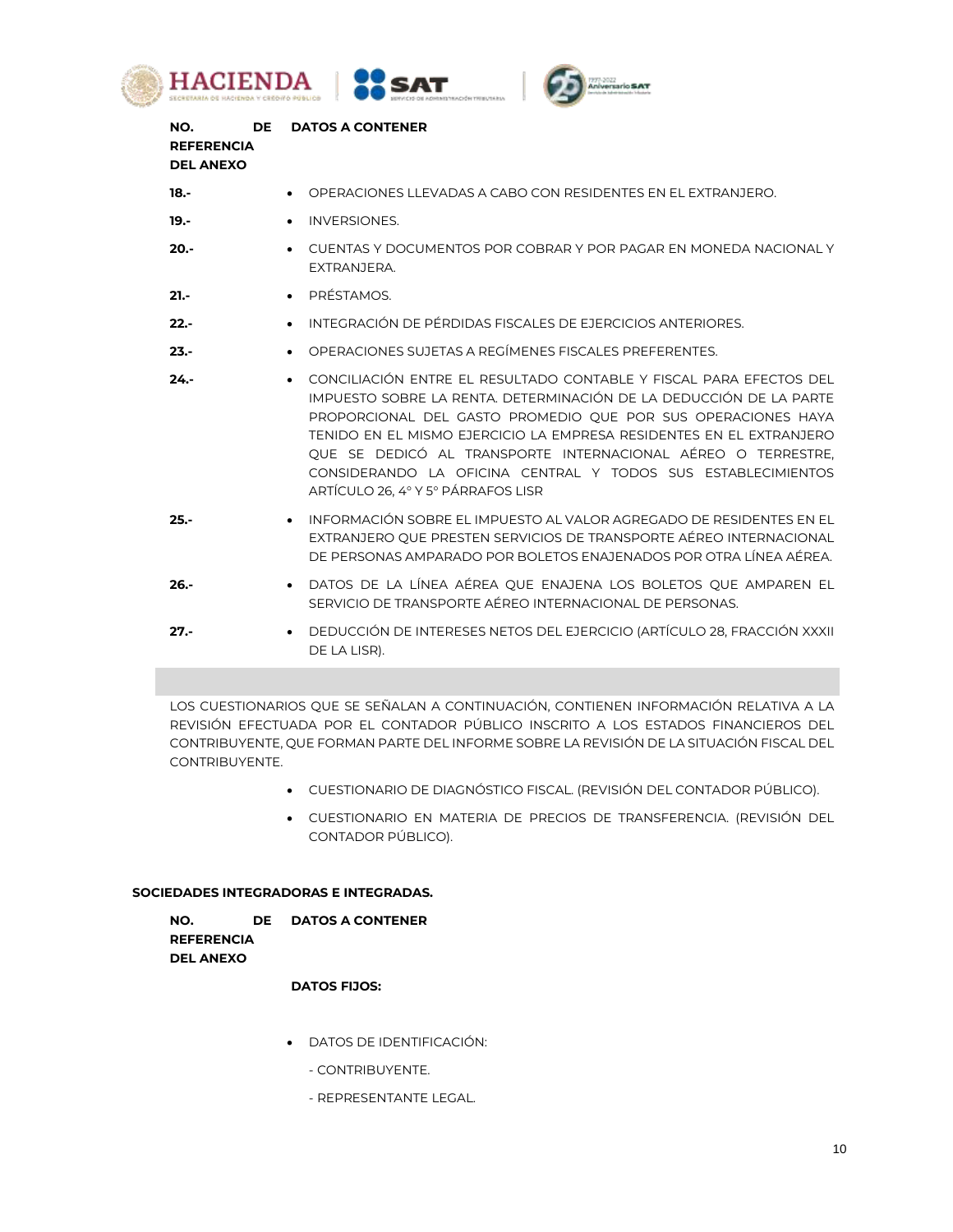





**NO. REFERENCIA DEL ANEXO DATOS A CONTENER** 

- CONTADOR PÚBLICO.

DATOS GENERALES.

## **INFORMACIÓN DEL DICTAMEN FISCAL REFERENTE A:**

| 1.-     | • ESTADO DE SITUACIÓN FINANCIERA.                                                                                       |
|---------|-------------------------------------------------------------------------------------------------------------------------|
| $2 -$   | ESTADO DE RESULTADO INTEGRAL.<br>$\bullet$                                                                              |
| $3. -$  | ESTADO DE CAMBIOS EN EL CAPITAL CONTABLE.<br>$\bullet$                                                                  |
| $4. -$  | ESTADO DE FLUJOS DE EFECTIVO.<br>$\bullet$                                                                              |
| $4.1 -$ | NOTAS A LOS ESTADOS FINANCIEROS.<br>$\bullet$                                                                           |
| $5. -$  | INTEGRACIÓN ANALÍTICA DE VENTAS O INGRESOS NETOS.                                                                       |
| $6. -$  | DETERMINACIÓN DEL COSTO DE LO VENDIDO PARA EFECTOS CONTABLES Y DEL<br>IMPUESTO SOBRE LA RENTA.                          |
| 7.-     | ANÁLISIS COMPARATIVO DE LAS SUBCUENTAS DE GASTOS.<br>$\bullet$                                                          |
| $8. -$  | ANÁLISIS COMPARATIVO DE LAS SUBCUENTAS DEL RESULTADO INTEGRAL DE<br>FINANCIAMIENTO.                                     |
| $9. -$  | RELACIÓN DE CONTRIBUCIONES A CARGO DEL CONTRIBUYENTE COMO SUJETO<br>$\bullet$<br>DIRECTO O EN SU CARÁCTER DE RETENEDOR. |
| $9.1 -$ | DECLARATORIA.<br>$\bullet$                                                                                              |
| $10 -$  | RELACIÓN DE CONTRIBUCIONES POR PAGAR.<br>$\bullet$                                                                      |
| $11. -$ | CONCILIACIÓN ENTRE EL RESULTADO CONTABLE Y FISCAL PARA EFECTOS DEL<br>$\bullet$<br>IMPUESTO SOBRE LA RENTA.             |

- 12.-<br>**12.- OPERACIONES FINANCIERAS DERIVADAS CONTRATADAS CON RESIDENTES EN EL** EXTRANJERO.
- **13.-** INVERSIONES PERMANENTES EN SUBSIDIARIAS, ASOCIADAS Y AFILIADAS RESIDENTES EN EL EXTRANJERO Y EN MÉXICO.
- 14.- **14.-** SOCIOS O ACCIONISTAS QUE TUVIERON ACCIONES O PARTES SOCIALES.
- **15.-** CONCILIACIÓN ENTRE LOS INGRESOS DICTAMINADOS SEGÚN ESTADO DE RESULTADO INTEGRAL Y LOS ACUMULABLES PARA EFECTOS DEL IMPUESTO SOBRE LA RENTA Y EL TOTAL DE ACTOS O ACTIVIDADES PARA EFECTOS DEL IMPUESTO AL VALOR AGREGADO.
- **16.- OPERACIONES CON PARTES RELACIONADAS.**
- **17.-** INFORMACIÓN DEL CONTRIBUYENTE SOBRE SUS OPERACIONES CON PARTES RELACIONADAS.
- **18.-** DATOS INFORMATIVOS.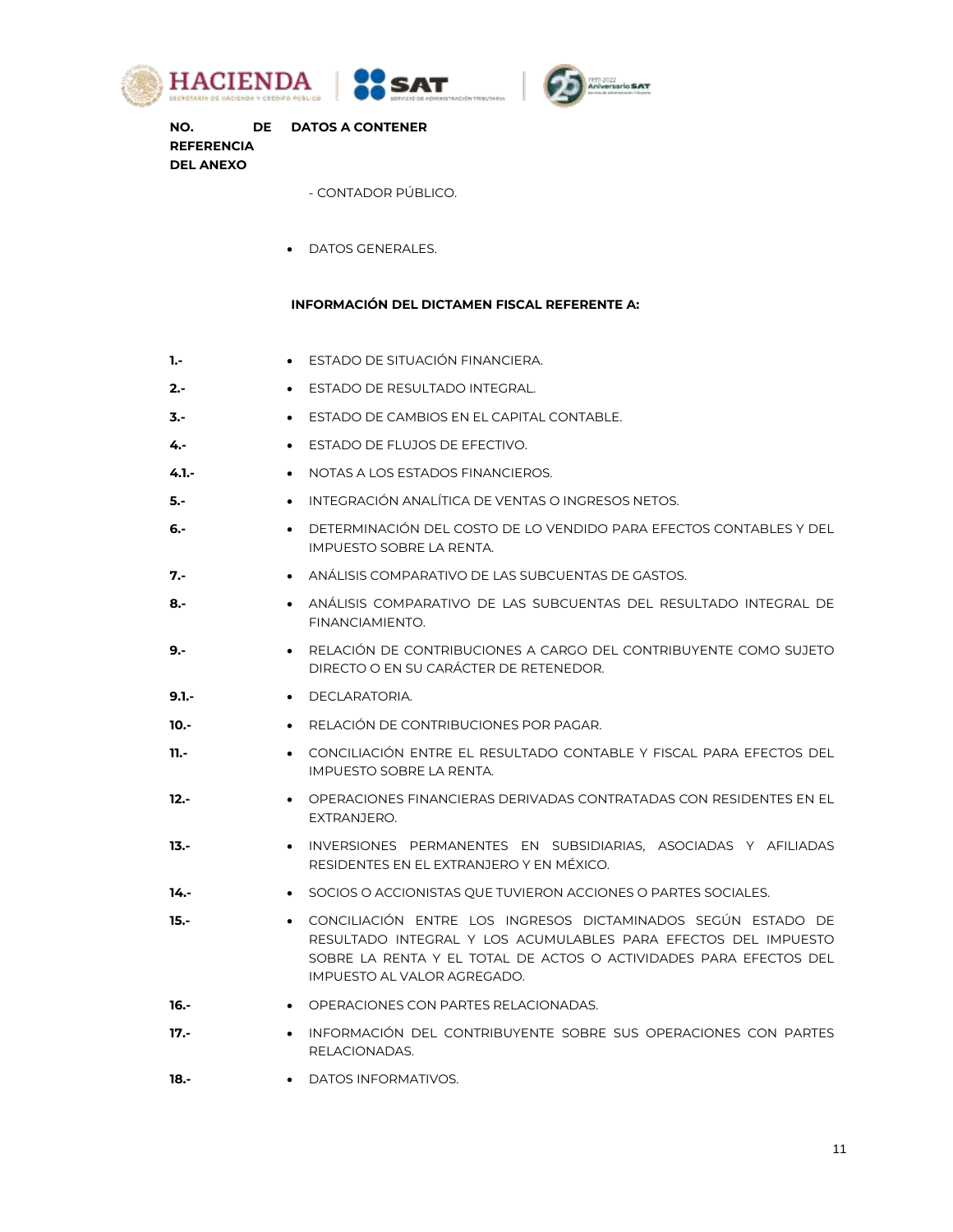





| NO.<br>DE<br><b>REFERENCIA</b><br><b>DEL ANEXO</b> | <b>DATOS A CONTENER</b>                                                                                                                                                                                                                                       |
|----------------------------------------------------|---------------------------------------------------------------------------------------------------------------------------------------------------------------------------------------------------------------------------------------------------------------|
| $19. -$                                            | • INFORMACIÓN DE LOS PAGOS REALIZADOS POR LA DETERMINACIÓN DEL<br>IMPUESTO SOBRE LA RENTA DIFERIDO POR DESCONSOLIDACIÓN Y EL PAGADO<br>HASTA EL MES DE MAYO DEL 2021 (ARTÍCULO NOVENO, FRACCIÓN XVI DTLISR 2014).                                             |
| $20 -$                                             | INFORMACIÓN DE LOS PAGOS REALIZADOS POR LA DETERMINACIÓN DEL<br>IMPUESTO SOBRE LA RENTA POR DESCONSOLIDACIÓN Y EL PAGADO HASTA EL<br>MES DE MAYO DEL 2021 (ARTÍCULO NOVENO, FRACCIÓN XVIII DTLISR 2014).                                                      |
| $21 -$                                             | CRÉDITO POR CONCEPTO DE PÉRDIDAS FISCALES (ARTÍCULO SEGUNDO,<br>FRACCIÓN VIII DE LAS DISPOSICIONES TRANSITORIAS DE LA LEY DEL IMPUESTO<br>SOBRE LA RENTA VIGENTE A PARTIR DEL 1 DE ENERO DE 2016).                                                            |
| $22 -$                                             | PÉRDIDAS POR ENAJENACIÓN DE ACCIONES EN LA DETERMINACIÓN DEL<br>RESULTADO O PÉRDIDA FISCAL CONSOLIDADO (ARTÍCULO SEGUNDO, FRACCIÓN<br>IX DE LAS DISPOSICIONES TRANSITORIAS DE LA LEY DEL IMPUESTO SOBRE LA<br>RENTA VIGENTE A PARTIR DEL 1 DE ENERO DE 2016). |
| $23 -$                                             | • OPERACIONES LLEVADAS A CABO CON RESIDENTES EN EL EXTRANJERO.                                                                                                                                                                                                |
| $24 -$                                             | <b>INVERSIONES.</b><br>$\bullet$                                                                                                                                                                                                                              |
| $25 -$                                             | CUENTAS Y DOCUMENTOS POR COBRAR Y POR PAGAR EN MONEDA NACIONAL Y<br>EXTRANJERA.                                                                                                                                                                               |
| $26. -$                                            | PRÉSTAMOS.<br>$\bullet$                                                                                                                                                                                                                                       |
| $27 -$                                             | INTEGRACIÓN DE PÉRDIDAS FISCALES DE EJERCICIOS ANTERIORES.<br>$\bullet$                                                                                                                                                                                       |
| $28 -$                                             | OPERACIONES SUJETAS A REGÍMENES FISCALES PREFERENTES.<br>$\bullet$                                                                                                                                                                                            |
| $29. -$                                            | INFORMACIÓN DEL RÉGIMEN OPCIONAL. (CAPÍTULO VI, TÍTULO II, LEY DEL<br>$\bullet$<br>IMPUESTO SOBRE LA RENTA).                                                                                                                                                  |
| $30 -$                                             | DETERMINACIÓN DEL ISR DIFERIDO, DEL FACTOR Y EL RESULTADO FISCAL<br>INTEGRADO.                                                                                                                                                                                |
| 31.-                                               | DETERMINACIÓN DE LA UFIN EN PARTICIPACIÓN INTEGRABLE Y NO INTEGRABLE.                                                                                                                                                                                         |
| $32 -$                                             | CONTROL DEL PAGO DEL IMPUESTO DIFERIDO.                                                                                                                                                                                                                       |
| $33 -$                                             | DEDUCCIÓN DE INTERESES NETOS DEL EJERCICIO (ARTÍCULO 28, FRACCIÓN XXXII<br>DE LA LISR).                                                                                                                                                                       |

LOS CUESTIONARIOS QUE SE SEÑALAN A CONTINUACIÓN, CONTIENEN INFORMACIÓN RELATIVA A LA REVISIÓN EFECTUADA POR EL CONTADOR PÚBLICO INSCRITO A LOS ESTADOS FINANCIEROS DEL CONTRIBUYENTE, QUE FORMAN PARTE DEL INFORME SOBRE LA REVISIÓN DE LA SITUACIÓN FISCAL DEL CONTRIBUYENTE.

- CUESTIONARIO DE DIAGNÓSTICO FISCAL. (REVISIÓN DEL CONTADOR PÚBLICO).
- CUESTIONARIO EN MATERIA DE PRECIOS DE TRANSFERENCIA. (REVISIÓN DEL CONTADOR PÚBLICO).

**BANCO DE MÉXICO.**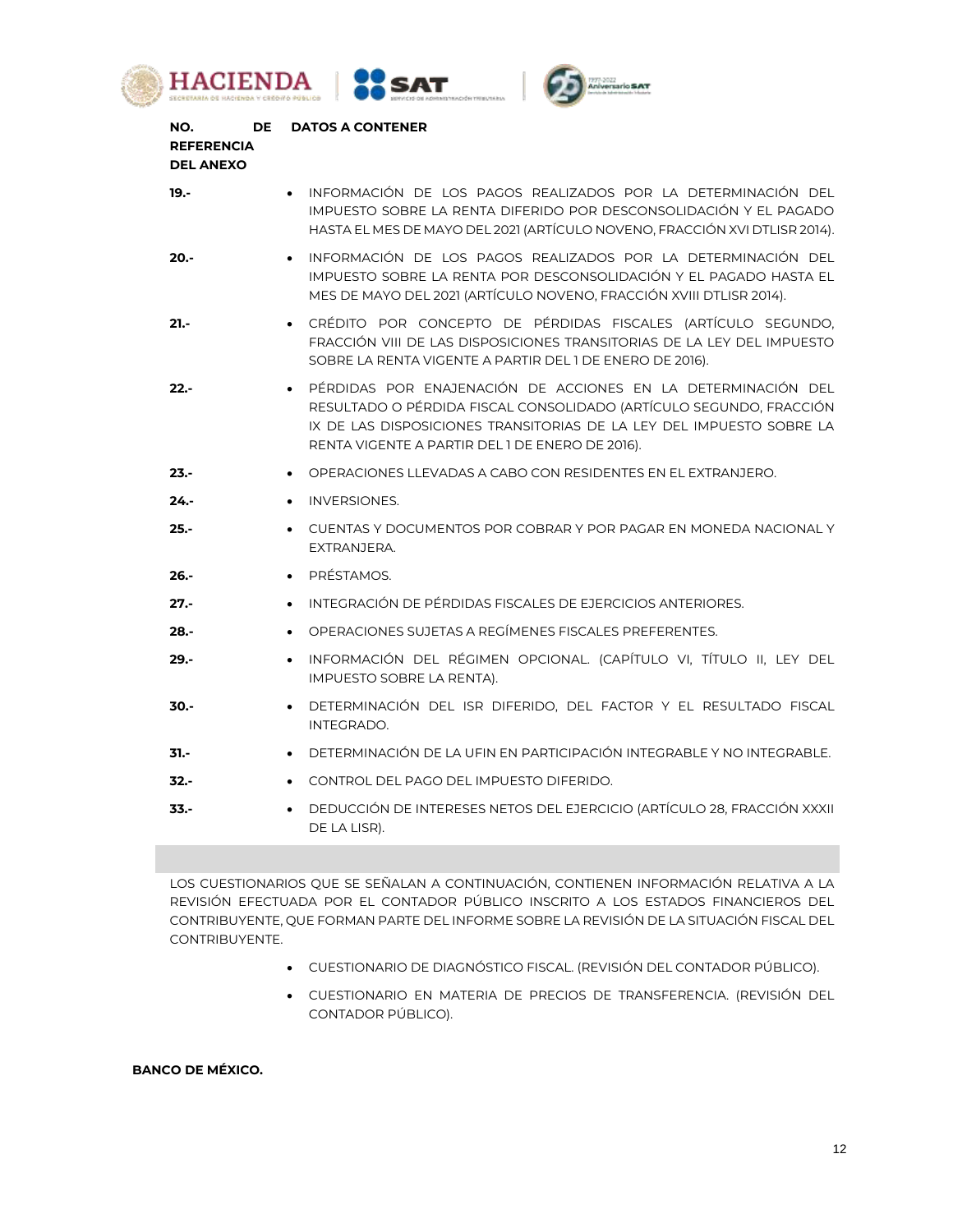





**NO. REFERENCIA DEL ANEXO DE DATOS A CONTENER** 

## **DATOS FIJOS:**

- DATOS DE IDENTIFICACIÓN:
	- CONTRIBUYENTE.
	- REPRESENTANTE LEGAL.
	- CONTADOR PÚBLICO.
- DATOS GENERALES.

#### **INFORMACIÓN DEL DICTAMEN FISCAL REFERENTE A:**

| 1.-     | BALANCE GENERAL.                                                                                                                       |
|---------|----------------------------------------------------------------------------------------------------------------------------------------|
| $2. -$  | ESTADO DE RESULTADOS.<br>$\bullet$                                                                                                     |
| $3. -$  | ESTADO DE CAMBIOS EN EL CAPITAL CONTABLE.<br>$\bullet$                                                                                 |
| 4.-     | ESTADO DE CAMBIOS EN LA SITUACIÓN FINANCIERA.<br>$\bullet$                                                                             |
| $4.1 -$ | NOTAS A LOS ESTADOS FINANCIEROS.                                                                                                       |
| 5.-     | ANÁLISIS COMPARATIVO DE LAS CUENTAS DEL ESTADO DE RESULTADOS:<br><b>INGRESOS FINANCIEROS.</b>                                          |
| 6.-     | ANÁLISIS COMPARATIVO DE LAS CUENTAS DEL ESTADO DE RESULTADOS:<br>EGRESOS FINANCIEROS Y ELUCTUACIONES CAMBIARIAS.                       |
| 7.-     | ANÁLISIS COMPARATIVO DE LAS CUENTAS DEL ESTADO DE RESULTADOS: GASTOS<br>DE OPERACIÓN.                                                  |
| 8.-     | ANÁLISIS COMPARATIVO DE LAS CUENTAS DEL ESTADO DE RESULTADOS: OTROS<br>INGRESOS (NETO DE OTROS EGRESOS) Y OTROS RESULTADOS INTEGRALES. |
| $9. -$  | RELACIÓN DE CONTRIBUCIONES A CARGO DEL CONTRIBUYENTE COMO SUJETO<br>DIRECTO O EN SU CARÁCTER DE RETENEDOR.                             |
| $9.1 -$ | DECI ARATORIA.<br>$\bullet$                                                                                                            |
| $10 -$  | • RELACIÓN DE CONTRIBUCIONES POR PAGAR.                                                                                                |
| $11. -$ | OPERACIONES CON RESIDENTES EN EL EXTRANJERO.                                                                                           |
|         |                                                                                                                                        |

EL CUESTIONARIO QUE SE SEÑALA A CONTINUACIÓN, CONTIENE INFORMACIÓN RELATIVA A LA REVISIÓN EFECTUADA POR EL CONTADOR PÚBLICO INSCRITO A LOS ESTADOS FINANCIEROS DEL CONTRIBUYENTE, QUE FORMAN PARTE DEL INFORME SOBRE LA REVISIÓN DE LA SITUACIÓN FISCAL DEL CONTRIBUYENTE.

CUESTIONARIO DE DIAGNÓSTICO FISCAL. (REVISIÓN DEL CONTADOR PÚBLICO).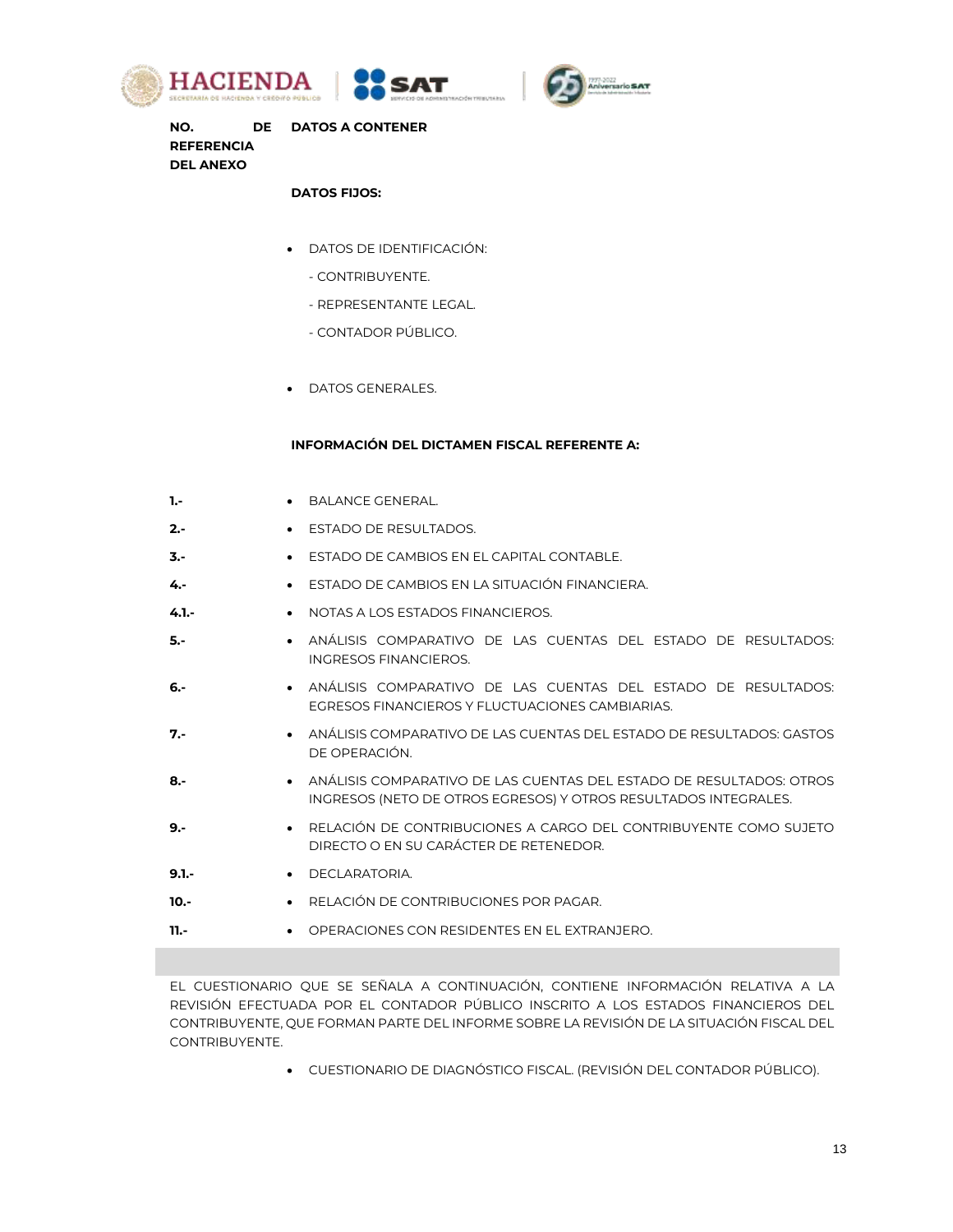





## **C.- FORMATO DE PRESENTACIÓN EN SIPRED'2021.**

 LA INFORMACIÓN ESTÁ INTEGRADA POR LOS DATOS DE IDENTIFICACIÓN (CONTRIBUYENTE Y REPRESENTANTE LEGAL), DATOS GENERALES, LOS ESTADOS FINANCIEROS BÁSICOS, NOTAS A LOS MISMOS, EXPLICACIÓN DE LAS VARIACIONES, CONCILIACIONES, INTEGRACIONES, DETERMINACIONES Y RELACIONES; Y SE PRESENTARAN EN FORMA LINEAL VERTICAL, DE ACUERDO A LAS REGLAS ESPECÍFICAS CON LAS QUE EL SISTEMA OPERA. ASIMISMO, CONTIENE LA OPINIÓN, EL INFORME SOBRE LA REVISIÓN DE LA SITUACIÓN FISCAL DEL CONTRIBUYENTE, EL CUESTIONARIO DE DIAGNÓSTICO FISCAL ELABORADO POR EL CONTADOR PÚBLICO, EL CUESTIONARIO DEL CONTADOR PÚBLICO EN MATERIA DE PRECIOS DE TRANSFERENCIA, Y EN SU CASO, LA INFORMACIÓN ADICIONAL AL DICTAMEN FISCAL.

## **D.- PRESENTACIÓN DE LA INFORMACIÓN.**

- LOS DICTÁMENES FISCALES DEBERÁN ELABORARSE Y PREPARARSE PARA SU ENVÍO INVARIABLEMENTE EN EL SISTEMA DENOMINADO SIPRED'2021, DESARROLLADO POR EL SERVICIO DE ADMINISTRACIÓN TRIBUTARIA.
- EN LOS FORMATOS DE LOS ANEXOS NO SE PUEDEN ADICIONAR COLUMNAS, NI SE PUEDEN ADICIONAR RENGLONES CON ÍNDICES, SALVO PARA LA INTEGRACIÓN DE LOS CONCEPTOS DENOMINADOS "OTROS" O EN LOS CASOS EN QUE EL PROPIO SISTEMA LO PERMITA; SIN EMBARGO, SI ES POSIBLE AGREGAR "NOTAS" A LOS MISMOS, CONFORME AL APÉNDICE III NOTAS TÉCNICAS DE ESTE INSTRUCTIVO, ASÍ COMO LAS EXPLICACIONES DE LAS VARIACIONES.
- CABE SEÑALAR QUE LOS IMPORTES DE LOS DATOS A PROPORCIONAR DE LOS ANEXOS DEL DICTAMEN FISCAL QUE NO SE OCUPEN, PODRÁN DEJARSE EN BLANCO O BIEN PONER UN CERO PARA EVITAR ERRORES DE OMISIÓN DE LA CAPTURA, EXCEPTO EN AQUELLOS ÍNDICES, QUE EL PROPIO SISTEMA INDIQUE QUE NO DEBEN DEJARSE EN BLANCO Y SE REQUERIRÁ QUE POR LO MENOS SE ANOTE UN CERO.
- LA INFORMACIÓN DEBERÁ PRESENTARSE RESPETANDO LA ESTRUCTURA DE CONSTRUCCIÓN Y ENCRIPTACIÓN DE DATOS DEL SIPRED'2021. ASIMISMO, POR NINGÚN MOTIVO PODRÁ PRESENTARLA O EDITARLA CON ALGÚN OTRO SOFTWARE.
- EN LA PRESENTACIÓN DE LOS IMPORTES, SE PODRÁN UTILIZAR FORMULAS, SUMATORIAS Y CUALQUIER TIPO DE OPERACIÓN O RUTINA QUE ESTÉ INCLUIDA EN EL SIPRED'2021.
- PARA ESCRIBIR LOS TEXTOS DE LAS NOTAS A LOS ESTADOS FINANCIEROS, LA DECLARATORIA DE CONTRIBUCIONES A CARGO DEL CONTRIBUYENTE COMO SUJETO DIRECTO O EN SU CARÁCTER DE RETENEDOR, LA OPINIÓN, EL INFORME SOBRE LA REVISIÓN DE LA SITUACIÓN FISCAL DEL CONTRIBUYENTE Y LA INFORMACIÓN ADICIONAL AL DICTAMEN FISCAL Y LA EXPLICACIÓN DE LAS VARIACIONES, PODRÁN UTILIZARSE CARACTERES ESPECIALES (COMAS, PUNTOS, PARÉNTESIS, CORCHETES, ETC.).
- LAS NOTAS A LOS ESTADOS FINANCIEROS, LA DECLARATORIA, LA OPINIÓN, EL INFORME, EL CUESTIONARIO DE DIAGNÓSTICO FISCAL SE DEBERÁN REQUISITAR OBLIGATORIAMENTE EN TODOS LOS CASOS Y CUANDO LE APLIQUE AL CONTRIBUYENTE, TAMBIÉN EL CUESTIONARIO EN MATERIA DE PRECIOS DE TRANSFERENCIA Y LA EXPLICACIÓN DE LAS VARIACIONES, EN EL CASO DE INFORMACIÓN DE TEXTOS, DEBERÁN CONTENER UN MÍNIMO DE **100 CARACTERES**.
- EN EL CASO DE UTILIZAR EL ANEXO DE "INFORMACIÓN ADICIONAL", SE DEBERÁN CAPTURAR UN MÍNIMO DE **100 CARACTERES**.
- CON LA FINALIDAD DE REALIZAR LAS ACOTACIONES DE LOS ESTADOS FINANCIEROS, RELACIONES Y CONCILIACIONES QUE ESTARÁN RELACIONADAS CON LAS NOTAS A LOS MISMOS, SE ANOTARÁ LA REFERENCIA INMEDIATAMENTE DESPUÉS DEL NOMBRE DE LA CUENTA O SUBCUENTA QUE SE VA A REFERENCIAR INSERTANDO UNA NOTA POR MEDIO DEL SISTEMA CON UN **MÁXIMO DE 250 CARACTERES**. EN LAS NOTAS RELACIONADAS CON CUENTAS ADICIONADAS MEDIANTE ÍNDICES AGREGADOS, SE DEBE INDICAR EL ÍNDICE AL QUE SE REFIERE LA NOTA. EJEMPLO:

NOTA DEL ÍNDICE 28010012000100...

 TODOS LOS DATOS DE LAS CELDAS, SE CAPTURARÁN DE ACUERDO A LAS REGLAS DE VALIDACIÓN PROPIAS DEL SISTEMA.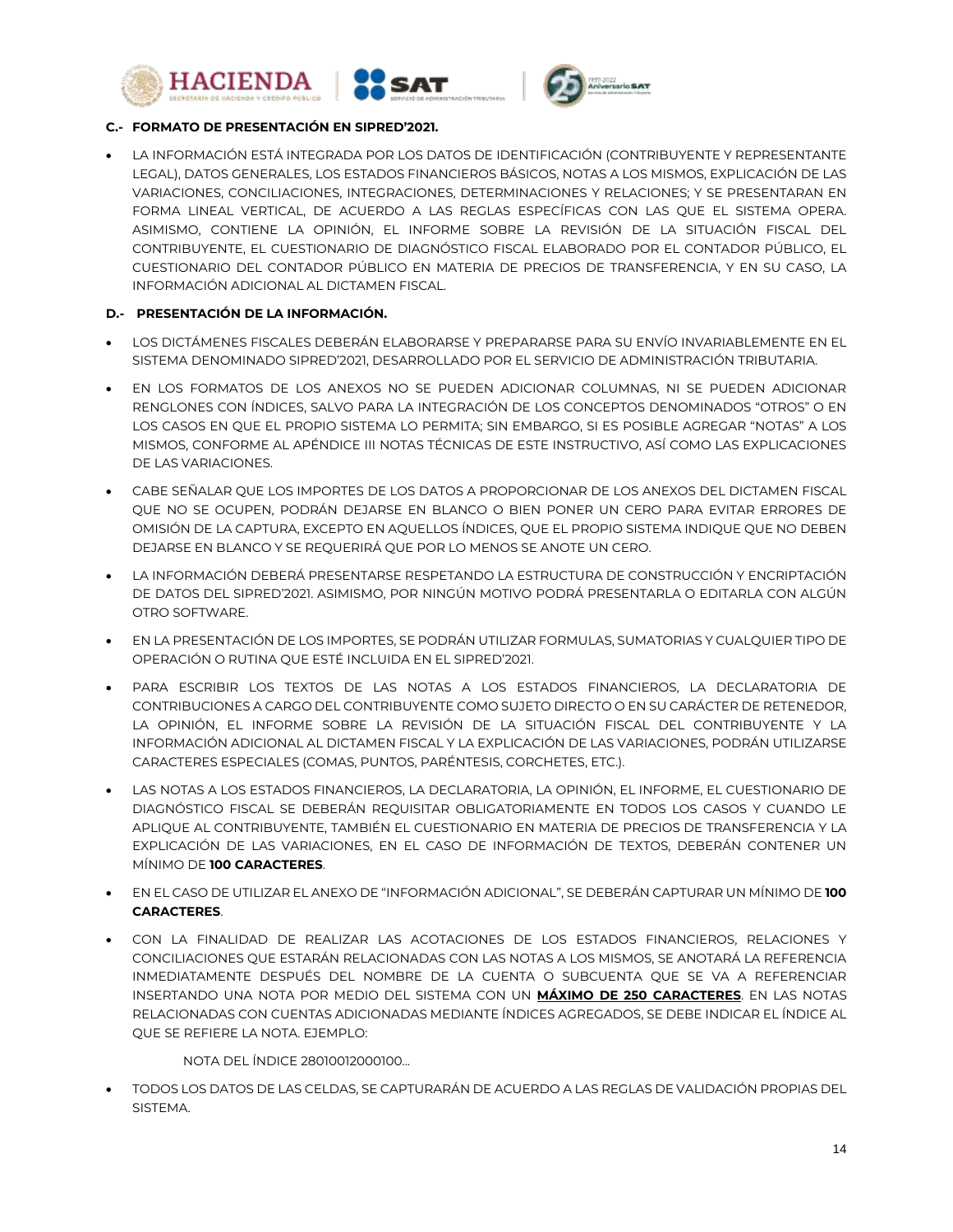





- SE EXPLICARÁN PARA LOS SIGUIENTES ANEXOS, LAS VARIACIONES DE UN EJERCICIO CON OTRO QUE REPRESENTEN PARA EL RUBRO DE QUE SE TRATE, UN RESULTADO POR ARRIBA DEL **14%** EN LA COLUMNA DENOMINADA "PORCENTAJE DE VARIACIÓN EN PESOS RESPECTO AL EJERCICIO FISCAL ANTERIOR" Y SIEMPRE QUE PARA DICHO RUBRO SE HAYA DETERMINADO UN RESULTADO DE AL MENOS UN **4%** EN LAS COLUMNAS CORRESPONDIENTES AL PORCENTAJE EN RELACIÓN CON EL TOTAL DEL CONCEPTO QUE SE ESTÉ INTEGRADO.
	- ESTADO DE SITUACIÓN FINANCIERA; EN RELACIÓN CON EL TOTAL DEL ACTIVO.
	- INTEGRACIÓN ANALÍTICA DE VENTAS O INGRESOS NETOS; EN RELACIÓN CON EL TOTAL DE VENTAS O INGRESOS NETOS ACTUALIZADOS.
	- ANÁLISIS COMPARATIVO DE LAS SUBCUENTAS DE GASTOS; EN RELACIÓN CON EL TOTAL DE GASTOS ACTUALIZADO.

## **IV.- CARACTERÍSTICAS ESPECÍFICAS.**

## **A.- LAS COLUMNAS.**

- SE DEBERÁ RESPETAR EL NÚMERO DE COLUMNAS ESTABLECIDAS PARA CADA UNO DE LOS ANEXOS ESPECÍFICOS.
- POR NINGÚN MOTIVO SE DEBERÁN INCORPORAR COLUMNAS, ARCHIVOS O ANEXOS EXTRAS.
- LAS NOTAS A LOS ESTADOS FINANCIEROS, LA DECLARATORIA, LA OPINIÓN, EL INFORME Y LA INFORMACIÓN ADICIONAL, Y LA EXPLICACIÓN DE LAS VARIACIONES NO TENDRÁN COLUMNAS DE ÍNDICES.

## **B.- LOS ÍNDICES.**

- SE MANEJARÁN NUEVE CARACTERES ALFANUMÉRICOS PARA EL CASO DE DATOS DE IDENTIFICACIÓN Y DATOS GENERALES Y CATORCE CARACTERES NUMÉRICOS PARA LOS DEMÁS ANEXOS.
- EL TRATAMIENTO DEL ÍNDICE SERÁ COMO UN CARÁCTER ALFANUMÉRICO.
- LA JUSTIFICACIÓN DE LOS CARACTERES DE LOS ÍNDICES SERÁ CENTRADA.

# **C.- LOS CONCEPTOS.**

 TODOS LOS TEXTOS UTILIZADOS SE PRESENTARÁN EN LETRAS MAYÚSCULAS Y NO PODRÁN CONTENER SIGNOS ESPECIALES (COMAS, CORCHETES, PARÉNTESIS, ETC.). SE PODRÁN CAPTURAR CON MINÚSCULAS; SIN EMBARGO, EL SIPRED'2021 AUTOMÁTICAMENTE LAS CONVIERTE A MAYÚSCULAS.

## **D.- LAS CANTIDADES.**

- LAS CIFRAS DE IMPORTES, PODRÁN CONTENER FÓRMULAS, PERO NO SIGNOS ESPECIALES (SIGNO DE PESOS, COMAS, PUNTOS, CORCHETES O PARÉNTESIS), ÚNICAMENTE DEBERÁN CONSTAR DE LOS DÍGITOS DEL 0 AL 9.
- LOS SÍMBOLOS COMO LOS PARÉNTESIS, LOS SEPARADORES DE MILES, ETC.; SOLAMENTE SERÁN LOS QUE EL SISTEMA ASIGNE (SEGÚN LA CONFIGURACIÓN QUE ELIJA EL USUARIO).
- LAS CANTIDADES NEGATIVAS DEBERÁN CAPTURARSE CON SIGNO NEGATIVO, ANTEPONIÉNDOSE EL SIGNO A DICHA CANTIDAD, PERO PODRÁN VISUALIZARSE CON PARÉNTESIS (SEGÚN LA CONFIGURACIÓN QUE ELIJA EL USUARIO).
- LOS CAMPOS NUMÉRICOS QUE CONTENGAN INFORMACIÓN SERÁN JUSTIFICADOS A LA DERECHA.
- LOS **IMPORTES** DEBERÁN ANOTARSE INVARIABLEMENTE **EN PESOS**, NO EN MILES DE PESOS, PARA EL CASO DEL DICTAMEN FISCAL DE **BANCO DE MÉXICO** SE DEBERÁN ANOTAR LOS IMPORTES **EN MILLONES DE PESOS**.
- LAS CANTIDADES REPRESENTATIVAS DE PORCENTAJES SE DEBERÁN CAPTURAR CON ENTEROS Y 2 DECIMALES, SIN EL SIGNO DE PORCENTAJE, EXCEPTO EN LOS CASOS EN QUE DICHAS CANTIDADES REPRESENTEN UN FACTOR DE ACTUALIZACIÓN, LOS CUALES DEBERÁN CONTENER ENTEROS Y 4 DECIMALES.

EJEMPLOS: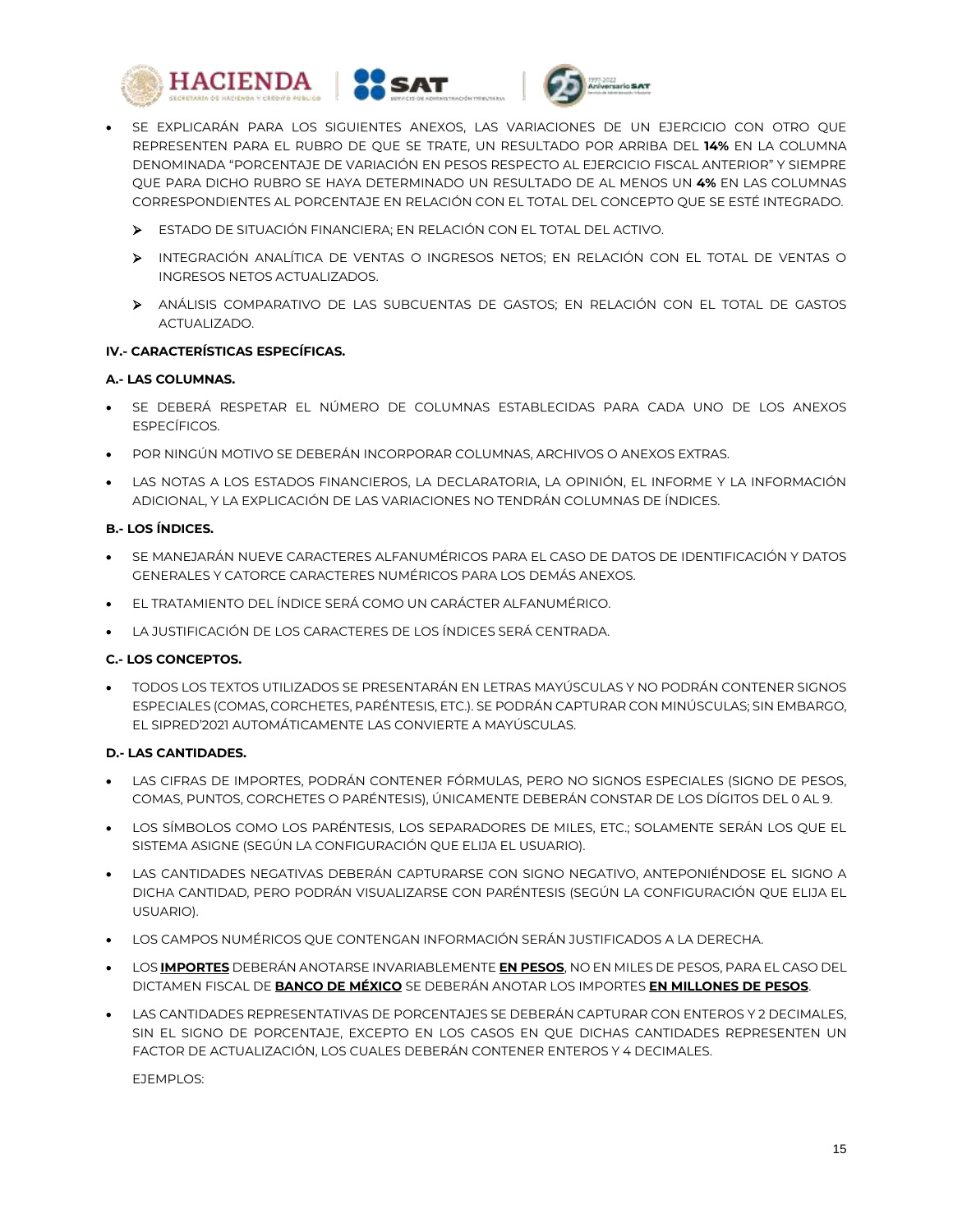





| 10%     | SE ESCRIBIRÁ | 10.00  |
|---------|--------------|--------|
| 28%     | SE ESCRIBIRÁ | 28.00  |
| 2.89078 | SE ESCRIBIRÁ | 2.8907 |
| 4.56329 | SE ESCRIBIRÁ | 4.5632 |

# **V.- TERMINOLOGÍA UTILIZADA.**

| <b>ACUSE</b><br>DE.<br><b>ACEPTACIÓN</b><br><b>ELECTRÓNICO.-</b> | MENSAJE DE ACEPTACIÓN DEL DICTAMEN FISCAL, QUE EMITE Y ENVÍA EL SAT VÍA<br>INTERNET, A LA DIRECCIÓN DEL CORREO ELECTRÓNICO DEL CONTADOR PÚBLICO Y DEL<br>CONTRIBUYENTE, CON EL "SELLO DIGITAL".                                                                                                 |
|------------------------------------------------------------------|-------------------------------------------------------------------------------------------------------------------------------------------------------------------------------------------------------------------------------------------------------------------------------------------------|
| ALFABÉTICO .-                                                    | CUANDO SE CAPTURAN SOLO LETRAS.                                                                                                                                                                                                                                                                 |
| <b>ALFANUMÉRICO.-</b>                                            | CUANDO SE CAPTURA UNA COMBINACIÓN DE LETRA(S) Y/O NÚMERO(S).                                                                                                                                                                                                                                    |
| BYTES.-                                                          | UNIDAD DE MEDIDA DE ALMACENAMIENTO MAGNÉTICO EQUIVALENTE A 8 BITS (BINARY<br>DIGIT) O A UN CARÁCTER DE INFORMACIÓN.                                                                                                                                                                             |
| <b>CARÁCTER.-</b>                                                | ES LA REPRESENTACIÓN DE CUALQUIER LETRA O NÚMERO EN FORMA INDIVIDUAL.                                                                                                                                                                                                                           |
| CELDA.-                                                          | SE DEFINE POR LA INTERSECCIÓN DE UNA COLUMNA Y UN RENGLÓN.                                                                                                                                                                                                                                      |
| <b>COPY (COPIAR).-</b>                                           | INSTRUCCIÓN QUE PERMITE TANTO COPIAR UNO O MÁS ARCHIVOS EN OTRO DISCO<br>COMO COPIAR TEXTO SELECCIONADO DENTRO DE UN MISMO O DIFERENTE<br>DOCUMENTO.                                                                                                                                            |
| DIRECTORIO.-                                                     | ESTRUCTURA QUE AGRUPA UN CONJUNTO DE ARCHIVOS O SUBDIRECTORIOS.                                                                                                                                                                                                                                 |
| <b>DOCUMENTO DIGITAL.-</b>                                       | TODO MENSAJE DE DATOS QUE CONTIENE INFORMACIÓN O ESCRITURA GENERADA,<br>ENVIADA, RECIBIDA O ARCHIVADA POR MEDIOS ELECTRÓNICOS.                                                                                                                                                                  |
| <b>ENCRIPTADO.-</b>                                              | FORMATO DE ARCHIVO EL CUAL SIGUIENDO UN CONJUNTO DE MÉTODOS, SE OCULTA<br>EL CONTENIDO DEL MISMO A TODOS AQUELLOS A QUIEN NO ESTÉ DIRIGIDO.                                                                                                                                                     |
| ENSOBRETADO O FIRMADO<br><b>DIGITAL-</b>                         | PROCESO DE INTEGRACIÓN AL DICTAMEN FISCAL DE LA GARANTÍA/CERTIFICADO<br>DIGITAL Y LLAVE PRIVADA DE UN REMITENTE Y UNA GARANTÍA/CERTIFICADO DIGITAL DE<br>UN DESTINATARIO QUE PERMITA GARANTIZAR SU AUTENTICIDAD, INTEGRIDAD,<br>CONFIDENCIALIDAD Y NO REPUDIACIÓN DE LA INFORMACIÓN TRASMITIDA. |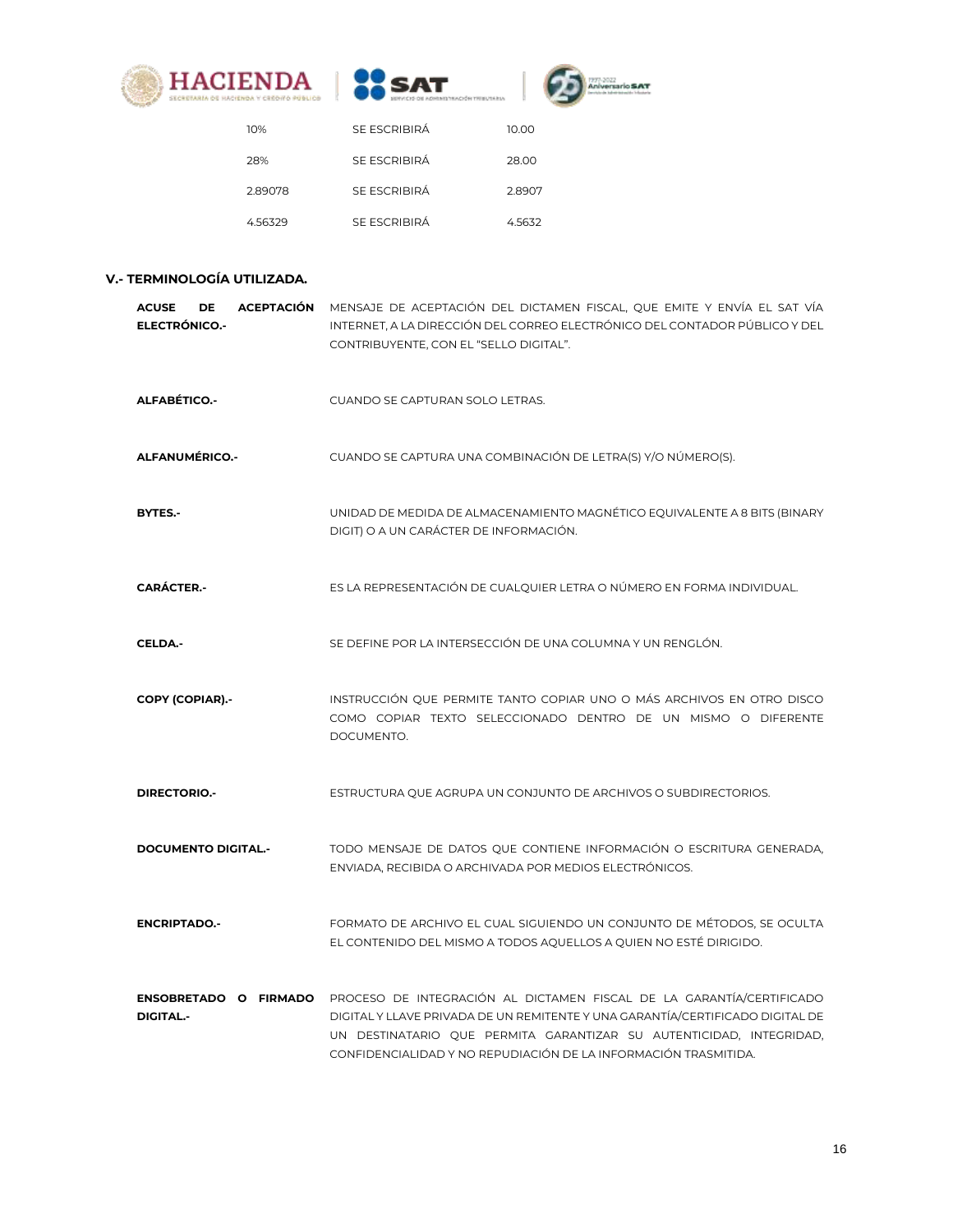





| <b>GARANTÍA/CERTIFICADO</b><br>DIGITAL (LLAVE PÚBLICA).- | DOCUMENTO ELECTRÓNICO QUE CONTIENE UN CONJUNTO DE INFORMACIÓN A LA QUE<br>SE LE HA FIJADO UNA FIRMA DIGITAL, POR UNA AUTORIDAD CERTIFICADORA, EN ESTE<br>CASO EL SERVICIO DE ADMINISTRACIÓN TRIBUTARIA, Y SE UTILIZA PARA FIRMAR<br>DOCUMENTOS ELECTRÓNICOS. RELACIONADA EN FORMA INEQUÍVOCA CON LA LLAVE<br>PRIVADA. |
|----------------------------------------------------------|-----------------------------------------------------------------------------------------------------------------------------------------------------------------------------------------------------------------------------------------------------------------------------------------------------------------------|
| <b>INTERNET.-</b>                                        | RED DE ALCANCE MUNDIAL QUE INTERCONECTA UNA GRAN CANTIDAD DE EQUIPOS DE<br>CÓMPUTO.                                                                                                                                                                                                                                   |
| KILOBYTE (KB).-                                          | UNIDAD DE MEDIDA DE ALMACENAMIENTO EQUIVALENTE A 1024 BYTES.                                                                                                                                                                                                                                                          |
| <b>LLAVE PRIVADA.-</b>                                   | CONTRASEÑA QUE PERMITE IDENTIFICAR JUNTO CON LA GARANTÍA/CERTIFICADO<br>DIGITAL (LLAVE PÚBLICA) QUE EL REMITENTE Y DESTINATARIO DE LA INFORMACIÓN SON<br>QUIENES DICEN SER.                                                                                                                                           |
| <b>MEGABYTE (MB).-</b>                                   | UNIDAD DE MEDIDA DE ALMACENAMIENTO EQUIVALENTE A 1024 KILOBYTES.                                                                                                                                                                                                                                                      |
| <b>NUMÉRICO.-</b>                                        | CUANDO SE CAPTURAN SOLO NÚMEROS.                                                                                                                                                                                                                                                                                      |
| <b>PASTE (PEGAR).-</b>                                   | INSTRUCCIÓN QUE PERMITE TANTO PEGAR UNO O MÁS ARCHIVOS EN OTRO DISCO<br>COMO PEGAR TEXTO SELECCIONADO DENTRO DE UN MISMO O DIFERENTE<br>DOCUMENTO.                                                                                                                                                                    |
| <b>SELLO DIGITAL.-</b>                                   | MENSAJE ELECTRÓNICO QUE ACREDITA QUE UN DOCUMENTO DIGITAL FUE RECIBIDO<br>POR LA AUTORIDAD CORRESPONDIENTE EN LA HORA Y FECHA QUE SE CONSIGNEN EN<br>EL ACUSE DE ACEPTACIÓN.                                                                                                                                          |

**SUBDIRECTORIO.-** ESTRUCTURA DE ALMACENAMIENTO QUE AGRUPA A UN CONJUNTO DE ARCHIVOS.

## **VI.- PROCEDIMIENTOS PARA UTILIZAR EL SISTEMA SIPRED'2021.**

PARA EFECTOS DE UTILIZAR EL SIPRED'2021 SE PROCEDERÁ COMO SE INDICA A CONTINUACIÓN:

## **A.- REQUERIMIENTOS MÍNIMOS DEL EQUIPO DE CÓMPUTO:**

- **PROCESADOR INTEL CORE 13® IV A 1.7 GHZ O SUPERIOR.**
- 4 GB EN MEMORIA RAM (8GB RECOMENDADO).
- **SISTEMA OPERATIVO MICROSOFT WINDOWS® 7 EN ADELANTE.**
- MICROSOFT OFFICE® 2010, 2013 O 2016 A 32 O 64 BITS.
- INTERNET EXPLORER VERSIÓN 11 O SUPERIOR.
- **ESPACIO LIBRE EN DISCO DURO TOTAL DE 1GB.**
- **B.- PROCEDIMIENTO DE INSTALACIÓN DEL SIPRED'2021.**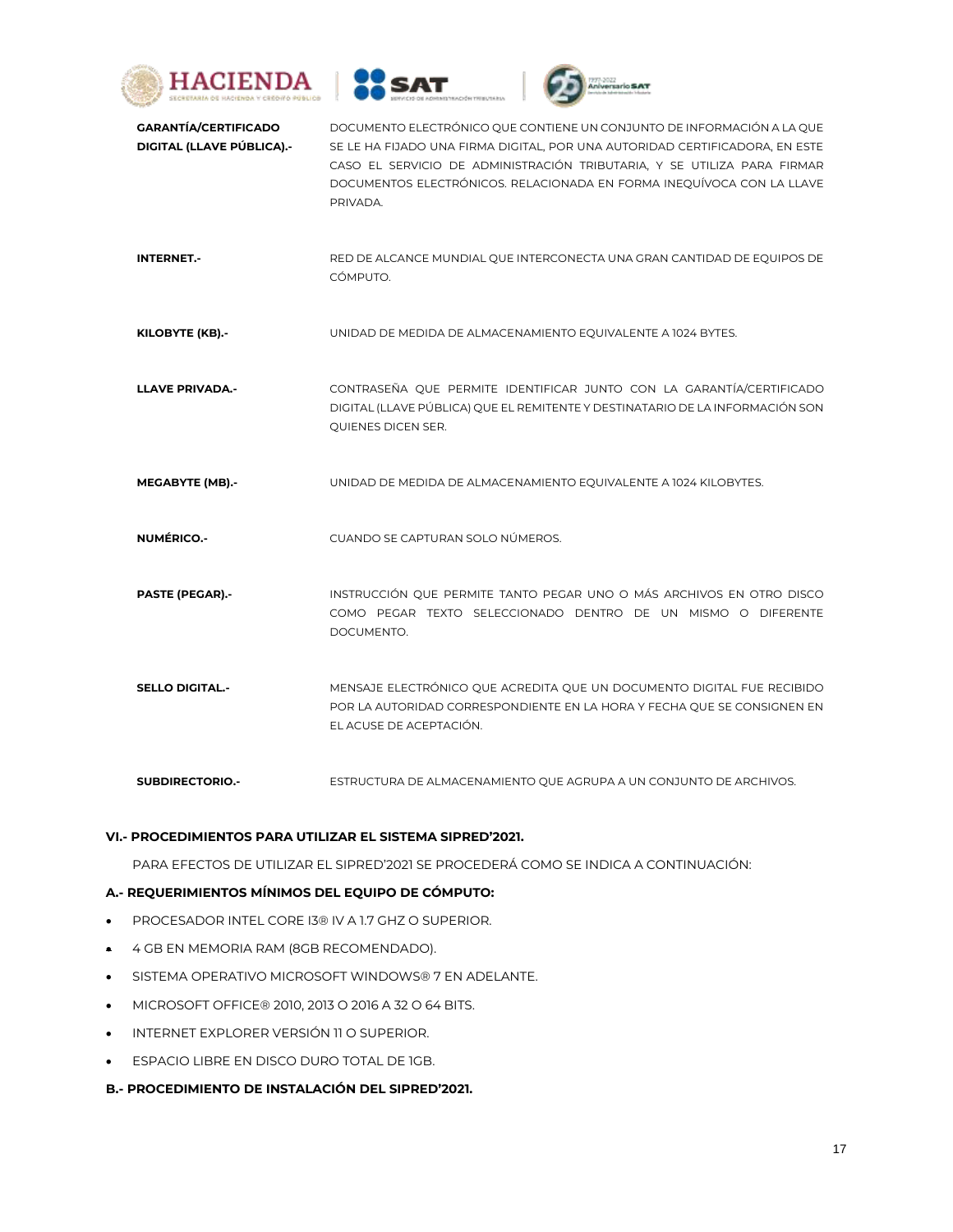





 LA INSTALACIÓN SE LLEVARÁ A CABO SIGUIENDO LAS INSTRUCCIONES SEÑALADAS EN EL MANUAL DE INSTALACIÓN DEL SISTEMA, EL CUAL SE PODRÁ DESCARGAR Y CONSULTAR EN EL PORTAL DEL SAT.

#### **C.- PROCEDIMIENTO DE ENTRADA.**

- **1.** INICIAR UNA SESIÓN DE EXCEL.
- **2.** SE PROCEDERÁ A LA GENERACIÓN DE UN DICTAMEN FISCAL NUEVO Y AL LLENADO DE LOS DATOS DE IDENTIFICACIÓN (DEL CONTRIBUYENTE, CONTADOR PÚBLICO INSCRITO, REPRESENTANTE LEGAL), DATOS GENERALES Y POSTERIORMENTE A LOS DEMÁS ANEXOS DEL DICTAMEN FISCAL.

#### **APÉNDICE I CATÁLOGO DE CLAVES DE ENTIDADES FEDERATIVAS.**

| O1 | <b>AGUASCALIENTES</b>      | 17 | <b>MORELOS</b>         |
|----|----------------------------|----|------------------------|
| 02 | <b>BAJA CALIFORNIA</b>     | 18 | <b>NAYARIT</b>         |
| 03 | <b>BAJA CALIFORNIA SUR</b> | 19 | <b>NUEVO LEON</b>      |
| 04 | <b>CAMPECHE</b>            | 20 | <b>OAXACA</b>          |
| 05 | <b>COAHUILA</b>            | 21 | PUEBLA                 |
| 06 | <b>COLIMA</b>              | 22 | QUERÉTARO              |
| 07 | <b>CHIAPAS</b>             | 23 | <b>QUINTANA ROO</b>    |
| 08 | CHIHUAHUA                  | 24 | <b>SAN LUIS POTOSÍ</b> |
| 09 | CIUDAD DE MÉXICO           | 25 | <b>SINALOA</b>         |
| 10 | <b>DURANGO</b>             | 26 | <b>SONORA</b>          |
| 11 | <b>GUANAJUATO</b>          | 27 | <b>TABASCO</b>         |
| 12 | <b>GUERRERO</b>            | 28 | <b>TAMAULIPAS</b>      |
| 13 | <b>HIDALGO</b>             | 29 | <b>TLAXCALA</b>        |
| 14 | <b>JALISCO</b>             | 30 | VERACRUZ               |
| 15 | ESTADO DE MÉXICO           | 31 | YUCATÁN                |
| 16 | <b>MICHOACÁN</b>           | 32 | <b>ZACATECAS</b>       |

EL SIPRED CUENTA CON ESTE CATÁLOGO DEL CUAL SE PODRÁ ELEGIR LA ENTIDAD FEDERATIVA QUE CORRESPONDA.

# **APÉNDICE II CATÁLOGO DE CLAVES DE ACTIVIDADES PARA EFECTOS FISCALES.**

PARA LOS EFECTOS DE ESTE APÉNDICE, SE APLICARÁ EL CATÁLOGO DE ACTIVIDADES ECONÓMICAS, VIGENTE A LA FECHA DE PRESENTACIÓN DEL DICTAMEN FISCAL. EL SIPRED CONTIENE DICHO CATÁLOGO ACTUALIZADO, SEGÚN EL ANEXO 6 PUBLICADO EN EL DIARIO OFICIAL DE LA FEDERACIÓN EL 21 DE JULIO DE 2014 DE LA RESOLUCIÓN MISCELÁNEA FISCAL VIGENTE PARA 2014 Y SUS CORRESPONDIENTES MODIFICACIONES PUBLICADAS EN EL MISMO ORDENAMIENTO DE FECHAS 22 DE DICIEMBRE DE 2014, 20 DE NOVIEMBRE DE 2015, 12 DE ENERO DE 2016, 21 DE AGOSTO DE 2019 Y 14 DE MAYO DE 2020.

## **APÉNDICE III NOTAS TÉCNICAS.**

#### **GENERALES:**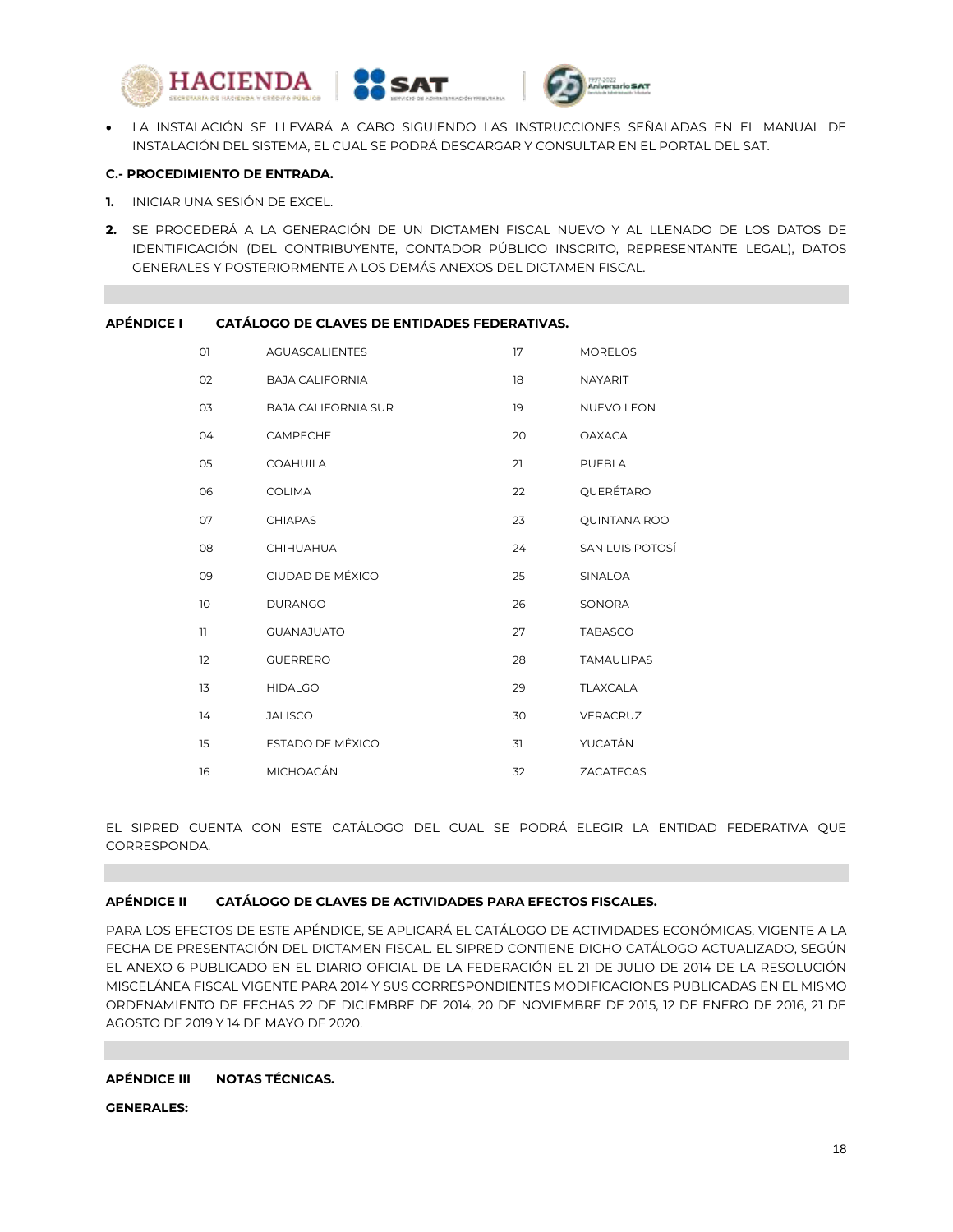





#### **UTILIZACIÓN DE SIGNOS NEGATIVOS.**

- CUANDO LAS CUENTAS ACREEDORAS TENGAN SALDO DEUDOR O BIEN LAS CUENTAS DEUDORAS TENGAN SALDO ACREEDOR, SE LES ANTEPONDRÁ EL SIGNO NEGATIVO Y CUANDO SE TRATE DE CUENTAS QUE SU SALDO PUEDA SER TANTO ACREEDOR COMO DEUDOR, SE DEBERÁ PONER EL SIGNO NEGATIVO EN DICHA CUENTA CUANDO:
	- REPRESENTE UN SALDO DEUDOR, PERO LA CUENTA SE ENCUENTRE UBICADA DENTRO DE UNA CLASIFICACIÓN DE CUENTAS ACREEDORAS.
	- REPRESENTE UN SALDO ACREEDOR, PERO LA CUENTA SE ENCUENTRE UBICADA DENTRO DE UNA CLASIFICACIÓN DE CUENTAS DEUDORAS.
- PARA EFECTOS DE UNA MEJOR VISUALIZACIÓN EL SISTEMA PERMITE, A ELECCIÓN DEL USUARIO, VER LAS CANTIDADES NEGATIVAS ENTRE PARÉNTESIS.

## **UTILIZACIÓN DE ÍNDICES.**

- POR NINGÚN MOTIVO SE PODRÁN AGREGAR ÍNDICES DENOMINADOS "TOTAL", QUE POR ESENCIA REFLEJEN EL IMPORTE DE UN GRUPO DE CUENTAS O SUBCUENTAS.
- TAMPOCO SE PODRÁN AGREGAR ÍNDICES PARA DESGLOSAR EL IMPORTE SEÑALADO EN EL ÍNDICE PREESTABLECIDO DEL CUAL SE DERIVAN LOS ÍNDICES AGREGADOS.
- TAMPOCO SE PODRÁ UTILIZAR UN ÍNDICE YA PREESTABLECIDO PARA SER OCUPADO POR OTRO CONCEPTO.
- CADA ÍNDICE SE COMPONE DE NUEVE CARACTERES ALFANUMÉRICOS PARA EL CASO DE DATOS DE IDENTIFICACIÓN Y DATOS GENERALES Y CATORCE CARACTERES NUMÉRICOS PARA LOS DEMÁS ANEXOS, QUE IDENTIFICAN DE MANERA ÚNICA A CADA CONCEPTO.
- EL SIPRED PERMITIRÁ ADICIONAR RENGLONES CON ÍNDICES EN ALGUNOS LUGARES PREESTABLECIDOS O NOTAS A LOS MISMOS, PERO NO PERMITIRÁ ADICIONAR COLUMNAS.
- LOS RENGLONES QUE REPRESENTEN TÍTULOS NO LLEVAN ÍNDICE Y POR LO TANTO EL SIPRED NO PERMITIRÁ ANOTAR EN ELLOS NINGUNA CANTIDAD O DATO.

## **CONSTRUCCIÓN DE NUEVOS ÍNDICES.**

- EN AQUELLOS CASOS EN QUE EL CONTRIBUYENTE TENGA EN SU CONTABILIDAD NOMBRES DE CUENTAS DIFERENTES A LAS QUE SE MENCIONAN EN LOS ANEXOS DE INFORMACIÓN OFICIALES QUE INTEGRAN EL FORMATO GUÍA DEL DICTAMEN FISCAL, DEBERÁ UBICAR DICHAS CUENTAS EN LOS CONCEPTOS DE DICHO FORMATO QUE POR SU NATURALEZA SEAN ANÁLOGOS A LAS CUENTAS QUE SE DESEAN INCORPORAR, RESPETANDO LOS ÍNDICES Y CONCEPTOS YA ESTABLECIDOS.
- EN ALGUNOS CASOS ESPECÍFICOS DEFINIDOS EN EL PROPIO SIPRED, PODRÁ CONSTRUIR NUEVOS CONCEPTOS, ASIGNÁNDOLES UN NUEVO ÍNDICE CONFORME A LA DEFINICIÓN DE ÍNDICES ANTES SEÑALADA, SIEMPRE Y CUANDO NO HAYA PODIDO UBICARLOS COMO SE INDICA EN EL PÁRRAFO ANTERIOR.
- ASIMISMO, CUANDO EXISTAN CONCEPTOS DE CUENTAS QUE NO QUEDEN COMPRENDIDOS EN LAS CUENTAS PREESTABLECIDAS, SE PODRÁN AGREGAR ÍNDICES A LAS CUENTAS PREDETERMINADAS DE "OTROS" Y REFLEJAR AHÍ ESTOS CONCEPTOS.

## **DIFERENCIAS DE CONTRIBUCIONES DETERMINADAS POR EL CONTADOR PÚBLICO INSCRITO.**

- PARA EFECTOS DE LO SEÑALADO EN LA RESOLUCIÓN MISCELÁNEA FISCAL, LAS OMISIONES A QUE SE REFIERE DICHA RESOLUCIÓN SERÁN SOLO AQUELLAS QUE EL AUDITOR DETECTE DURANTE EL CURSO NORMAL DE SU AUDITORÍA DE LOS ESTADOS FINANCIEROS PARA EFECTOS FISCALES SEAN O NO MATERIALES DE CONFORMIDAD CON LAS NORMAS DE AUDITORÍA A QUE SE REFIERE EL ARTÍCULO 60 DEL REGLAMENTO DEL CÓDIGO FISCAL DE LA FEDERACIÓN.
- CUANDO EL CONTADOR PÚBLICO INSCRITO DETERMINE DIFERENCIAS DE CONTRIBUCIONES A CARGO DEL CONTRIBUYENTE COMO SUJETO DIRECTO O EN SU CARÁCTER DE RETENEDOR, EN LOS SIGUIENTES ANEXOS AL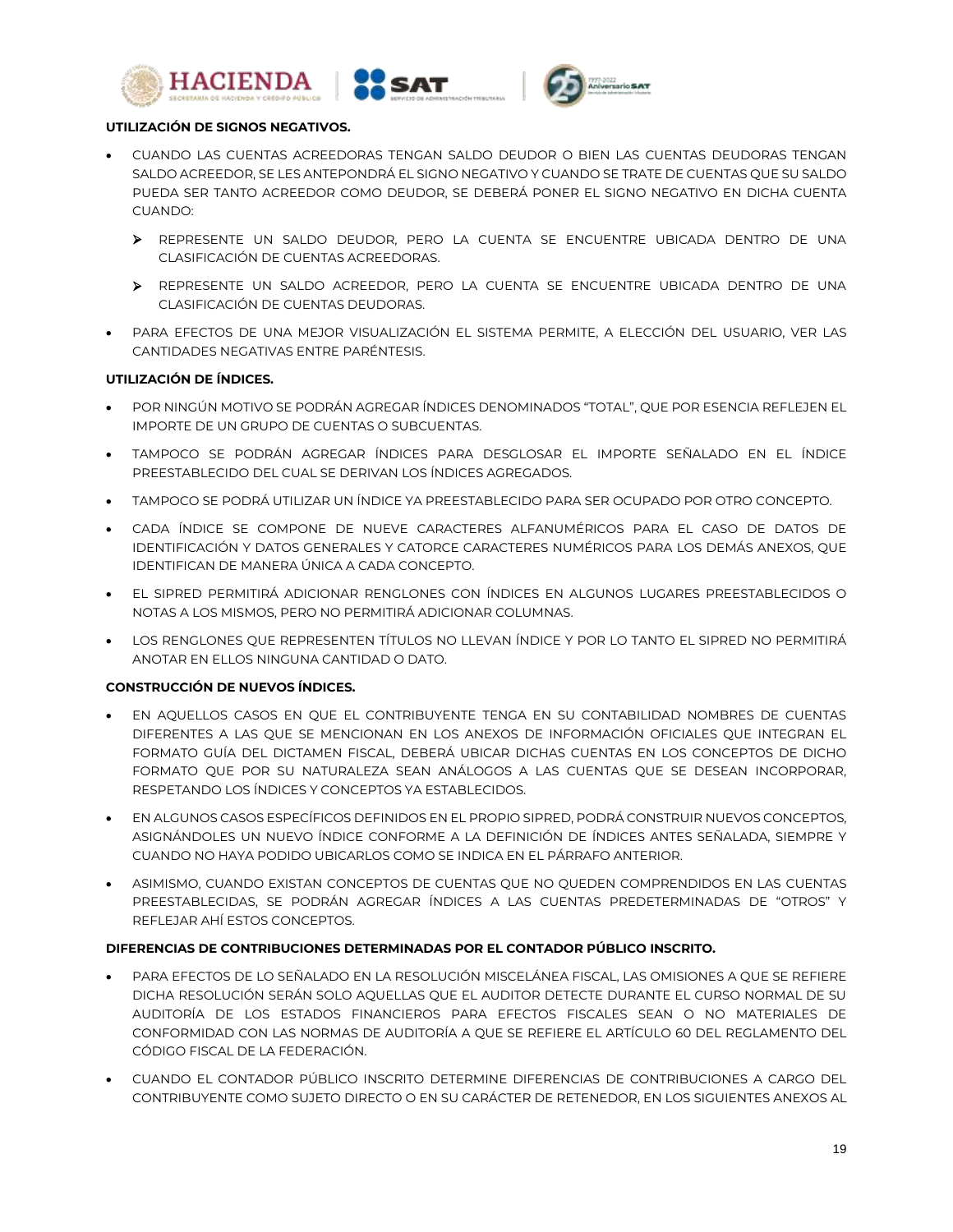





DICTAMEN FISCAL, DEBERÁ HACER UNA **DESCRIPCIÓN DETALLADA** DE LOS PROCEDIMIENTOS DE REVISIÓN QUE APLICÓ Y QUE LO LLEVARON A DETERMINAR DICHAS DIFERENCIAS, LA DESCRIPCIÓN DEBERÁ INCLUIR UNA EXPLICACIÓN PORMENORIZADA DEL ORIGEN DE LOS MONTOS DETERMINADOS COMO DIFERENCIAS DE CONTRIBUCIONES, HACIENDO REFERENCIA AL MÉTODO O FÓRMULA UTILIZADOS EN SUS PROCEDIMIENTOS DE REVISIÓN QUE LE PERMITIERON IDENTIFICAR DICHAS DIFERENCIAS, CONSIDERANDO SU OBJETO, BASE, TASA O TARIFA (PRIMER PÁRRAFO DEL ARTÍCULO 5 DEL CÓDIGO FISCAL DE LA FEDERACIÓN), DICHA DESCRIPCIÓN SE DEBERÁ INCORPORAR AL INFORME SOBRE LA REVISIÓN DE LA SITUACIÓN FISCAL DEL CONTRIBUYENTE ANTES DE ASENTAR SU NOMBRE Y NÚMERO DE REGISTRO ANTE LA AGAFF:

- RELACIÓN DE CONTRIBUCIONES A CARGO DEL CONTRIBUYENTE COMO SUJETO DIRECTO O EN SU CARÁCTER DE RETENEDOR.
- **ELACIÓN DE CONTRIBUCIONES POR PAGAR.**
- PARA EFECTOS DE LA AUDITORÍA DE ESTADOS FINANCIEROS, CUANDO EL CONTADOR PÚBLICO INSCRITO OBSERVE DIFERENCIAS NO MATERIALES QUE EN CONSECUENCIA NO SEAN INVESTIGADAS Y QUE PUEDAN TENER UNA REPERCUSIÓN FISCAL, DICHO CONTADOR PÚBLICO INSCRITO DEBERÁ SEÑALAR TAL CIRCUNSTANCIA EN SU INFORME SOBRE LA REVISIÓN DE LA SITUACIÓN FISCAL DEL CONTRIBUYENTE EN UN PÁRRAFO POR SEPARADO Y DESPUÉS DE SU OPINIÓN.

ADEMÁS, ESTARÁ A LO SIGUIENTE:

- SIEMPRE QUE PUEDA CUANTIFICAR SU EFECTO EN LAS CONTRIBUCIONES A CARGO DEL CONTRIBUYENTE COMO SUJETO DIRECTO O EN SU CARÁCTER DE RETENEDOR, O BIEN, LAS DIFERENCIAS CORRESPONDAN A LAS PROPIAS CONTRIBUCIONES A CARGO DEL CONTRIBUYENTE COMO SUJETO DIRECTO O EN SU CARÁCTER DE RETENEDOR, DEBERÁ REFLEJARLAS EN LA COLUMNA DENOMINADA "DIFERENCIAS NO MATERIALES NO INVESTIGADAS POR AUDITORÍA" DEL ANEXO "RELACIÓN DE CONTRIBUCIONES A CARGO DEL CONTRIBUYENTE COMO SUJETO DIRECTO O EN SU CARÁCTER DE RETENEDOR" EN EL RENGLÓN DE LA CONTRIBUCIÓN QUE CORRESPONDA.
- DE NO PODER CUANTIFICAR SU EFECTO EN LAS CONTRIBUCIONES A CARGO DEL CONTRIBUYENTE, DEBERÁ HACER UNA RELACIÓN DE LOS CONCEPTOS Y MONTOS POR LOS CUALES SE DETERMINARON DIFERENCIAS NO MATERIALES NO INVESTIGADAS E INCLUIRLAS EN UN PÁRRAFO POR SEPARADO EN EL INFORME SOBRE LA REVISIÓN DE LA SITUACIÓN FISCAL DEL CONTRIBUYENTE ANTES DEL NOMBRE Y NÚMERO DE INSCRIPCIÓN DEL CONTADOR PÚBLICO.

# **INFORMACIÓN ADICIONAL AL DICTAMEN FISCAL.**

 ESTA HOJA ES DE CAPTURA CON TEXTO LIBRE, Y SE UTILIZARÁ PARA PROPORCIONAR INFORMACIÓN ADICIONAL A LA CONTENIDA EN LOS ANEXOS DEL DICTAMEN FISCAL, O BIEN, INFORMACIÓN QUE NO ESTÁ REFLEJADA EN LOS ANEXOS, COMO PUEDE SER LA QUE PROPORCIONAN LAS SOCIEDADES QUE SE ESCINDAN O FUSIONEN, ASIMISMO, SE PODRÁ UTILIZAR PARA QUE EL CONTRIBUYENTE O CONTADOR PÚBLICO INSCRITO REALICEN CUALQUIER TIPO DE ACLARACIÓN(ES) Y EXPLICACIÓN(ES) CON RESPECTO A LA INFORMACIÓN DE CUALQUIER ANEXO DEL DICTAMEN FISCAL.

## **SOCIEDADES QUE SE ESCINDAN.**

LAS SOCIEDADES QUE SE ESCINDAN, ADEMÁS DE PRESENTAR LA INFORMACIÓN ESTABLECIDA ANTERIORMENTE DE ACUERDO CON EL TIPO DE DICTAMEN FISCAL QUE LES CORRESPONDA, PROPORCIONARÁN LO SIGUIENTE:

- **I.** LA RELACIÓN REFERENTE AL POR CIENTO DE PARTICIPACIÓN ACCIONARIA DE CADA ACCIONISTA CORRESPONDIENTE AL AÑO ANTERIOR AL DE LA ESCISIÓN, ASÍ COMO EL NÚMERO, VALOR Y NATURALEZA DE LAS ACCIONES QUE CONFORMAN EL CAPITAL SOCIAL DE LA SOCIEDAD ESCINDENTE;
- **II.** LA RELACIÓN DE LOS ACCIONISTAS DE LAS SOCIEDADES ESCINDIDAS Y DE LA ESCINDENTE, EN EL CASO DE QUE ESTA ÚLTIMA SUBSISTA, EN LA QUE SE SEÑALE EL NÚMERO, VALOR Y NATURALEZA DE LAS ACCIONES QUE CONFORMAN EL CAPITAL SOCIAL DE DICHAS SOCIEDADES CON MOTIVO DE LA ESCISIÓN;
- **III.** EL ESTADO DE SITUACIÓN FINANCIERA DE LA SOCIEDAD ESCINDENTE A LA FECHA DE LA ESCISIÓN, Y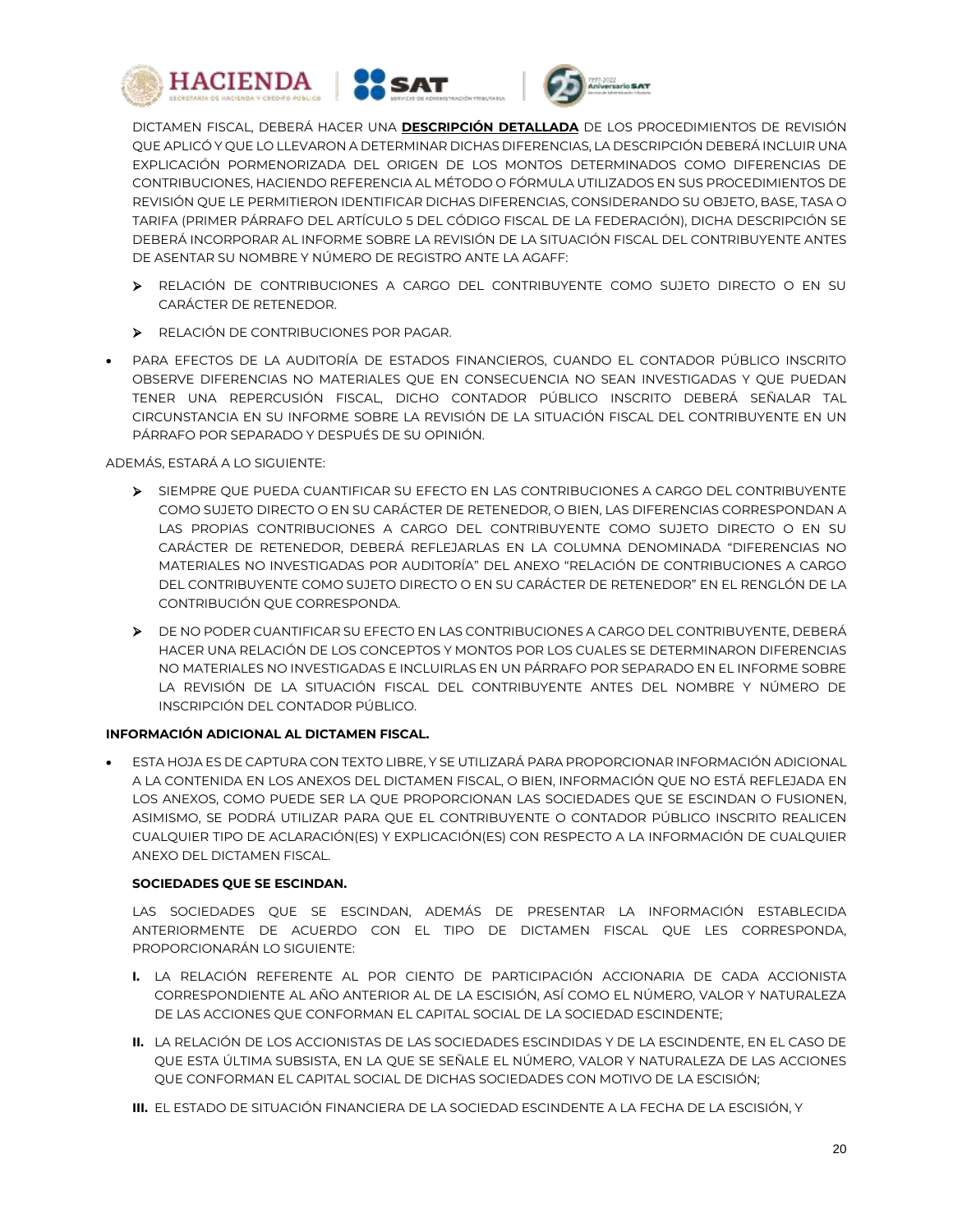





**IV.** UNA RELACIÓN QUE CONTENGA LA DISTRIBUCIÓN DE LOS ACTIVOS, PASIVOS Y CAPITAL TRANSMITIDOS CON MOTIVO DE LA ESCISIÓN.

#### **SOCIEDADES QUE SE FUSIONEN.**

LAS SOCIEDADES QUE SUBSISTAN O SURJAN CON MOTIVO DE UNA FUSIÓN ADICIONALMENTE A LA INFORMACIÓN ESTABLECIDA ANTERIORMENTE DE ACUERDO CON EL TIPO DE DICTAMEN FISCAL QUE LES CORRESPONDA, PROPORCIONARÁN UNA RELACIÓN DE LOS SOCIOS O ACCIONISTAS DE LA SOCIEDAD QUE SURJA O SUBSISTA CON MOTIVO DE LA FUSIÓN, INDICANDO SU PARTICIPACIÓN SOCIAL O ACCIONARIA A LA FECHA EN QUE SE REALIZÓ LA FUSIÓN, ASÍ COMO EL NÚMERO, VALOR NOMINAL Y NATURALEZA DE LAS PARTES SOCIALES O ACCIONES QUE CONFORMAN EL CAPITAL SOCIAL A ESA MISMA FECHA.

 CUALQUIER PRECISIÓN O AMPLIACIÓN QUE SE QUISIERA SEÑALAR CON RESPECTO A LA INFORMACIÓN PROPORCIONADA DEL CONTRIBUYENTE EN ALGÚN ANEXO AL DICTAMEN FISCAL, LO PODRÁ HACER EL CONTRIBUYENTE POR SÍ MISMO O POR CONDUCTO DEL CONTADOR PÚBLICO INSCRITO QUE DICTAMINÓ, A TRAVÉS DEL ANEXO DENOMINADO INFORMACIÓN ADICIONAL.

**LAS NOTAS TÉCNICAS QUE A CONTINUACIÓN SE MENCIONAN, SERÁN APLICABLES PARA LOS TIPOS DE DICTÁMENES FISCALES QUE CONTENGAN LA INFORMACIÓN O DATOS A QUE SE REFIERE CADA UNA DE ELLAS.**

#### **DATOS DE IDENTIFICACIÓN:**

#### **DEL CONTRIBUYENTE.**

 LA CAPTURA DE LOS DATOS DE IDENTIFICACIÓN DEL CONTRIBUYENTE (CON EXCEPCIÓN DEL REGISTRO FEDERAL DE CONTRIBUYENTES) SOLAMENTE SE PODRÁ REALIZAR OBTENIENDO LA INFORMACIÓN REGISTRADA EN EL SERVICIO DE ADMINISTRACIÓN TRIBUTARIA (SAT), A TRAVÉS DEL PORTAL DEL SAT, PREVIA IDENTIFICACIÓN CON LA E. FIRMA DEL CONTRIBUYENTE.

LA INFORMACIÓN LA REMITIRÁ EL SAT VÍA CORREO ELECTRÓNICO AL CONTRIBUYENTE, CONTENIDA EN UN ARCHIVO, CON ESTA INFORMACIÓN SE LLENARÁN LOS DATOS DE IDENTIFICACIÓN DEL CONTRIBUYENTE SIGUIENDO LAS INSTRUCCIONES QUE SE ESPECIFICAN EN EL MANUAL DEL USUARIO DEL SIPRED EL CUAL SE PODRÁ DESCARGAR Y CONSULTAR EN EL PORTAL DEL SAT.

CUANDO ALGUNOS DE LOS DATOS DEL CONTRIBUYENTE QUE SE ENCUENTRAN REGISTRADOS EN EL SAT NO COINCIDAN CON LOS ACTUALES, PODRÁ MODIFICARLOS EN EL LLENADO DEL DICTAMEN FISCAL; SIN EMBARGO, LA ACTUALIZACIÓN DE ESOS DATOS NO LO EXIME DE PRESENTAR EL AVISO DE CAMBIO CORRESPONDIENTE ANTE EL SAT.

 PARA EL LLENADO AUTOMÁTICO QUE EL SIPRED REALIZA DEL CONCEPTO DENOMINADO "NOMBRE DEL GRUPO ECONÓMICO AL QUE PERTENECE", SE TOMA EN CUENTA LA DESCRIPCIÓN QUE AL EFECTO SE HACE EN EL ANEXO 6 PUBLICADO EN EL DIARIO OFICIAL DE LA FEDERACIÓN EL 21 DE JULIO DE 2014 DE LA RESOLUCIÓN MISCELÁNEA FISCAL VIGENTE PARA 2014 Y SUS CORRESPONDIENTES MODIFICACIONES PUBLICADAS EN EL MISMO ORDENAMIENTO, DE FECHAS 22 DE DICIEMBRE DE 2014, 20 DE NOVIEMBRE DE 2015, 12 DE ENERO DE 2016, 21 DE AGOSTO DE 2019 Y 14 DE MAYO DE 2020, UNA VEZ QUE EL USUARIO DEFINE SU CLAVE DE ACTIVIDAD ECONÓMICA, EN EL CATÁLOGO CONTENIDO EN LA APLICACIÓN.

#### **DEL CONTADOR PÚBLICO.**

 LA CAPTURA DE LOS DATOS DE IDENTIFICACIÓN DEL CONTADOR PÚBLICO SOLAMENTE SE PODRÁ REALIZAR OBTENIENDO LA INFORMACIÓN REGISTRADA EN EL SERVICIO DE ADMINISTRACIÓN TRIBUTARIA (SAT), A TRAVÉS DEL PORTAL DEL SAT, PREVIA IDENTIFICACIÓN CON LA E. FIRMA DEL CONTADOR PÚBLICO.

LA INFORMACIÓN LA REMITIRÁ EL SAT VÍA CORREO ELECTRÓNICO AL CONTADOR PÚBLICO, CONTENIDA EN UN ARCHIVO, CON ESTA INFORMACIÓN SE LLENARÁN LOS DATOS DE IDENTIFICACIÓN DEL CONTADOR PÚBLICO SIGUIENDO LAS INSTRUCCIONES QUE SE ESPECIFICAN EN EL MANUAL DE USUARIO DEL SIPRED EL CUAL SE PODRÁ DESCARGAR Y CONSULTAR EN EL PORTAL DEL SAT.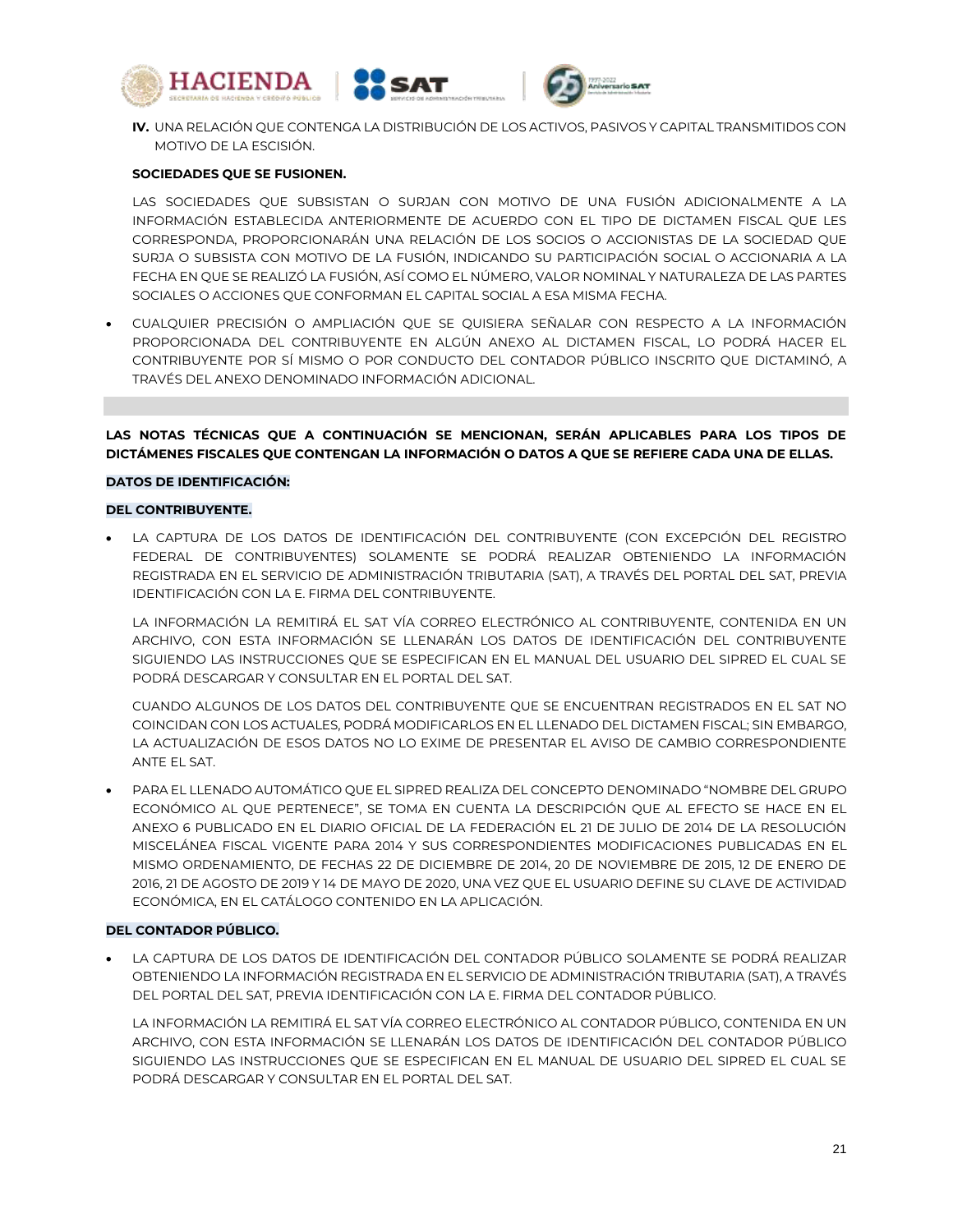





CUANDO LOS DATOS DEL DOMICILIO DEL CONTADOR PÚBLICO, REGISTRADOS EN EL SAT NO COINCIDAN CON LOS ACTUALES, PODRÁ MODIFICARLOS EN EL LLENADO DEL DICTAMEN FISCAL; SIN EMBARGO, ES NECESARIO PRESENTAR EL AVISO DE CAMBIO DE DOMICILIO CORRESPONDIENTE Y NOTIFICAR LOS DATOS CORRECTOS DE SU DOMICILIO, ANTE LA ADMINISTRACIÓN GENERAL DE AUDITORÍA FISCAL FEDERAL, MEDIANTE UN ESCRITO LIBRE QUE PODRÁ PRESENTAR ANTE LA ADMINISTRACIÓN DESCONCENTRADA DE AUDITORÍA FISCAL DE SU JURISDICCIÓN.

ES OBLIGATORIA LA CAPTURA DEL DATO "RFC DEL DESPACHO", CUANDO EL CONTADOR PÚBLICO INSCRITO NO PERTENEZCA A NINGÚN DESPACHO, DEBERÁ ANOTAR SU PROPIO RFC.

## **DEL REPRESENTANTE LEGAL.**

 LA CAPTURA DE LOS DATOS DE IDENTIFICACIÓN DEL REPRESENTANTE LEGAL SOLAMENTE SE PODRÁ REALIZAR OBTENIENDO LA INFORMACIÓN REGISTRADA EN EL SERVICIO DE ADMINISTRACIÓN TRIBUTARIA (SAT), A TRAVÉS DEL PORTAL DEL SAT, PREVIA IDENTIFICACIÓN CON LA E. FIRMA DEL REPRESENTANTE LEGAL.

LA INFORMACIÓN LA REMITIRÁ EL SAT VÍA CORREO ELECTRÓNICO AL REPRESENTANTE LEGAL, EN UN ARCHIVO, CON ESTA INFORMACIÓN SE LLENARÁN LOS DATOS DE IDENTIFICACIÓN DEL REPRESENTANTE LEGAL SIGUIENDO LAS INSTRUCCIONES QUE SE ESPECIFICAN EN EL MANUAL DE USUARIO DEL SIPRED'2021.

CUANDO LOS DATOS DEL DOMICILIO DEL REPRESENTANTE LEGAL, REGISTRADOS EN EL SAT NO COINCIDAN CON LOS ACTUALES, PODRÁ MODIFICARLOS EN EL LLENADO DEL DICTAMEN FISCAL; SIN EMBARGO, LA ACTUALIZACIÓN DE ESOS DATOS NO LO EXIME DE PRESENTAR EL AVISO DE CAMBIO CORRESPONDIENTE ANTE EL SAT.

## **DATOS GENERALES (CUANDO RESULTE APLICABLE POR EL TIPO DE DICTAMEN FISCAL DE QUE SE TRATE).**

- ES OBLIGATORIA LA CAPTURA DE LOS DATOS **"OPTÓ POR DICTAMINAR SUS ESTADOS FINANCIEROS POR INGRESOS ACUMULABLES (ARTÍCULO 32-A CFF)", "OPTÓ POR DICTAMINAR SUS ESTADOS FINANCIEROS POR EL VALOR DE SU ACTIVO (ARTÍCULO 32-A CFF)" Y "OPTÓ POR DICTAMINAR SUS ESTADOS FINANCIEROS POR EL NÚMERO DE TRABAJADORES (ARTÍCULO 32-A CFF)".**
- CUANDO SE SEÑALE **"NO"** EN TODOS LOS DATOS DEL PÁRRAFO ANTERIOR, DEBERÁ MENCIONAR EL **MOTIVO POR EL QUE PRESENTA EL DICTAMEN FISCAL**.
- CUANDO SE SEÑALE "**SI**" EN EL DATO: **"FORMA PARTE DE UN FIDEICOMISO"**, SE DEBERÁN ESPECIFICAR EL RFC Y DENOMINACIÓN SOCIAL DEL FIDEICOMISO, DEL FIDEICOMITENTE, FIDUCIARIO Y FIDEICOMISARIO.
- CUANDO SE ESTÉ OBLIGADO A SEÑALAR EL TIPO DE **"INSTITUCIÓN O TIPO DE SOCIEDAD"**; EL SISTEMA DESPLIEGA UNA LISTA QUE CONTIENE LOS SIGUIENTES CONCEPTOS: "5.- INSTITUCIÓN DE SEGUROS" "6.- INSTITUCIÓN DE FIANZAS", "17.- SOCIEDAD INTEGRADORA" Y "18.- SOCIEDAD INTEGRADA"; SOLAMENTE DEBE SEÑALARSE UNO DE ELLOS.
- ES OBLIGATORIA LA CAPTURA DEL DATO **"TIPO DE CONTRIBUYENTE ESPECIAL"**; EL SISTEMA DESPLIEGA UNA LISTA QUE CONTIENE LOS SIGUIENTES CONCEPTOS: "0.- NINGUNO", "1.- FUSIÓN", "2.- ESCISIÓN", "3.- LIQUIDACIÓN"; "4.- FIDEICOMISO" Y "5.- ASOCIANTE EN PARTICIPACIÓN", SOLAMENTE DEBE SEÑALARSE UNO DE ELLOS, SIEMPRE Y CUANDO CUMPLA CON LOS REQUISITOS ESTABLECIDOS EN EL ARTÍCULO 32-A DEL CFF.
- CUANDO SE ESTÉ OBLIGADO A SEÑALAR EL DATO **"SELECCIONE EL SISTEMA DE COSTEO QUE UTILIZA PARA EFECTOS FISCALES"**; EL SISTEMA DESPLIEGA UNA LISTA QUE CONTIENE LOS SIGUIENTES CONCEPTOS: "3.- COSTEO ABSORBENTE [COSTOS HISTÓRICOS]", "4.- COSTEO ABSORBENTE [COSTOS PREDETERMINADOS ESTIMADOS]", "5.- COSTEO ABSORBENTE Y MÉTODO DE VAL. COSTO ESTÁNDAR", "6.- SISTEMA DISTINTO A LOS ANTERIORES" Y "7.- NO APLICA"; SOLAMENTE DEBE SEÑALARSE UNO DE ELLOS.
- ES OBLIGATORIA LA CAPTURA DEL DATO **"TIPO DE OPINIÓN"**; EL SISTEMA DESPLIEGA UNA LISTA QUE CONTIENE LOS SIGUIENTES CONCEPTOS: "1.- OPINIÓN SIN SALVEDADES", "2.- OPINIÓN CON SALVEDADES QUE TENGAN IMPLICACIONES FISCALES", "3.- OPINIÓN CON SALVEDADES QUE NO TENGAN IMPLICACIONES FISCALES", "4.- OPINIÓN NEGATIVA QUE TENGA IMPLICACIONES FISCALES", "5.- OPINIÓN NEGATIVA QUE NO TENGA IMPLICACIONES FISCALES" Y "6.- ABSTENCIÓN DE OPINIÓN"; SOLAMENTE DEBE SEÑALARSE UNO DE ELLOS. EN SU CASO, **ES RECOMENDABLE PRECISAR EN EL INFORME SOBRE LA REVISIÓN DE LA SITUACIÓN FISCAL DEL**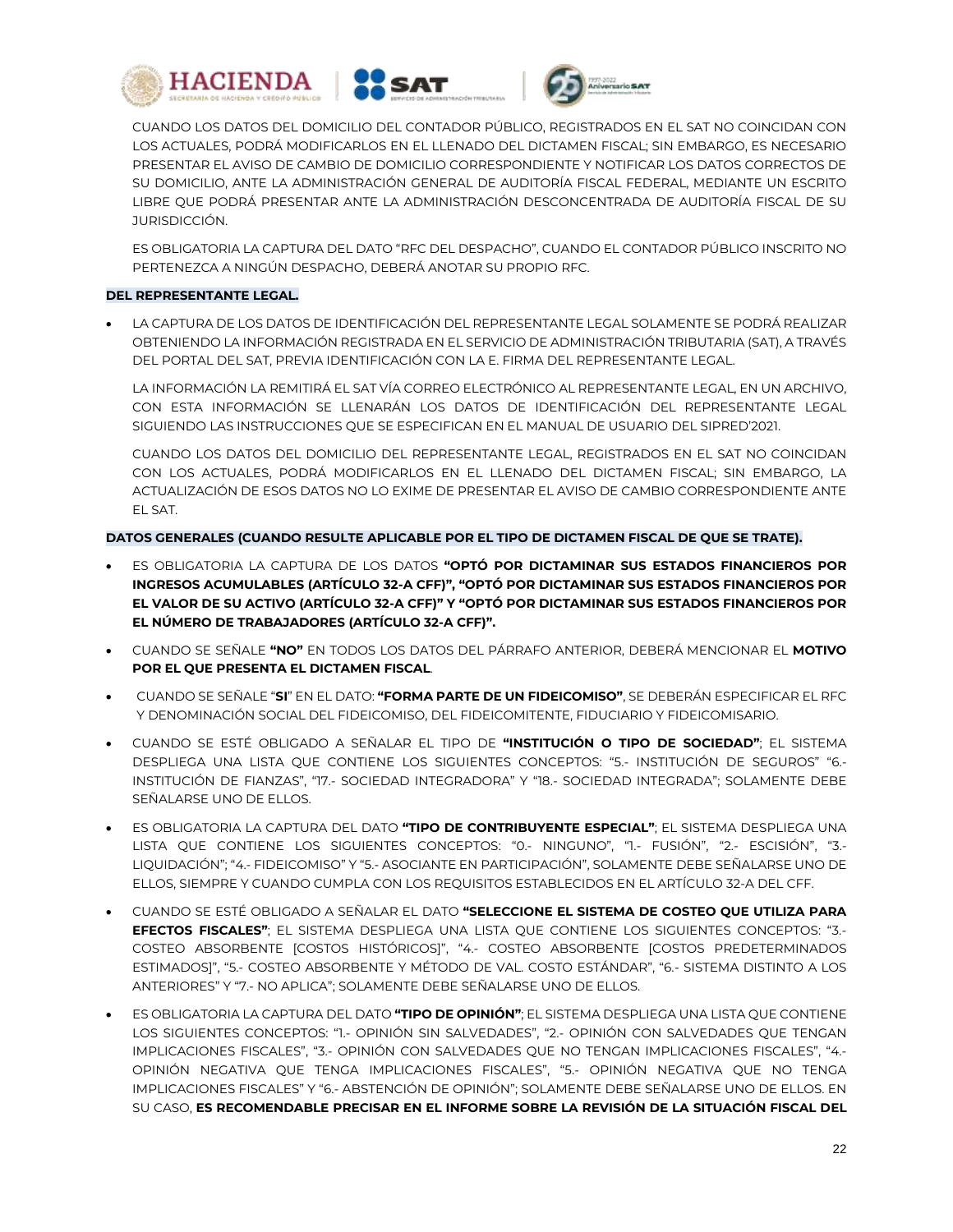





**CONTRIBUYENTE, POR QUÉ SE CONSIDERÓ QUE LA OPINIÓN DE QUE SE TRATE TUVO O NO IMPLICACIONES EN EL CÁLCULO DE LOS IMPUESTOS O CONTRIBUCIONES PARA LO CUAL SE RECOMIENDA CONSIDERAR LO SIGUIENTE:**

|              | <b>TIPO DE OPINIÓN</b>                                                    | <b>OBSERVACIÓN</b>                                                                                                                                                                                                                                                                                                                                                                |
|--------------|---------------------------------------------------------------------------|-----------------------------------------------------------------------------------------------------------------------------------------------------------------------------------------------------------------------------------------------------------------------------------------------------------------------------------------------------------------------------------|
| $\mathbf{1}$ | OPINIÓN SIN SALVEDADES                                                    | SE ENTENDERÁ QUE EL CONTRIBUYENTE CUMPLE CON LAS<br>DISPOSICIONES FISCALES Y EL MARCO CONTABLE QUE<br>APLIQUE.                                                                                                                                                                                                                                                                    |
|              | 2.- OPINIÓN CON SALVEDADES<br>QUE TENGAN<br><b>IMPLICACIONES FISCALES</b> | SE ENTENDERÁ QUE EL CONTRIBUYENTE NO CUMPLE CON<br>ALGUNA DISPOSICIÓN FISCAL, EN CONSECUENCIA EXISTEN<br>DIFERENCIAS NO ENTERADAS EN EL CÁLCULO DE LOS<br>IMPUESTOS O CONTRIBUCIONES.                                                                                                                                                                                             |
|              | 3.- OPINIÓN CON SALVEDADES QUE NO TENGAN<br><b>IMPLICACIONES FISCALES</b> | SE ENTENDERÁ QUE EL CONTRIBUYENTE NO APLICA<br>ADECUADAMENTE ALGUNA NORMA DEL MARCO<br>CONTABLE AL QUE ESTÁ SUJETO. SIN EMBARGO, CUMPLE<br>CON LAS DISPOSICIONES FISCALES A LAS QUE ESTÁ<br>SUJETO POR LO QUE NO EXISTEN DIFERENCIAS NO<br>ENTERADAS EN EL CÁLCULO DE LOS IMPUESTOS O<br>CONTRIBUCIONES.                                                                          |
|              | 4.- OPINIÓN NEGATIVA QUE TENGA IMPLICACIONES<br><b>FISCALES</b>           | SE ENTENDERÁ QUE EL CONTRIBUYENTE NO APLICA<br>ADECUADAMENTE ALGUNA NORMA DEL MARCO<br>CONTABLE AL QUE ESTÁ SUJETO Y/O NO CUMPLE CON<br>ALGUNA DISPOSICIÓN FISCAL QUE LLEVÓ AL AUDITOR A<br>EMITIR UNA OPINIÓN NEGATIVA, EN CONSECUENCIA<br>EXISTEN DIFERENCIAS NO ENTERADAS EN EL CÁLCULO DE<br>LOS IMPUESTOS O CONTRIBUCIONES.                                                  |
|              | 5.- OPINIÓN NEGATIVA QUE NO TENGA IMPLICACIONES<br><b>FISCALES</b>        | SE ENTENDERÁ QUE EL CONTRIBUYENTE NO APLICA<br>ADECUADAMENTE ALGUNA NORMA DEL MARCO<br>CONTABLE AL QUE ESTÁ SUJETO DE TAL IMPORTANCIA<br>QUE LLEVÓ AL AUDITOR A EMITIR UNA OPINIÓN NEGATIVA.<br>SIN EMBARGO, CUMPLE CON LAS DISPOSICIONES FISCALES<br>A LAS QUE ESTÁ SUJETO POR LO QUE NO EXISTEN<br>DIFERENCIAS NO ENTERADAS EN EL CÁLCULO DE LOS<br>IMPUESTOS O CONTRIBUCIONES. |
|              | 6.- ABSTENCIÓN DE OPINIÓN                                                 | SE ENTENDERÁ QUE EL AUDITOR NO TIENE ELEMENTOS<br>PARA EMITIR SU OPINIÓN, EN CONSECUENCIA<br>DESCONOCE SI EL CONTRIBUYENTE CUMPLIÓ O NO EL<br>MARCO CONTABLE AL QUE ESTÁ SUJETO O CON SUS<br>OBLIGACIONES FISCALES.                                                                                                                                                               |

- DEBE SEÑALARSE **"SI"** SOLAMENTE EN UNO DE LOS DATOS SIGUIENTES: **"ESTADO DE FLUJOS DE EFECTIVO: UTILIZÓ EL MÉTODO INDIRECTO"** O **"ESTADO DE FLUJOS DE EFECTIVO: UTILIZÓ EL MÉTODO DIRECTO"**.
- LA INFORMACIÓN A QUE SE REFIEREN LOS ÍNDICES: **"RFC 1, 2, 3, 4 Y 5"**, CORRESPONDE AL REGISTRO FEDERAL DE CONTRIBUYENTES DE LAS PERSONAS FÍSICAS O MORALES QUE ASESORARON FISCALMENTE AL CONTRIBUYENTE MEDIANTE UNA OPINIÓN POR ESCRITO DURANTE EL EJERCICIO.
- CUANDO SE SEÑALE **"SI"** EN EL DATO: **"REALIZÓ OPERACIONES CON PARTES RELACIONADAS"**, SE DEBERÁN LLENAR LOS ANEXOS "OPERACIONES CON PARTES RELACIONADAS" E "INFORMACIÓN DEL CONTRIBUYENTE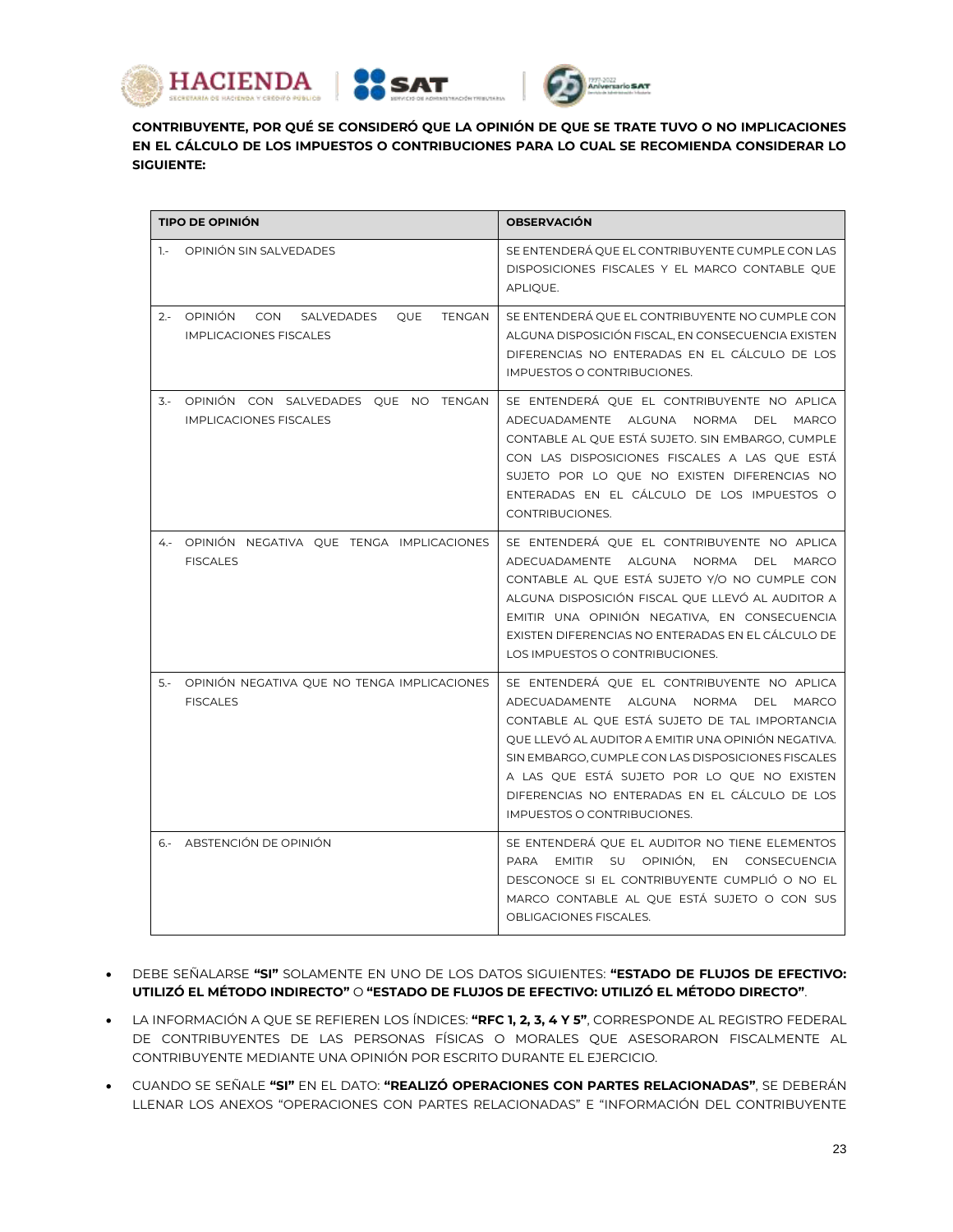





SOBRE SUS OPERACIONES CON PARTES RELACIONADAS", PERO DEBE CONSIDERAR QUE SI OPTÓ POR LO DISPUESTO EN LA REGLA 2.8.4.2.DE LA RMF 2021, DEBERÁ LLENAR SOLO EL SEGUNDO ANEXO REFERIDO.

- CUANDO SE SEÑALE **"SI"** EN EL DATO: **"EN EL EJERCICIO DISMINUYÓ PÉRDIDAS FISCALES PENDIENTES DE APLICAR DE EJERCICIOS ANTERIORES A QUE SE REFIERE LA FRACCIÓN II DEL ARTÍCULO 9 DE LA LISR"**, SE DEBERÁ LLENAR EL ANEXO "INTEGRACIÓN DE PÉRDIDAS FISCALES DE EJERCICIOS ANTERIORES".
- CUANDO SE SEÑALE **"SI"** EN EL DATO: **"CELEBRÓ OPERACIONES FINANCIERAS DERIVADAS QUE TUVIERAN EFECTOS FISCALES DURANTE EL EJERCICIO EN EL IMPUESTO SOBRE LA RENTA"**, CON RESIDENTES EN EL EXTRANJERO, DEBERÁ LLENAR EL ANEXO "OPERACIONES FINANCIERAS DERIVADAS CONTRATADAS CON RESIDENTES EN EL EXTRANJERO".
- CUANDO SE SEÑALE **"SI"** EN EL DATO: **"MANTUVO INVERSIONES PERMANENTES EN SUBSIDIARIAS, ASOCIADAS Y AFILIADAS RESIDENTES EN EL EXTRANJERO Y EN MÉXICO DURANTE EL EJERCICIO"**, CON RESIDENTES EN EL EXTRANJERO, SE DEBERÁ LLENAR EL ANEXO "INVERSIONES PERMANENTES EN SUBSIDIARIAS, ASOCIADAS Y AFILIADAS RESIDENTES EN EL EXTRANJERO Y EN MÉXICO".
- CUANDO SE SEÑALE **"SI"** EN EL DATO: **"LLEVÓ A CABO OPERACIONES CON RESIDENTES EN EL EXTRANJERO"**, SE DEBERÁ LLENAR EL ANEXO "OPERACIONES LLEVADAS A CABO CON RESIDENTES EN EL EXTRANJERO".
- CUANDO SE SEÑALE "**SI**" EN EL DATO: **"MANTUVO SALDOS POR COBRAR Y POR PAGAR EN MONEDA NACIONAL Y EXTRANJERA DURANTE EL EJERCICIO"**, CON RESIDENTES EN EL EXTRANJERO, SE DEBERÁ LLENAR EL ANEXO "CUENTAS Y DOCUMENTOS POR COBRAR Y POR PAGAR EN MONEDA NACIONAL Y EXTRANJERA".
- CUANDO SE SEÑALE "**SI**" EN EL DATO: **"CELEBRÓ PREÉSTAMOS DURANTE EL EJERCICIO"**, SE DEBERÁ LLENAR EL ANEXO "PRÉSTAMOS".
- CUANDO SE SEÑALE "**SI**" EN EL DATO **"REALIZÓ OPERACIONES CON REGÍMENES FISCALES PREFERENTES, A TRAVÉS DE ENTIDADES O FIGURAS JURÍDICAS EXTRANJERAS QUE SEAN TRANSPARENTES FISCALES EN EL EXTRANJERO"**, SE DEBERÁ LLENAR EL ANEXO "OPERACIONES SUJETAS A REGÍMENES FISCALES PREFERENTES".
- CUANDO SE SEÑALE **"SI"** EN EL DATO: **"EL CONTRIBUYENTE APLICÓ CRITERIOS CONTRARIOS A LOS PUBLICADOS EN EL DOF COMO CRITERIOS NO VINCULATIVOS DE LAS DISPOSICIONES FISCALES Y ADUANERAS"**, SE DEBERÁN ESPECIFICAR EL O LOS NÚMEROS DE CRITERIOS EN EL ÍNDICE "ESPECIFIQUE EL O LOS NÚMEROS(S) DE CRITERIO(S)" DE LOS DATOS GENERALES DEL DICTAMEN FISCAL. ESTE DATO SE REFIERE A LOS CRITERIOS CONTENIDOS EN EL ANEXO 3 DE LA RESOLUCIÓN MISCELÁNEA FISCAL VIGENTE PARA 2021.
- CUANDO SE SEÑALE **"SI"** EN EL DATO: **"OBTUVO ALGUNA RESOLUCIÓN POR PARTE DEL SAT O DE LA SHCP QUE HAYA AFECTADO SU SITUACIÓN FISCAL DURANTE EL EJERCICIO"**, SE DEBERÁ INDICAR EN EL CONCEPTO "SE TRATA DE", SI ES UNA CONSULTA O UNA AUTORIZACIÓN; ADEMÁS SE SEÑALARA SI SE DIO CUMPLIMIENTO A LO ESTABLECIDO EN LA RESOLUCIÓN, EN EL CONCEPTO DENOMINADO "SE CUMPLIERON LOS REQUISITOS ESTABLECIDOS EN LA RESOLUCIÓN"; ASIMISMO, SE DEBERÁ ESPECIFICAR LOS NÚMEROS DE OFICIO Y SUS FECHAS EN LOS ÍNDICES: "NÚMERO DE OFICIO 1, 2 Y 3" Y "FECHA DEL OFICIO 1, 2 Y 3", DE LOS DATOS GENERALES DEL DICTAMEN FISCAL.
- CUANDO SE SEÑALE **"SI"** EN EL DATO: **"OBTUVO ALGUNA RESOLUCIÓN FAVORABLE POR PARTE DE AUTORIDADES JURISDICCIONALES QUE HAYA AFECTADO SU SITUACIÓN FISCAL DURANTE EL EJERCICIO (INCLUYE PTU)"**, SE DEBERÁN ESPECIFICAR LOS NÚMEROS DE RESOLUCIÓN Y SUS FECHAS EN LOS ÍNDICES: "NÚMERO DE RESOLUCIÓN 1, 2 Y 3" Y "FECHA DE LA RESOLUCIÓN 1, 2 Y 3", DE LOS DATOS GENERALES DEL DICTAMEN FISCAL.
- CUANDO SE SEÑALE **"SI"** EN EL DATO: **"HA INTERPUESTO ALGÚN MEDIO DE DEFENSA CONTRA DISPOSICIONES FISCALES"**, SE DEBERÁ ACLARAR A TRAVÉS DEL ANEXO DENOMINADO INFORMACIÓN ADICIONAL, LA DISPOSICIÓN FISCAL CONTROVERTIDA, EL MEDIO DE DEFENSA INTERPUESTO, ASÍ COMO EL ESTATUS DEL MISMO AL CIERRE DEL EJERCICIO.
- CUANDO SE SEÑALE **"SI"** EN EL DATO: **"INDIQUE SI ENAJENÓ ACCIONES O INTANGIBLES DURANTE EL EJERCICIO"**, SE DEBERÁ INDICAR EL NOMBRE DEL COMPRADOR, ASÍ COMO EL NOMBRE DE LA PARTE RELACIONADA, ADICIONALMENTE DEBERÁ ANOTAR EL TOTAL DE INGRESOS POR VENTA DE ACCIONES, TOTAL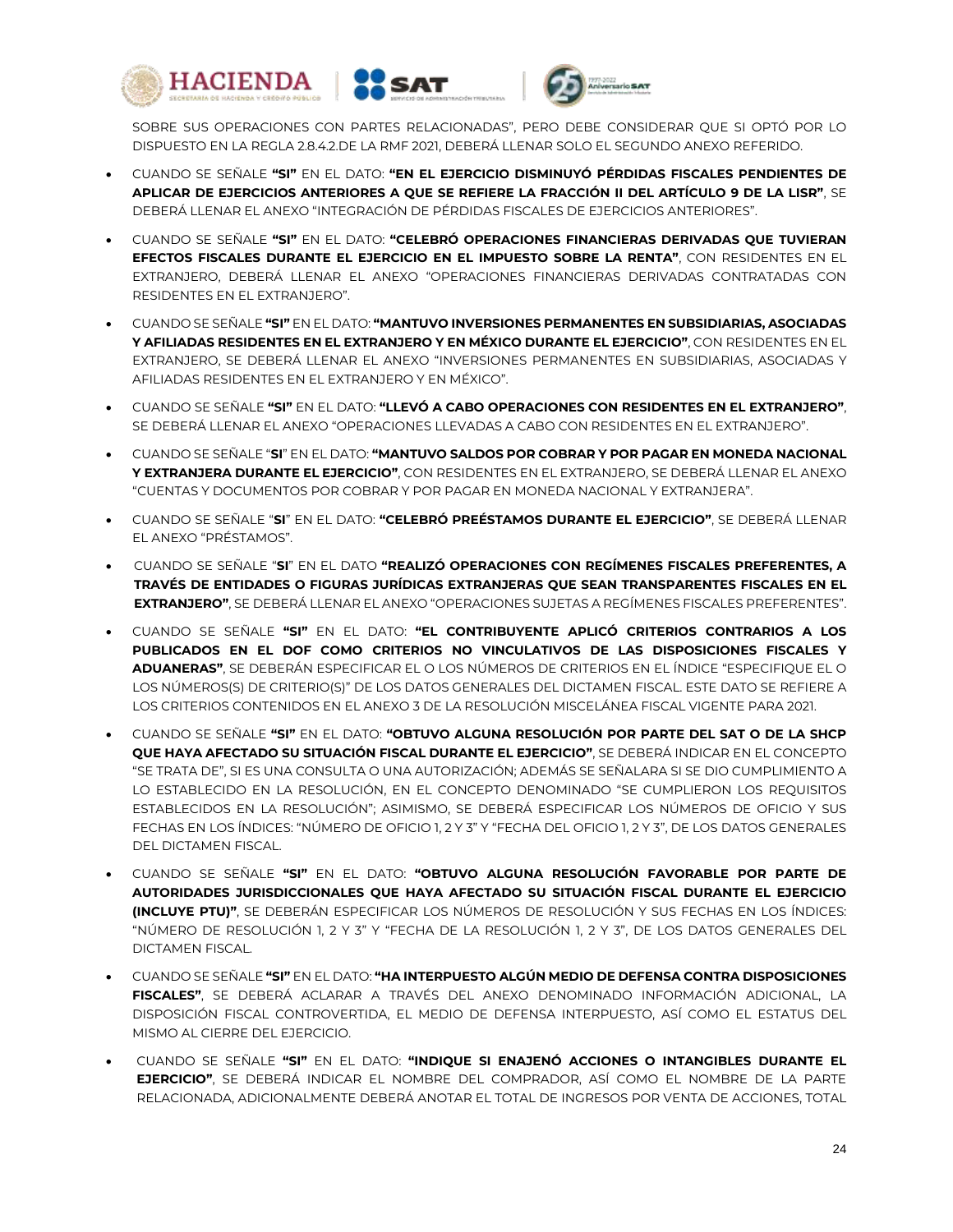





DE INGRESOS POR VENTA DE INTANGIBLES, TOTAL DE COSTO PROMEDIO DE LAS ACCIONES ENAJENADAS Y, POR ÚLTIMO, EL TOTAL DEL MONTO ORIGINAL DE LA INVERSIÓN AJUSTADO.

 LA INFORMACIÓN DE LOS ÍNDICES QUE CONTIENEN LAS PREGUNTAS RELACIONADAS CON EL CUESTIONARIO DE DIAGNÓSTICO FISCAL DEL CONTRIBUYENTE, CUYAS RESPUESTAS ESTARÁN A CARGO DEL MISMO, **LAS RESPUESTAS SERÁN REVISADAS Y VALIDADAS POR EL CONTADOR PÚBLICO** DE MANERA QUE DICHAS RESPUESTAS SEAN CONSISTENTES CON EL RESULTADO DE SU TRABAJO CONFORME A LAS NORMAS DE AUDITORÍA, CONSIDERANDO LO SEÑALADO POR LAS GUÍAS DE AUDITORÍA Y CON BASE EN EL ALCANCE DE LAS PRUEBAS SELECTIVAS DE SU AUDITORÍA; CUANDO NO PUEDA VALIDAR LAS RESPUESTAS DEL CONTRIBUYENTE O NO ESTÉ DE ACUERDO CON ALGUNA DE ELLAS, DEBERÁ SEÑALAR EL NÚMERO DE ÍNDICE DE LA PREGUNTA Y EXPLICAR LOS MOTIVOS EN EL INFORME SOBRE LA REVISIÓN DE LA SITUACIÓN FISCAL DEL CONTRIBUYENTE Y, EN SU CASO, HACER LAS SALVEDADES CORRESPONDIENTES.

PARA EFECTO DE DAR RESPUESTA A LAS PREGUNTAS ANTERIORES, EL CONTRIBUYENTE DEBERÁ REALIZAR UN AUTODIAGNÓSTICO DE CUMPLIMIENTO A LAS DIFERENTES DISPOSICIONES FISCALES QUE ESTÉN RELACIONADAS.

LOS CONTADORES PÚBLICOS DEBERÁN MANIFESTAR EN SU INFORME SOBRE LA REVISIÓN DE LA SITUACIÓN FISCAL DEL CONTRIBUYENTE, EN FORMA EXPRESA, CUALQUIER OMISIÓN O INCUMPLIMIENTO A LAS DISPOSICIONES FISCALES QUE HAYAN DETECTADO AL EXAMINAR LA SITUACIÓN FISCAL DEL CONTRIBUYENTE, CONFORME A LAS NORMAS DE AUDITORÍA A QUE SE REFIERE EL ARTÍCULO 60 DEL REGLAMENTO DEL CÓDIGO FISCAL DE LA FEDERACIÓN, CONSIDERANDO LO SEÑALADO POR LAS GUÍAS DE AUDITORÍA.

## **INFORME SOBRE LA REVISIÓN DE LA SITUACIÓN FISCAL DEL CONTRIBUYENTE.**

- DE CONFORMIDAD CON LOS ARTÍCULOS 32-A Y 52 DEL CÓDIGO FISCAL DE LA FEDERACIÓN, 58 FRACCIONES II Y III DEL REGLAMENTO DEL CÓDIGO FISCAL DE LA FEDERACIÓN, ASÍ COMO CON LAS REGLAS 2. 12.16. Y 2. 12.20. DE LA RESOLUCIÓN MISCELÁNEA FISCAL PARA 2021, PUBLICADA EL 29 DE DICIEMBRE DE 2020 EN EL DOF, EL TEXTO DEL DICTAMEN FISCAL DEBERÁ SUJETARSE A LOS FORMATOS QUE UTILICE EL COLEGIO PROFESIONAL LA SOCIEDAD O ASOCIACIÓN DE CONTADORES PÚBLICOS RECONOCIDA POR LA AUTORIDAD EDUCATIVA QUE CORRESPONDA. SE CONSIDERA QUE EL DICTAMEN FISCAL DEL CONTADOR PÚBLICO INSCRITO SE INTEGRA POR EL INFORME DEL AUDITOR INDEPENDIENTE ASÍ COMO POR EL INFORME SOBRE LA REVISIÓN DE LA SITUACIÓN FISCAL DEL CONTRIBUYENTE QUE SE INCLUYE EN LA SECCIÓN DE OTROS REQUERIMIENTOS LEGALES Y NORMATIVOS CONSIDERANDO LAS NORMAS "800 CONSIDERACIONES ESPECIALES – AUDITORÍAS DE ESTADOS FINANCIEROS PREPARADOS DE CONFORMIDAD CON UN MARCO DE INFORMACIÓN CON FINES ESPECÍFICOS" Y "700 FORMACIÓN DE LA OPINIÓN Y EMISIÓN DEL INFORME DE AUDITORÍA SOBRE ESTADOS FINANCIEROS" DE LAS NORMAS INTERNACIONALES DE AUDITORÍA.
- CUANDO EL CONTRIBUYENTE HAYA REALIZADO PAGOS PROVISIONALES EN CANTIDADES INFERIORES A LAS QUE DEBIÓ HABER REALIZADO DE ACUERDO CON LOS CÁLCULOS DEL CONTADOR PÚBLICO QUE DICTAMINÓ LOS ESTADOS FINANCIEROS Y SE HAYA DETERMINADO UNA CONTRIBUCIÓN A CARGO ANUAL, SI EL CONTRIBUYENTE PAGÓ LA ACTUALIZACIÓN Y LOS RECARGOS CORRESPONDIENTES, DESDE EL MES EN QUE DEBIÓ HACER EL PAGO PROVISIONAL Y HASTA EL MES EN QUE PRESENTÓ SU DECLARACIÓN ANUAL, EN EL INFORME SOBRE LA REVISIÓN DE LA SITUACIÓN FISCAL DEL CONTRIBUYENTE SE HARÁ ESTA ACLARACIÓN, SEÑALANDO EL NOMBRE DE LA CONTRIBUCIÓN, EL MES O PERIODO AL QUE CORRESPONDE EL PAGO, EL MONTO HISTÓRICO NO PAGADO, LA ACTUALIZACIÓN Y LOS RECARGOS ENTERADOS. EN ESTOS CASOS NO SE MOSTRARÁN DIFERENCIAS EN AQUELLAS CONTRIBUCIONES EN LAS QUE SUCEDIÓ TAL CIRCUNSTANCIA.

## **LA INFORMACIÓN DE LOS ESTADOS FINANCIEROS BÁSICOS, SE PRESENTARÁ DE FORMA COMPARATIVA RESPECTO AL EJERCICIO INMEDIATO ANTERIOR.**

# **ESTADO DE SITUACIÓN FINANCIERA (INSTRUCCIÓN NO APLICABLE PARA DICTÁMENES FISCALES DEL SECTOR FINANCIERO).**

 EN EL ÍNDICE **"IMPUESTO AL VALOR AGREGADO NO PAGADO"**, SE REFLEJARÁ EL IMPUESTO AL VALOR AGREGADO QUE, NO OBSTANTE QUE CONSTA EN UN COMPROBANTE FISCAL A FAVOR DEL CONTRIBUYENTE, POR LA ADQUISICIÓN DE BIENES Y SERVICIOS, O POR DEL USO O GOCE TEMPORAL DE BIENES, AL CIERRE DEL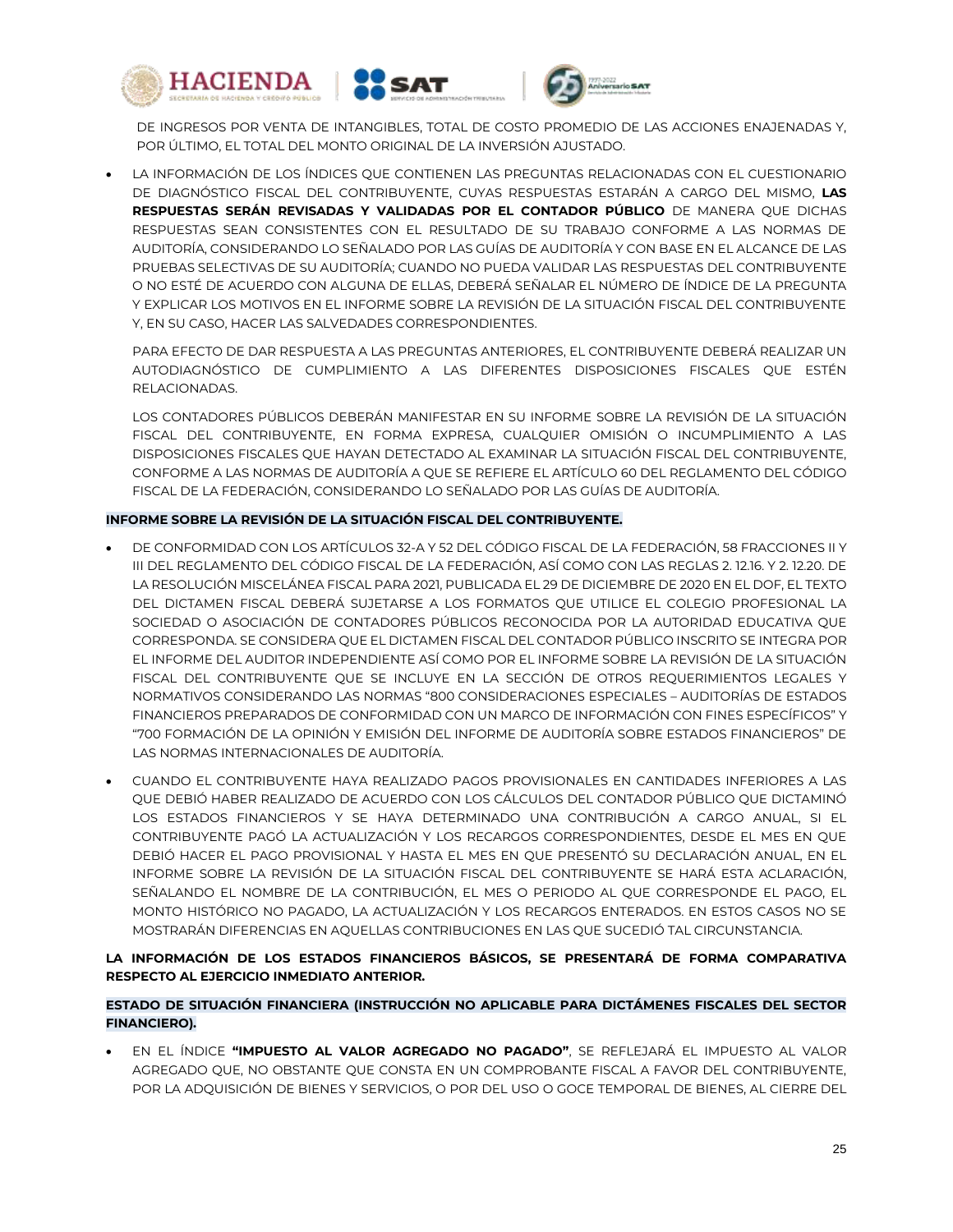

EJERCICIO ESTÁ PENDIENTE DE PAGO, Y POR LO TANTO TIENE DERECHO A ACREDITARLO HASTA EL MOMENTO EN QUE EFECTIVAMENTE LO PAGUE.

- EN EL ÍNDICE **"IMPUESTO AL VALOR AGREGADO NO COBRADO"**, SE REFLEJARÁ EL IMPUESTO AL VALOR AGREGADO QUE, NO OBSTANTE QUE CONSTA EN UN COMPROBANTE FISCAL EXPEDIDO POR EL CONTRIBUYENTE, POR LA ENAJENACIÓN DE BIENES Y SERVICIOS, O POR OTORGAR EL USO O GOCE TEMPORAL DE BIENES, AL CIERRE DEL EJERCICIO ESTÁ PENDIENTE DE COBRO, Y POR LO TANTO LO CAUSA EL CONTRIBUYENTE HASTA EL MOMENTO EN QUE EFECTIVAMENTE LO COBRE.
- SE EXPLICARÁN LAS VARIACIONES DE UN EJERCICIO CON OTRO QUE REPRESENTEN PARA EL RUBRO DE QUE SE TRATE, UN RESULTADO POR ARRIBA DEL **14%** EN LA COLUMNA DENOMINADA **"PORCENTAJE DE VARIACIÓN EN PESOS RESPECTO AL EJERCICIO FISCAL ANTERIOR"** Y SIEMPRE QUE PARA DICHO RUBRO SE HAYA DETERMINADO UN RESULTADO DE AL MENOS UN **4%** EN LAS COLUMNAS CORRESPONDIENTES A **"PORCENTAJE EN RELACIÓN CON EL TOTAL DEL ACTIVO (EJERCICIO FISCAL)"** O **"PORCENTAJE EN RELACIÓN CON EL TOTAL DEL ACTIVO (EJERCICIO FISCAL ANTERIOR)".**

| <b>ÍNDICE</b>  | <b>CONCEPTO</b>                             | 2021        | 2020        | <b>PORCENTAJE</b><br>EN RELACIÓN<br><b>CON</b><br>EL.<br><b>TOTAL</b><br><b>DEL</b><br><b>ACTIVO</b><br><b>(EJERCICIO)</b><br><b>FISCAL)</b><br>$= 54%$ | <b>PORCENTAJE</b><br>EN RELACIÓN<br>EL.<br><b>CON</b><br><b>TOTAL</b><br>DEL ACTIVO<br><b>(EJERCICIO</b><br><b>FISCAL</b><br><b>ANTERIOR)</b><br>$=$ > 4% | <b>VARIACIÓN</b><br><b>PESOS</b><br><b>EN</b><br><b>RESPECTO AL</b><br><b>EJERCICIO</b><br><b>FISCAL</b><br><b>ANTERIOR</b> | <b>PORCENTAJE</b><br><b>DE</b><br><b>VARIACIÓN</b><br><b>PESOS</b><br><b>EN</b><br><b>RESPECTO AL</b><br><b>EJERCICIO</b><br><b>FISCAL</b><br><b>ANTERIOR</b><br>$=$ > 14% | <b>EXPLICAR</b><br><b>VARIACIÓN</b>                                                              |
|----------------|---------------------------------------------|-------------|-------------|---------------------------------------------------------------------------------------------------------------------------------------------------------|-----------------------------------------------------------------------------------------------------------------------------------------------------------|-----------------------------------------------------------------------------------------------------------------------------|----------------------------------------------------------------------------------------------------------------------------------------------------------------------------|--------------------------------------------------------------------------------------------------|
| 28010007000000 | <b>PARTES</b><br><b>RELACIONADAS</b>        | 44,880,451  | 28,574,305  | 39.21                                                                                                                                                   | 25.61                                                                                                                                                     | 16,306,146.00                                                                                                               | 57.07                                                                                                                                                                      | SE OTORGÓ EN<br><b>EJERCICIO</b><br>EL.<br>UN PRÉSTAMO<br>A UNA PARTE<br>RELACIONADA<br>$\cdots$ |
| 28010077000000 | <b>TOTAL</b><br><b>DEL</b><br><b>ACTIVO</b> | 114,471,457 | 111,560,641 |                                                                                                                                                         |                                                                                                                                                           |                                                                                                                             |                                                                                                                                                                            |                                                                                                  |

EJEMPLO:

## **ESTADO DE RESULTADO INTEGRAL (INSTRUCCIÓN NO APLICABLE PARA DICTÁMENES FISCALES DEL SECTOR FINANCIERO).**

- PARA EL LLENADO DE ESTE ANEXO, ES NECESARIO CAPTURAR PREVIAMENTE LA INFORMACIÓN DE LOS ANEXOS DENOMINADOS: "INTEGRACIÓN ANALÍTICA DE VENTAS O INGRESOS NETOS", "DETERMINACIÓN DEL COSTO DE LO VENDIDO PARA EFECTOS CONTABLES Y DEL IMPUESTO SOBRE LA RENTA" (CUANDO SE ESTÉ OBLIGADO AL LLENADO DE ESTE ANEXO), "ANÁLISIS COMPARATIVO DE LAS SUBCUENTAS DE GASTOS" Y "ANÁLISIS COMPARATIVO DE LAS SUBCUENTAS DEL RESULTADO INTEGRAL DE FINANCIAMIENTO".
- DEBERÁ LLENARSE LA INFORMACIÓN CORRESPONDIENTE A LAS COLUMNAS DE "PARTES RELACIONADAS" Y "PARTES NO RELACIONADAS", POR CADA EJERCICIO.

# **ESTADO DE CAMBIOS EN EL CAPITAL CONTABLE (INSTRUCCIÓN NO APLICABLE PARA DICTÁMENES FISCALES DEL SECTOR FINANCIERO).**

 DEBIDO A LA LIMITACIÓN PARA AGREGAR NUEVAS COLUMNAS A LOS FORMATOS, EN EL ESTADO DE CAMBIOS EN EL CAPITAL CONTABLE, SE HAN INCLUIDO DOS COLUMNAS UNA PARA "OTRAS CUENTAS DE CAPITAL ACREEDORAS" Y OTRA PARA "OTRAS CUENTAS DE CAPITAL DEUDORAS", QUE PODRÁN UTILIZARSE CUANDO SEA NECESARIO REFLEJAR CONCEPTOS DEL CAPITAL CONTABLE QUE NO TENGAN UNA COLUMNA ESPECÍFICA.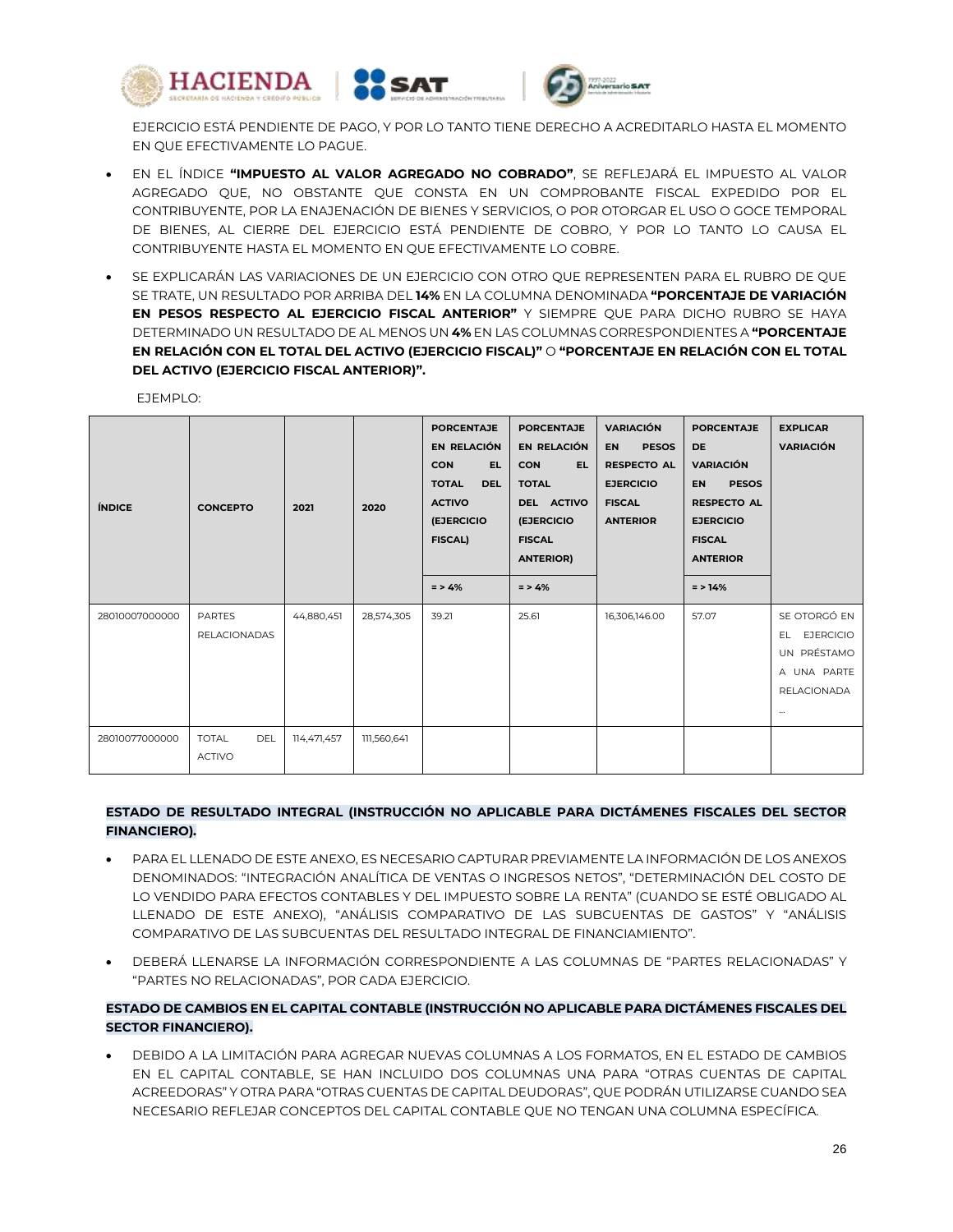





 CUANDO SE ANOTEN CANTIDADES EN LAS COLUMNAS "OTRAS CUENTAS DE CAPITAL ACREEDORAS" Y "OTRAS CUENTAS DE CAPITAL DEUDORAS", DEBIDO A QUE SU SALDO SE INTEGRA POR EL IMPORTE DE UNA O MÁS CUENTAS, LA INTEGRACIÓN DE LAS MISMAS SE DEBERÁ PRESENTAR INMEDIATAMENTE ANTES DEL ÍNDICE "SALDOS AL 31 DE DICIEMBRE DE 2021" O DEL ÍNDICE "SALDOS AL 31 DE DICIEMBRE DE 2020", SEGÚN CORRESPONDA, CONSIGNANDO EN LA COLUMNA DE CONCEPTO EL NOMBRE DE LAS CUENTAS QUE INTEGRAN DICHO SALDO Y EN LA COLUMNA DE REFERENCIA, EL IMPORTE CORRESPONDIENTE A CADA CUENTA O CONCEPTO.

## **ESTADO DE FLUJOS DE EFECTIVO (INSTRUCCIÓN NO APLICABLE PARA DICTÁMENES FISCALES DEL SECTOR FINANCIERO).**

 SE PONDRÁ ÚNICAMENTE LA INFORMACIÓN CORRESPONDIENTE AL MÉTODO ELEGIDO POR EL CONTRIBUYENTE.

## **NOTAS A LOS ESTADOS FINANCIEROS (APLICABLE A TODOS LOS TIPOS DE DICTÁMENES FISCALES.**

 ESTE ANEXO ES OBLIGATORIO, DADO QUE LAS NOTAS A LOS ESTADOS FINANCIEROS SON PARTE INTEGRANTE DE LOS MISMOS, COMO LO ESTABLECE LA NORMA DE INFORMACIÓN FINANCIERA A-7. PRESENTACIÓN Y REVELACIÓN DE LAS NORMAS DE INFORMACIÓN FINANCIERA VIGENTES (PÁRRAFOS 10, 11 Y 12). POR TANTO, SE RECOMIENDA CUIDAR QUE SE PRESENTEN COMPLETAS.

LOS PÁRRAFOS 10, 11 Y 12 DE LAS NORMAS DE INFORMACIÓN FINANCIERA VIGENTES SEÑALAN:

**PÁRRAFO 10.** PARA CUMPLIR CON NORMAS DE INFORMACIÓN FINANCIERA UNA ENTIDAD DEBE PRESENTAR LOS CUATRO ESTADOS FINANCIEROS BÁSICOS, ESTABLECIDOS EN LA NIF A-3.

## **PÁRRAFO 11.** LOS ESTADOS FINANCIEROS Y SUS NOTAS:

- **A)** FORMAN UN TODO O UNIDAD INSEPARABLE Y, POR LO TANTO, DEBEN PRESENTARSE CONJUNTAMENTE EN TODOS LOS CASOS. LA INFORMACIÓN QUE COMPLEMENTA LOS ESTADOS FINANCIEROS PUEDE IR EN EL CUERPO O AL PIE DE LOS MISMOS O EN PÁGINAS POR SEPARADO Y,
- **B)** SON REPRESENTACIONES ALFANUMÉRICAS QUE CLASIFICAN Y DESCRIBEN MEDIANTE TÍTULOS, RUBROS, CONJUNTOS, CANTIDADES Y NOTAS EXPLICATIVAS, LAS DECLARACIONES DE LOS ADMINISTRADORES DE UNA ENTIDAD, SOBRE SU SITUACIÓN FINANCIERA, SUS RESULTADOS DE OPERACIÓN, LOS CAMBIOS EN SU CAPITAL O PATRIMONIO CONTABLE Y LOS CAMBIOS EN SU SITUACIÓN FINANCIERA.

**PÁRRAFO 12.** POR LIMITACIONES PRÁCTICAS DE ESPACIO, ES FRECUENTE QUE LOS ESTADOS FINANCIEROS REQUIERAN DE NOTAS, LAS CUALES SON EXPLICACIONES QUE AMPLÍAN EL ORIGEN Y SIGNIFICADO DE LOS DATOS Y CIFRAS QUE SE PRESENTAN EN DICHOS ESTADOS; PROPORCIONAN INFORMACIÓN ACERCA DE LA ENTIDAD Y SUS TRANSACCIONES, TRANSFORMACIONES INTERNAS Y OTROS EVENTOS, QUE LA HAN AFECTADO O PODRÍAN AFECTARLA ECONÓMICAMENTE; ASÍ COMO, SOBRE LA REPERCUSIÓN DE POLÍTICAS CONTABLES Y DE CAMBIOS SIGNIFICATIVOS. DEBIDO A LO ANTERIOR, LAS NOTAS EXPLICATIVAS A QUE SE HA HECHO REFERENCIA FORMAN PARTE DE LOS ESTADOS FINANCIEROS.

## **LOS SIGUIENTES ANEXOS DEL DICTAMEN FISCAL, DEBERÁN PRESENTARSE DE FORMA COMPARATIVA RESPECTO AL EJERCICIO INMEDIATO ANTERIOR:**

## **INTEGRACIÓN ANALÍTICA DE VENTAS O INGRESOS NETOS (INSTRUCCIÓN NO APLICABLE PARA DICTÁMENES FISCALES DEL SECTOR FINANCIERO).**

- POR EL EJERCICIO FISCAL DE **2021** PARA SER ACORDES CON LAS MODIFICACIONES DE LA NORMA DE INFORMACIÓN FINANCIERA B-3 ESTADO DE RESULTADO INTEGRAL, YA NO EXISTE UNA SEPARACIÓN DE INGRESOS OPERATIVOS Y NO OPERATIVOS (OTROS INGRESOS), YA QUE AMBOS SON OPERATIVOS, POR LO QUE EN ESTE ANEXO SE INTEGRARAN LOS INGRESOS DEL CONTRIBUYENTE QUE NO TENGAN RELACIÓN CON SU RESULTADO INTEGRAL DE FINANCIAMIENTO Y, EN SU CASO, CON SU PARTICIPACIÓN EN RESULTADOS DE SUBSIDIARIAS NO CONSOLIDADAS, ASOCIADAS Y NEGOCIOS CONJUNTOS.
- DEBERÁ LLENARSE LA INFORMACIÓN CORRESPONDIENTE A LAS COLUMNAS DE "PARTES RELACIONADAS" Y "PARTES NO RELACIONADAS", POR CADA EJERCICIO.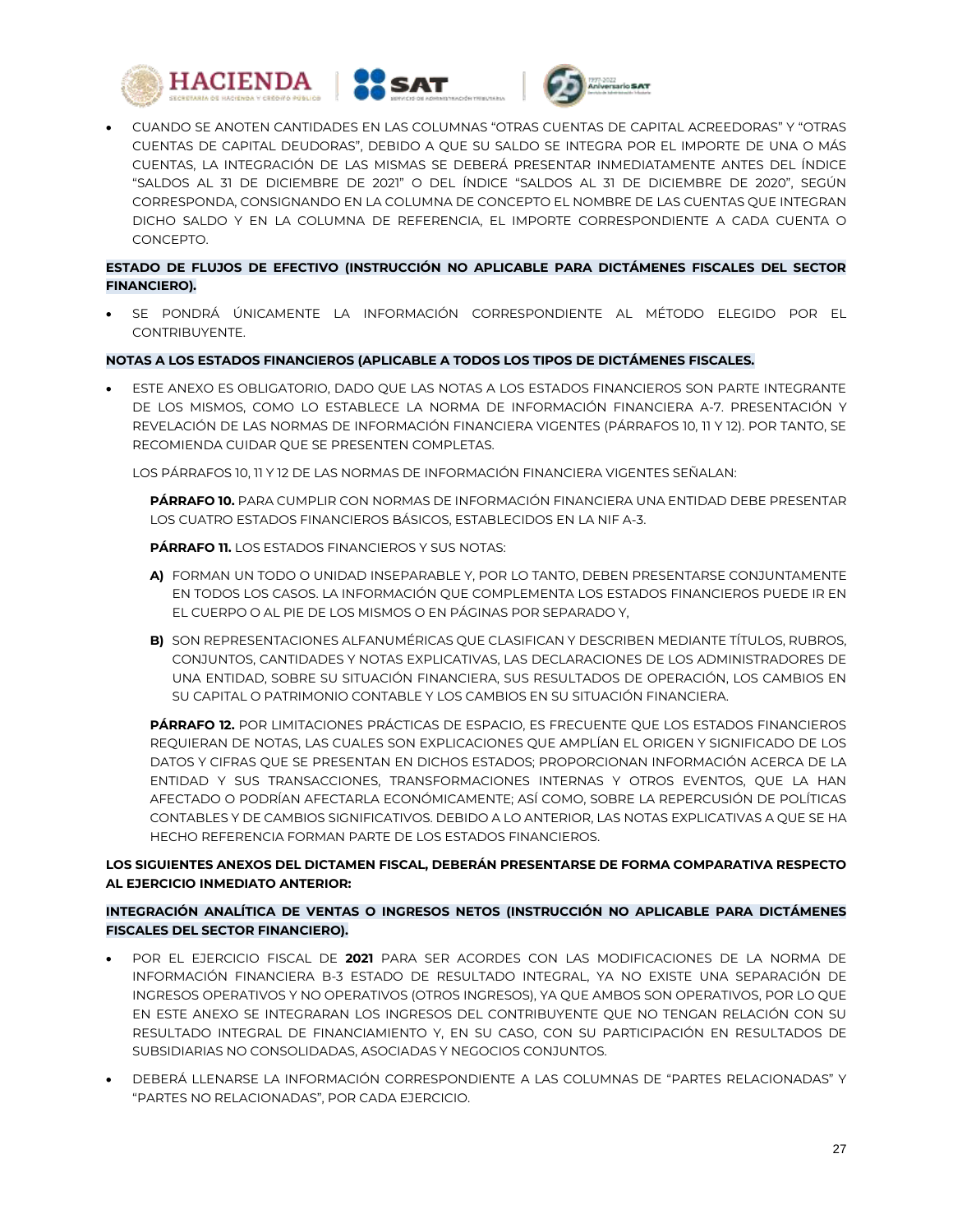





- EN LA INTEGRACIÓN ANALÍTICA DE VENTAS O INGRESOS NETOS, EN LAS COLUMNAS DENOMINADAS **"TOTAL ACUMULABLES PARA ISR"** Y **"TOTAL NO ACUMULABLES PARA ISR"**, SE PONDRÁ EL MONTO QUE DE LOS CONCEPTOS DE INGRESOS QUE SE REPORTAN TIENEN EFECTOS FISCALES. LOS INGRESOS NO ACUMULABLES SE REFIEREN A PARTIDAS CONTABLES Y NO FISCALES.
- SE EXPLICARAN LAS VARIACIONES DE UN EJERCICIO CON OTRO QUE REPRESENTEN PARA EL RUBRO DE QUE SE TRATE, UN RESULTADO POR ARRIBA DEL **14%** EN LA COLUMNA DENOMINADA **"PORCENTAJE DE VARIACIÓN EN PESOS RESPECTO AL EJERCICIO FISCAL ANTERIOR"** Y SIEMPRE QUE PARA DICHO RUBRO SE HAYA DETERMINADO UN RESULTADO DE AL MENOS UN **4%** EN LAS COLUMNAS CORRESPONDIENTES A **"PORCENTAJE EN RELACIÓN CON EL TOTAL DE VENTAS O INGRESOS NETOS ACTUALIZADO (EJERCICIO FISCAL)"** O **"PORCENTAJE EN RELACIÓN CON EL TOTAL DE VENTAS O INGRESOS NETOS ACTUALIZADO (EJERCICIO FISCAL ANTERIOR)".**.

| <b>ÍNDICE</b>  | <b>CONCEPTO</b>                                                                                          | 2021        | 2020        | <b>PORCENTAJE</b><br>EN RELACIÓN<br>CON EL TOTAL<br>DE VENTAS O<br><b>INGRESOS</b><br><b>NETOS</b><br><b>ACTUALIZADO</b><br>(EJERCICIO<br><b>FISCAL)</b><br>$=$ > 4% | <b>PORCENTAJE</b><br>EN RELACIÓN<br>CON EL TOTAL<br>DE VENTAS O<br><b>INGRESOS</b><br><b>NETOS</b><br><b>ACTUALIZADO</b><br>(EJERCICIO<br><b>FISCAL</b><br><b>ANTERIOR)</b><br>$=$ > 4% | <b>VARIACIÓN</b><br><b>EN</b><br><b>PESOS</b><br><b>RESPECTO AL</b><br><b>EJERCICIO</b><br><b>FISCAL</b><br><b>ANTERIOR</b> | <b>PORCENTAJE</b><br><b>DE</b><br><b>VARIACIÓN</b><br><b>EN</b><br><b>PESOS</b><br><b>RESPECTO AL</b><br><b>EJERCICIO</b><br><b>FISCAL</b><br><b>ANTERIOR</b><br>$=$ > 14% | <b>EXPLICAR</b><br><b>VARIACIÓN</b>                                                                 |
|----------------|----------------------------------------------------------------------------------------------------------|-------------|-------------|----------------------------------------------------------------------------------------------------------------------------------------------------------------------|-----------------------------------------------------------------------------------------------------------------------------------------------------------------------------------------|-----------------------------------------------------------------------------------------------------------------------------|----------------------------------------------------------------------------------------------------------------------------------------------------------------------------|-----------------------------------------------------------------------------------------------------|
| 28050020000000 | ASISTENCIA<br>TÉCNICA DEL<br>EXTRANJERO                                                                  | 64,880,000  | 48,674,305  | 58.00                                                                                                                                                                | 44.00                                                                                                                                                                                   | 16,205,695                                                                                                                  | 33.00                                                                                                                                                                      | SE<br>PAGÓ<br>ASISTENCIA<br>TÉCNICA A UN<br><b>RESIDENTE</b><br>EL.<br>EN<br>EXTRANJERO<br>$\cdots$ |
| 28050034000000 | <b>TOTAL</b><br>DE<br><b>VENTAS</b><br>$\circ$<br><b>INGRESOS</b><br><b>NETOS</b><br><b>ACTUALIZADOS</b> | 110,000,500 | 108,560,000 |                                                                                                                                                                      |                                                                                                                                                                                         |                                                                                                                             |                                                                                                                                                                            |                                                                                                     |

EJEMPLO:

## **DETERMINACIÓN DEL COSTO DE LO VENDIDO PARA EFECTOS CONTABLES Y DEL IMPUESTO SOBRE LA RENTA (INSTRUCCIÓN NO APLICABLE PARA DICTÁMENES FISCALES DEL SECTOR FINANCIERO).**

- LOS CONTRIBUYENTES QUE SE DEDIQUEN A LA COMPRAVENTA DE BIENES PARA SU DISTRIBUCIÓN DEJARÁN EN BLANCO LA DETERMINACIÓN DEL "COSTO DE PRODUCCIÓN TERMINADA".
- DEBERÁ LLENARSE LA INFORMACIÓN CORRESPONDIENTE A LAS COLUMNAS DE "PARTES RELACIONADAS" Y "PARTES NO RELACIONADAS", POR CADA EJERCICIO.

# **ANÁLISIS COMPARATIVO DE LAS SUBCUENTAS DE GASTOS (INSTRUCCIÓN NO APLICABLE PARA DICTÁMENES FISCALES DEL SECTOR FINANCIERO).**

 POR EL EJERCICIO FISCAL DE **2021** PARA SER ACORDES CON LAS MODIFICACIONES DE LA NORMA DE INFORMACIÓN FINANCIERA B-3 ESTADO DE RESULTADO INTEGRAL, YA NO SE PRESENTAN OTROS GASTOS NO OPERATIVOS (OTROS GASTOS) POR SEPARADO DE LOS GASTOS DE OPERACIÓN, YA QUE SON OPERATIVOS, POR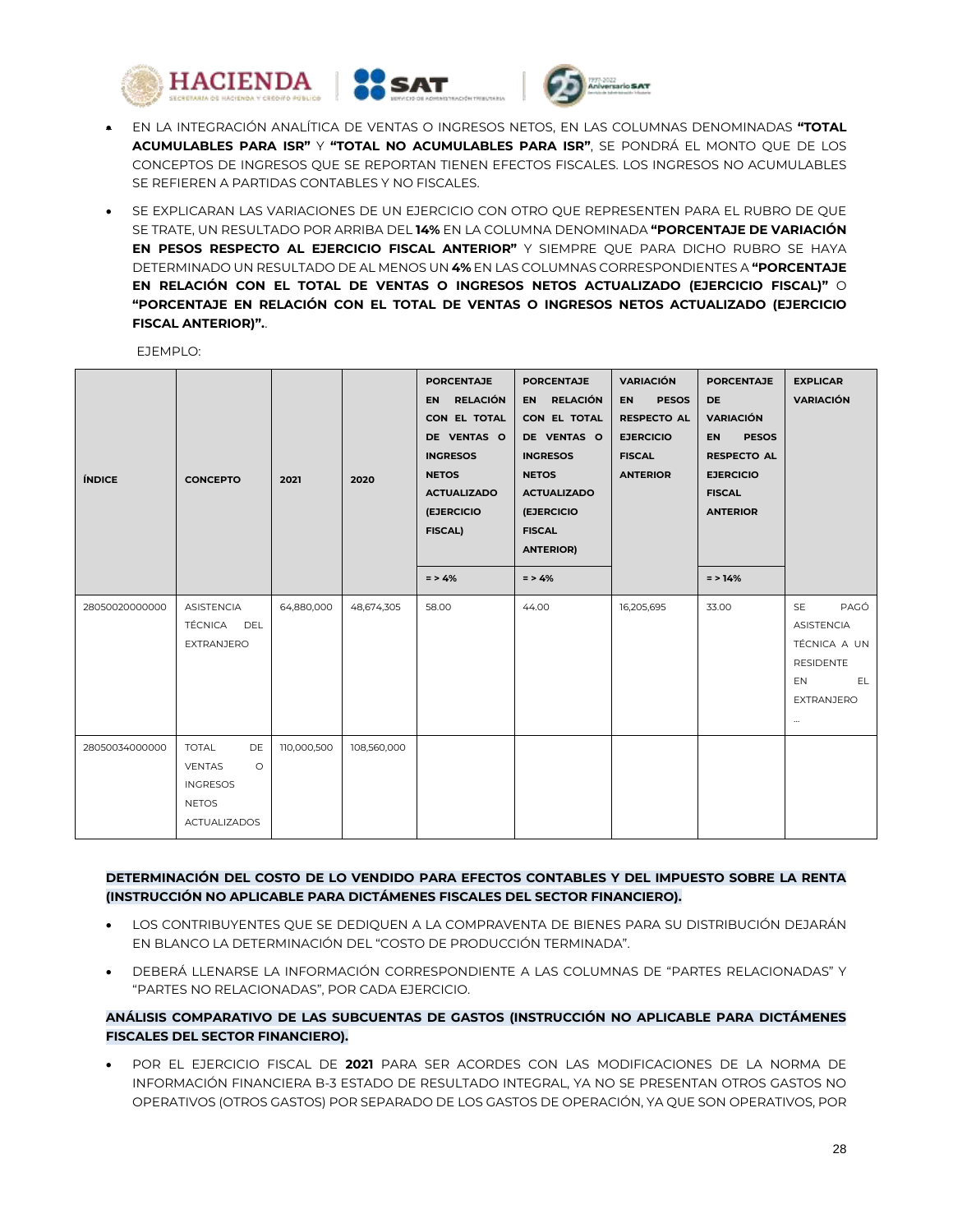





LO QUE ESTE TIPO DE GASTOS SE INCLUIRÁN EN ESTE ANEXO COMO OTROS GASTOS DISTINTOS A GASTOS DE FABRICACIÓN, VENTA, ADMINISTRACIÓN Y GENERALES.

- DEBERÁ LLENARSE LA INFORMACIÓN CORRESPONDIENTE A LAS COLUMNAS DE "PARTES RELACIONADAS" Y "PARTES NO RELACIONADAS", POR CADA EJERCICIO.
- EN EL ANÁLISIS COMPARATIVO DE LAS SUBCUENTAS DE GASTOS, LAS COLUMNAS DENOMINADAS: "TOTAL DEDUCIBLES PARA ISR" Y "TOTAL NO DEDUCIBLES PARA ISR", SE PONDRÁ EL MONTO QUE DE LOS CONCEPTOS DE GASTOS QUE SE REPORTAN TIENEN EFECTO FISCAL EN EL EJERCICIO QUE SE DICTAMINA. LAS PARTIDAS NO DEDUCIBLES SE REFIEREN A PARTIDAS CONTABLES Y NO FISCALES.
- SE EXPLICARAN LAS VARIACIONES DE UN EJERCICIO CON OTRO QUE REPRESENTEN PARA EL RUBRO DE QUE SE TRATE, UN RESULTADO POR ARRIBA DEL **14%** EN LA COLUMNA DENOMINADA **"PORCENTAJE DE VARIACIÓN EN PESOS RESPECTO AL EJERCICIO FISCAL ANTERIOR"** Y SIEMPRE QUE PARA DICHO RUBRO SE HAYA DETERMINADO UN RESULTADO DE AL MENOS UN **4%** EN LAS COLUMNAS CORRESPONDIENTES A **"PORCENTAJE EN RELACIÓN CON EL TOTAL DE GASTOS ACTUALIZADO (EJERCICIO FISCAL)"** O **"PORCENTAJE EN RELACIÓN CON EL TOTAL DE GASTOS ACTUALIZADO (EJERCICIO FISCAL ANTERIOR)".**.

| <b>ÍNDICE</b>  | <b>CONCEPTO</b>                                    | 2021        | 2020        | <b>PORCENTAJE</b><br>EN RELACIÓN<br>CON EL TOTAL<br><b>GASTOS</b><br>DE.<br><b>ACTUALIZADO</b><br><b>(EJERCICIO</b><br><b>FISCAL)</b><br>$=$ > 4% | <b>PORCENTAJE</b><br>EN RELACIÓN<br>CON EL TOTAL<br><b>GASTOS</b><br><b>DE</b><br><b>ACTUALIZADO</b><br><b>(EJERCICIO)</b><br><b>FISCAL</b><br><b>ANTERIOR)</b><br>$= 54%$ | <b>VARIACIÓN</b><br><b>PESOS</b><br><b>EN</b><br><b>RESPECTO AL</b><br><b>EJERCICIO</b><br><b>FISCAL</b><br><b>ANTERIOR</b> | <b>PORCENTAJE</b><br><b>DE</b><br><b>VARIACIÓN</b><br><b>PESOS</b><br><b>EN</b><br><b>RESPECTO AL</b><br><b>EJERCICIO</b><br><b>FISCAL</b><br><b>ANTERIOR</b><br>$=$ > 14% | <b>EXPLICAR</b><br><b>VARIACIÓN</b>                      |
|----------------|----------------------------------------------------|-------------|-------------|---------------------------------------------------------------------------------------------------------------------------------------------------|----------------------------------------------------------------------------------------------------------------------------------------------------------------------------|-----------------------------------------------------------------------------------------------------------------------------|----------------------------------------------------------------------------------------------------------------------------------------------------------------------------|----------------------------------------------------------|
| 28070069000000 | <b>PATENTES</b><br>Υ<br><b>MARCAS</b>              | 70,000,000  | 40,000,000  | 58.00                                                                                                                                             | 40.00                                                                                                                                                                      | 30,000,000                                                                                                                  | 75.00                                                                                                                                                                      | PAGÓ LA<br>SE<br>ADQUISICIÓN<br>DE UNA MARCA<br>$\cdots$ |
| 28070091000000 | DE<br><b>TOTAL</b><br><b>GASTOS</b><br>ACTUALIZADO | 120,000,000 | 100,000,000 |                                                                                                                                                   |                                                                                                                                                                            |                                                                                                                             |                                                                                                                                                                            |                                                          |

EJEMPLO:

## **ANÁLISIS COMPARATIVO DE LAS SUBCUENTAS DEL RESULTADO INTEGRAL DE FINANCIAMIENTO (INSTRUCCIÓN NO APLICABLE PARA DICTÁMENES FISCALES DEL SECTOR FINANCIERO).**

- EN EL ANÁLISIS COMPARATIVO DE LAS SUBCUENTAS DEL RESULTADO INTEGRAL DE FINANCIAMIENTO, LAS COLUMNAS DENOMINADAS: "ACUMULABLES O DEDUCIBLES PARA ISR" Y "NO ACUMULABLES O NO AFECTOS AL ISR (INGRESOS) NO DEDUCIBLES (GASTOS) PARA ISR", SE PONDRÁ EL MONTO QUE DE LOS CONCEPTOS DE INGRESOS O GASTOS QUE SE REPORTAN, SEGÚN CORRESPONDA, TIENEN EFECTO FISCAL. LAS PARTIDAS NO DEDUCIBLES, NO ACUMULABLES O NO AFECTOS SE REFIEREN A PARTIDAS CONTABLES Y NO FISCALES.
- DEBERÁ LLENARSE LA INFORMACIÓN CORRESPONDIENTE A LAS COLUMNAS DE "PARTES RELACIONADAS" Y "PARTES NO RELACIONADAS", POR CADA EJERCICIO.

**LOS SIGUIENTES ANEXOS DEL DICTAMEN FISCAL, DEBERÁN PRESENTARSE ÚNICAMENTE POR EL EJERCICIO FISCAL:** 

# **RELACIÓN DE CONTRIBUCIONES A CARGO DEL CONTRIBUYENTE COMO SUJETO DIRECTO O EN SU CARÁCTER DE RETENEDOR.**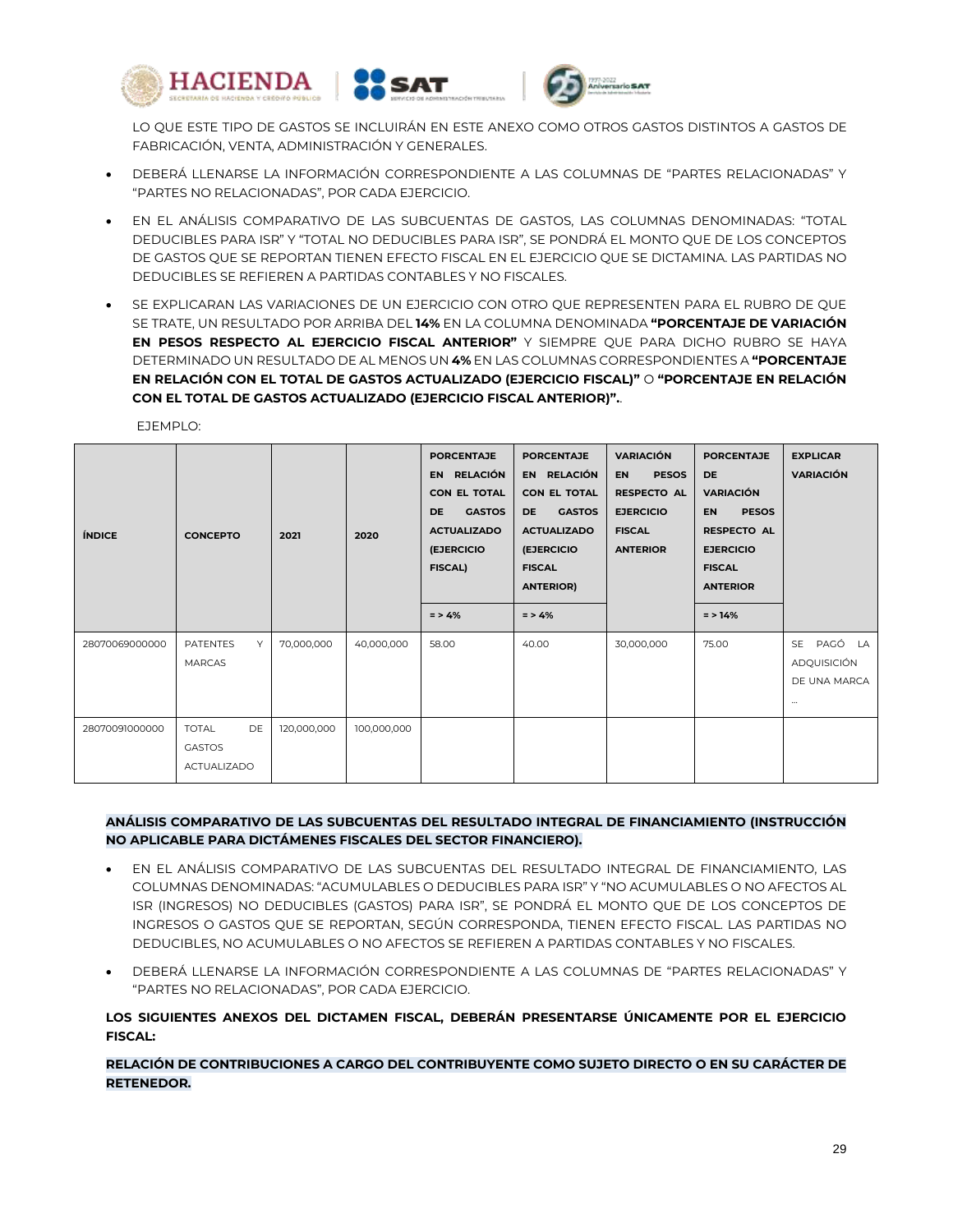





 EN ESTA RELACIÓN, CUANDO EXISTAN DIFERENCIAS ENTRE LA COLUMNA "CONTRIBUCIÓN DETERMINADA POR AUDITORÍA A CARGO O A FAVOR" Y LA COLUMNA "CONTRIBUCIÓN A CARGO O SALDO A FAVOR DETERMINADO POR EL CONTRIBUYENTE", EN UNO O MÁS ÍNDICES DEL CAPÍTULO:

# > IMPUESTO SOBRE LA RENTA

SE DEBERÁN REPORTAR LAS DIFERENCIAS DETECTADAS EN CADA UNO DE LOS ÍNDICES DE DICHO CAPITULO EN LA COLUMNA DE "DIFERENCIA", EN EL ÍNDICE CORRESPONDIENTE.

LA INFORMACIÓN QUE SE REVELE EN LOS ÍNDICES CORRESPONDIENTES A LA COLUMNA "CONTRIBUCIÓN A CARGO O SALDO A FAVOR DETERMINADO POR EL CONTRIBUYENTE", DEBERÁ CORRESPONDER A LOS IMPUESTOS EFECTIVAMENTE PAGADOS O A LOS SALDOS A FAVOR MANIFESTADOS POR EL CONTRIBUYENTE.

## **COMO SUJETO DIRECTO.**

- IMPUESTO AL VALOR AGREGADO, DEL ÍNDICE "SUMA DEL IVA CAUSADO DE LOS MESES DEL EJERCICIO" AL ÍNDICE "SUMA DEL IVA DEVUELTO DE LOS MESES DEL EJERCICIO".
- IMPUESTO ESPECIAL SOBRE PRODUCCIÓN Y SERVICIOS, DEL ÍNDICE "SUMA DEL IEPS CAUSADO DE LOS MESES DEL EJERCICIO" AL ÍNDICE "SUMA DEL IEPS DEVUELTO DE LOS MESES DEL EJERCICIO".
- IMPUESTO AL COMERCIO EXTERIOR EL ÍNDICE "TOTAL DE IMPUESTOS AL COMERCIO EXTERIOR".

## **EN SU CARÁCTER DE RETENEDOR.**

 OTRAS CONTRIBUCIONES RETENIDAS, DEL ÍNDICE "IMPUESTO ESPECIAL SOBRE PRODUCCIÓN Y SERVICIOS RETENIDO" AL ÍNDICE "OTROS".

## **COMPENSACIONES EFECTUADAS Y DEVOLUCIONES OBTENIDAS.**

- COMPENSACIONES EFECTUADAS DURANTE EL EJERCICIO DE SALDOS A FAVOR PROVENIENTES DE LAS CONTRIBUCIONES SEÑALADAS, DEL ÍNDICE "IMPUESTO AL VALOR AGREGADO" AL ÍNDICE "OTRAS CONTRIBUCIONES FEDERALES".
	- COMPENSACIONES EFECTUADAS DURANTE EL EJERCICIO APLICADAS A LAS CONTRIBUCIONES SEÑALADAS, DEL ÍNDICE "IMPUESTO AL VALOR AGREGADO PROPIO PROVENIENTE DE IMPUESTO AL VALOR AGREGADO PROPIO" AL ÍNDICE "OTRAS CONTRIBUCIONES FEDERALES".
- DEVOLUCIONES OBTENIDAS EN EL EJERCICIO, DEL ÍNDICE "OTRAS CONTRIBUCIONES FEDERALES".
- DE CONFORMIDAD CON LA FRACCIÓN III DEL ARTÍCULO 52 DEL CÓDIGO FISCAL DE LA FEDERACIÓN Y LA FRACCIÓN IV DE LA REGLA 2. 12.16. DE LA RMF, "DEBERÁ SEÑALARSE QUE LA REVISIÓN DEL CUMPLIMIENTO DE LAS OBLIGACIONES FISCALES, INCLUYE VERIFICAR QUE EL CONTRIBUYENTE TIENE EL DERECHO A LOS SALDOS A FAVOR SOLICITADOS EN LAS DEVOLUCIONES O APLICADOS EN COMPENSACIONES QUE SE LLEVEN A CABO DURANTE EL EJERCICIO SUJETO A REVISIÓN Y QUE LAS CANTIDADES PENDIENTES DE DEVOLVER O DEVUELTAS AL CONTRIBUYENTE POR LA AUTORIDAD FISCAL DERIVEN DE DICHO SALDO. CUALQUIER INCUMPLIMIENTO O DIFERENCIA OBTENIDA EN EL EJERCICIO DICTAMINADO DEBE SER REVELADA. DE IGUAL FORMA, DEBE EVALUARSE SI DICHO INCUMPLIMIENTO REPRESENTA UNA SALVEDAD FISCAL Y SU CUANTIFICACIÓN PARA REINTEGRAR EL MONTO QUE CORRESPONDA A LA MISMA AUTORIDAD, EN CUYO CASO LA DIFERENCIA DEBERÁ REPORTARSE EN LA RELACIÓN DE CONTRIBUCIONES A CARGO DEL CONTRIBUYENTE EN EL RUBRO DEL IMPUESTO QUE SE HAYA DEVUELTO O COMPENSADO EN FORMA IMPROCEDENTE." DEL MISMO MODO, SI A LA FECHA DE PRESENTACIÓN DEL DICTAMEN FISCAL EL CONTRIBUYENTE NO MUESTRA EVIDENCIA DE RESPUESTA FAVORABLE DE LA AUTORIDAD RESPECTO DEL TRÁMITE DE DEVOLUCIÓN O COMPENSACIÓN AL CONTADOR PÚBLICO INSCRITO, ESTE ÚLTIMO DEBERÁ MENCIONARLO EN SU INFORME SOBRE LA REVISIÓN DE LA SITUACIÓN FISCAL DEL CONTRIBUYENTE.
- CUANDO EN LA COLUMNA DE "TASA, TARIFA O CUOTA", CORRESPONDAN VARIAS TASAS IMPOSITIVAS SE ANOTARÁ LA PALABRA "VARIAS".
- EN LAS SIGUIENTES CONTRIBUCIONES COMO SUJETO DIRECTO, EL CONTRIBUYENTE LLENARA LOS DATOS CORRESPONDIENTES A LA SUMATORIA DE LOS PAGOS MENSUALES DEFINITIVOS DE ENERO A DICIEMBRE: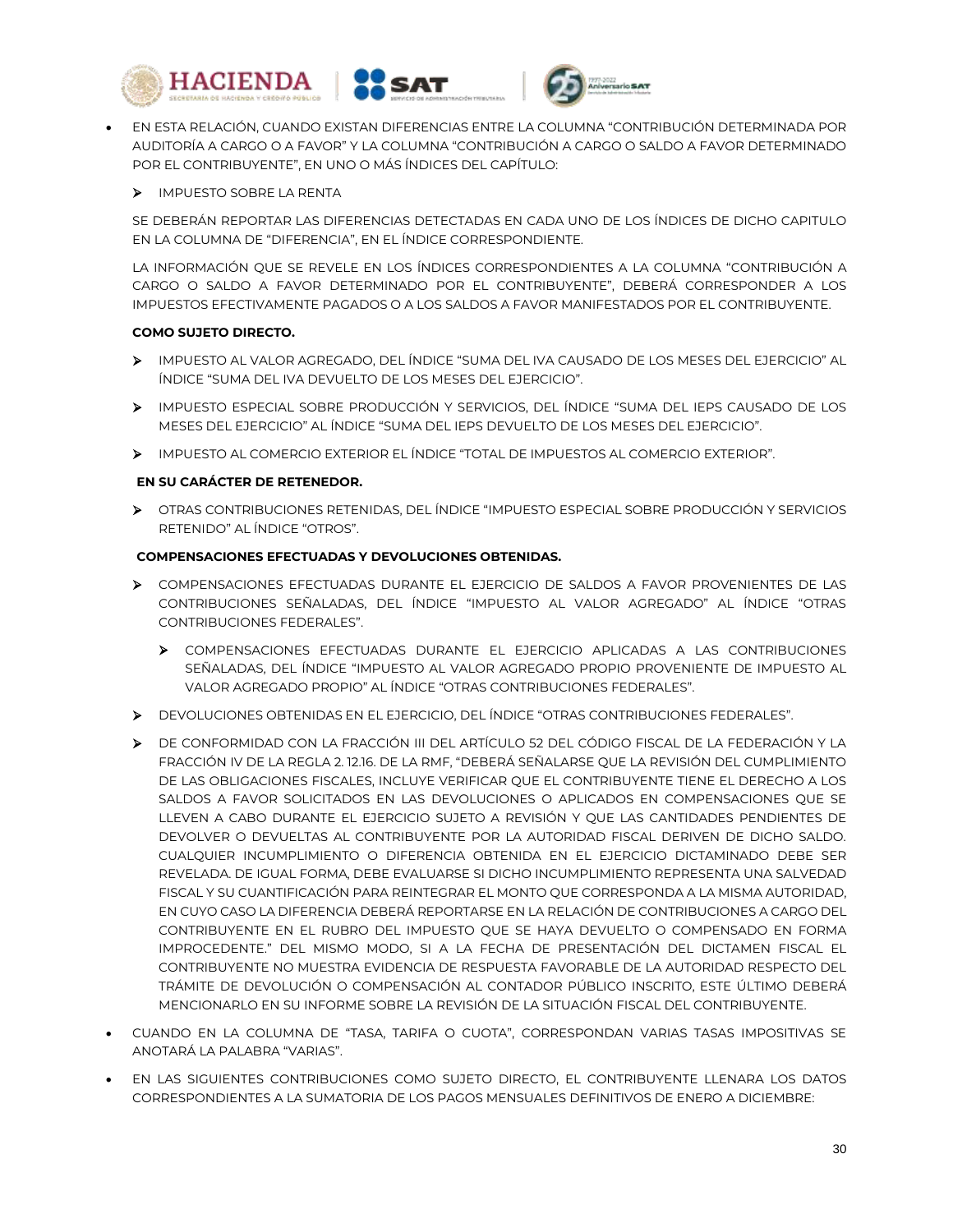





- IMPUESTO AL VALOR AGREGADO, DEL ÍNDICE "VALOR DE LOS ACTOS O ACTIVIDADES GRAVADOS A LA TASA DEL 16%" AL ÍNDICE "SUMA DEL IVA DEVUELTO EN LOS MESES DEL EJERCICIO".
- IMPUESTO ESPECIAL SOBRE PRODUCCIÓN Y SERVICIOS, DEL ÍNDICE "VALOR DE LOS ACTOS O ACTIVIDADES GRAVADOS A LA TASA DEL 3%" (REDES PÚBLICAS DE TELECOMUNICACIONES) AL ÍNDICE "SUMA DEL IEPS DEVUELTO EN LOS MESES DEL EJERCICIO".
- IMPUESTO SOBRE LA RENTA POR OPERACIONES SUJETAS A REGÍMENES FISCALES PREFERENTES.

EN RELACIÓN CON ESTE CONCEPTO, SE DEBERÁ CONSIDERAR COMO BASE GRAVABLE LA SUMA DE TODOS LOS INGRESOS GRAVABLES, UTILIDADES O RESULTADOS FISCALES QUE PROVENGAN DE INGRESOS SUJETOS A REGÍMENES FISCALES PREFERENTES OBTENIDOS POR LOS CONTRIBUYENTES A TRAVÉS DE ENTIDADES O FIGURAS JURÍDICAS EXTRANJERAS EN LAS QUE PARTICIPEN, DIRECTA O INDIRECTAMENTE, EN LA PROPORCIÓN QUE LES CORRESPONDA POR SU PARTICIPACIÓN EN ELLAS, ASÍ COMO POR LOS INGRESOS QUE OBTENGAN A TRAVÉS DE ENTIDADES O FIGURAS JURÍDICAS EXTRANJERAS QUE SEAN TRANSPARENTES FISCALES EN EL EXTRANJERO, LA SUMATORIA DEL IMPUESTO CAUSADO POR CADA UNA DE LAS INVERSIONES POR LAS QUE SE GENERÓ BASE GRAVABLE Y EL IMPUESTO PAGADO EN EL EJERCICIO. SE DEBERÁN OMITIR, EN SU CASO, LAS UTILIDADES O RESULTADOS FISCALES EN LAS QUE SE HAYA GENERADO O AMORTIZADO PÉRDIDAS, ES DECIR, ÚNICAMENTE SE CONSIDERARAN LOS INGRESOS GRAVABLES, UTILIDADES O RESULTADOS FISCALES QUE HAYAN GENERADO BASE GRAVABLE PARA LA ACUSACIÓN Y ENTERO DEL IMPUESTO SOBRE LA RENTA.

 "IMPUESTO SOBRE LA RENTA SOBRE DIVIDENDOS DISTRIBUIDOS NO PROVENIENTES DE CUFIN NI CUFINRE" E "IMPUESTO SOBRE LA RENTA SOBRE DIVIDENDOS DISTRIBUIDOS PROVENIENTES DE CUFINRE".

EN RELACIÓN CON ESTOS CONCEPTOS, EN LA COLUMNA "BASE GRAVABLE" SE DEBERÁ SEÑALAR EL MONTO DEL DIVIDENDO DISTRIBUIDO ADICIONADO CON EL IMPUESTO SOBRE LA RENTA QUE SE DEBE PAGAR CONFORME A LAS DISPOSICIONES FISCALES.

DERECHOS POR LOS SERVICIOS QUE PRESTA:

LOS ÍNDICES: "EL INSTITUTO NACIONAL DE MIGRACIÓN (INM)", CORRESPONDEN A LOS DERECHOS DE VISITANTE SIN PERMISO PARA REALIZAR ACTIVIDADES REMUNERADAS (ARTÍCULO 8, FRACCIÓN I DE LA LEY FEDERAL DE DERECHOS VIGENTE EN 2021) Y A LOS DERECHOS DE SERVICIOS MIGRATORIOS (ARTÍCULO 12 DE LA LEY FEDERAL DE DERECHOS VIGENTE EN 2021).

EL ÍNDICE: "SERVICIOS A LA NAVEGACIÓN EN EL ESPACIO AÉREO MEXICANO (SENEAM)" CORRESPONDE A LOS DERECHOS ESTABLECIDOS EN EL ARTÍCULO 289, FRACCIONES I, II Y III DE LA LEY FEDERAL DE DERECHOS VIGENTE EN 2021.

EL ÍNDICE: "INSTITUTO FEDERAL DE TELECOMUNICACIONES (IFT), CORRESPONDE A LOS DERECHOS ESTABLECIDOS EN LOS ARTÍCULOS 244-B, 244-C, 244-D Y 244-E DE LA LEY FEDERAL DE DERECHOS VIGENTE EN 2021.

EN EL ÍNDICE: "OTROS ESPECIFICAR CONCEPTO" SE ANOTARÁN LOS DERECHOS FEDERALES MÁS REPRESENTATIVOS EN CUANTO A MONTO QUE HAYA CAUSADO EL CONTRIBUYENTE DURANTE EL EJERCICIO. EN EL CASO DE CONTRIBUYENTES QUE SE DEDIQUEN A LAS ACTIVIDADES MINERAS, DEBERÁN ANOTAR LOS DERECHOS SOBRE MINERÍA QUE HAYAN CAUSADO.

COMPENSACIONES EFECTUADAS Y DEVOLUCIONES OBTENIDAS.

EN RELACIÓN CON ESTOS CONCEPTOS, SE DEBERÁN CONSIDERAR COMO COMPENSACIONES EFECTUADAS DURANTE EL EJERCICIO DE SALDOS A FAVOR, COMPENSACIONES EFECTUADAS DURANTE EL EJERCICIO APLICADAS Y COMO DEVOLUCIONES OBTENIDAS EN EL EJERCICIO, A LAS CONTRIBUCIONES QUE CORRESPONDAN AL MISMO EJERCICIO DICTAMINADO, ASÍ COMO A LAS CONTRIBUCIONES COMPENSADAS EFECTUADAS Y A LAS DEVOLUCIONES OBTENIDAS EN EL EJERCICIO POR EL CUAL SE EMITE EL DICTAMEN FISCAL QUE PROVENGAN DE EJERCICIOS ANTERIORES.

DE CONFORMIDAD CON LA FRACCIÓN III DEL ARTÍCULO 52 DEL CÓDIGO FISCAL DE LA FEDERACIÓN Y LA FRACCIÓN IV DE LA REGLA 2. 12.16. DE LA RMF, "DEBERÁ SEÑALARSE QUE LA REVISIÓN DEL CUMPLIMIENTO DE LAS OBLIGACIONES FISCALES, INCLUYE VERIFICAR QUE EL CONTRIBUYENTE TIENE EL DERECHO A LOS SALDOS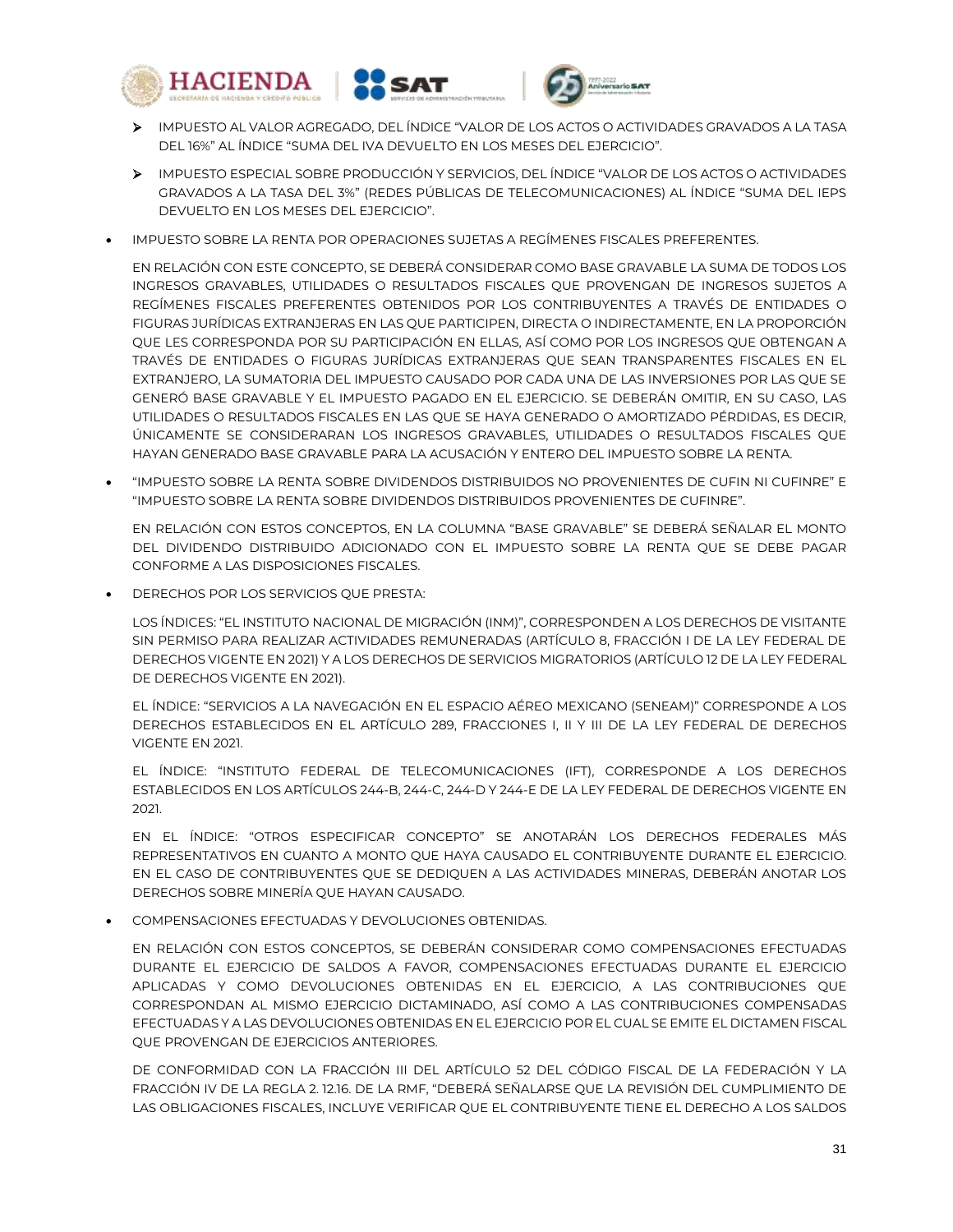





A FAVOR SOLICITADOS EN LAS DEVOLUCIONES O APLICADOS EN COMPENSACIONES QUE SE LLEVEN A CABO DURANTE EL EJERCICIO SUJETO A REVISIÓN Y QUE LAS CANTIDADES PENDIENTES DE DEVOLVER O DEVUELTAS AL CONTRIBUYENTE POR LA AUTORIDAD FISCAL DERIVEN DE DICHO SALDO. CUALQUIER INCUMPLIMIENTO O DIFERENCIA OBTENIDA EN EL EJERCICIO DICTAMINADO DEBE SER REVELADA. DE IGUAL FORMA, DEBE EVALUARSE SI DICHO INCUMPLIMIENTO REPRESENTA UNA SALVEDAD FISCAL Y SU CUANTIFICACIÓN PARA REINTEGRAR EL MONTO QUE CORRESPONDA A LA MISMA AUTORIDAD, EN CUYO CASO LA DIFERENCIA DEBERÁ REPORTARSE EN LA RELACIÓN DE CONTRIBUCIONES A CARGO DEL CONTRIBUYENTE EN EL RUBRO DEL IMPUESTO QUE SE HAYA DEVUELTO O COMPENSADO EN FORMA IMPROCEDENTE." DEL MISMO MODO, SI A LA FECHA DE PRESENTACIÓN DEL DICTAMEN FISCAL EL CONTRIBUYENTE NO MUESTRA EVIDENCIA DE RESPUESTA FAVORABLE DE LA AUTORIDAD RESPECTO DEL TRÁMITE DE DEVOLUCIÓN O COMPENSACIÓN AL CONTADOR PÚBLICO INSCRITO, ESTE ÚLTIMO DEBERÁ MENCIONARLO EN SU INFORME SOBRE LA REVISIÓN DE LA SITUACIÓN FISCAL DEL CONTRIBUYENTE.

## **RELACIÓN DE CONTRIBUCIONES POR PAGAR.**

- LAS CONTRIBUCIONES QUE AL CIERRE DEL EJERCICIO DICTAMINADO SE HUBIEREN CAUSADO Y ESTÉN PENDIENTES DE PAGO, SEGÚN EL ESTADO DE SITUACIÓN FINANCIERA, SE RELACIONARAN EN EL ANEXO DENOMINADO "RELACIÓN DE CONTRIBUCIONES POR PAGAR", IDENTIFICÁNDOLAS POR TIPO DE CONTRIBUCIÓN Y DENTRO DE ESTA, POR MES, EJERCICIO O PERIODO DE CAUSACIÓN, INDICANDO EL IMPORTE POR PAGAR QUE ES CORRESPONDIENTE AL EJERCICIO FISCAL DICTAMINADO, EL IMPORTE POR PAGAR PROVENIENTE DE EJERCICIOS ANTERIORES, LA SUMA DE DICHOS IMPORTES QUE REPRESENTA EL TOTAL DE CONTRIBUCIONES POR PAGAR AL CIERRE DEL EJERCICIO DICTAMINADO, IDENTIFICANDO, EN SU CASO, DEL TOTAL DE CONTRIBUCIONES, EL IMPORTE DE LA CONTRIBUCIÓN QUE SE ENCUENTRA EN LITIGIO, LA FECHA DE PAGO Y NOMBRE DE LA INSTITUCIÓN DE CRÉDITO O SAT EN EL QUE SE EFECTUÓ EL PAGO, O EN SU CASO, NÚMERO DE LA OPERACIÓN, O BIEN, DEJANDO EN BLANCO ESTOS DATOS CON EXCEPCIÓN DEL IMPORTE, CUANDO NO SE HUBIERA CUBIERTO LA CONTRIBUCIÓN A LA FECHA DE PRESENTACIÓN DEL DICTAMEN FISCAL.
- EL CONTADOR PÚBLICO QUE DICTAMINÓ DEBERÁ MANIFESTAR EN EL INFORME SOBRE LA REVISIÓN DE LA SITUACIÓN FISCAL DEL CONTRIBUYENTE, LOS IMPUESTOS RETENIDOS POR CONCEPTO DE ISR PENDIENTES DE PAGO A LA FECHA DE PRESENTACIÓN DEL DICTAMEN FISCAL, SEÑALANDO: LA BASE DEDUCIDA A LA QUE CORRESPONDEN DICHAS RETENCIONES, EL PERIODO Y EL CONCEPTO DEL PAGO.
- EL CONTADOR PÚBLICO QUE DICTAMINÓ QUEDARA RELEVADO DE MANIFESTAR DICHA INFORMACIÓN, CUANDO CON MOTIVO DE SU AUDITORÍA, HAYA CONSIDERADO COMO CONCEPTOS NO DEDUCIBLES PARA EL IMPUESTO SOBRE LA RENTA A CARGO DEL CONTRIBUYENTE, LAS BASES A LAS QUE CORRESPONDEN LOS IMPUESTOS RETENIDOS PENDIENTES DE PAGO, DEBIENDO PRECISAR EN SU INFORME ESTA SITUACIÓN.
- LOS CONTRIBUYENTES QUE ESTÉN EFECTUANDO EL PAGO EN PARCIALIDADES, DE UNA O MÁS CONTRIBUCIONES, DEBERÁN ANOTAR LOS DATOS DEL AVISO DE OPCIÓN, (ESCRITO LIBRE): NÚMERO DE FOLIO, FECHA DE PRESENTACIÓN Y LA ADMINISTRACIÓN RECEPTORA, ASÍ COMO LOS DATOS DEL OFICIO DE AUTORIZACIÓN DE PAGO EN PARCIALIDADES, ÍNDICANDO EL NÚMERO DEL OFICIO Y LA FECHA.

EJEMPLO DE LLENADO DEL ANEXO EN EL CASO DE UN CONTRIBUYENTE QUE PRESENTA DICTAMEN FISCAL DE ESTADOS FINANCIEROS APLICABLE A LAS SOCIEDADES INTEGRADORAS E INTEGRADAS, CON LOS SUPUESTOS SIGUIENTES:

- EL CONTRIBUYENTE PROVISIONÓ DESDE HACE DOS EJERCICIOS UN MONTO DE ISR ANUAL A SU CARGO, QUE A LA FECHA DE PRESENTACIÓN DEL DICTAMEN FISCAL NO HA CUBIERTO POR CUALQUIER CIRCUNSTANCIA.
- SE LE DETERMINÓ, CON MOTIVO DEL DICTAMEN FISCAL, UNA DIFERENCIA DE ISR A CARGO, QUE A LA FECHA DE PRESENTACIÓN DEL DICTAMEN FISCAL NO SE HA CUBIERTO.
- AL CIERRE DEL EJERCICIO NO HA EFECTUADO LOS PAGOS PROVISIONALES DEL ISR A SU CARGO, DE LOS MESES DE NOVIEMBRE Y DICIEMBRE, MISMOS QUE QUEDAN CUBIERTOS EN EL MES DE ENERO DEL AÑO SIGUIENTE Y DE LOS CUALES SE PRESENTA UNA DECLARACIÓN COMPLEMENTARIA EN EL MES DE MARZO DEL AÑO SIGUIENTE.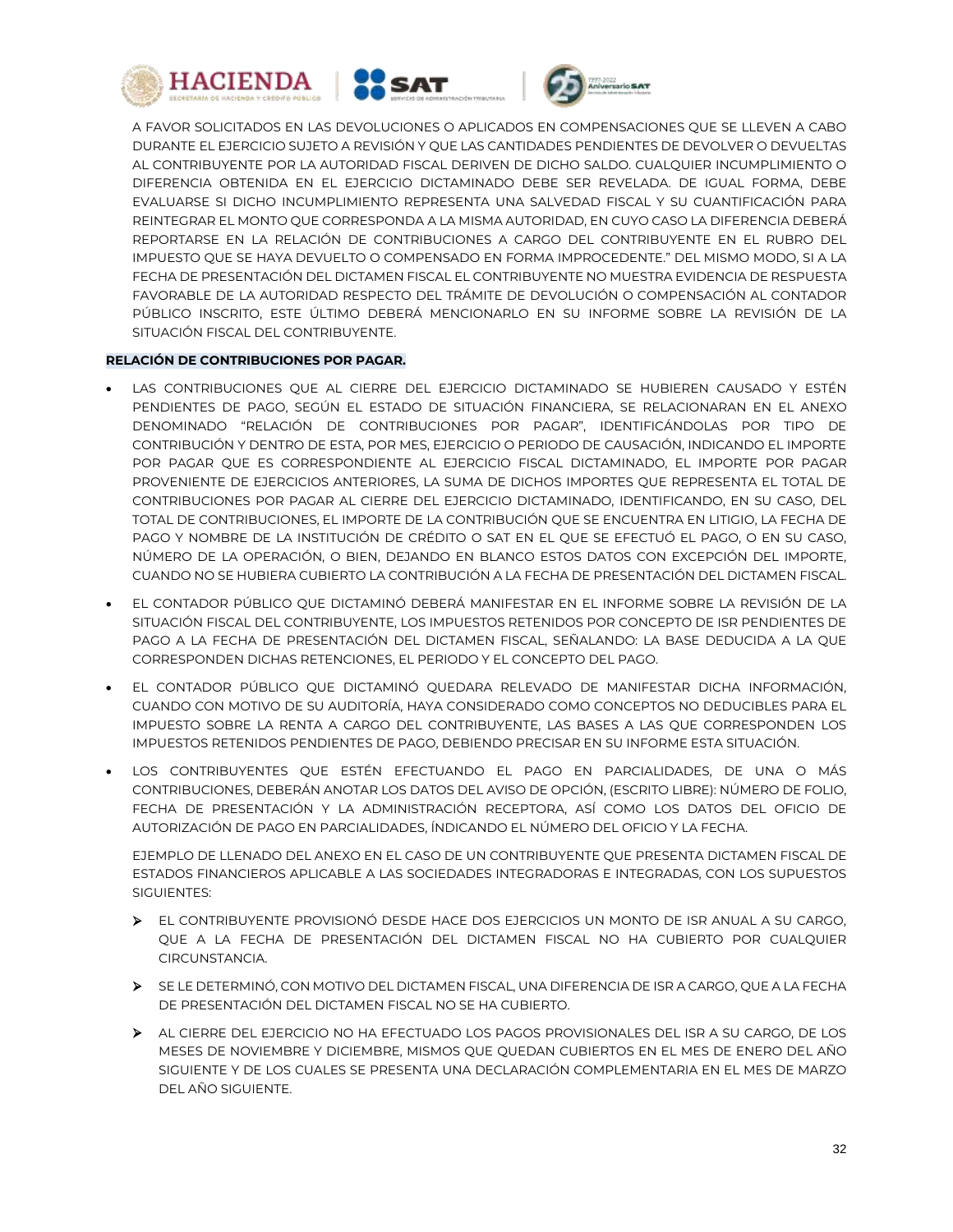





 AL CIERRE DEL EJERCICIO NO HA EFECTUADO EL ENTERO DE LAS RETENCIONES DEL ISR SOBRE SUELDOS Y SALARIOS DE DICIEMBRE, MISMAS QUE QUEDARON CUBIERTAS EN EL MES DE ENERO DEL AÑO SIGUIENTE.

ESTOS DATOS SE REFLEJARÁN EN EL ANEXO "RELACIÓN DE CONTRIBUCIONES POR PAGAR", EN LOS CONCEPTOS SIGUIENTES:

| <b>SOBRE</b><br>LA<br><b>IMPUESTO</b><br><b>RENTA</b><br><b>CAUSADO COMO SUJETO DIRECTO</b>                                                                                                                                                                                      |                                                                                                                                                             |
|----------------------------------------------------------------------------------------------------------------------------------------------------------------------------------------------------------------------------------------------------------------------------------|-------------------------------------------------------------------------------------------------------------------------------------------------------------|
| DETERMINADO POR EL CONTRIBUYENTE (DEL<br>EJERCICIO)                                                                                                                                                                                                                              | SE LLENARÁ ÚNICAMENTE LA COLUMNA DE<br>"IMPORTE<br>PROVENIENTE DE EJERCICIOS ANTERIORES"                                                                    |
| DIFERENCIA DETERMINADA POR EL CONTRIBUYENTE<br>(DEL EJERCICIO DICTAMINADO)                                                                                                                                                                                                       | SE LLENARÁ ÚNICAMENTE LA COLUMNA DE "IMPORTE<br>CORRESPONDIENTE AL EJERCICIO FISCAL DICTAMINADO"                                                            |
| PAGO PROVISIONAL DE NOVIEMBRE DE 2021                                                                                                                                                                                                                                            | SE LLENARÁN, ADEMÁS DE LA COLUMNA DE "IMPORTE<br>CORRESPONDIENTE AL EJERCICIO FISCAL DICTAMINADO", LAS QUE<br>APLIQUEN PARA ANOTAR LA FECHA Y FORMA DE PAGO |
| PROVISIONAL<br>COMPLEMENTARIO<br><b>DE</b><br>PAGO<br>NOVIEMBRE DE 2021                                                                                                                                                                                                          | SE LLENARÁN, ADEMÁS DE LA COLUMNA DE "IMPORTE<br>CORRESPONDIENTE AL EJERCICIO FISCAL DICTAMINADO", LAS QUE<br>APLIQUEN PARA ANOTAR LA FECHA Y FORMA DE PAGO |
| PAGO PROVISIONAL DE DICIEMBRE DE 2021                                                                                                                                                                                                                                            | SE LLENARÁN, ADEMÁS DE LA COLUMNA DE "IMPORTE<br>CORRESPONDIENTE AL EJERCICIO FISCAL DICTAMINADO", LAS QUE<br>APLIQUEN PARA ANOTAR LA FECHA Y FORMA DE PAGO |
| PROVISIONAL<br>COMPLEMENTARIO<br><b>DE</b><br>PAGO<br>DICIEMBRE DE 2021                                                                                                                                                                                                          | SE LLENARÁN. ADEMÁS DE LA COLUMNA DE "IMPORTE<br>CORRESPONDIENTE AL EJERCICIO FISCAL DICTAMINADO", LAS QUE<br>APLIOUEN PARA ANOTAR LA FECHA Y FORMA DE PAGO |
| IMPUESTO SOBRE LA RENTA POR SALARIOS<br>EN.<br><b>GENERAL</b><br><b>POR</b><br><b>PRESTACIÓN</b><br>Y<br>LA.<br><b>UN</b><br><b>SERVICIO</b><br><b>DE</b><br><b>SUBORDINADO</b><br><b>PERSONAL</b><br>EN SU CARÁCTER DE RETENEDOR<br>CORRESPONDIENTE AL MES DE DICIEMBRE DE 2021 | SE LLENARÁN. ADEMÁS DE LA COLUMNA DE "IMPORTE<br>CORRESPONDIENTE AL EJERCICIO FISCAL DICTAMINADO", LAS QUE<br>APLIOUEN PARA ANOTAR LA FECHA Y FORMA DE PAGO |

- SI POR ALGUNA RAZÓN EL CONTRIBUYENTE REFLEJA EN SUS CUENTAS DEL PASIVO, CONTRIBUCIONES POR PAGAR CON SALDOS DE CONTRIBUCIONES NO CAUSADAS AL CIERRE DEL EJERCICIO, A PARTIR DEL ÍNDICE "ESPECIFICAR CONCEPTO Y PERIODO AL QUE CORRESPONDE" DEBERÁ REFLEJAR ESOS SALDOS.
- EN LA COLUMNA "IMPORTE DE LA CONTRIBUCIÓN EN LITIGIO", SE ANOTARÁN LAS CONTRIBUCIONES PENDIENTES DE PAGO QUE SE ENCUENTRAN EN LITIGIO POR EL CONTRIBUYENTE Y ADEMÁS DEBERÁ ADICIONAR EN LA CONTRIBUCIÓN DE QUE SE TRATE EN LA COLUMNA DE CONCEPTO, LA PALABRA "LITIGIO" PARA IDENTIFICAR LA RAZÓN POR LA CUAL NO SE HA CUBIERTO ESA CONTRIBUCIÓN.

## **CONCILIACIÓN ENTRE EL RESULTADO CONTABLE Y FISCAL PARA EFECTOS DEL IMPUESTO SOBRE LA RENTA, SE PRESENTARÁ DE FORMA COMPARATIVA RESPECTO AL EJERCICIO INMEDIATO ANTERIOR.**

 EN EL CONCEPTO **"EFECTO DE LA INFLACIÓN DE LA NIF B-10"**, SE ANOTARÁ EL IMPORTE NETO DE LA INFLACIÓN RECONOCIDO EN LA UTILIDAD O PÉRDIDA NETA SIN CONSIDERAR EL RESULTADO FAVORABLE O DESFAVORABLE CORRESPONDIENTE AL RESULTADO POR POSICIÓN MONETARIA.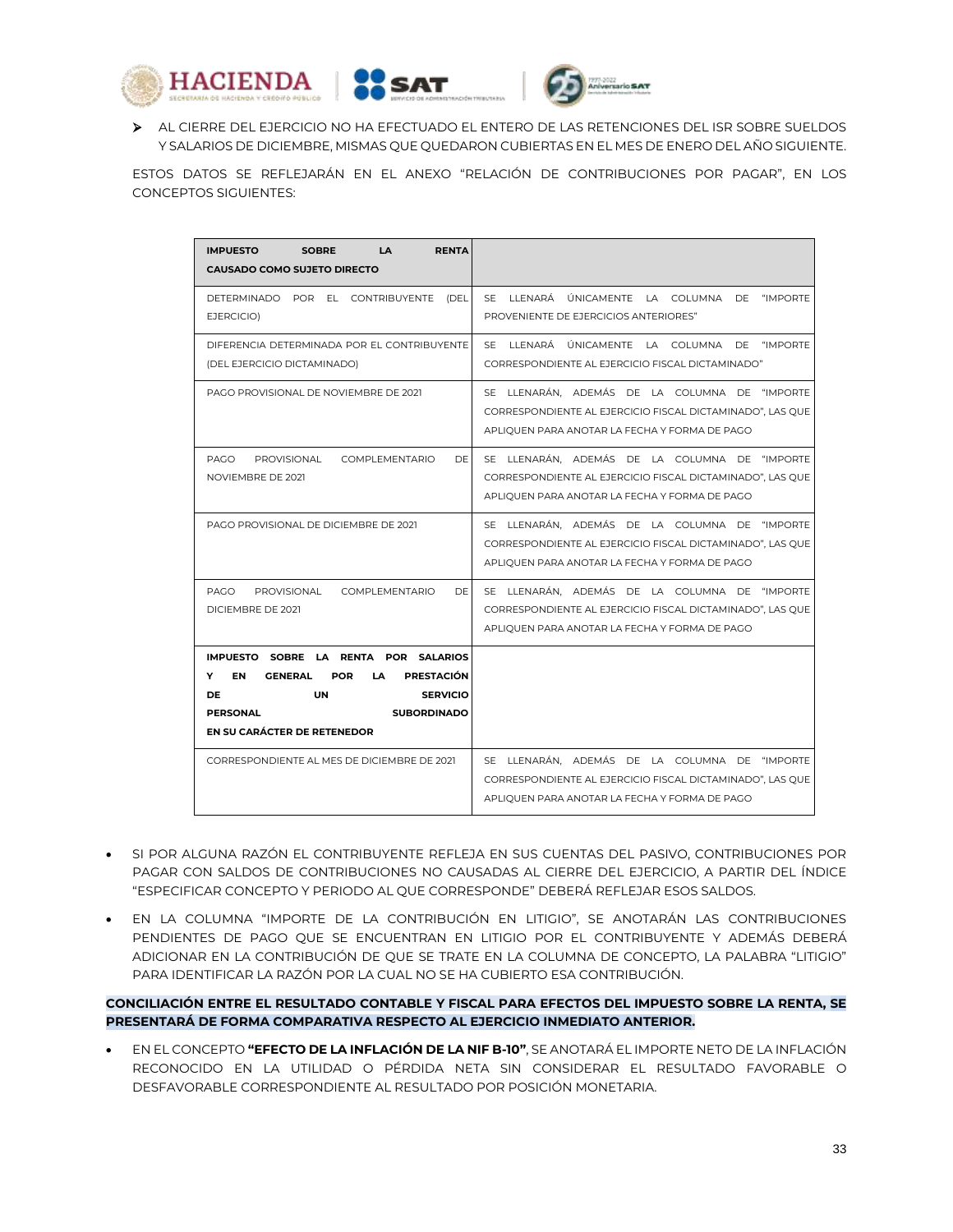





- EN EL CONCEPTO **"PÉRDIDA EN ENAJENACIÓN DE ACCIONES"**, SE ANOTARÁ EL IMPORTE DE LA PÉRDIDA EN ENAJENACIÓN DE ACCIONES DEDUCIDA EN EL EJERCICIO, POR LO MISMO DICHO IMPORTE NO DEBERÁ REFLEJARSE COMO PARTE DE LAS DEDUCCIONES FISCALES NO CONTABLES.
- CUANDO EL CONTRIBUYENTE DETERMINE PÉRDIDA FISCAL, SOLAMENTE DEBERÁ LLENAR ESTE ANEXO, HASTA EL ÍNDICE **"PÉRDIDA FISCAL DEL EJERCICIO"**, CONCLUYENDO LA CONCILIACIÓN. POR NINGÚN MOTIVO DEBERÁ ANOTAR EL IMPORTE DE LA PÉRDIDA FISCAL EN EL ÍNDICE "RESULTADO FISCAL".
- CUANDO EL CONTRIBUYENTE AMORTICE PÉRDIDAS FISCALES DE EJERCICIOS ANTERIORES, NO DEBERÁ ASENTAR EN ESE RENGLÓN UN MONTO MAYOR AL DE LA UTILIDAD FISCAL DEL EJERCICIO.

## **OPERACIONES FINANCIERAS DERIVADAS CONTRATADAS CON RESIDENTES EN EL EXTRANJERO.**

- EN ESTE ANEXO LOS DATOS SE PROPORCIONARÁN AGRUPADOS POR CADA RESIDENTE EN EL EXTRANJERO, GLOBALIZANDO LAS OPERACIONES POR TIPO DE OPERACIÓN Y MONTO CONTRATADO.
- EN LA COLUMNA **"NÚMERO DE IDENTIFICACIÓN FISCAL"**, SE ANOTARÁ EL NÚMERO O CLAVE DE IDENTIFICACIÓN FISCAL QUE UTILIZA EL RESIDENTE EN EL EXTRANJERO EN SU PAÍS DE RESIDENCIA, EN CASO DE QUE EN EL PAÍS DE RESIDENCIA NO SE UTILICE DICHA CLAVE, SE ANOTARÁ **N/A**.
- EN LA COLUMNA **"PAÍS DE RESIDENCIA"**, SE DEBERÁ SELECCIONAR LA CLAVE Y NOMBRE DEL PAÍS DE RESIDENCIA, DE CONFORMIDAD CON EL CATÁLOGO CONTENIDO EN EL APÉNDICE VI DE ESTE INSTRUCTIVO.
- EL DATO DE LA COLUMNA **"TIPO DE OPERACIÓN CONTRATADA, DEUDA O CAPITAL"** SE LLENARÁ DE CONFORMIDAD CON LO DISPUESTO EN EL ÚLTIMO PÁRRAFO DEL ARTÍCULO 16-A DEL CÓDIGO FISCAL DE LA FEDERACIÓN, QUE ESTABLECE LO SIGUIENTE:

## **"16-A- PARA LOS EFECTOS DE LAS DISPOSICIONES FISCALES, SE ENTIENDE POR OPERACIONES FINANCIERAS DERIVADAS LAS SIGUIENTES:**

**…**

SE CONSIDERAN OPERACIONES FINANCIERAS DERIVADAS DE DEUDA, AQUELLAS QUE ESTÉN REFERIDAS A TASAS DE INTERÉS, TÍTULOS DE DEUDA O AL ÍNDICE NACIONAL DE PRECIOS AL CONSUMIDOR; ASIMISMO, SE ENTIENDE POR OPERACIONES FINANCIERAS DERIVADAS DE CAPITAL, AQUELLAS QUE ESTÉN REFERIDAS A OTROS TÍTULOS, MERCANCÍAS, DIVISAS O CANASTAS O ÍNDICES ACCIONARIOS. LAS OPERACIONES FINANCIERAS DERIVADAS QUE NO SE ENCUADREN DENTRO DE LOS SUPUESTOS A QUE SE REFIERE ESTE PÁRRAFO, SE CONSIDERARAN DE CAPITAL O DE DEUDA ATENDIENDO A LA NATURALEZA DEL SUBYACENTE."

- EL DATO DEL **"MONTO CONTRATADO"** SE EXPRESARÁ EN MONEDA EXTRANJERA.
- EN EL DATO **"TIPO DE MONEDA"**, SE SELECCIONARÁ LA MONEDA Y EL PAÍS AL QUE CORRESPONDE DE CONFORMIDAD CON EL CATÁLOGO CONTENIDO EN EL APÉNDICE VII DE ESTE INSTRUCTIVO.
- EL DATO PORCENTAJE DE LA COLUMNA **"TASA DE INTERÉS"** SE EXPRESARÁ EN PORCENTAJE.
- EN EL DATO DE LA **"VIGENCIA"**, SE DEBERÁ ANOTAR "31 DE DICIEMBRE DE 2021".

# **INVERSIONES PERMANENTES EN SUBSIDIARIAS, ASOCIADAS Y AFILIADAS RESIDENTES EN EL EXTRANJERO.**

 EN ESTE ANEXO LOS DATOS SE PROPORCIONARÁN AGRUPADOS POR CADA RESIDENTE EN EL EXTRANJERO, QUE SEA UNA ENTIDAD SUBSIDIARIA, ASOCIADA O AFILIADA DEL CONTRIBUYENTE, GLOBALIZANDO LAS OPERACIONES POR MONTO DE LA INVERSIÓN.

PARA ESTOS EFECTOS LOS TÉRMINOS "SUBSIDIARIA", "ASOCIADA" O "PARTE RELACIONADA O AFILIADA" SERÁN LOS DEFINIDOS EN LAS NORMAS DE INFORMACIÓN FINANCIERA NIF B-7, B-8 Y C-13 EMITIDAS POR EL CONSEJO MEXICANO PARA LA INVESTIGACIÓN Y DESARROLLO DE NORMAS DE INFORMACIÓN FINANCIERA (CINIF), EN LOS TÉDMINOS SIGUIENTES<sup>.</sup>

**SUBSIDIARIA.** - ES UNA ENTIDAD QUE ES CONTROLADA POR OTRA ENTIDAD.

**ASOCIADA. -** ES UNA ENTIDAD SOBRE LA CUAL OTRA ENTIDAD TIENE UNA INVERSIÓN PERMANENTE Y EJERCE SOBRE ELLA INFLUENCIA SIGNIFICATIVA.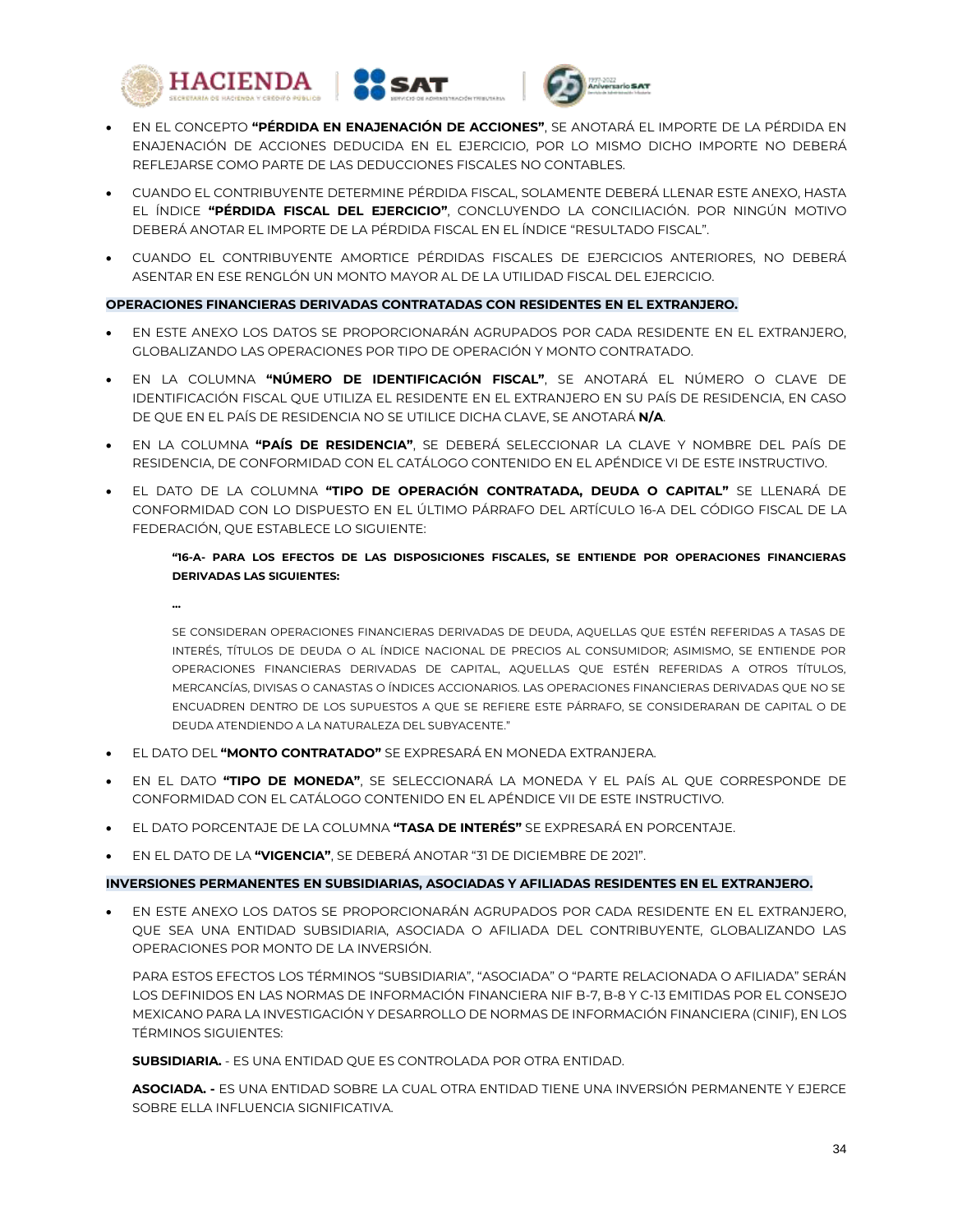





**AFILIADAS O PARTE RELACIONADAS. -** SON AQUELLAS ENTIDADES QUE, ENTRE OTROS ASPECTOS, TIENEN DUEÑOS COMUNES.

- EN LA COLUMNA **"NÚMERO DE IDENTIFICACIÓN FISCAL"**, SE ANOTARÁ EL DATO DEL NÚMERO O CLAVE DE IDENTIFICACIÓN FISCAL QUE UTILIZA EL RESIDENTE EN EL EXTRANJERO EN SU PAÍS DE RESIDENCIA, EN CASO DE QUE EN EL PAÍS DE RESIDENCIA NO SE UTILICE DICHA CLAVE, SE ANOTARÁ **N/A**.
- EN LA COLUMNA **"PAÍS DE RESIDENCIA FISCAL DE LA ENTIDAD"**, SE SELECCIONARÁ LA CLAVE Y NOMBRE DEL PAÍS DE RESIDENCIA FISCAL DE LA ENTIDAD, DE CONFORMIDAD CON EL CATÁLOGO CONTENIDO EN EL APÉNDICE VI DE ESTE INSTRUCTIVO.
- EN LA COLUMNA **"PORCENTAJE DE PARTICIPACIÓN EN EL CAPITAL DE LA ENTIDAD"**, SE ANOTARÁ EL PORCENTAJE DE PARTICIPACIÓN PROMEDIO DURANTE EL EJERCICIO DE 2021 QUE REPRESENTEN LAS ACCIONES, PARTES SOCIALES O SUS EQUIVALENTES PROPIEDAD DEL CONTRIBUYENTE CON RESPECTO AL TOTAL DE ACCIONES, PARTES SOCIALES O EQUIVALENTES QUE HAYA EMITIDO LA ENTIDAD SUBSIDIARIA, ASOCIADA O AFILIADA EN EL EXTRANJERO.
- EN LA COLUMNA **"MONTO DE LA INVERSIÓN"**, SE ANOTARÁ EL MONTO DE LAS APORTACIONES AL CAPITAL SOCIAL O SU EQUIVALENTE EN LA ENTIDAD SUBSIDIARIA, ASOCIADA O AFILIADA EN EL EXTRANJERO. O BIEN, EL VALOR TOTAL NETO DE ADQUISICIÓN DE LAS ACCIONES O PARTES SOCIALES, INCLUYENDO, EN SU CASO, EL MONTO CORRESPONDIENTE AL CRÉDITO MERCANTIL O COMERCIAL; ESTE ÚLTIMO DATO SE PODRÁ ANOTAR EN UN RENGLÓN POR SEPARADO, ASENTANDO EL MONTO EN ESTA MISMA COLUMNA.
- EN LA COLUMNA **"MONTO DE LAS UTILIDADES (PÉRDIDAS) DE EJERCICIOS ANTERIORES EN EL PORCENTAJE DE PARTICIPACIÓN"**, SE ANOTARÁN LAS UTILIDADES O PÉRDIDAS CONTABLES DE EJERCICIOS FISCALES ANTERIORES QUE SE HAYAN GENERADO EN LA ENTIDAD SUBSIDIARIA, ASOCIADA O AFILIADA EN EL EXTRANJERO, DESDE EL EJERCICIO FISCAL EN EL QUE EL CONTRIBUYENTE ES SOCIO O ACCIONISTA Y HASTA EL EJERCICIO FISCAL INMEDIATO ANTERIOR DEL CONTRIBUYENTE, ESTAS UTILIDADES O PÉRDIDAS CONTABLES DE EJERCICIOS FISCALES ANTERIORES, SE DEBERÁN MULTIPLICAR POR EL PORCENTAJE DE PARTICIPACIÓN QUE EN EL CAPITAL SOCIAL TENGA EL CONTRIBUYENTE EN LA ENTIDAD RESIDENTE EN EL EXTRANJERO, AL CIERRE DEL EJERCICIO FISCAL DEL CONTRIBUYENTE QUE SE DICTAMINA.
- EN LA COLUMNA **"MONTO DE LA UTILIDAD (PÉRDIDA) DEL EJERCICIO EN EL PORCENTAJE DE PARTICIPACIÓN"**, SE DEBERÁ SEÑALAR LA UTILIDAD O PÉRDIDA CONTABLE CORRESPONDIENTE AL EJERCICIO FISCAL DE LA CONTRIBUYENTE MULTIPLICADA POR EL PORCENTAJE DE PARTICIPACIÓN QUE EN EL CAPITAL SOCIAL TENGA EL CONTRIBUYENTE QUE SE DICTAMINA, EN LA ENTIDAD RESIDENTE EN EL EXTRANJERO AL CIERRE DEL MISMO EJERCICIO FISCAL.
- EN LA COLUMNA **"VALOR DE LA INVERSIÓN"**, SE ANOTARÁ LA SUMA DE LAS CANTIDADES ASENTADAS POR RENGLÓN DE LAS COLUMNAS: "MONTO DE LA INVERSIÓN", "MONTO DE LAS UTILIDADES (PÉRDIDAS) DE EJERCICIOS ANTERIORES EN EL PORCENTAJE DE PARTICIPACIÓN" Y "MONTO DE LA UTILIDAD (PÉRDIDA) DEL EJERCICIO EN EL PORCENTAJE DE PARTICIPACIÓN", EN NINGÚN CASO PROCEDERÁ ANOTAR VALORES NEGATIVOS EN ESTA COLUMNA, POR LO QUE, SI ARITMÉTICAMENTE SE DIERA EL CASO, SE ANOTARÁ CERO.

## **SOCIOS O ACCIONISTAS QUE TUVIERON ACCIONES O PARTES SOCIALES.**

 EN ESTE ANEXO LOS DATOS SE PROPORCIONARÁN AGRUPADOS POR CADA SOCIO O ACCIONISTA QUE EL CONTRIBUYENTE HAYA TENIDO DURANTE EL EJERCICIO, CUANDO EL SOCIO O ACCIONISTA NO SEA DIRECTAMENTE UNA PERSONA FÍSICA O MORAL SINO UN CONTRATO DE FIDEICOMISO, SE ANOTARÁEL NÚMERO DE CONTRATO DEL FIDEICOMISO Y EL NOMBRE DE LA INSTITUCIÓN QUE ACTÚA COMO FIDUCIARIA.

CUANDO EXISTAN ACCIONES COLOCADAS ENTRE EL GRAN PÚBLICO INVERSIONISTA, SE ASENTARÁ EN EL RENGLÓN CORRESPONDIENTE AL SOCIO O ACCIONISTA **"ACCIONES COLOCADAS ENTRE EL GRAN PÚBLICO INVERSIONISTA".**

 EN LA COLUMNA **"NÚMERO DE IDENTIFICACIÓN FISCAL O RFC"**, SE ANOTARÁ EL NÚMERO O CLAVE DE IDENTIFICACIÓN FISCAL QUE UTILIZA EL SOCIO O ACCIONISTA EN SU PAÍS DE RESIDENCIA, EN CASO DE QUE EN EL PAÍS DE RESIDENCIA DEL SOCIO O ACCIONISTA NO SE UTILICE DICHA CLAVE, SE ANOTARÁ **N/A**. CUANDO EL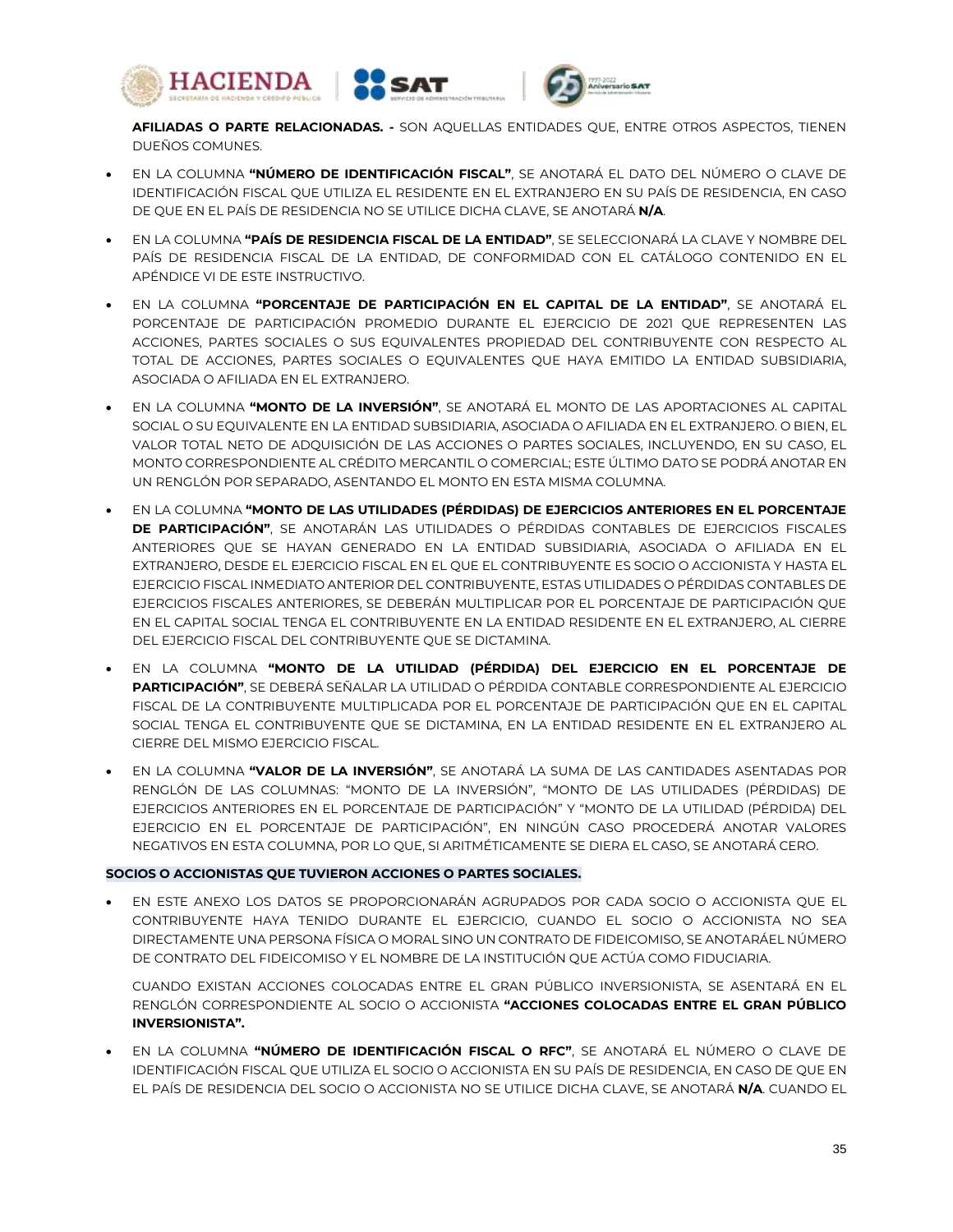





SOCIO O ACCIONISTA SEA UN RESIDENTE EN TERRITORIO NACIONAL, SE ANOTARÁ EL REGISTRO FEDERAL DE CONTRIBUYENTES. CUANDO EXISTAN ACCIONISTA PÚBLICO EN GENERAL, SE ANOTARÁ **"VARIOS"**.

EN NINGÚN CASO SE ANOTARÁ "VARIOS", CUANDO LOS SOCIOS O ACCIONISTAS NO SEAN PÚBLICO EN GENERAL, POR LO QUE SIEMPRE SE DEBERÁ ANOTAR EL RFC O EL NÚMERO O CLAVE DE IDENTIFICACIÓN FISCAL DEL SOCIO O ACCIONISTA SEGÚN CORRESPONDA.

- EN LA COLUMNA **"PAÍS DE RESIDENCIA PARA EFECTOS FISCALES"**, SE SELECCIONARÁ LA CLAVE Y NOMBRE DEL PAÍS DE RESIDENCIA PARA EFECTOS FISCALES DEL SOCIO O ACCIONISTA, DE CONFORMIDAD CON EL CATÁLOGO CONTENIDO EN EL APÉNDICE VI DE ESTE INSTRUCTIVO.
- EN LA COLUMNA **"PORCENTAJE DE PARTICIPACIÓN DEL SOCIO O ACCIONISTA EN EL EJERCICIO"**, SE ANOTARÁ EL PORCENTAJE DE PARTICIPACIÓN PROMEDIO DURANTE EL EJERCICIO FISCAL DE 2021, QUE REPRESENTEN LAS ACCIONES, PARTES SOCIALES PROPIEDAD DE LOS SOCIOS O ACCIONISTAS DEL CONTRIBUYENTE CON RESPECTO AL TOTAL DE ACCIONES O PARTES SOCIALES EMITIDAS POR EL PROPIO CONTRIBUYENTE.
- EN LA COLUMNA **"PERIODO DE TENENCIA"**, SE SEÑALARÁ EL PERIODO DEL 1 DE ENERO AL 31 DE DICIEMBRE, CUANDO EL SOCIO O ACCIONISTA SE HAYA MANTENIDO COMO TAL DURANTE EL EJERCICIO FISCAL DEL CONTRIBUYENTE QUE SE DICTAMINA.

CUANDO UN SOCIO O ACCIONISTA HAYA DEJADO DE TENER TAL CARÁCTER DURANTE UN EJERCICIO, EL PERIODO DE TENENCIA TERMINARÁ EN LA FECHA EN QUE SE ASIENTE EN EL REGISTRO DE ACCIONES O EN EL LIBRO ESPECIAL DE LOS SOCIOS, LA TRANSMISIÓN DE LAS ACCIONES O PARTES SOCIALES (ARTÍCULOS 128 Y 129, Y 73, RESPECTIVAMENTE DE LA LEY GENERAL DE SOCIEDADES MERCANTILES).

CUANDO UN SOCIO O ACCIONISTA COMIENCE A TENER TAL CARÁCTER DURANTE UN EJERCICIO, EL PERIODO DE TENENCIA INICIARÁ EN LA FECHA EN QUE SE ASIENTE EN EL REGISTRO DE ACCIONES O EN EL LIBRO ESPECIAL DE LOS SOCIOS, LA TRANSMISIÓN DE LAS ACCIONES O PARTES SOCIALES (ARTÍCULOS 128 Y 129, Y 73, RESPECTIVAMENTE DE LA LEY GENERAL DE SOCIEDADES MERCANTILES).

PARA LOS ACCIONISTAS PÚBLICO EN GENERAL, SE DEJARÁN EN BLANCO LAS FECHAS DE LA VIGENCIA.

- EN LAS COLUMNAS **"MONTO DE APORTACIONES"** Y **"MONTO DE RETIROS DE CAPITAL"**, SE SEÑALARÁN LAS APORTACIONES Y RETIROS EFECTUADOS QUE HAYAN AFECTADO CUENTAS DE CAPITAL CONTABLE, INCLUYENDO APORTACIONES PARA FUTUROS AUMENTOS DE CAPITAL, DE LAS CUALES EXISTA RESOLUCIÓN EN ASAMBLEA DE SOCIOS O ACCIONISTAS PARA SU APLICACIÓN EN EL FUTURO COMO AUMENTO DE CAPITAL SOCIAL.
- EN LAS COLUMNAS **"MONTO DE PRÉSTAMOS: EFECTUADOS Y RECIBIDOS"**, SE SEÑALARÁN LOS PRÉSTAMOS EFECTUADOS A LOS SOCIOS O ACCIONISTAS, Y LOS RECIBIDOS DE ESTOS QUE HAYAN AFECTADO CUENTAS DE PASIVO, INCLUYENDO APORTACIONES PARA FUTUROS AUMENTOS DE CAPITAL, DE LAS CUALES NO EXISTA RESOLUCIÓN EN ASAMBLEA DE SOCIOS O ACCIONISTAS PARA SU APLICACIÓN EN EL FUTURO COMO AUMENTO DE CAPITAL SOCIAL.
- CUANDO EN UN EJERCICIO FISCAL NO HAYA HABIDO TRANSACCIONES CON LOS SOCIOS O ACCIONISTAS, NI MOVIMIENTOS EN LA TENENCIA ACCIONARIA O EN LAS PARTES SOCIALES, SE ANOTARÁ "CERO" EN LAS COLUMNAS: "MONTO DE APORTACIONES", "MONTO DE RETIROS DE CAPITAL" Y "MONTO DE PRÉSTAMOS: EFECTUADOS Y RECIBIDOS".

# **CONCILIACIÓN ENTRE LOS INGRESOS DICTAMINADOS SEGÚN ESTADO DE RESULTADO INTEGRAL Y LOS ACUMULABLES PARA EFECTOS DEL IMPUESTO SOBRE LA RENTA Y EL TOTAL DE ACTOS O ACTIVIDADES PARA EFECTOS DEL IMPUESTO AL VALOR AGREGADO.**

 CUANDO DE LA COMPARACIÓN DEL RENGLÓN "TOTAL DEL VALOR DE LOS ACTOS O ACTIVIDADES PARA EFECTOS DEL IMPUESTO AL VALOR AGREGADO" DEL EJERCICIO, MANIFESTADOS POR EL CONTRIBUYENTE EN RELACIÓN CON EL DETERMINADO POR EL MISMO CONCEPTO EN LA SUMA DE LAS DECLARACIONES PRESENTADAS CORRESPONDIENTES AL EJERCICIO QUE SE DICTAMINA RESULTE UNA DIFERENCIA POSITIVA O NEGATIVA SUPERIOR AL **4%**, EL CONTRIBUYENTE EXPLICARA LA TOTALIDAD DE LA DIFERENCIA EN EL ANEXO DE INFORMACIÓN ADICIONAL Y EL CONTADOR PÚBLICO ADEMÁS DE REVISARLA, HARÁ REFERENCIA A DICHA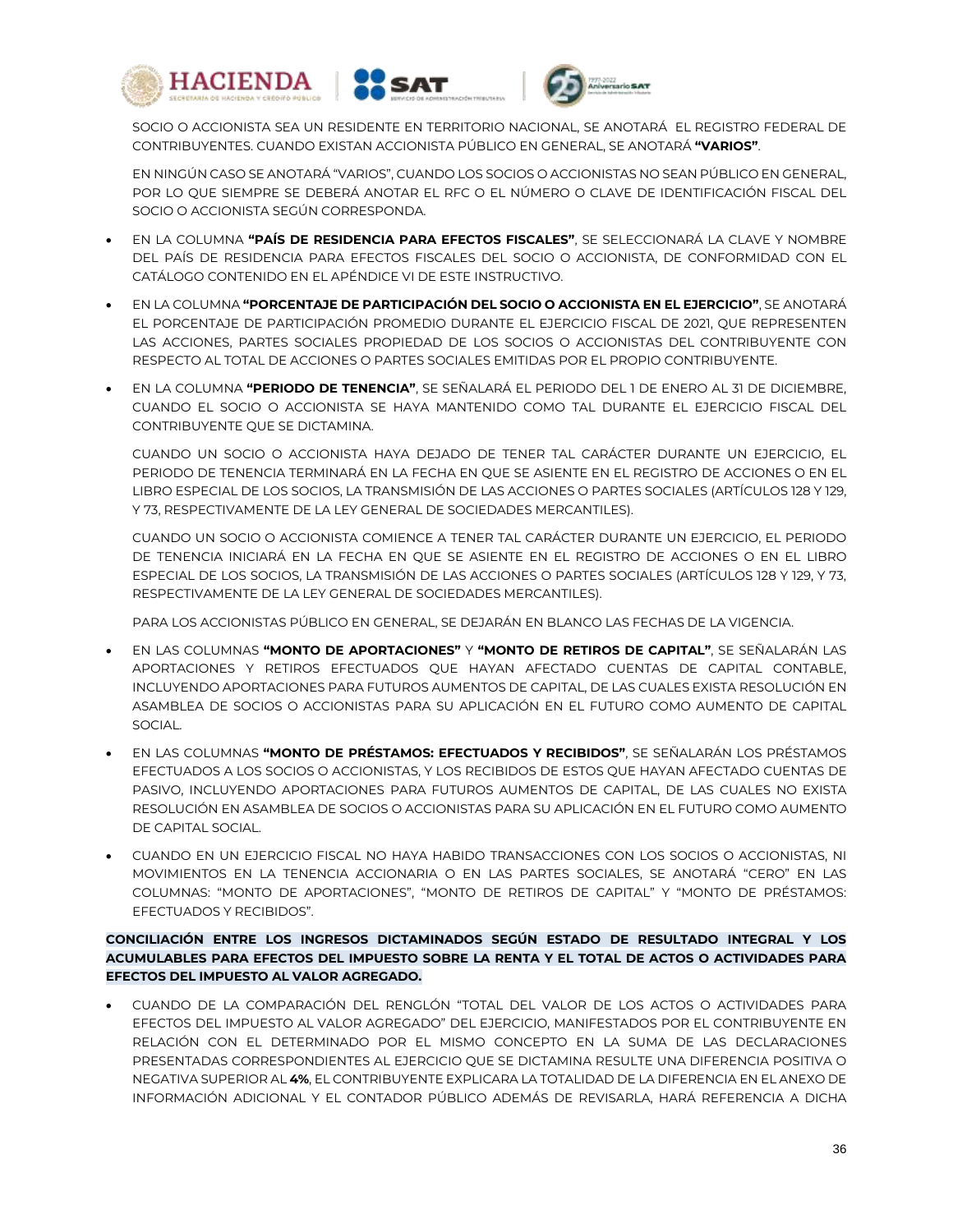





EXPLICACIÓN EN EL INFORME SOBRE LA REVISIÓN DE LA SITUACIÓN FISCAL DEL CONTRIBUYENTE, EN FORMA EXPRESA.

#### **OPERACIONES CON PARTES RELACIONADAS.**

- EN ESTE ANEXO LOS DATOS SE PROPORCIONARÁN AGRUPADOS POR CADA PARTE RELACIONADA, GLOBALIZANDO LAS OPERACIONES POR TIPO DE OPERACIÓN DURANTE EL EJERCICIO PARA EFECTOS DEL IMPUESTO SOBRE LA RENTA.
- SE DEBERÁN RELACIONAR TODAS LAS OPERACIONES QUE SE HAYAN REALIZADO EN EL EJERCICIO CONFORME AL CATÁLOGO DE TIPO DE OPERACIÓN CONTENIDO EN EL APÉNDICE IV DE ESTE INSTRUCTIVO.

CUANDO LA OPERACIÓN REALIZADA QUE SE RELACIONE NO TENGA ASOCIADA ALGÚN VALOR DE ACUMULACIÓN O DEDUCCIÓN SE PONDRÁ 0 (CERO).

 EN LA COLUMNA **"NÚMERO DE IDENTIFICACIÓN FISCAL O RFC"**, SE ANOTARÁ EL NÚMERO O CLAVE DE IDENTIFICACIÓN FISCAL QUE UTILIZA LA PARTE RELACIONADA EN SU PAÍS DE RESIDENCIA, EN CASO DE QUE EN EL PAÍS DE RESIDENCIA DE LA PARTE RELACIONADA NO SE UTILICE DICHA CLAVE, SE ANOTARÁ **N/A**.

CUANDO LA PARTE RELACIONADA SEA UN RESIDENTE EN TERRITORIO NACIONAL, SE ANOTARÁ EL REGISTRO FEDERAL DE CONTRIBUYENTES.

- EN LA COLUMNA **"TIPO DE OPERACIÓN"**, SE SELECCIONARÁ LA CLAVE Y DESCRIPCIÓN QUE CORRESPONDA AL TIPO DE OPERACIÓN REALIZADA, DE CONFORMIDAD CON EL CATÁLOGO CONTENIDO EN EL APÉNDICE IV DE ESTE INSTRUCTIVO.
- EN LA COLUMNA **"EN CASO DE QUE EN LA COLUMNA TIPO DE OPERACIÓN, HAYA SELECCIONADO ALGUNO DE LOS CONCEPTOS DE OTROS INGRESOS U OTROS PAGOS"**, SE ANOTARÁ LA CLAVE Y DESCRIPCIÓN QUE CORRESPONDA AL TIPO DE OPERACIÓN REALIZADA, DE CONFORMIDAD CON EL CATÁLOGO CONTENIDO EN EL APÉNDICE IV DE ESTE INSTRUCTIVO.
- EN LA COLUMNA **"PAÍS DE RESIDENCIA"**, SE SELECCIONARÁ LA CLAVE Y NOMBRE DEL PAÍS DE RESIDENCIA, DE CONFORMIDAD CON EL CATÁLOGO CONTENIDO EN EL APÉNDICE VI DE ESTE INSTRUCTIVO.
- EN LA COLUMNA **"VALOR DE LA OPERACIÓN Y/O INVERSIÓN PARA EFECTOS FISCALES (INCLUSO CON VALOR CERO)"** CONTENDRÁ LOS IMPORTES DE LAS OPERACIONES REALIZADAS QUE DIERON ORIGEN A INGRESOS ACUMULABLES Y DEDUCCIONES AUTORIZADAS PARA EFECTOS DEL IMPUESTO SOBRE LA RENTA.
- EN LA COLUMNA **"MÉTODO DE PRECIOS DE TRANSFERENCIA APLICADO"**, SE SELECCIONARÁ LA CLAVE Y DESCRIPCIÓN QUE CORRESPONDA AL MÉTODO DE PRECIOS DE TRANSFERENCIA APLICADO, DE CONFORMIDAD CON EL CATÁLOGO CONTENIDO EN EL APÉNDICE V DE ESTE INSTRUCTIVO.
- EN LA COLUMNA **"LA OPERACIÓN INVOLUCRA CONTRIBUCIONES ÚNICAS Y VALIOSAS (SI O NO)"**, SE DEBERÁ SELECCIONAR **"SI"** O **"NO"**, DEPENDIENDO DE QUE EN EL TIPO DE OPERACIÓN ANALIZADA, SE IDENTIFIQUE Y CONSIDEREN CONTRIBUCIONES ÚNICAS, O BIEN, VALIOSAS, LAS CUALES SE ENTIENDEN COMO AQUELLAS CONDICIONES O ATRIBUTOS DEL NEGOCIO QUE GENERAN VALOR DE MANERA SIGNIFICATIVA Y QUE IMPLICAN LA EXPECTATIVA DE GENERAR MAYORES BENEFICIOS ECONÓMICOS FUTUROS DE LOS QUE SE ESPERARÍA EN SU AUSENCIA, TALES COMO INTANGIBLES CREADOS O UTILIZADOS, O FACTORES DE COMPARABILIDAD QUE DEFINEN ALGUNA VENTAJA COMPETITIVA DEL NEGOCIO, INCLUYENDO LAS ACTIVIDADES DE DESARROLLO, MEJORA, MANTENIMIENTO, PROTECCIÓN Y/O EXPLOTACIÓN DE INTANGIBLES.
- CUANDO EN LA COLUMNA **"LA OPERACIÓN ESTÁ PACTADA COMO CON PARTES INDEPENDIENTES EN OPERACIONES COMPARABLES (SI O NO)"**, SE DEBERÁ SELECCIONAR **"SI"** O **"NO"**, SI ANOTA **"SI"**, ES PORQUE SE CUENTA CON LA INFORMACIÓN QUE DEMUESTRA QUE LAS OPERACIONES ESTÁN PACTADAS COMO LO HARÍAN PARTES INDEPENDIENTES EN OPERACIONES COMPARABLES.
- EN LA COLUMNA **"AJUSTE FISCAL PARA QUE LA OPERACIÓN SE CONSIDERE PACTADA COMO CON PARTES INDEPENDIENTES EN OPERACIONES COMPARABLES"**, SE DEBERÁ PRESENTAR EL AJUSTE DE PRECIOS DE TRANSFERENCIA QUE DE MANERA CONTABLE Y/O FISCAL, HAYAN REALIZADO LOS CONTRIBUYENTES PARA QUE LA OPERACIÓN CON PARTES RELACIONADAS QUE SE ESTÁ MANIFESTANDO HAYA QUEDADO DETERMINADA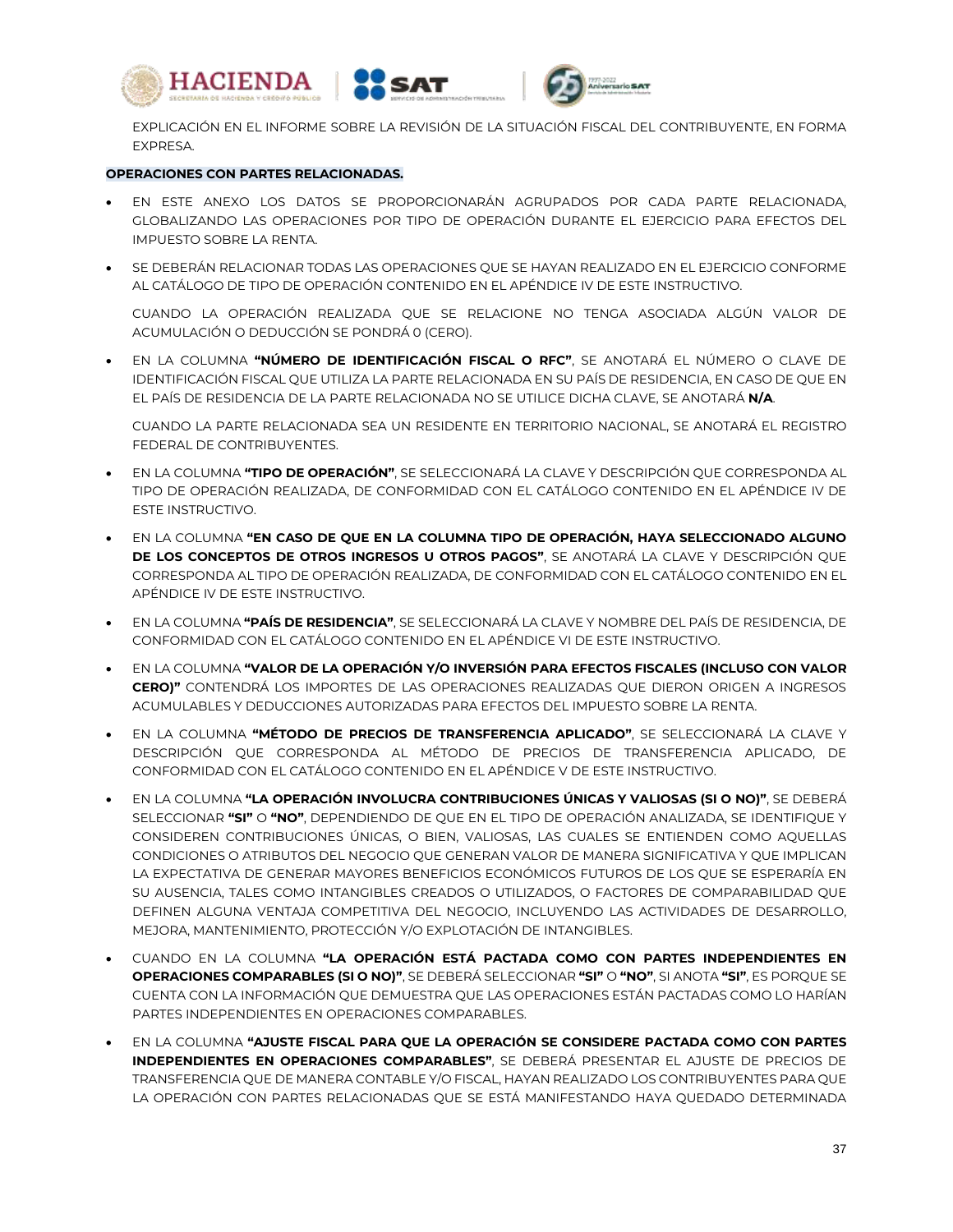





COMO LO HUBIERAN HECHO CON PARTES INDEPENDIENTES EN OPERACIONES COMPARABLES. EN CASO DE NO EXISTIR AJUSTE SE DEJARÁ EN BLANCO EL RENGLÓN DE ESTA COLUMNA.

- EN LA COLUMNA **"SE MODIFICARON LOS VALORES DE ACTOS O ACTIVIDADES PARA IVA, O BIEN, DEL IVA ACREDITABLE (DEDUCCIONES) COMO CONSECUENCIA DE UN AJUSTE DE PRECIOS DE TRANSFERENCIA (REGLA 3.9.1.2. APARTADO B, DE LA RMF VIGENTE) (SI O NO)"**, SE DEBERÁ SELECCIONAR **"SI"** O **"NO"**, DEPENDIENDO DE QUE LA OPERACIÓN DE INGRESO HAYA MODIFICADO O NO, LOS ACTOS O ACTIVIDADES PARA EFECTOS DE IVA Y QUE EN LA TRANSACCIÓN QUE REPRESENTE UNA DEDUCCIÓN, SE HAYA MODIFICADO O NO EL IVA ACREDITABLE QUE PUDIERA ESTAR ASOCIADO CON LA MISMA.
- EN LA COLUMNA **"MONTO MODIFICADO"**, SE DEBERÁ ANOTAR EN SU CASO, EL IMPORTE DE LA OPERACIÓN DE INGRESO QUE HAYA MODIFICADO EL VALOR DE ACTOS O ACTIVIDADES PARA EFECTOS DE IVA Y LA CANTIDAD DE IVA ACREDITABLE QUE EN LA TRANSACCIÓN QUE REPRESENTE UNA DEDUCCIÓN, SE HAYA MODIFICADO.

**INFORMACIÓN DEL CONTRIBUYENTE SOBRE SUS OPERACIONES CON PARTES RELACIONADAS.**

- CUALQUIER EXPLICACIÓN SOLICITADA EN ESTE ANEXO, CUYO ESPACIO ASIGNADO RESULTE INSUFICIENTE, DEBERÁ HACERSE A TRAVÉS DEL ANEXO DENOMINADO "INFORMACIÓN ADICIONAL".
- SI A CRITERIO DE LA PERSONA QUE RESPONDA EL CUESTIONARIO NO HAY UNA RESPUESTA POSIBLE PARA UNA PREGUNTA EN UN RENGLÓN DETERMINADO, SE PODRÁ DEJAR EN BLANCO EL RENGLÓN QUE CORRESPONDA.

EN ESTE CASO, SE DEBERÁN HACER ACLARACIONES DEL PORQUE SE QUEDÓ EN BLANCO LA RESPUESTA A UNA PREGUNTA DETERMINADA, ESTO SE PODRÁ HACER EN EL ANEXO DENOMINADO INFORMACIÓN ADICIONAL, YA QUE DE NO HACERLO EL SERVICIO DE ADMINISTRACIÓN TRIBUTARIA ENTENDERÁ QUE EL CONTRIBUYENTE TENÍA LA OBLIGACIÓN CUESTIONADA Y NO LE DIO CUMPLIMIENTO.

 EN GENERAL UNA RESPUESTA NO APLICABLE (N/A) SIGNIFICA QUE EL CONTRIBUYENTE NO SE ENCUENTRA ANTE EL SUPUESTO ESTABLECIDO PARA LA PREGUNTA, POR EJEMPLO:

| <b>PREGUNTA</b>                                                                                                                                                               | SIGNIFICADO DE UNA RESPUESTA N/A                                                                                                                                                                                                                                                                                                                                                                                                                                                                                                                                                                                                  |
|-------------------------------------------------------------------------------------------------------------------------------------------------------------------------------|-----------------------------------------------------------------------------------------------------------------------------------------------------------------------------------------------------------------------------------------------------------------------------------------------------------------------------------------------------------------------------------------------------------------------------------------------------------------------------------------------------------------------------------------------------------------------------------------------------------------------------------|
| FL CONTRIBUYENTE CUENTA CON UN ESTUDIO DE<br>PRECIOS DE TRANSFERENCIA (DOCUMENTACIÓN A<br>OUE SE REFIERE LA FRACCIÓN IX DEL ARTÍCULO 76<br>DE LA LISR)                        | SIGNIFICA QUE:<br>A) SE ENCUENTRA EN EL SUPUESTO ESTABLECIDO EN EL<br>SEGUNDO PÁRRAFO DE LA FRACCIÓN IX DEL ARTÍCULO 76 DE<br>LA LISR, ES DECIR, QUE REALIZÓ ACTIVIDADES EMPRESARIALES<br>Y OBTUVO INGRESOS EN EL EJERCICIO INMEDIATO ANTERIOR<br>QUE NO HAYAN EXCEDIDO DE \$13'000,000.00, O BIEN, PRESTÓ<br>SERVICIOS PROFESIONALES Y OBTUVO INGRESOS QUE NO<br>HUBIESEN EXCEDIDO EN DICHO EJERCICIO DE \$3'000,000.00,<br>SIEMPRE QUE NO ESTÉ EN EL SUPUESTO A QUE SE REFIERE EL<br>PENÚLTIMO PÁRRAFO DEL ARTÍCULO 179 DE LA LISR.<br><b>BI</b> NO REALIZÓ OPERACIONES CON PARTES RELACIONADAS<br>RESIDENTES EN EL EXTRANJERO. |
| EL CONTRIBUYENTE PRESENTÓ SU DECLARACIÓN<br>INFORMATIVA POR SUS OPFRACIONES CON PARTES<br>RELACIONADAS RESIDENTES EN EL EXTRANJERO<br>(FRACCIÓN X DEL ARTÍCULO 76 DE LA LISR) | SIGNIFICA QUE SE ENCUENTRA EN EL SUPUESTO ESTABLECIDO<br>EN EL PENÚLTIMO PÁRRAFO DEL ARTÍCULO 182 DE LA LISR.                                                                                                                                                                                                                                                                                                                                                                                                                                                                                                                     |

- . SI UN CONTRIBUYENTE TIENE MÁS DE UNA ACTIVIDAD PREPONDERANTE SE PUEDEN PRESENTAR SIN LIMITACIÓN LA(S) OTRA(S) ACTIVIDADES DEL CONTRIBUYENTE.
- EN EL RENGLÓN **"VALOR DEL ACTIVO INTANGIBLE QUE TIENE REGISTRADO EN SU CONTABILIDAD"**, SE ASENTARA EL SALDO FINAL REFLEJADO EN LOS ESTADOS FINANCIEROS DEL CONTRIBUYENTE. EN CASO DE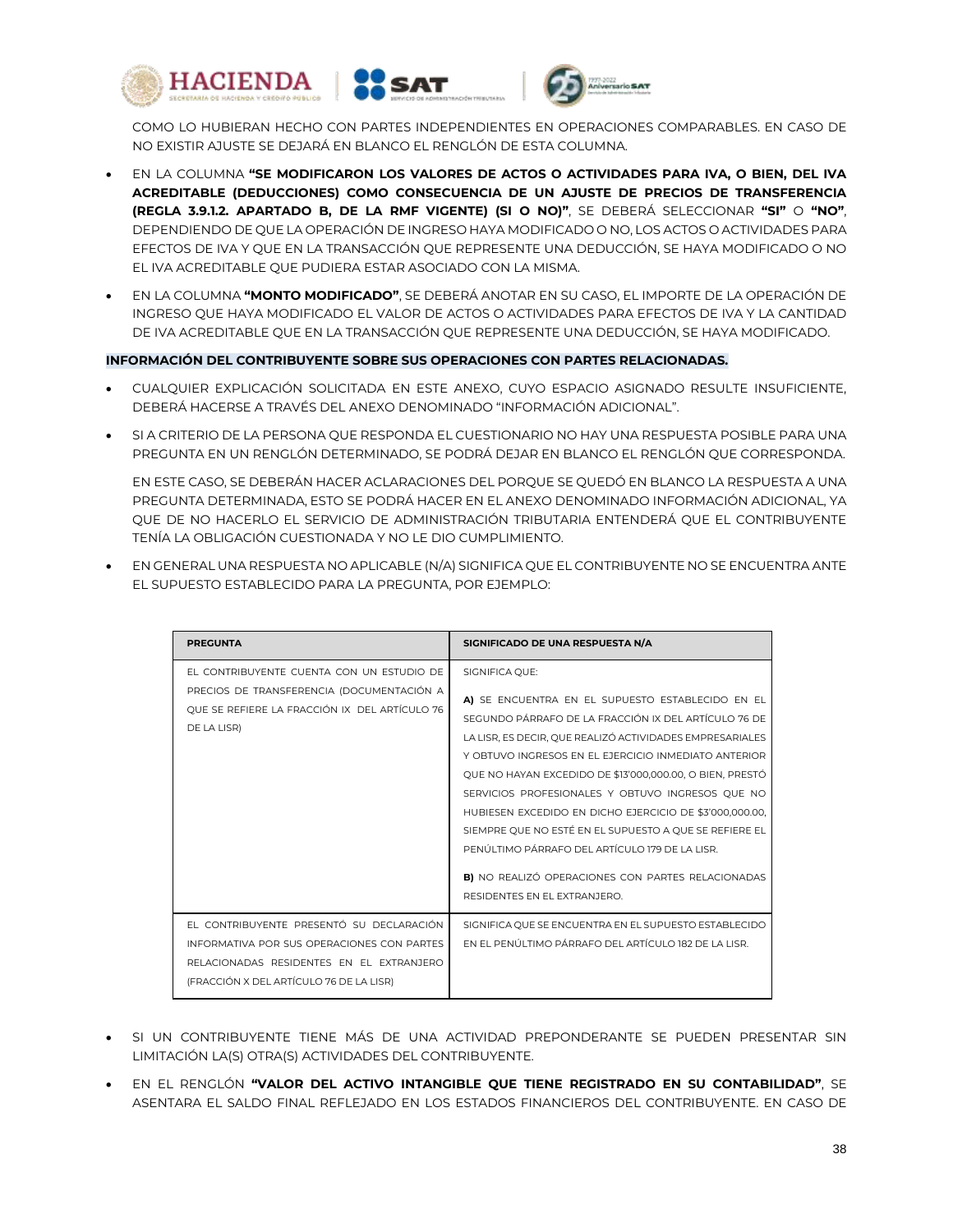





HABER DADO DE BAJA O ENAJENADO DURANTE EL EJERCICIO ALGÚN ACTIVO INTANGIBLE DEBERÁ REFLEJAR EL VALOR DEL MISMO EN LOS ESTADOS FINANCIEROS A LA FECHA DE LA BAJA O ENAJENACIÓN.

- EL RENGLÓN **"CUENTA CON EVIDENCIA DOCUMENTAL QUE DEMUESTRE HABER DADO CUMPLIMIENTO A LO DISPUESTO POR LA FRACCIÓN XII DEL ARTÍCULO 76 DE LA LISR POR SUS OPERACIONES CON PARTES RELACIONADAS"**, TANTO PARA RESIDENTES EN TERRITORIO NACIONAL, COMO RESIDENTES EN EL EXTRANJERO, SE REFIERE A QUE LOS CONTRIBUYENTES QUE CELEBRARON OPERACIONES CON PARTES RELACIONADAS DEBERÁN CONTAR CON EL SOPORTE QUE ACREDITE QUE SE DETERMINARON SUS INGRESOS ACUMULABLES Y DEDUCCIONES AUTORIZADAS, CONSIDERANDO PARA ESAS OPERACIONES LOS PRECIOS Y MONTOS DE CONTRAPRESTACIONES QUE HUBIERAN UTILIZADO CON O ENTRE PARTES INDEPENDIENTES EN OPERACIONES COMPARABLES, APLICANDO PARA ESTE EFECTO LOS MÉTODOS ESTABLECIDOS EN EL ARTÍCULO 180 DE LA LISR, EN EL ORDEN ESTABLECIDO EN EL CITADO ARTÍCULO.
- EN LOS RENGLONES QUE SE REFIEREN AL RFC DE LAS PERSONAS QUE ELABORARON LA DOCUMENTACIÓN QUE DEMUESTRE HABER DADO CUMPLIMIENTO A LO DISPUESTO POR EL ARTÍCULO 76 FRACCIONES IX Y XII DE LA LISR, O BIEN, QUE ASESORARON EN SU FORMULACIÓN, SE ASENTARA EL RFC DE LA PERSONA FÍSICA EXTERNA AL CONTRIBUYENTE Y NO DEL DESPACHO DONDE LABORA DICHA PERSONA, LA CUAL ELABORÓ O ASESORÓ AL CONTRIBUYENTE. CUANDO HAYA SIDO EL PERSONAL DEL PROPIO CONTRIBUYENTE EL QUE ELABORÓ EL ESTUDIO SE ASENTARA EL RFC DEL PROPIO CONTRIBUYENTE.
- EN LA SECCIÓN **"INFORMACIÓN FINANCIERA OPERATIVA SIN LAS MODIFICACIONES AL BOLETÍN B-3 ESTADO DE RESULTADO INTEGRAL PARA 2013 DE LAS NORMAS DE INFORMACIÓN FINANCIERA"** (APLICABLES TAMBIÉN PARA **2021**), SE DETERMINARÁ LA UTILIDAD OPERATIVA COMO SE VENÍA HACIENDO CON EL BOLETÍN B-3 ESTADO DE RESULTADOS DE LAS NORMAS DE INFORMACIÓN FINANCIERA VIGENTE HASTA 2012.
- CUANDO SE SELECCIONE "**SI**" EN EL DATO: **"APLICÓ CRITERIOS CONTRARIOS A LOS PUBLICADOS EN EL DOF COMO CRITERIOS NO VINCULATIVOS EN MATERIA DE PRECIOS DE TRANSFERENCIA LAS DISPOSICIONES FISCALES Y ADUANERAS"**, SE DEBERÁ INDICAR EL O LOS NÚMERO(S) DE CRITERIO(S) UTILIZADOS POR EL CONTRIBUYENTE EN MATERIA DE PRECIOS DE TRANSFERENCIA, POR EJEMPLO, CRITERIOS 39 Y 40.

#### **OPERACIONES LLEVADAS A CABO CON RESIDENTES EN EL EXTRANJERO.**

- LA INFORMACIÓN DE ESTE ANEXO, SE PRESENTARÁ SOLO CUANDO CUALQUIER PERSONA MORAL RESIDENTE EN MÉXICO, LLEVE A CABO OPERACIONES CON RESIDENTES EN EL EXTRANJERO.
- LOS DATOS SE PROPORCIONARÁN AGRUPADOS POR CADA RESIDENTE EN EL EXTRANJERO, GLOBALIZANDO LAS OPERACIONES POR TIPO DE OPERACIÓN Y MONTO CONTRATADO.
- EN LA COLUMNA **"NÚMERO DE IDENTIFICACIÓN FISCAL"**, SE ANOTARÁ EL NÚMERO O CLAVE DE IDENTIFICACIÓN FISCAL QUE UTILIZA EL RESIDENTE EN EL EXTRANJERO EN SU PAÍS DE RESIDENCIA, EN CASO DE QUE EN EL PAÍS DE RESIDENCIA NO SE UTILICE DICHA CLAVE, SE ANOTARÁ **N/A**.
- EN LA COLUMNA **"TIPO DE OPERACIÓN"**, SE SELECCIONARÁ LA CLAVE Y DESCRIPCIÓN QUE CORRESPONDA AL TIPO DE OPERACIÓN REALIZADA, DE CONFORMIDAD CON EL CATÁLOGO CONTENIDO EN EL APÉNDICE IV DE ESTE INSTRUCTIVO.
- EN LA COLUMNA **"EN CASO DE QUE EN LA COLUMNA "TIPO DE OPERACIÓN" HAYA SELECCIONADO ALGUNO DE LOS CONCEPTOS DE "OTROS INGRESOS" U "OTROS PAGOS", ESPECIFIQUE EL CONCEPTO"**, SE ANOTARÁ EL TIPO DE OPERACIÓN REALIZADA.
- EN LA COLUMNA **"PAÍS DE RESIDENCIA"**, SE DEBERÁ SELECCIONAR LA CLAVE Y NOMBRE DEL PAÍS DE RESIDENCIA, DE CONFORMIDAD CON EL CATÁLOGO CONTENIDO EN EL APÉNDICE VI DE ESTE INSTRUCTIVO.
- EN LA COLUMNA **"MONTO DE LA OPERACIÓN"**, CONTENDRÁ LOS IMPORTES DE LAS OPERACIONES REALIZADAS CON RESIDENTES EN EL EXTRANJERO.
- EN LA COLUMNA **"INDIQUE SI ES PARTE RELACIONADA (SI O NO)"**, SE DEBERÁ SELECCIONAR **"SI"** O **"NO"**, ESTO SEGÚN CORRESPONDA, EN TÉRMINOS DE LO DISPUESTO POR EL ÚLTIMO PÁRRAFO DEL ARTÍCULO 90, O BIEN, LOS PÁRRAFOS QUINTO Y SEXTO DEL ARTÍCULO 179 DE LA LEY DEL IMPUESTO SOBRE LA RENTA.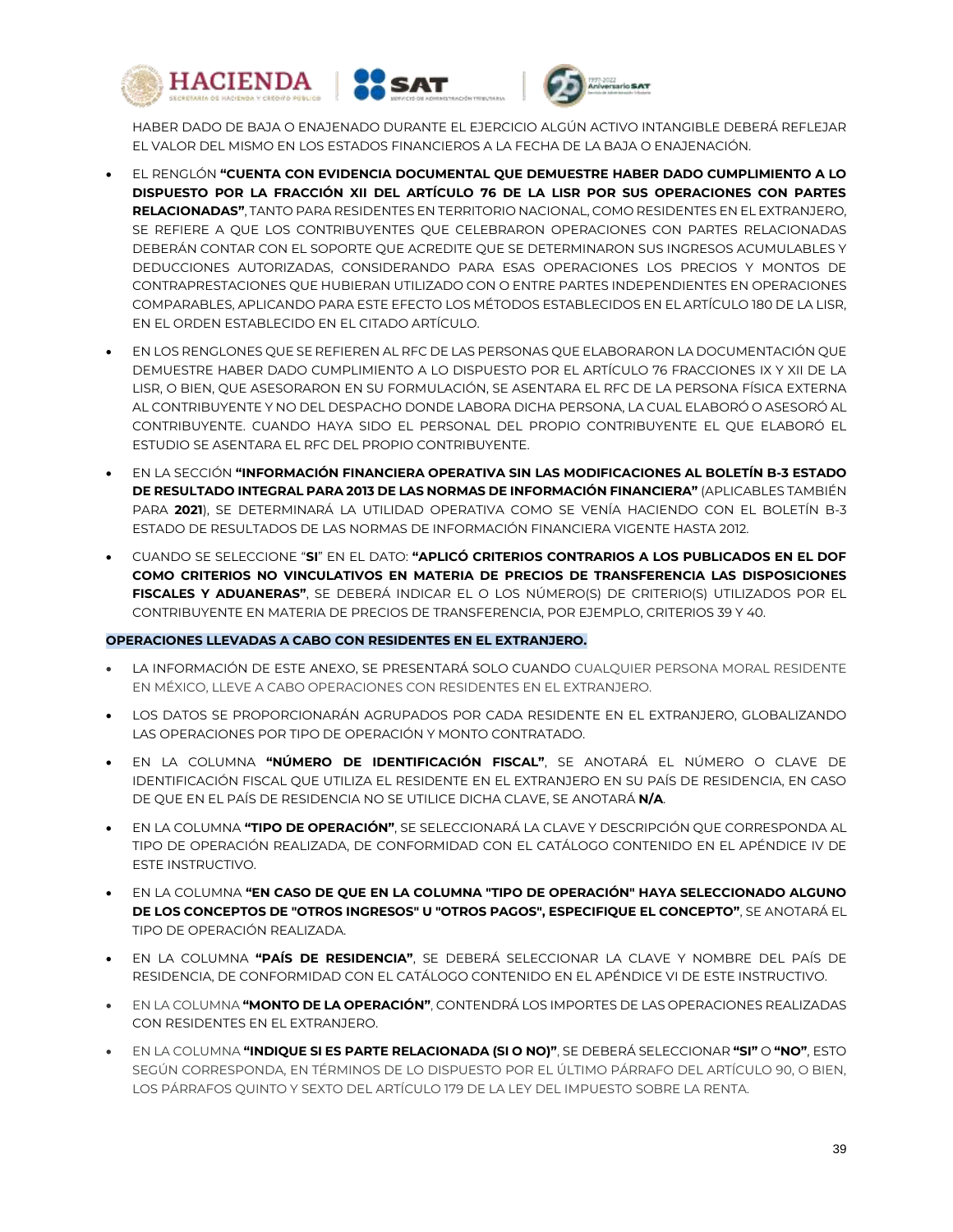





- EN LA COLUMNA **"EFECTUÓ RETENCIÓN Y ENTERO POR ESTA OPERACIÓN (SI O NO)"**, SE DEBERÁ SELECCIONAR **"SI"** O **"NO"**, DEPENDIENDO DE QUE LA OPERACIÓN HAYA SIDO SUJETA O NO A RETENCIÓN Y ENTERO DEL IMPUESTO CORRESPONDIENTE.
- EN LA COLUMNA **"TASA"**, SE DEBERÁ ANOTAR LA TASA DE RETENCIÓN APLICABLE A LA TRANSACCIÓN DE QUE SE TRATE, SI LA MISMA NO FUE OBJETO DE RETENCIÓN, SE ANOTARÁ UN CERO.
- EN LA COLUMNA **"ISR POR RETENCIÓN DETERMINADO"**, SE DEBERÁ ANOTAR EL IMPORTE DE LA RETENCIÓN DETERMINADA, QUE RESULTE DE MULTIPLICAR EL MONTO DE LA OPERACIÓN POR LA TASA, SI LA MISMA NO FUE OBJETO DE RETENCIÓN, SE ANOTARÁ UN CERO.
- EN LA COLUMNA **"APLICÓ LOS BENEFICIOS DE ALGÚN TRATADO CELEBRADO POR MÉXICO PARA EVITAR LA DOBLE TRIBUTACIÓN (SI O NO)"**, SE DEBERÁ SELECCIONAR **"SI"** O **"NO"**, DEPENDIENDO DE QUE LA OPERACIÓN HAYA SIDO SUJETA O NO A ALGÚN BENEFICIO ESTABLECIDO EN ALGÚN TRATADO CELEBRADO POR MÉXICO.

## **INVERSIONES.**

- EN ESTE ANEXO SE PRESENTARÁ PARA EL EJERCICIO FISCAL DE 2021, AGRUPADOS POR CADA TASA DE DEDUCCIÓN Y TIPO DE CONCEPTO DE INVERSIONES RELATIVO A LOS ACTIVOS FIJOS, LOS GASTOS Y CARGOS DIFERIDOS Y LAS EROGACIONES REALIZADAS EN PERIODOS PREOPERATIVOS A QUE SE REFIERE LA LEY DEL IMPUESTO SOBRE LA RENTA.
- LA INFORMACIÓN QUE SE ANOTARÁ EN ESTE ANEXO ES LA QUE CORRESPONDA A LOS SALDOS Y CÁLCULOS FISCALES REALIZADOS POR EL CONTRIBUYENTE COMO SIGUE:
- EN LA COLUMNA **"SALDO PENDIENTE DE DEDUCIR AL INICIO DEL EJERCICIO"**, SE ANOTARÁN LOS SALDOS FISCALES ACTUALIZADOS UTILIZADOS PARA DETERMINAR LA DEDUCCIÓN.
- EN LA COLUMNA **"MOI DE LAS ADQUISICIONES DURANTE EL EJERCICIO"**, DEBERÁN ANOTARSE LOS SALDOS FISCALES ACTUALIZADOS CONFORME AL PERIODO DE UTILIZACIÓN PARA DETERMINAR LA DEDUCCIÓN.
- EN LA COLUMNA **"ENAJENACIONES Y/O BAJAS EN EL EJERCICIO"**, SE ANOTARÁN LOS SALDOS FISCALES ACTUALIZADOS UTILIZADOS PARA DETERMINAR EL VALOR FISCAL DE LA BAJA.
- EN LA COLUMNA **"DEDUCCIÓN EN EL EJERCICIO"**, SE ANOTARÁ EL IMPORTE DE LA DEDUCCIÓN DE INVERSIONES APLICADA EN EL EJERCICIO.
- EN LA COLUMNA **"DEDUCCIÓN INMEDIATA EN EL EJERCICIO"**, SE ANOTARÁ EL IMPORTE DE LA DEDUCCIÓN INMEDIATA DE INVERSIONES APLICADA EN EL EJERCICIO.
- EN LA COLUMNA **"SALDO PENDIENTE DE DEDUCIR AL FINAL DEL EJERCICIO"**, SE ANOTARÁ EL RESULTADO DE LA OPERACIÓN ARITMÉTICA DE SUMAR LA COLUMNA **"SALDO PENDIENTE DE DEDUCIR AL INICIO DEL EJERCICIO"**, MÁS **"MOI DE LAS ADQUISICIONES DURANTE EL EJERCICIO"**, MENOS **"ENAJENACIONES Y/O BAJAS EN EL EJERCICIO"**, MENOS **"DEDUCCIÓN EN EL EJERCICIO",** MENOS **"DEDUCCIÓN INMEDIATA EN EL EJERCICIO"**.

## **CUENTAS Y DOCUMENTOS POR COBRAR Y POR PAGAR EN MONEDA NACIONAL Y EXTRANJERA (INSTRUCCIÓN NO APLICABLE PARA DICTÁMENES FISCALES DEL SECTOR FINANCIERO).**

- EN ESTE ANEXO LOS DATOS SE PROPORCIONARÁN AGRUPADOS POR CADA RESIDENTE EN EL EXTRANJERO, DEUDOR O ACREEDOR, GLOBALIZANDO LAS OPERACIONES POR CONCEPTO DE SALDOS EN MONEDA NACIONAL Y EXTRANJERA.
- EN LA COLUMNA **"NÚMERO DE IDENTIFICACIÓN FISCAL"**, SE ANOTARÁ EL NÚMERO O CLAVE DE IDENTIFICACIÓN FISCAL QUE UTILIZA EL RESIDENTE EN EL EXTRANJERO EN SU PAÍS DE RESIDENCIA Y QUE ESTE CONTENIDO EN EL(LOS) COMPROBANTE(S) CORRESPONDIENTE(S) A LA(S) OPERACIÓN(ES), EN CASO DE QUE EN EL PAÍS DE RESIDENCIA NO SE UTILICE DICHA CLAVE, SE ANOTARÁ **N/A**.
- EN LA COLUMNA **"PAÍS DE RESIDENCIA FISCAL"**, SE SELECCIONARÁ EL DATO DE LA CLAVE Y NOMBRE DEL PAÍS DE RESIDENCIA FISCAL, DE CONFORMIDAD CON EL CATÁLOGO CONTENIDO EN EL APÉNDICE VI DE ESTE INSTRUCTIVO.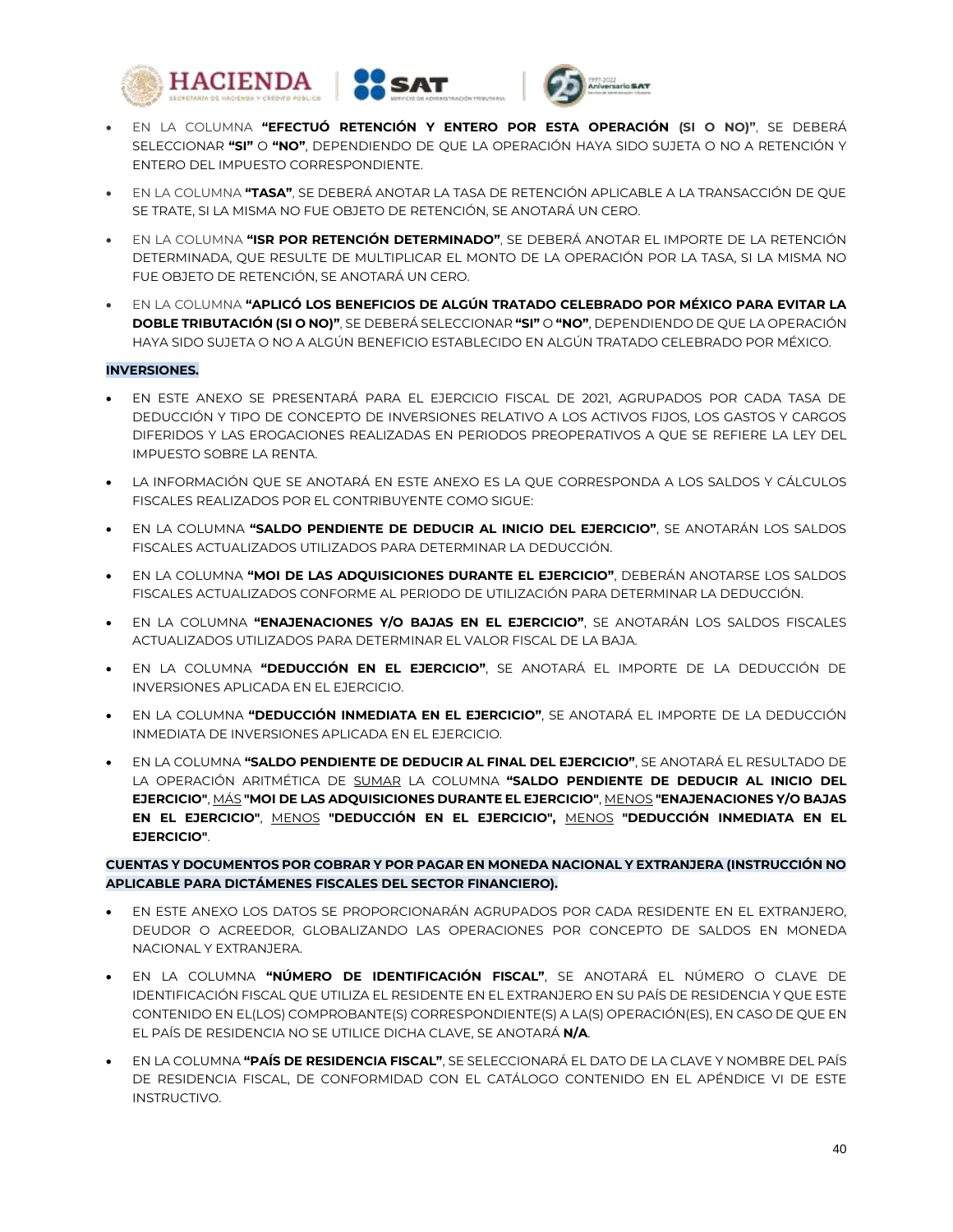





- EN LA COLUMNA **"TIPO DE MONEDA"**, SE SELECCIONARÁ EL DATO DE LA MONEDA Y EL PAÍS AL QUE CORRESPONDE, DE CONFORMIDAD CON EL CATÁLOGO CONTENIDO EN EL APÉNDICE VII DE ESTE INSTRUCTIVO.
- EN LA COLUMNA **"SALDO EN MONEDA EXTRANJERA"**, SE ANOTARÁ EL IMPORTE DE LA MONEDA EXTRANJERA DEL SALDO DEUDOR O ACREEDOR DE QUE SE TRATE.
- EN LA COLUMNA **"SALDO EN MONEDA NACIONAL"**, SE ANOTARÁ LA CONVERSIÓN A MONEDA NACIONAL DEL SALDO EN MONEDA EXTRANJERA, DEUDOR O ACREEDOR DE QUE SE TRATE, CUYO MONTO FORMA PARTE INTEGRANTE DE LOS SALDOS REFLEJADOS EN EL ESTADO DE POSICIÓN FINANCIERA.
- EN LA COLUMNA **"CONCEPTO MÁS IMPORTANTE QUE ORIGINÓ EL SALDO"**, SE SELECCIONARÁ LA CLAVE Y CONCEPTO QUE ORIGINÓ LA CUENTA, DE CONFORMIDAD CON EL CATÁLOGO CONTENIDO EN EL APÉNDICE IX DE ESTE INSTRUCTIVO.
- EN LA COLUMNA **"EN CASO DE QUE EN LA COLUMNA "CONCEPTO MÁS IMPORTANTE QUE ORIGINÓ EL SALDO", HAYAN SELECCIONADO ALGUNO DE LOS CONCEPTOS DE "OTROS DEUDOR" U "OTROS ACREEDOR ESPECIFIQUE CONCEPTO:"**, SE ANOTARÁ EL CONCEPTO QUE ORIGINÓ LA CUENTA.
- EN LA COLUMNA **"INDIQUE SI ES PARTE RELACIONADA (SI O NO)"**, SE DEBERÁ SELECCIONAR **"SI"** O **"NO"**, ESTO SEGÚN CORRESPONDA, EN TÉRMINOS DE LO DISPUESTO POR EL ÚLTIMO PÁRRAFO DEL ARTÍCULO 90, O BIEN, LOS PÁRRAFOS QUINTO Y SEXTO DEL ARTÍCULO 179 DE LA LEY DEL IMPUESTO SOBRE LA RENTA.
- EN LA COLUMNA **"GENERÓ INTERÉSES (SI O NO)"**, SE DEBERÁ SELECCIONAR **"SI"** O **"NO"**, DEPENDIENDO DE QUE LA OPERACIÓN HAYA SIDO SUJETA O NO A LA DEVENGACIÓN DE INTERÉSES.

## **PRÉSTAMOS.**

- EN ESTE ANEXO LOS DATOS SE PROPORCIONARÁN AGRUPADOS POR CADA RESIDENTE EN EL EXTRANJERO Y EN EL PAIS, GLOBALIZANDO LAS OPERACIONES POR TIPO DE FINANCIAMIENTO, O BIEN, POR COLOCACIONES EN EL EXTRANJERO.
- EN LA COLUMNA **"NÚMERO DE IDENTIFICACIÓN FISCAL O RFC"**, SE ANOTARÁ EL NÚMERO O CLAVE DE IDENTIFICACIÓN FISCAL QUE UTILIZA EL RESIDENTE EN EL EXTRANJERO EN SU PAÍS DE RESIDENCIA Y QUE ESTE CONTENIDO EN EL(LOS) COMPROBANTE(S) CORRESPONDIENTE(S) A LA(S) OPERACIÓN(ES). EN CASO DE QUE EN EL PAÍS DE RESIDENCIA NO SE UTILICE DICHA CLAVE, SE ANOTARÁ **N/A**.
- EN LAS COLUMNAS **"SALDO INSOLUTO DEL PRÉSTAMO AL 31 DE DICIEMBRE DE 2020"** Y **"SALDO INSOLUTO AL 31 DE DICIEMBRE DE 2021"**, SE ANOTARÁN LOS SALDOS CORRESPONDIENTES EN MONEDA NACIONAL QUE SE REFLEJAN EN EL ESTADO DE POSICIÓN FINANCIERA.
- EN LA COLUMNA **"TIPO DE FINANCIAMIENTO"**, SE SELECCIONARÁ EL DATO DE LA CLAVE Y EL CONCEPTO DEL TIPO DE FINANCIAMIENTO, DE CONFORMIDAD CON EL CATÁLOGO CONTENIDO EN EL APÉNDICE X DE ESTE INSTRUCTIVO.
- EN LA COLUMNA "**EN CASO DE QUE EN LA COLUMNA "TIPO DE FINANCIAMIENTO" HAYA SELECCIONADO EL CONCEPTO "OTRO", ESPECIFIQUE** CONCEPTO**:"** SE ANOTARÁ EL TIPO DE FINANCIAMIENTO.
- PARA EL DATO DE LA COLUMNA **"FUE BENEFICIARIO EFECTIVO DE LOS INTERESES (SI O NO)"**, SE TOMARÁ EN CUENTA LO DISPUESTO POR EL ARTÍCULO 166 DE LA LEY DEL IMPUESTO SOBRE LA RENTA, LOS TRATADOS PARA EVITAR DOBLE TRIBUTACIÓN CELEBRADOS POR MÉXICO, ASÍ COMO POR LOS COMENTARIOS DEL MODELO DE CONVENIO PARA EVITAR LA DOBLE IMPOSICIÓN E IMPEDIR LA EVASIÓN FISCAL A QUE HACE REFERENCIA LA RECOMENDACIÓN ADOPTADA POR EL CONSEJO DE LA ORGANIZACIÓN PARA LA COOPERACIÓN Y EL DESARROLLO ECONÓMICO, EL 21 DE SEPTIEMBRE DE 1995, O AQUELLA QUE LA SUSTITUYA, EN LA MEDIDA EN QUE TALES COMENTARIOS SEAN CONGRUENTES CON LAS DISPOSICIONES DE LOS TRATADOS INTERNACIONALES CELEBRADOS POR MÉXICO.
- EN LA COLUMNA **"NÚMERO DE REGISTRO DEL ACREEDOR RESIDENTE EN EL EXTRANJERO ANTE EL SAT VIGENTE DURANTE EL EJERCICIO DICTAMINADO"**, SE DEBERÁ ANOTAR EL NÚMERO DE REGISTRO DE BANCOS, ENTIDADES DE FINANCIAMIENTO, FONDOS DE PENSIONES Y JUBILACIONES Y FONDOS DE INVERSIÓN DEL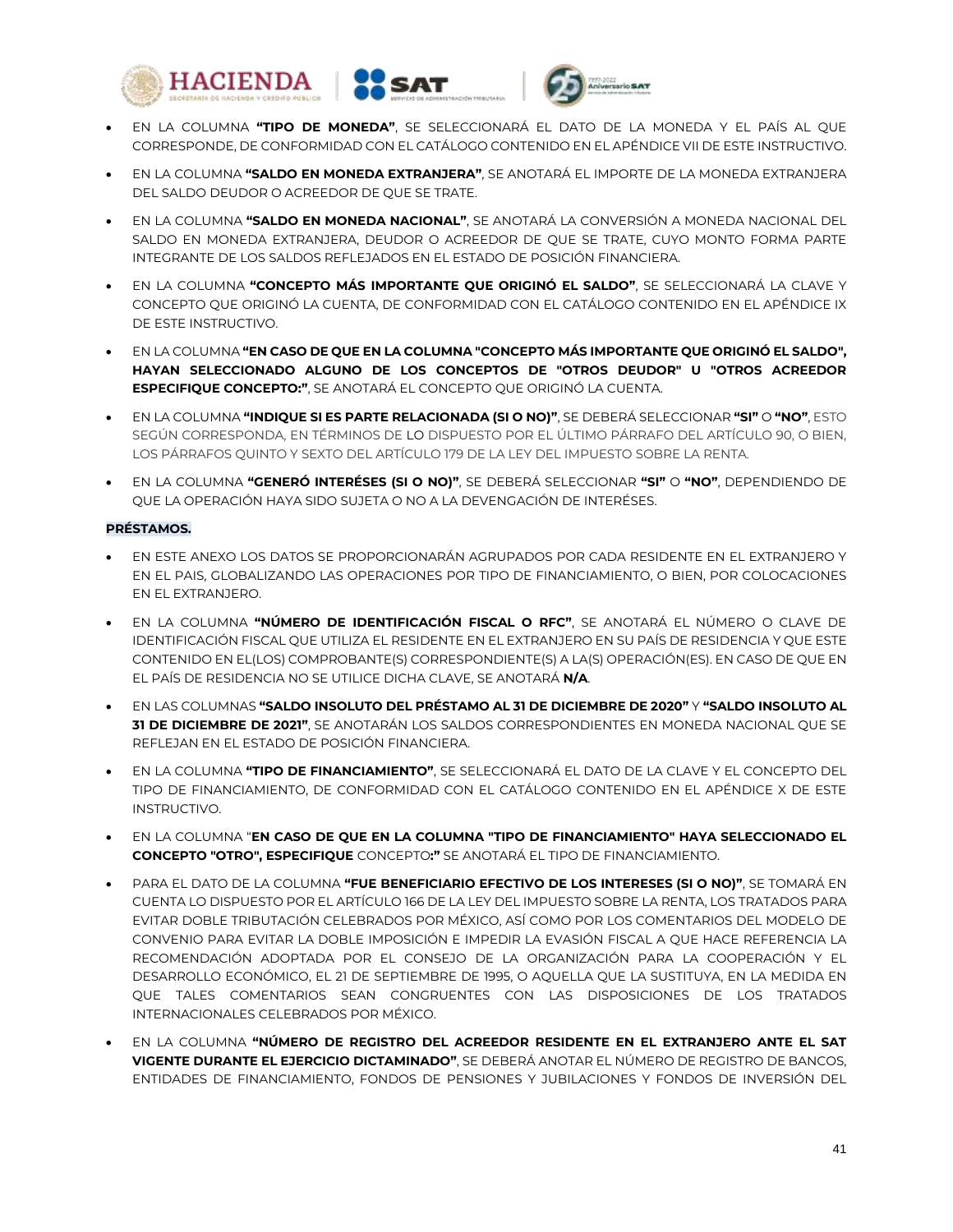





EXTRANJERO PARA LOS EFECTOS DE LOS ARTÍCULOS 153, 166 DE LA LEY DEL IMPUESTO SOBRE LA RENTA, CUANDO NO RESULTE APLICABLE ESTE DATO SE ANOTARÁ **N/A**.

- EN LA COLUMNA **"PAÍS DE RESIDENCIA PARA EFECTOS FISCALES"**, SE SELECCIONARÁ EL DATO DE LA CLAVE Y NOMBRE DEL PAÍS DE RESIDENCIA, DE CONFORMIDAD CON EL CATÁLOGO CONTENIDO EN EL APÉNDICE VI DE ESTE INSTRUCTIVO. EN CASO DE HABER ANOTADO "SI" EN LA COLUMNA "FUE BENEFICIARIO EFECTIVO DE LOS INTERESES", SE ANOTARÁ LA CLAVE DEL PAÍS QUE FUE BENEFICIARIO EFECTIVO DE LOS INTERESES.
- EN LA COLUMNA **"TIPO DE MONEDA"**, SE SELECCIONARÁ LA MONEDA Y EL PAÍS AL QUE CORRESPONDE DE CONFORMIDAD CON EL CATÁLOGO CONTENIDO EN EL APÉNDICE VII DE ESTE INSTRUCTIVO.
- EN LA COLUMNA **"DENOMINACIÓN DE LA TASA DE INTERÉS"**, SE ANOTARÁ EL NOMBRE DE LA TASA DE INTERÉS DE REFERENCIA CON LA CUAL SE PACTÓ EL PRÉSTAMO. EJEMPLO: "LIBOR, PRIME RATE, ETC.".
- EN LA COLUMNA **"PORCENTAJE DE LA TASA DE INTERÉS"**, SE ANOTARÁ LA TASA DE INTERÉS PACTADA EN TÉRMINOS NETOS Y EN PORCENTAJE, QUE FUE LA TASA DE INTERÉS BASE DEL CÁLCULO DE LOS INTERESES DEVENGADOS EN MONEDA EXTRANJERA.

POR EJEMPLO: SI SE PACTARA UNA TASA LIBOR DE UN 8% MÁS 3%, SE EXPRESARÁ 11.00.

 EN LA COLUMNA **"IMPORTE TOTAL DE LOS INTERESES PAGADOS Y/O EXIGIBLES"** SE ANOTARÁN LOS INTERESES EN MONEDA NACIONAL QUE SE HAYAN PAGADO EN EFECTIVO, EN BIENES, EN SERVICIOS O EN CRÉDITO, O BIEN QUE HAYAN SIDO EXIGIBLES PARA SU PAGO.

TAMBIÉN SE INCLUIRÁ EN ESTA COLUMNA LOS IMPORTES QUE CORRESPONDAN AL PAGO DEL IMPUESTO SOBRE LA RENTA REALIZADO POR CUENTA DEL CONTRIBUYENTE RESIDENTE EN EL EXTRANJERO.

POR LO ANTERIOR, EL IMPORTE REFLEJADO EN ESTA COLUMNA SERÁ LA BASE DEL CÁLCULO DE LA RETENCIÓN DEL IMPUESTO SOBRE LA RENTA.

- EN LA COLUMNA **"TASA DE RETENCIÓN DEL ISR"**, SE DEBERÁ ANOTAR LA TASA DE RETENCIÓN APLICABLE A LA TRANSACCIÓN DE QUE SE TRATE, SI LA MISMA NO FUE OBJETO DE RETENCIÓN, SE ANOTARÁ UN CERO.
- EN LA COLUMNA **"ISR RETENIDO EN EL EJERCICIO"**, SE DEBERÁ ANOTAR EL IMPORTE DEL ISR RETENIDO DETERMINADO, QUE RESULTE DE MULTIPLICAR EL MONTO DE LOS INTERESES PAGADOS Y/O EXIGIBLES POR LA TASA DE RETENCIÓN DEL ISR, SI LA MISMA NO FUE OBJETO DE RETENCIÓN, SE ANOTARÁ UN CERO.
- EN LA COLUMNA **"VIGENCIA DEL PRÉSTAMO"**, EN LA COLUMNA "DEL" SE DEBERÁ ANOTAR LA FECHA DE INICIO DEL PRÉSTAMO Y EN LA COLUMNA "AL" SE DEBERÁ ANOTAR LA FECHA DE TÉRMINO DEL MISMO.
- EN LA COLUMNA **"FRECUENCIA DE EXIGIBILIDAD DEL PAGO DE INTERESES"**, SE SELECCIONARÁ EL DATO DE LA CLAVE Y EL CONCEPTO DE LA FRECUENCIA DE EXIGIBILIDAD DEL PAGO DE INTERESES, DE CONFORMIDAD CON EL CATÁLOGO CONTENIDO EN EL APÉNDICE XI DE ESTE INSTRUCTIVO.
- EN LA COLUMNA **"EN CASO DE QUE EN LA COLUMNA "FRECUENCIA DE EXIGIBILIDAD DEL PAGO DE INTERESES "HAYA SELECCIONADO EL CONCEPTO "OTRO", ESPECIFIQUE CONCEPTO:",** SE ANOTARÁ LA FRECUENCIA PACTADA PARA EL PAGO DE INTERESES.
- EN LA COLUMNA **"GARANTIZÓ EL PRÉSTAMO (SI O NO)"**, SE DEBERÁ SELECCIONAR **"SI"** O **"NO"**, DEPENDIENDO DE QUE EL PRÉSTAMO DE QUE SE TRATE, CUENTE O NO CON ALGUNA GARANTÍA O AVAL.
- EN LA COLUMNA **"IMPORTE TOTAL DE LOS INTERESES DEDUCIDOS EN EL EJERCICIO"**, SE DEBERÁ ANOTAR EL IMPORTE DE INTERESES DEVENGADOS A CARGO CORRESPONDIENTES AL PRÉSTAMO QUE HAYAN SIDO CONSIDERADOS COMO DEDUCIBLES PARA EFECTOS DEL ISR.
- CUANDO SE ANOTE "SI" EN LA COLUMNA **"EFECTUÓ COLOCACIONES EN EL EXTRANJERO"**, ESTE ANEXO SE LLENARÁ DE LA SIGUIENTE FORMA:
	- EN LA COLUMNA **"NÚMERO DE IDENTIFICACIÓN FISCAL O RFC"**, SE ANOTARÁ "VARIOS".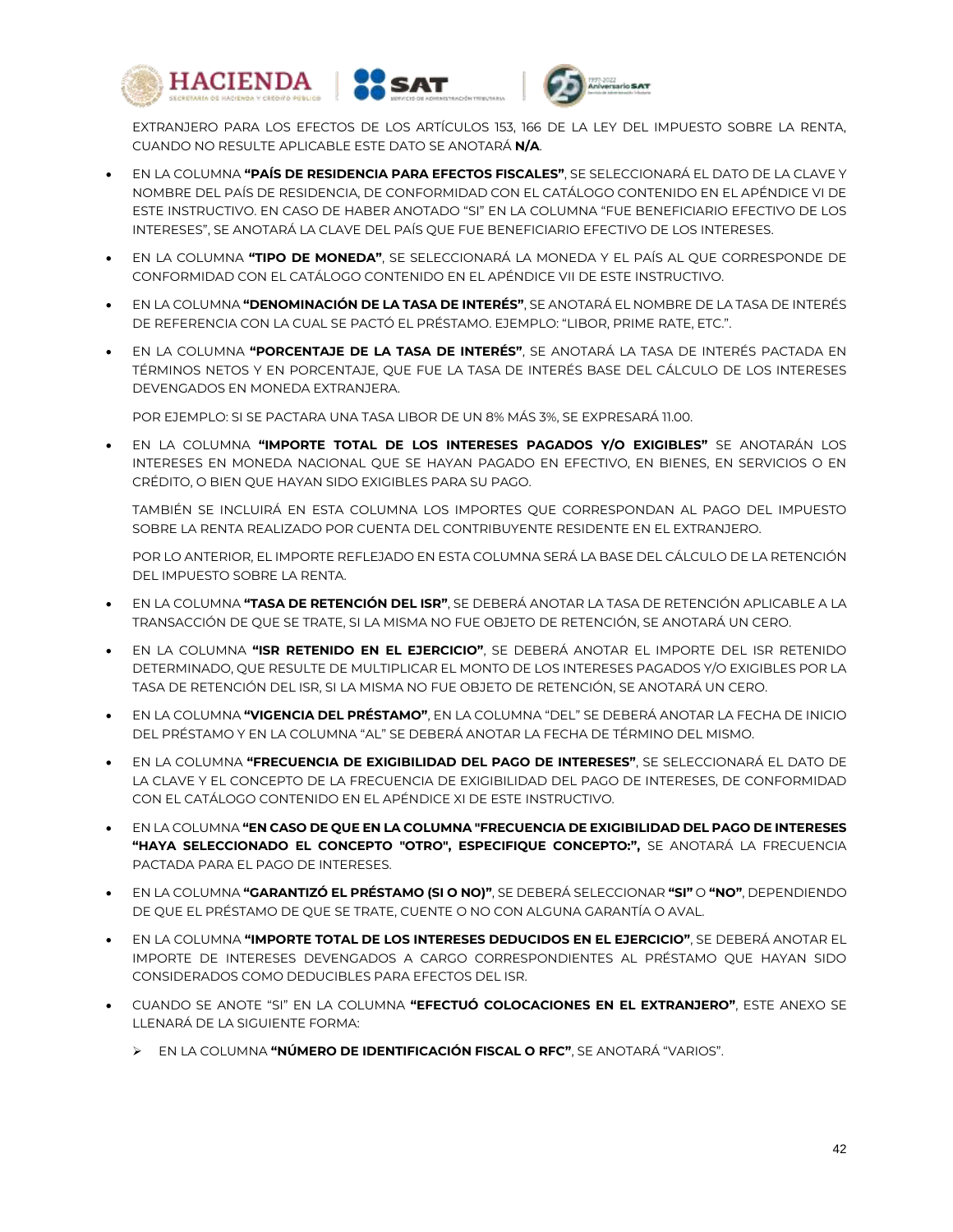





- EN LAS COLUMNAS **"SALDO INSOLUTO DEL PRÉSTAMO AL 31 DE DICIEMBRE DE 2020"** Y **"SALDO INSOLUTO AL 31 DE DICIEMBRE DE 2021"**, SE ANOTARÁ EL MONTO DEL TOTAL DE LA COLOCACIÓN EN MONEDA NACIONAL A ESAS FECHAS.
- EN LA COLUMNA **"TIPO DE FINANCIAMIENTO"**, SE ANOTARÁ **"COLOCACIONES"**.
- EN LAS COLUMNAS **"FUE BENEFICIARIO EFECTIVO DE LOS INTERESES" Y "NÚMERO DE REGISTRO DEL ACREEDOR RESIDENTE EN EL EXTRANJERO ANTE EL SAT"**, SE ANOTARÁ **"N/A".**
- EN LA COLUMNA **"PAÍS DE RESIDENCIA PARA EFECTOS FISCALES"**, SE SELECCIONARÁ EL PAÍS EN EL QUE SE REALIZÓ LA COLOCACIÓN, SI FUERON VARIOS PAÍSES SE ANOTARÁ AQUÉL EN EL QUE SE COLOCÓ EL IMPORTE MÁS REPRESENTATIVO EN CUANTO A MONTO.
- EN LA COLUMNA **"TIPO DE MONEDA"**, SE SELECCIONARÁ LA CLAVE DE LA MONEDA Y EL PAÍS EN EL QUE SE REALIZÓ LA COLOCACIÓN, SI FUERON VARIOS PAÍSES SE ANOTARÁ LA DE AQUÉL EN EL QUE SE COLOCÓ EL IMPORTE MÁS REPRESENTATIVO EN CUANTO A MONTO.
- EN LA COLUMNA **"NÚMERO DE OFICIO DE AUTORIZACIÓN DE LA CNBV DE LA OFERTA PUBLICA EN EL EXTRANJERO DE VALORES EMITIDOS EN MÉXICO"**, SE DEBERÁ ANOTAR, EN SU CASO, EL NÚMERO DE OFICIO DE AUTORIZACIÓN QUE HAYA EXPEDIDO LA COMISIÓN NACIONAL BANCARIA Y DE VALORES EN RELACIÓN CON LA OFERTA PUBLICA EN EL EXTRANJERO DE VALORES EMITIDOS EN MÉXICO. EN CASO DE NO EXISTIR DICHO OFICIO EN EL PRÉSTAMO DE QUE SE TRATE SE INDICARÁ **"N/A"**.

### **INTEGRACIÓN DE PÉRDIDAS FISCALES DE EJERCICIOS ANTERIORES.**

- LA INFORMACIÓN DE ESTE ANEXO, SE PRESENTARÁ SOLO CUANDO EN EL EJERCICIO EXISTAN MOVIMIENTOS DISTINTOS DE SU ACTUALIZACIÓN O DE SU INCREMENTÓ POR LA PÉRDIDA O POR LA PARTICIPACIÓN DE LOS TRABAJADORES EN LAS UTILIDADES DE LAS EMPRESAS DEL PROPIO EJERCICIO, A QUE SE REFIEREN LOS ARTÍCULOS 57 Y 58 DE LA LEY DEL IMPUESTO SOBRE LA RENTA.
- CUANDO EN EL CONCEPTO **"LA PÉRDIDA APLICADA PROVIENE TOTAL O PARCIALMENTE DE UNA ESCISIÓN"**, SE ANOTE **"SI"**, ES PORQUE LA PÉRDIDA FISCAL DE EJERCICIOS ANTERIORES APLICADA EN EL EJERCICIO DICTAMINADO PROVIENE DE UNA ESCISIÓN.
- EN EL CONCEPTO **"SEÑALE EL RFC DE LA ESCINDENTE"**, SE ANOTARÁ EL RFC DE LA ENTIDAD QUE TRANSMITIÓ LA PÉRDIDA FISCAL APLICADA EN EL EJERCICIO DICTAMINADO PROVENIENTE DE LA ESCISIÓN.
- EN EL CONCEPTO **"SEÑALE EL MONTO APLICADO EN EL EJERCICIO, PROVENIENTE DE LA ESCISIÓN"**, SE ANOTARÁ EL MONTO HISTÓRICO DE LA PÉRDIDA FISCAL APLICADA SEGÚN EL EJERCICIO EN EL QUE FUERON ORIGINADAS.
- EN CASO DE QUE LAS PÉRDIDAS FISCALES APLICADAS EN EL EJERCICIO DICTAMINADO, TENGAN COMO ORIGEN DOS O MÁS ESCISIONES, EL CONTADOR PÚBLICO INSCRITO, DEBERÁ MANIFESTAR EN EL ANEXO DENOMINADO INFORMACIÓN ADICIONAL DEL DICTAMEN FISCAL, LA INFORMACIÓN MENCIONADA EN LOS TRES PÁRRAFOS ANTERIORES.

### **OPERACIONES SUJETAS A REGÍMENES FISCALES PREFERENTES.**

- EN ESTE ANEXO LOS DATOS SE PROPORCIONARÁN AGRUPADOS POR CADA RESIDENTE EN EL EXTRANJERO, O BIEN, POR CADA FIDUCIARIO DE UN CONTRATO DE FIDEICOMISO.
- EN LA COLUMNA **"NÚMERO DE IDENTIFICACIÓN FISCAL"**, SE ANOTARÁ EL NÚMERO O CLAVE DE IDENTIFICACIÓN FISCAL QUE UTILIZA EL RESIDENTE EN EL EXTRANJERO EN SU PAÍS DE RESIDENCIA Y QUE ESTE CONTENIDO EN EL(LOS) COMPROBANTE(S) CORRESPONDIENTE(S) A LA(S) OPERACIÓN(ES). EN CASO DE QUE EN EL PAÍS DE RESIDENCIA NO SE UTILICE DICHA CLAVE, SE ANOTARÁ **N/A**.
- EN LA COLUMNA **"PAÍS DE RESIDENCIA FISCAL"**, SE SELECCIONARÁ EL DATO DE LA CLAVE Y NOMBRE DEL PAÍS DE RESIDENCIA, DE CONFORMIDAD CON EL CATÁLOGO CONTENIDO EN EL APÉNDICE VI DE ESTE INSTRUCTIVO.
- EN LA COLUMNA **"TASA EFECTIVA DEL IMPUESTO SOBRE LA RENTA PAGADA EN EL EXTRANJERO (MENOR AL 75% DEL QUE SE PAGARÍA EN MÉXICO)"**, SE ANOTARÁ LA TASA CALCULADA EN PORCENTAJE Y DETERMINADA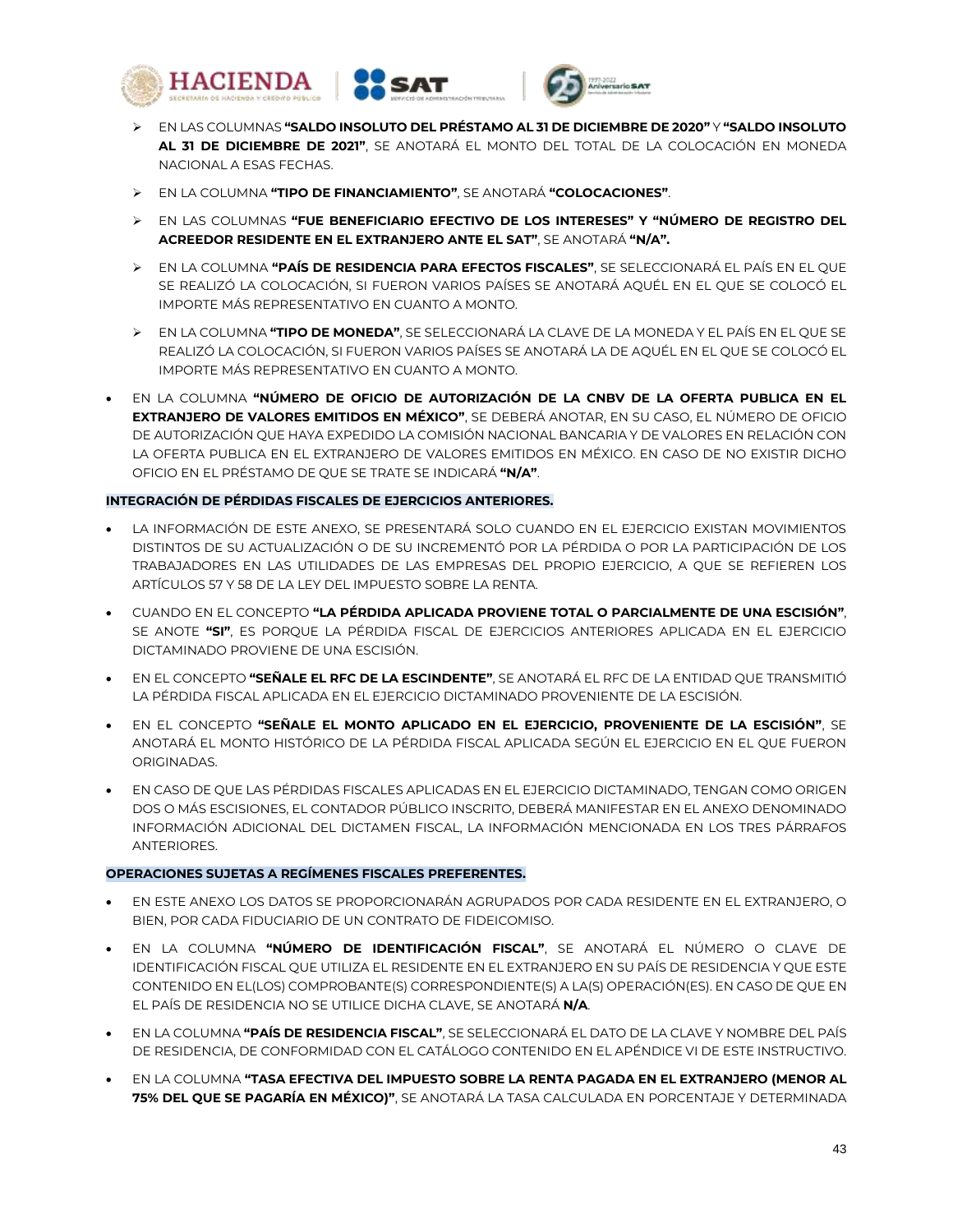





CONFORME AL TERCER Y CUARTO PÁRRAFOS DEL ARTÍCULO 176 DE LA LEY DEL IMPUESTO SOBRE LA RENTA, QUE SEÑALAN:

"PARA LOS EFECTOS DE ESTA LEY, SE CONSIDERARÁN INGRESOS SUJETOS A REGÍMENES FISCALES PREFERENTES, LOS QUE NO ESTÁN GRAVADOS EN EL EXTRANJERO O LO ESTÁN CON UN IMPUESTO SOBRE LA RENTA INFERIOR AL 75% DEL IMPUESTO SOBRE LA RENTA QUE SE CAUSARÍA Y PAGARÍA EN MÉXICO, EN LOS TÉRMINOS DE LOS TÍTULOS II O IV DE ESTA LEY, SEGÚN CORRESPONDA. NO SE CONSIDERARÁ EL IMPUESTO SOBRE DIVIDENDOS SEÑALADO EN EL SEGUNDO PÁRRAFO DEL ARTÍCULO 140 DE LA PRESENTE LEY AL MOMENTO DE DETERMINAR LOS INGRESOS SUJETOS A REGÍMENES FISCALES PREFERENTES." Y

"SE CONSIDERARÁ QUE LOS INGRESOS ESTÁN SUJETOS A UN RÉGIMEN FISCAL PREFERENTE CUANDO EL IMPUESTO SOBRE LA RENTA EFECTIVAMENTE CAUSADO Y PAGADO EN EL PAÍS O JURISDICCIÓN DE QUE SE TRATE SEA INFERIOR AL IMPUESTO CAUSADO EN MÉXICO EN LOS TÉRMINOS DE ESTE ARTÍCULO POR LA APLICACIÓN DE UNA DISPOSICIÓN LEGAL, REGLAMENTARIA, ADMINISTRATIVA, DE UNA RESOLUCIÓN, AUTORIZACIÓN, DEVOLUCIÓN, ACREDITAMIENTO O CUALQUIER OTRO PROCEDIMIENTO."

- EN LA COLUMNA **"TIPO DE MONEDA DEL PAÍS DE RESIDENCIA FISCAL"**, SE SELECCIONARÁ LA MONEDA Y EL PAÍS AL QUE CORRESPONDE DE CONFORMIDAD CON EL CATÁLOGO CONTENIDO EN EL APÉNDICE VII DE ESTE INSTRUCTIVO.
- EN LA COLUMNA **"TIPO DE OPERACIÓN"**, SE SELECCIONARÁ LA CLAVE Y DESCRIPCIÓN QUE CORRESPONDA AL TIPO DE OPERACIÓN, DE CONFORMIDAD CON EL CATÁLOGO CONTENIDO EN EL APÉNDICE XII DE ESTE INSTRUCTIVO.
- EN LA COLUMNA **"EN CASO DE QUE EN LA COLUMNA "TIPO DE OPERACIÓN", HAYA SELECCIONADO "OTROS INGRESOS", ESPECIFIQUE CONCEPTO"**, SE ANOTARÁ LA CLAVE Y DESCRIPCIÓN QUE CORRESPONDA AL TIPO DE INGRESO, DE CONFORMIDAD CON EL CATÁLOGO CONTENIDO EN EL APÉNDICE XII DE ESTE INSTRUCTIVO.
- EN LA COLUMNA **"MONTO TOTAL DE LAS UTILIDADES O PÉRDIDAS FISCALES EN LA PARTICIPACIÓN ACCIONARIA"**, SE ANOTARÁN LAS UTILIDADES O PÉRDIDAS FISCALES DE LAS ENTIDADES O FIGURAS JURÍDICAS EXTRANJERAS DETERMINADAS EN TÉRMINOS DEL TÍTULO II DE LA LEY DEL IMPUESTO SOBRE LA RENTA, EN LA PROPORCIÓN QUE LES CORRESPONDA POR LA PARTICIPACIÓN DIRECTA O INDIRECTA PROMEDIO POR DÍA QUE HAYA TENIDO EN ELLAS EN EL EJERCICIO FISCAL DE QUE SE TRATE PÁRRAFOS TERCERO Y CUARTO DEL ARTÍCULO 177 DE LA LEY DEL IMPUESTO SOBRE LA RENTA.
- EN LA COLUMNA **"TOTAL DE INGRESOS ACUMULABLES O GRAVABLES EN EL EJERCICIO"**, SE ANOTARÁ EL IMPORTE DE LOS INGRESOS GRAVABLES (PÁRRAFOS PRIMERO Y SEGUNDO DEL ARTÍCULO 177 DE LA LEY DEL IMPUESTO SOBRE LA RENTA).
- EN LA COLUMNA **"PARTICIPACIÓN DIRECTA O PARTICIPACIÓN INDIRECTA PROMEDIO POR DÍA DEL CONTRIBUYENTE EN EL EJERCICIO (PORCENTAJE): PORCENTAJE"**, EN LA COLUMNA SE ANOTARÁ LA PROPORCIÓN QUE LES CORRESPONDA POR LA PARTICIPACIÓN DIRECTA O INDIRECTA PROMEDIO POR DÍA QUE HAYA TENIDO EN LAS ENTIDADES O FIGURAS JURÍDICAS EXTRANJERAS PÁRRAFOS PRIMERO Y CUARTO DEL ARTÍCULO 177 DE LA LEY DEL IMPUESTO SOBRE LA RENTA).
- EN LA COLUMNA **"APORTACIONES Y REEMBOLSOS: MONTO TOTAL DE LAS INVERSIONES O APORTACIONES EFECTUADAS DURANTE EL EJERCICIO"**, EN LA COLUMNA SE ANOTARÁ EL IMPORTE EN MONEDA NACIONAL RESPECTO LAS APORTACIONES DE CAPITAL Y LAS PRIMAS NETAS POR SUSCRIPCIÓN DE ACCIONES EFECTUADAS POR CADA ACCIONISTA.
- EN LA COLUMNA **"APORTACIONES Y REEMBOLSOS: MONTO TOTAL DE REEMBOLSOS DE CAPITAL RECIBIDOS DURANTE EL EJERCICIO"**, SE ANOTARÁ EL IMPORTE EN MONEDA NACIONAL RESPECTO LOS REEMBOLSOS DE CAPITAL.
- EN LA COLUMNA **"LA CONTABILIDAD ESTÁ A DISPOSICIÓN DE LA AUTORIDAD (SI O NO)"**, EN RELACIÓN A LA DISPOSICIÓN ANTE LAS AUTORIDADES FISCALES DE LA CONTABILIDAD DE LAS ENTIDADES O FIGURA JURÍDICAS EXTRANJERAS A QUE SE REFIERE EL ARTÍCULO 176 FRACCIÓN IV DE LA LEY DEL IMPUESTO SOBRE LA RENTA.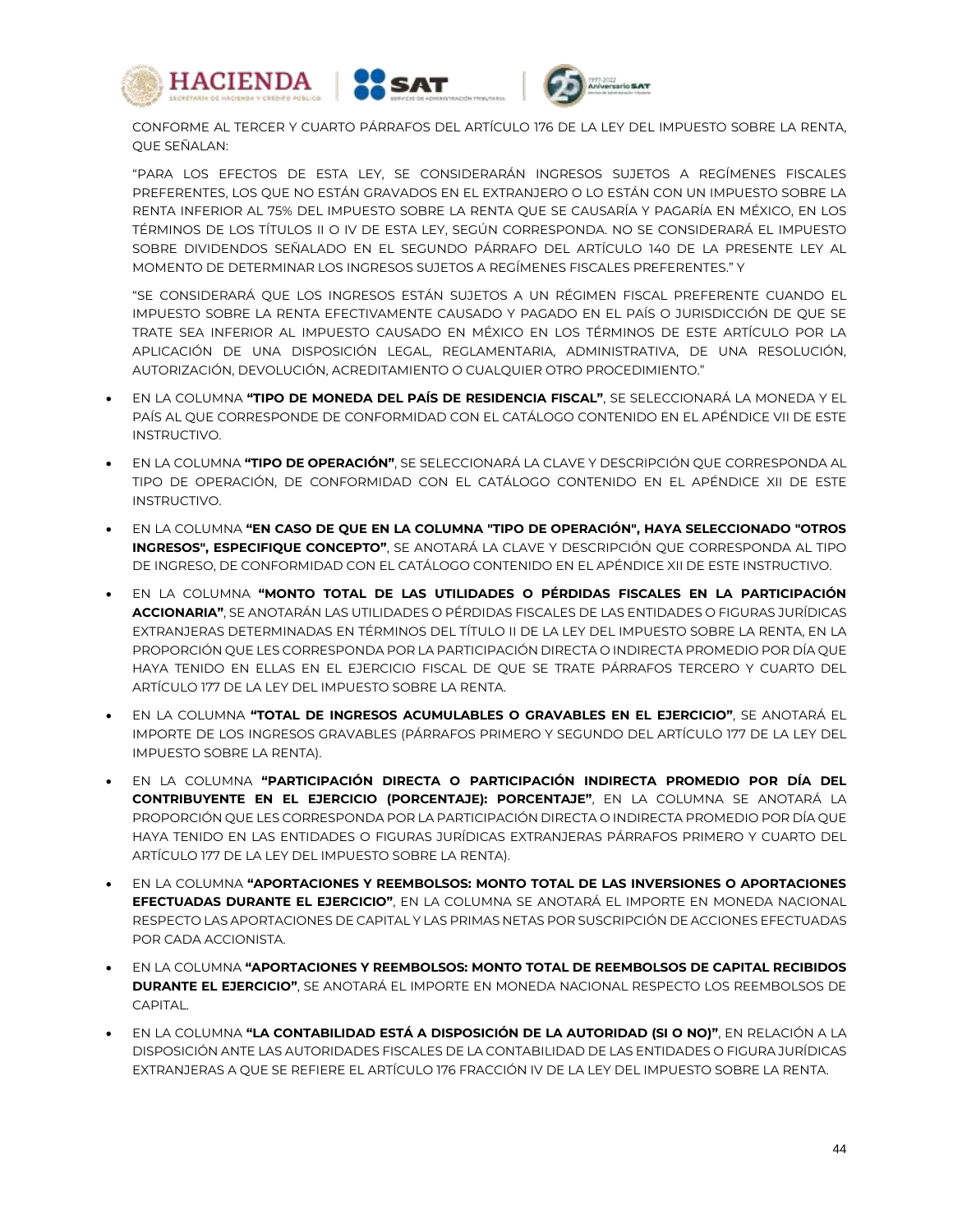





- EN LA COLUMNA **"TIENE ALGUNA ENTIDAD INTERPUESTA (SI O NO)"**, SE DEBERÁ SELECCIONAR **"SI"** O **"NO"**, CON RESPECTO A TENER ENTIDADES O FIGURAS JURÍDICAS EXTRANJERAS TRANSPARENTES EN LAS QUE LA CONTRIBUYENTE RESIDENTE EN MÉXICO TENGA TENENCIA ACCIONARIA, CONTROL O QUE SIRVE COMO VEHÍCULO DE INVERSIÓN PARA ADQUIRIR O CONTROLAR A RESIDENTES EN EL EXTRANJERO.
- EN LA COLUMNA **"DATOS DE LA ENTIDAD UBICADA EN RÉGIMEN FISCAL PREFERENTE: TOTAL DE UTILIDADES O PÉRDIDAS FISCALES DEL EJERCICIO"**, SE ANOTARÁ EL TOTAL DE LAS UTILIDADES O PÉRDIDAS FISCALES DE LAS ENTIDADES O FIGURAS JURÍDICAS EXTRANJERAS DETERMINADAS EN TÉRMINOS DEL TÍTULO II DE LA LEY DEL IMPUESTO SOBRE LA RENTA.
- EN LA COLUMNA **"DATOS DE LA ENTIDAD UBICADA EN RÉGIMEN FISCAL PREFERENTE: TOTAL DE UTILIDADES DISTRIBUIDAS EN EL EJERCICIO"**, SE ANOTARÁ EL TOTAL DE INGRESOS, DIVIDENDOS O UTILIDADES QUE LA ENTIDAD O FIGURA JURÍDICA EXTRANJERA LE DISTRIBUYA AL CONTRIBUYENTE.
- EN LA COLUMNA **"DATOS DE LA ENTIDAD UBICADA EN RÉGIMEN FISCAL PREFERENTE: MONTO TOTAL DE ACTIVOS NO AFECTOS A LA ACTIVIDAD EMPRESARIAL"**, SE ANOTARÁ EL MONTO EN MONEDA NACIONAL DEL TOTAL DE LOS ACTIVOS CON LOS QUE NO SE REALICEN ACTIVIDADES EMPRESARIALES.
- EN LA COLUMNA **"DATOS DE LA ENTIDAD UBICADA EN RÉGIMEN FISCAL PREFERENTE: MONTO TOTAL DE ACTIVOS AFECTOS A LA ACTIVIDAD EMPRESARIAL"**, SE ANOTARÁ EL MONTO EN MONEDA NACIONAL DEL TOTAL DE LOS ACTIVOS CON LOS QUE SE REALICEN ACTIVIDADES EMPRESARIALES.
- EN LA COLUMNA **"EN EL CASO DE INGRESOS GENERADOS EN PARTICIPACIÓN CON OTRAS ENTIDADES CUENTA CON LA INFORMACIÓN DE LA ENTIDAD QUE GENERÓ INGRESOS POR PARTICIPACIÓN CON OTRAS ENTIDADES (SI O NO)"**, SE DEBERÁ SELECCIONAR **"SI"** O **"NO"**, SEGÚN SEA EL CASO DE LOS INGRESOS QUE SE HAYAN GENERADO EN PARTICIPACIÓN CON OTRAS ENTIDADES.
- EN LA COLUMNA **"EN EL CASO DE INGRESOS GENERADOS EN PARTICIPACIÓN CON OTRAS ENTIDADES, ACTIVIDAD QUE REALIZA LA ENTIDAD EN LA QUE PARTICIPA"**, SE ANOTARÁ LA ACTIVIDAD QUE REALIZA LA ENTIDAD EN LA QUE PARTICIPA.
- EN LA COLUMNA **"OPERACIONES CON FIDEICOMISO O CON LA ENTIDAD O FIGURA JURÍDICA EXTRANJERA TRANSPARENTE FISCALMENTE, SEÑALAR SI LA INFORMACIÓN ES PARA EL CASO DE LOS INGRESOS GENERADOS EN FIDEICOMISOS Y SIMILARES (SI O NO)"**, SE DEBERÁ SELECCIONAR **"SI"** O **"NO"**, CUANDO LA INFORMACIÓN ES PARA EL CASO DE LOS INGRESOS GENERADOS EN FIDEICOMISO Y SIMILARES.
- EN LA COLUMNA **"OPERACIONES CON FIDEICOMISO O CON LA ENTIDAD O FIGURA JURÍDICA EXTRANJERA TRANSPARENTE FISCALMENTE, DESCRIPCIÓN DEL OBJETO DEL FIDEICOMISO"**, SE ANOTARÁ, EL ACTO O ACTIVIDAD QUE DESARROLLA LA FIGURA JURÍDICA EN EL EXTRANJERO O TRANSPARENTE PARA EFECTOS DE SU LEY DOMÉSTICA O EN SU CASO LA ACTIVIDAD CONSAGRADA EN EL CONTRATO QUE SE FIRMÓ ENTRE LOS SUJETOS PRIVADOS.
- EN LAS COLUMNAS **"FIDEICOMISO O ENTIDAD O FIGURA JURÍDICA EXTRANJERA TRANSPARENTE FISCALMENTE: VIGENCIA"**, EN LA COLUMNA **"DEL"** SE DEBERÁ ANOTAR LA FECHA DE INICIO DEL **FIDEICOMISO O ENTIDAD O FIGURA JURÍDICA EXTRANJERA** Y EN LA COLUMNA **"AL"** SE DEBERÁ ANOTAR LA FECHA DE TÉRMINO DEL MISMO.
- EN LA COLUMNA **"CARÁCTER CON EL QUE PARTICIPA EN EL FIDEICOMISO O EN LA ENTIDAD O FIGURA**  JURÍDICA **EXTRANJERA TRANSPARENTE FISCALMENTE"**, SE SELECCIONARA LA CLAVE Y DESCRIPCIÓN QUE CORRESPONDA AL TIPO DE FIDEICOMISO O EN LA ENTIDAD O FIGURA JURÍDICA EXTRANJERA, DE CONFORMIDAD CON EL CATÁLOGO CONTENIDO EN EL APÉNDICE XIII DE ESTE INSTRUCTIVO.
- EN LA COLUMNA **"INDIQUE SI UTILIZÓ UNA TASA DE IMPUESTO O EXENCIÓN PREVISTA EN ALGÚN TRATADO QUE TENGA CELEBRADO MÉXICO PARA EVITAR LA DOBLE TRIBUTACIÓN"**, SE SELECCIONARA LA CLAVE Y DESCRIPCIÓN QUE CORRESPONDA AL TIPO DE TASA DE IMPUESTO O EXENCIÓN, DE CONFORMIDAD CON EL CATÁLOGO CONTENIDO EN EL APÉNDICE XIV DE ESTE INSTRUCTIVO.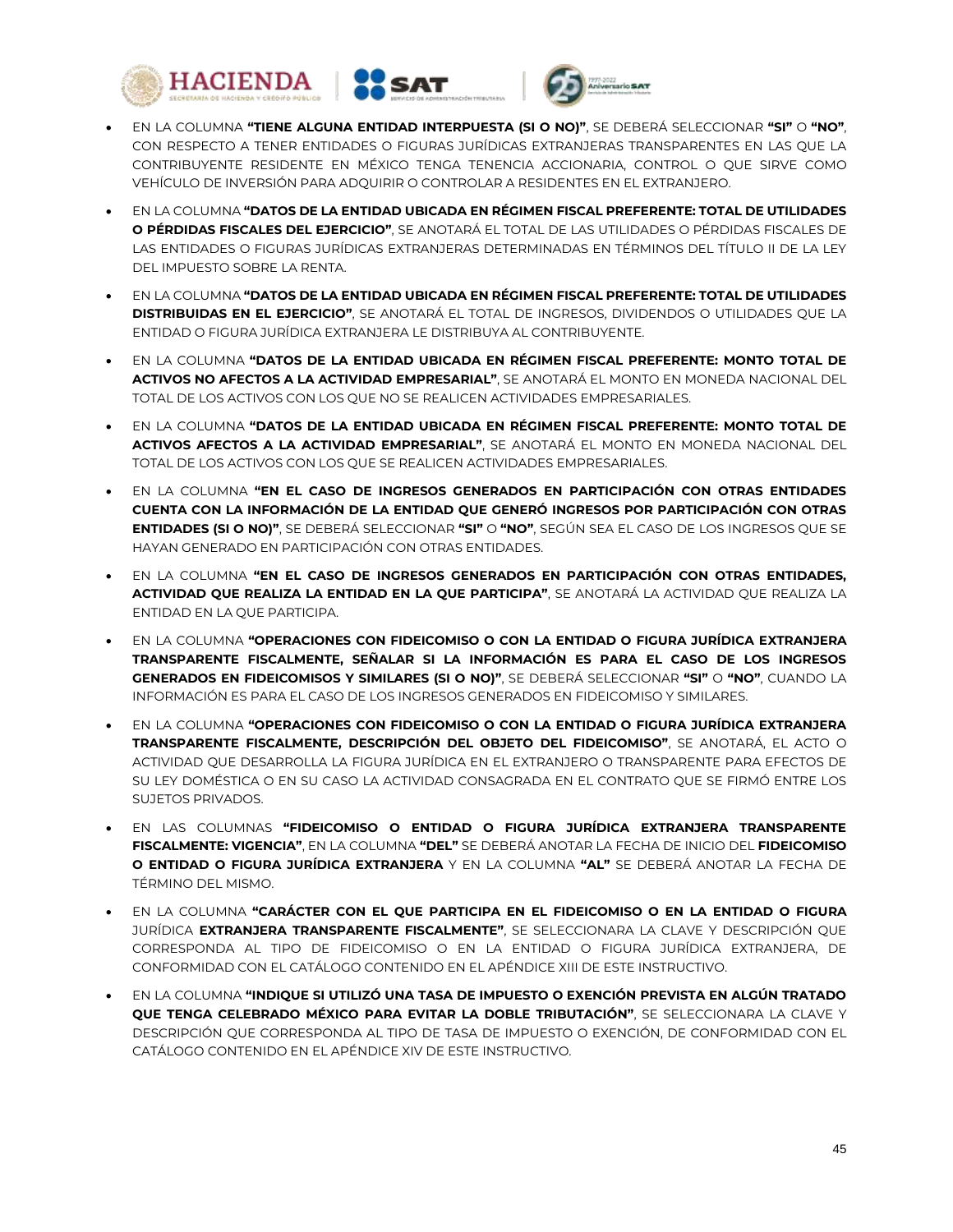



- EN LA COLUMNA **"TASA PREFERENCIAL POR TRATADO"**, SE ANOTARÁ LA TASA QUE SE TIENE EN EL CONVENIO DE DOBLE IMPOSICIÓN A EFECTOS DE TENER UNA TASA PREFERENCIAL O NULA HASTA EL SEGUNDO NIVEL CORPORATIVO.
- EN LA COLUMNA **"IMPUESTO SOBRE INGRESOS SUJETOS REFIPRES"**, SE ANOTARÁ EN MONEDA NACIONAL EL IMPUESTO QUE EL CONTRIBUYENTE RESIDENTE EN MÉXICO SE PAGÓ EFECTIVAMENTE A EFECTOS DE CONSIDERAR LOS INGRESOS PROVENIENTES DE REFIPRES, LA BASE SERÁ DE CONFORMIDAD AL PÁRRAFO CUARTO DEL ARTÍCULO 176 DE LA LEY DEL IMPUESTO SOBRE LA RENTA.

### **CUESTIONARIO DE DIAGNÓSTICO FISCAL.**

- **PAPEL DEL CONTADOR PÚBLICO INSCRITO EN EL TEMA DEL CUESTIONARIO DE DIAGNÓSTICO FISCAL.** LAS RESPUESTAS A ESTE CUESTIONARIO ESTARÁN A CARGO DEL CONTADOR PÚBLICO INSCRITO CONFORME A LA REVISIÓN QUE HAGA A LOS ESTADOS FINANCIEROS DEL CONTRIBUYENTE, POR LO QUE DEBERÁ MANIFESTAR EN SU INFORME SOBRE LA REVISIÓN DE LA SITUACIÓN FISCAL DEL CONTRIBUYENTE, EN FORMA EXPRESA, CUALQUIER OMISIÓN O INCUMPLIMIENTO A LAS DISPOSICIONES FISCALES, INVOLUCRADAS CON LAS PREGUNTAS DEL CUESTIONARIO Y QUE HAYA DETECTADO AL EXAMINAR LA SITUACIÓN FISCAL DEL CONTRIBUYENTE DENTRO DEL ALCANCE DE SUS PRUEBAS SELECTIVAS LLEVADAS A CABO EN CUMPLIMIENTO DE LAS NORMAS DE AUDITORÍA Y DE REVISIÓN FINANCIERA, CONSIDERANDO LO SEÑALADO POR LAS GUÍAS DE AUDITORÍA Y AL ALCANCE DE LAS PRUEBAS SELECTIVAS DE SU AUDITORÍA.
- EN LA COLUMNA DE COMENTARIOS SE PODRÁN HACER ACLARACIONES QUE CORRESPONDAN A CADA RESPUESTA, DEBERÁN CONTENER UN MÁXIMO DE 250 CARACTERES.
- EN LA PREGUNTA **"DETECTÓ DEBILIDADES O DESVIACIONES RELACIONADAS CON LA ESTRUCTURA DEL CONTROL INTERNO DEL CONTRIBUYENTE CON REPERCUSIÓN EN SU SITUACIÓN FISCAL"**, PARA EL CASO DE ESTABLECIMIENTOS PERMANENTES DE RESIDENTES EN EL EXTRANJERO Y SOCIEDADES INTEGRADORAS E INTEGRADAS, SE PRETENDE QUE EL CONTADOR PÚBLICO INSCRITO DESCRIBA, EN SU CASO, EN EL INFORME SOBRE LA REVISIÓN DE LA SITUACIÓN FISCAL DEL CONTRIBUYENTE LAS DEFICIENCIAS IMPORTANTES EN EL DISEÑO Y OPERACIÓN DE LA ESTRUCTURA DEL CONTROL INTERNO QUE DETECTÓ Y QUE A SU JUICIO PODRÍAN AFECTAR NEGATIVAMENTE LA CAPACIDAD DEL CONTRIBUYENTE PARA REGISTRAR, PROCESAR, RESUMIR Y REPORTAR INFORMACIÓN FINANCIERA QUE TIENE REPERCUSIÓN FISCAL. A CONTINUACIÓN, SE CITAN ALGUNOS EJEMPLOS:
	- DISEÑO INADECUADO DE LA ESTRUCTURA DEL CONTROL INTERNO EN GENERAL.
	- FALTA DE REVISIÓN Y APROBACIÓN ADECUADA DE LAS TRANSACCIONES, PÓLIZAS CONTABLES O REPORTES EMITIDOS QUE TIENEN REPERCUSIÓN FISCAL.
	- PROCEDIMIENTOS INADECUADOS PARA LA EVALUACIÓN Y APLICACIÓN ADECUADA DE NORMAS DE INFORMACIÓN FINANCIERA QUE TIENEN REPERCUSIÓN FISCAL.
	- APLICACIÓN INDEBIDA DE NORMAS DE INFORMACIÓN FINANCIERA QUE REPERCUTEN EN LA SITUACIÓN FISCAL DEL CONTRIBUYENTE.
	- FALLAS EN EL DISEÑO DEL SISTEMA PARA SUMINISTRAR INFORMACIÓN FINANCIERA Y FISCAL COMPLETA, CORRECTA, CONGRUENTE Y OPORTUNA.
	- DEFICIENCIAS EN LOS CONTROLES ESTABLECIDOS PARA LA PREVENCIÓN Y DETECCIÓN DE OMISIONES EN LA INFORMACIÓN CONTABLE Y FISCAL.
	- FALLAS EN EL SUMINISTRO OPORTUNO DE INFORMACIÓN FINANCIERA Y FISCAL COMPLETA.
	- TRANSACCIONES IMPORTANTES CON PARTES RELACIONADAS NO REVELADAS.

### **CUESTIONARIO EN MATERIA DE PRECIOS DE TRANSFERENCIA.**

 **PAPEL DEL CONTADOR PÚBLICO INSCRITO EN EL TEMA DE PRECIOS DE TRANSFERENCIA.** EL SERVICIO DE ADMINISTRACIÓN TRIBUTARIA A TRAVÉS DEL CUESTIONARIO EN MATERIA DE PRECIOS DE TRANSFERENCIA QUE DEBEN LLENAR LOS CONTADORES PÚBLICOS INSCRITOS, PRETENDE QUE EL AUDITOR SE CERCIORE DE QUE LOS CONTRIBUYENTES QUE ESTÁN REVISANDO CUMPLIERON CON SUS OBLIGACIONES FISCALES EN MATERIA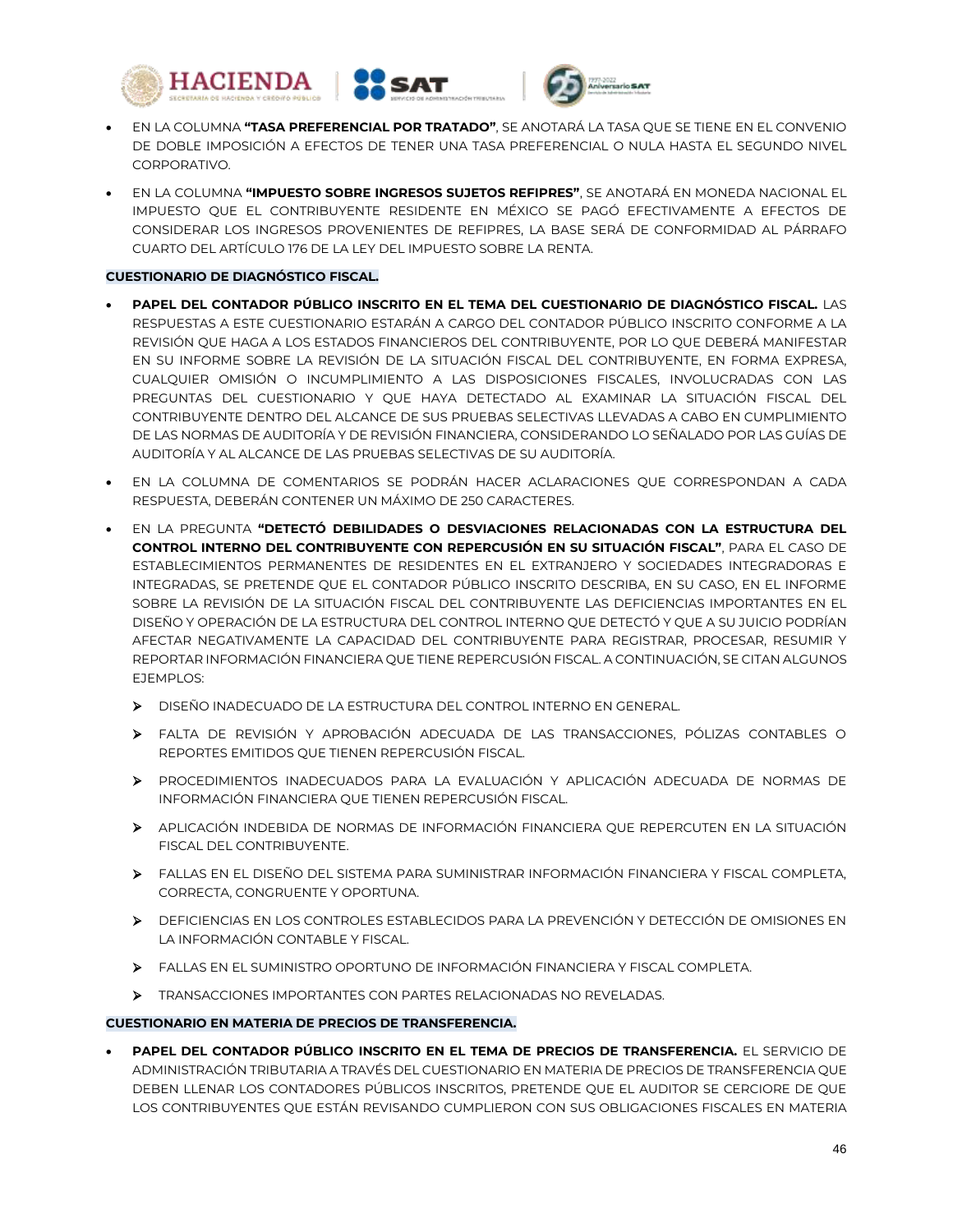





DE PRECIOS DE TRANSFERENCIA (ARTÍCULOS 76 , FRACCIONES IX, X Y XII Y 179, PRIMER PÁRRAFO DE LA LEY DEL IMPUESTO SOBRE LA RENTA VIGENTE), ES DECIR, QUE HAYAN PRESENTADO LA DECLARACIÓN INFORMATIVA DE OPERACIONES CON PARTES RELACIONADAS RESIDENTES EN EL EXTRANJERO Y QUE CUENTEN CON DOCUMENTACIÓN E INFORMACIÓN QUE ACREDITE QUE LAS OPERACIONES CON PARTES RELACIONADAS SE DETERMINARON COMO LO HARÍAN PARTES INDEPENDIENTES EN OPERACIONES COMPARABLES (ESTUDIOS DE PRECIOS DE TRANSFERENCIA). PARA ESTOS EFECTOS SE DEBE CONSIDERAR LO DISPUESTO, ENTRE OTROS, EN LOS BOLETINES 230, 500, 501, 520, 550, 580, 620, 800 DE LAS NORMAS INTERNACIONALES DE AUDITORÍA.

- ES IMPORTANTE SEGUIR LAS RECOMENDACIONES Y GUÍAS ESTABLECIDAS EN LOS FOLIOS **67, 82** Y **5/2010-2011**, DE FECHAS 7 DE MAYO DE 2007, 27 DE JUNIO DE 2007 Y DEL 22 DE NOVIEMBRE DE 2010, RESPECTIVAMENTE, EMITIDOS POR EL INSTITUTO MEXICANO DE CONTADORES PÚBLICOS, LOS CUALES SON DE LIBRE ACCESO A TRAVÉS DE INTERNET EN LA PÁGINA WWW.IMCP.ORG.MX.
- EN GENERAL UNA RESPUESTA NO APLICABLE (N/A) SIGNIFICA QUE EL CONTRIBUYENTE NO SE ENCUENTRA ANTE EL SUPUESTO ESTABLECIDO PARA LA PREGUNTA.

| <b>PREGUNTA</b>                                   | SIGNIFICADO DE UNA RESPUESTA N/A                                                                                            |
|---------------------------------------------------|-----------------------------------------------------------------------------------------------------------------------------|
| SECCIÓN REFERENTE AL ARTÍCULO 76.                 | SIGNIFICA QUE:                                                                                                              |
| <b>FRACCIÓN IX DE LA LISR</b>                     | A) EL CONTRIBUYENTE SE ENCUENTRA EN EL SUPUESTO ESTABLECIDO EN EL                                                           |
| <b>VERIFICÓ</b><br><b>OUE</b><br>EL CONTRIBUYENTE | SEGUNDO PÁRRAFO DE LA FRACCIÓN IX DEL ARTÍCULO 76 DE LA LISR. ES                                                            |
| CUMPLIERA FORMALMENTE CON ESTA                    | DECIR, QUE REALIZÓ ACTIVIDADES EMPRESARIALES Y OBTUVO INGRESOS EN                                                           |
| OBI IGACIÓN FISCAI                                | EL EJERCICIO INMEDIATO ANTERIOR OUE NO HAYAN EXCEDIDO DE                                                                    |
| A                                                 | \$13'000,000.00, O BIEN, PRESTÓ SERVICIOS PROFESIONALES Y OBTUVO<br>INGRESOS QUE NO HUBIESEN EXCEDIDO EN DICHO EJERCICIO DE |
| CASO DE INCUMPLIMIENTO<br>DEL<br>FN.              | \$3'000,000.00, SIEMPRE QUE NO ESTÉ EN EL SUPUESTO A QUE SE REFIERE EL                                                      |
| <b>MENCIONÓ</b><br>CONTRIBUYENTE,<br>TAI          | PENÚLTIMO PÁRRAFO DEL ARTÍCULO 179 DE ESTA LEY.                                                                             |
| CIRCUNSTANCIA COMO UNA SALVEDAD EN                |                                                                                                                             |
| <b>SU DICTAMEN</b>                                | B) EL CONTRIBUYENTE NO REALIZÓ OPERACIONES CON PARTES                                                                       |
|                                                   | RELACIONADAS RESIDENTES EN EL EXTRANJERO.                                                                                   |
| <b>SECCIÓN</b><br><b>REFERENTE</b><br><b>AL</b>   | SIGNIFICA OUE EL CONTRIBUYENTE SE ENCUENTRA EN EL SUPUESTO                                                                  |
| ARTÍCULO 76, FRACCIÓN IX DE LA LISR               | ESTABLECIDO EN EL PENÚLTIMO PÁRRAFO DEL ARTÍCULO 182 DE LA LISR.                                                            |
| VERIFICÓ LA PRESENTACIÓN OPORTUNA DE              |                                                                                                                             |
| LA INFORMACIÓN DE LAS OPERACIONES                 |                                                                                                                             |
| CON PARTES RELACIONADAS RESIDENTES                |                                                                                                                             |
| EN EL EXTRANJERO, EFECTUADAS DURANTE              |                                                                                                                             |
| EL AÑO INMEDIATO ANTERIOR (ANEXO 9 DIM)           |                                                                                                                             |
| A                                                 |                                                                                                                             |
| EN CASO DE INCUMPLIMIENTO MENCIONÓ                |                                                                                                                             |
| TAL CIRCUNSTANCIA COMO UNA SALVEDAD               |                                                                                                                             |
| EN SU DICTAMEN                                    |                                                                                                                             |
|                                                   |                                                                                                                             |

 EN LA SECCIÓN VERIFICÓ QUE LA DOCUMENTACIÓN COMPROBATORIA DE PRECIOS DE TRANSFERENCIA, POR LAS OPERACIONES CON PARTES RELACIONADAS RESIDENTES EN EL EXTRANJERO (ARTÍCULO 76, FRACCIÓN IX DE LA LISR), INCLUYERA LO SIGUIENTE, SE DEBE ENTENDER QUE EL CONTADOR PÚBLICO INSCRITO DEBE DEJAR CONSTANCIA DE HABER REVISADO QUE LA DOCUMENTACIÓN COMPROBATORIA CORRESPONDIENTE, INCLUYA LA INFORMACIÓN QUE LA DISPOSICIÓN FISCAL CITADA SEÑALA EXPRESAMENTE QUE DEBE CONTENER.

ESTA SECCIÓN SOLO SE DEBE CONTESTAR CUANDO EXISTA DOCUMENTACIÓN COMPROBATORIA DE PRECIOS DE TRANSFERENCIA, POR LAS OPERACIONES CON PARTES RELACIONADAS RESIDENTES EN EL EXTRANJERO (ARTÍCULO 76, FRACCIÓN IX DE LA LISR).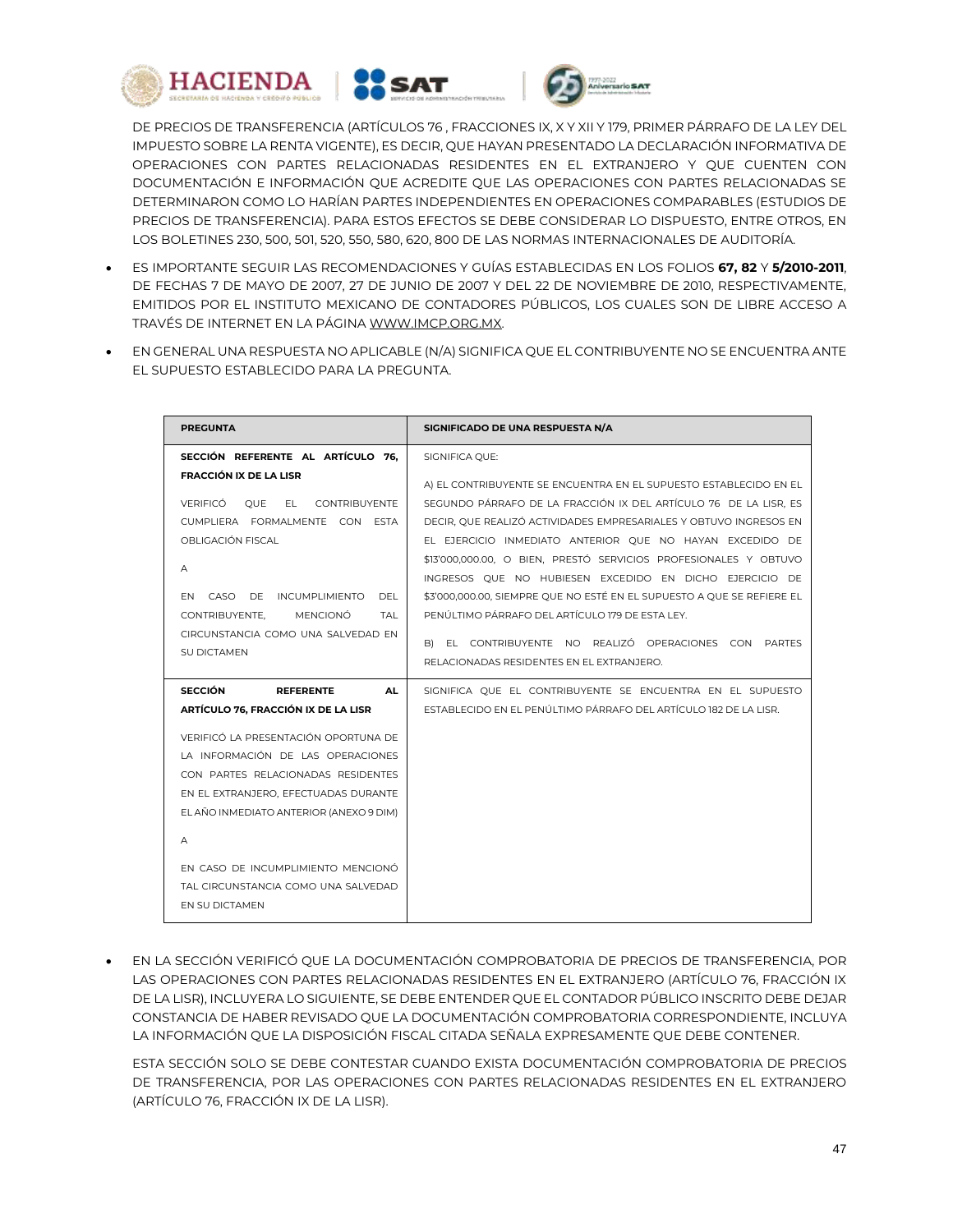





- EN LA PREGUNTA QUE SEÑALA: **"8) MÉTODO APLICADO CONFORME AL ARTÍCULO 180 DE LA LISR POR CADA TIPO DE OPERACIÓN EVALUADA"**, SE PRETENDE QUE EL CONTADOR PÚBLICO INSCRITO SE CERCIORE, DE QUE EN LA DOCUMENTACIÓN COMPROBATORIA DE PRECIOS DE TRANSFERENCIA PARA CADA UNA DE LAS TRANSACCIONES CON PARTES RELACIONADAS RESIDENTES EN EL EXTRANJERO, SE HAYA APLICADO ALGUNA DE LAS METODOLOGÍAS A QUE SE REFIERE EL ARTÍCULO 180 DE LA LEY DEL IMPUESTO SOBRE LA RENTA, SIN QUE SE JUZGUE SI ES LA MÁS APROPIADA.
- EN LA PREGUNTA QUE MENCIONA: **"9) INFORMACIÓN Y DOCUMENTACIÓN SOBRE OPERACIONES O EMPRESAS COMPARABLES POR CADA TIPO DE OPERACIÓN EVALUADA"**, SE PRETENDE QUE EL CONTADOR PÚBLICO INSCRITO SE CERCIORE, DE QUE EN LA DOCUMENTACIÓN COMPROBATORIA DE PRECIOS DE TRANSFERENCIA PARA CADA UNA DE LAS TRANSACCIONES CON PARTES RELACIONADAS RESIDENTES EN EL EXTRANJERO, EN LAS QUE SE HAYA APLICADO ALGUNA DE LAS METODOLOGÍAS A QUE SE REFIERE EL ARTÍCULO 180 DE LA LEY DEL IMPUESTO SOBRE LA RENTA, EXISTA INFORMACIÓN Y DOCUMENTACIÓN SOBRE OPERACIONES O EMPRESAS COMPARABLES, INCLUYENDO SU FUENTE, SIN QUE SE JUZGUE SI DICHAS OPERACIONES O EMPRESAS SON O NO COMPARABLES.
- EN LA PREGUNTA QUE INDICA: **"VERIFICÓ QUE EN LA DOCUMENTACIÓN COMPROBATORIA DE PRECIOS DE TRANSFERENCIA SE CONCLUYERA QUE LAS OPERACIONES CELEBRADAS CON PARTES RELACIONADAS RESIDENTES EN EL EXTRANJERO POR EL CONTRIBUYENTE SE EFECTUARON DE ACUERDO A LOS PRECIOS O MONTOS DE CONTRAPRESTACIONES QUE HUBIERAN UTILIZADO PARTES INDEPENDIENTES EN OPERACIONES COMPARABLES"**, SE PRETENDE QUE EL CONTADOR PÚBLICO INSCRITO SE CERCIORE, DE QUE EN LA DOCUMENTACIÓN COMPROBATORIA DE PRECIOS DE TRANSFERENCIA, ADEMÁS, DE CUMPLIR CON LOS REQUISITOS QUE ESTABLECE LA LEY DEL IMPUESTO SOBRE LA RENTA, SE CONCLUYA QUE LAS OPERACIONES CON PARTES RELACIONADAS RESIDENTES EN EL EXTRANJERO FUERON PACTADAS COMO LO HUBIERAN HECHO PARTES INDEPENDIENTES EN OPERACIONES COMPARABLES, SIN JUZGAR SI LA CONCLUSIÓN ES CORRECTA O NO.
- EN LA PREGUNTA QUE INDICA: **"VERIFICÓ DESDE EL PUNTO DE VISTA FORMAL EL CORRECTO LLENADO DE LA INFORMACIÓN DE LAS OPERACIONES CON PARTES RELACIONADAS RESIDENTES EN EL EXTRANJERO, EFECTUADAS DURANTE EL AÑO INMEDIATO ANTERIOR (ANEXO 9 DIM) CONFORME A LA INFORMACIÓN CONTENIDA EN LA DOCUMENTACIÓN DE PRECIOS DE TRANSFERENCIA PARA LAS OPERACIONES CON PARTES RELACIONADAS RESIDENTES EN EL EXTRANJERO (ARTÍCULO 76, FRACCIÓN IX DE LA LISR),** SE PRETENDE QUE SE VERIFIQUE QUE LA INFORMACIÓN CONTENIDA EN LA DOCUMENTACIÓN DE PRECIOS DE TRANSFERENCIA SEA COINCIDENTE CON LA DEL ANEXO 9 DIM ÚNICAMENTE POR CUANTO HACE AL NOMBRE DE LA PARTE RELACIONADA CONTRAPARTE DEL CONTRIBUYENTE DICTAMINADO, TIPO DE OPERACIÓN, MÉTODO DE PRECIOS DE TRANSFERENCIA UTILIZADO, PAÍS DE RESIDENCIA Y MARGEN DE UTILIDAD QUE LE CORRESPONDE A LA OPERACIÓN.

CUANDO EN EL CUESTIONARIO SE HAGA MENCIÓN A CONCLUSIONES NEGATIVAS SE DEBERÁ ENTENDER EN EL CASO DE PREGUNTAS RELACIONADAS CON LAS FRACCIONES IX Y XII DEL ARTÍCULO 76 DE LA LISR, QUE EN LA DOCUMENTACIÓN COMPROBATORIA O EVIDENCIA DOCUMENTAL DEL CONTRIBUYENTE CORRESPONDIENTE AL CUMPLIMIENTO DE DICHAS DISPOSICIONES FISCALES, SE CONCLUYE QUE LAS OPERACIONES CELEBRADAS CON PARTES RELACIONADAS POR EL CONTRIBUYENTE **NO** SE EFECTUARON DE ACUERDO A LOS PRECIOS O MONTOS DE CONTRAPRESTACIONES QUE HUBIERAN UTILIZADO PARTES INDEPENDIENTES EN OPERACIONES COMPARABLES.

 EN LA PREGUNTA QUE SEÑALA: **"VERIFICÓ EN LA EVIDENCIA DOCUMENTAL REFERIDA EN EL ÍNDICE XXXX0037000000 LA APLICACIÓN DE LOS MÉTODOS DE PRECIOS DE TRANSFERENCIA ESTABLECIDOS EN EL ARTÍCULO 180 DE LA LISR EN LOS TÉRMINOS DEL TERCER PÁRRAFO DEL CITADO ARTÍCULO"**, TIENE COMO OBJETIVO QUE EL CONTADOR PÚBLICO ANALICE QUE EN LA EVIDENCIA DOCUMENTAL SE INCLUYA LA APLICACIÓN DE ALGUNO DE LOS MÉTODOS ESTABLECIDOS EN EL ARTÍCULO 180 DE LA LEY DEL IMPUESTO SOBRE LA RENTA SIN JUZGAR SI ES EL MÁS APROPIADO.

**NOTA:** CABE SEÑALAR QUE **"XXXX"** HACE REFERENCIA A QUE ESTOS PRIMEROS CUATRO DÍGITOS DE LOS ÍNDICES DE ESTE CUESTIONARIO VAN A VARIAR DEPENDIENDO EL TIPO DE DICTAMEN.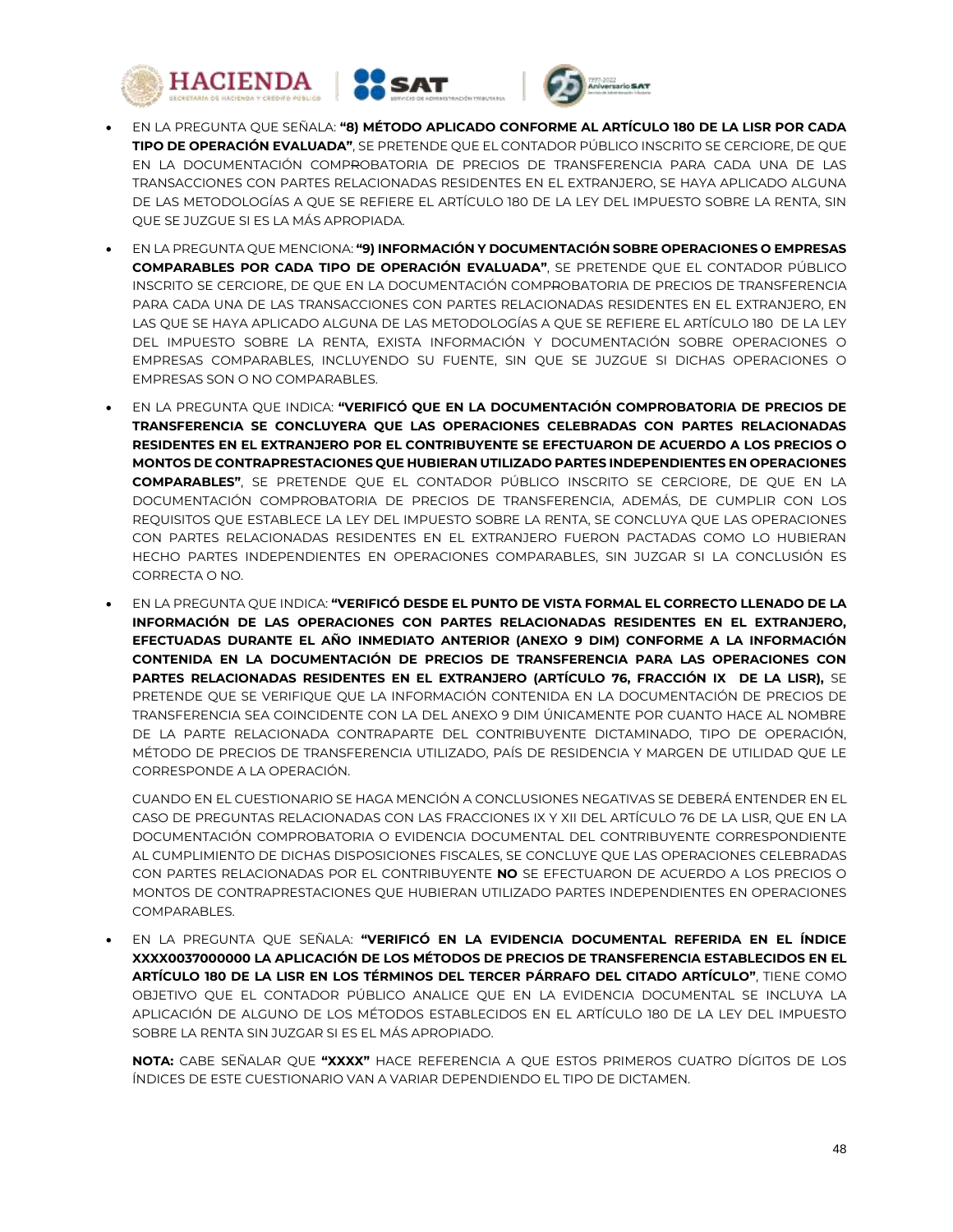





 LOS CONTADORES PÚBLICOS DEBERÁN MANIFESTAR EN SU INFORME SOBRE LA REVISIÓN DE LA SITUACIÓN FISCAL DEL CONTRIBUYENTE, EN FORMA EXPRESA, CUALQUIER OMISIÓN O INCUMPLIMIENTO A LAS DISPOSICIONES FISCALES QUE HAYAN DETECTADO AL EXAMINAR LA SITUACIÓN FISCAL DEL CONTRIBUYENTE, RESPECTO DE SUS OPERACIONES CON PARTES RELACIONADAS CONFORME A LAS NORMAS DE AUDITORÍA Y DE REVISIÓN FINANCIERA, CONSIDERANDO LO SEÑALADO POR LAS GUÍAS DE AUDITORÍA Y AL ALCANCE DE LAS PRUEBAS SELECTIVAS DE SU AUDITORÍA.

## **APLICABLES A LOS DICTÁMENES FISCALES DE LAS INSTITUCIONES DEL SECTOR FINANCIERO A QUE SE REFIERE ESTE INSTRUCTIVO.**

LAS CUENTAS MOSTRADAS EN LOS ESTADOS FINANCIEROS BÁSICOS Y EN EL ANÁLISIS DE LAS CUENTAS DEL ESTADO DE RESULTADOS, ESTÁN BASADAS EN LOS CATÁLOGOS AUTORIZADOS QUE PUBLICAN LA COMISIÓN NACIONAL BANCARIA Y DE VALORES, ASÍ COMO LA COMISIÓN NACIONAL DE SEGUROS Y FIANZAS.

## **LA INFORMACIÓN DE LOS ESTADOS FINANCIEROS BÁSICOS, SE PRESENTARÁ DE FORMA COMPARATIVA RESPECTO AL EJERCICIO INMEDIATO ANTERIOR.**

### **ESTADO DE RESULTADOS.**

- PARA EL LLENADO DE ESTE ANEXO, ES NECESARIO CAPTURAR PREVIAMENTE LA INFORMACIÓN DEL ANEXO DENOMINADO: "ANÁLISIS COMPARATIVO DE LAS CUENTAS DEL ESTADO DE RESULTADOS".
- DEBERÁ LLENARSE LA INFORMACIÓN CORRESPONDIENTE A LAS COLUMNAS DE "PARTES RELACIONADAS" Y "PARTES NO RELACIONADAS".

## **ESTADO DE VARIACIONES EN EL CAPITAL CONTABLE.**

- DEBIDO A LA LIMITACIÓN PARA AGREGAR NUEVAS COLUMNAS A LOS FORMATOS, EN EL ESTADO DE VARIACIONES EN EL CAPITAL CONTABLE, SE HAN INCLUIDO DOS COLUMNAS PARA "OTRAS CUENTAS DE CAPITAL CONTRIBUIDO" Y "OTRAS CUENTAS DE CAPITAL GANADO"; SEGÚN CORRESPONDA, QUE PODRÁN UTILIZARSE CUANDO SEA NECESARIO REFLEJAR CONCEPTOS DEL CAPITAL CONTABLE QUE NO TENGAN UNA COLUMNA ESPECIFICA.
- CUANDO SE ANOTEN CANTIDADES EN LAS COLUMNAS "OTRAS CUENTAS DE CAPITAL CONTRIBUIDO" Y "OTRAS CUENTAS DE CAPITAL GANADO"; SEGÚN CORRESPONDA, DEBIDO A QUE SU SALDO SE INTEGRA POR EL IMPORTE DE UNA O MÁS CUENTAS, LA INTEGRACIÓN DE LAS MISMAS SE DEBERÁ PRESENTAR ANTES DEL RENGLÓN "SALDOS AL 31 DE DICIEMBRE DE 2021" O EL RENGLÓN "SALDOS AL 31 DE DICIEMBRE DE 2020" EN LOS RENGLONES DENOMINADOS "OTROS", SEGÚN SE TRATE, CONSIGNANDO EN LA COLUMNA DE CONCEPTO EL NOMBRE DE LAS CUENTAS QUE INTEGRAN DICHOS SALDOS Y EN LA COLUMNA DE REFERENCIA, EL IMPORTE CORRESPONDIENTE A CADA CUENTA O CONCEPTO.

### **ESTADO DE FLUJOS DE EFECTIVO.**

 LA INFORMACIÓN DE ESTE ESTADO DEBERÁ SER PRESENTADA EN FORMA COMPARATIVA ENTRE LOS EJERCICIOS FISCALES DE 2021 Y 2020.

## **EL SIGUIENTE ANEXO DEL DICTAMEN FISCAL, DEBERÁ PRESENTARSE DE FORMA COMPARATIVA RESPECTO AL EJERCICIO INMEDIATO ANTERIOR:**

### **ANÁLISIS COMPARATIVO DE LAS CUENTAS DEL ESTADO DE RESULTADOS.**

 EN LUGAR DE PRESENTAR LOS ANEXOS DE "INTEGRACIÓN ANALÍTICA DE VENTAS O INGRESOS NETOS", "DETERMINACIÓN DEL COSTO DE LO VENDIDO PARA EFECTOS CONTABLES Y DEL IMPUESTO SOBRE LA RENTA",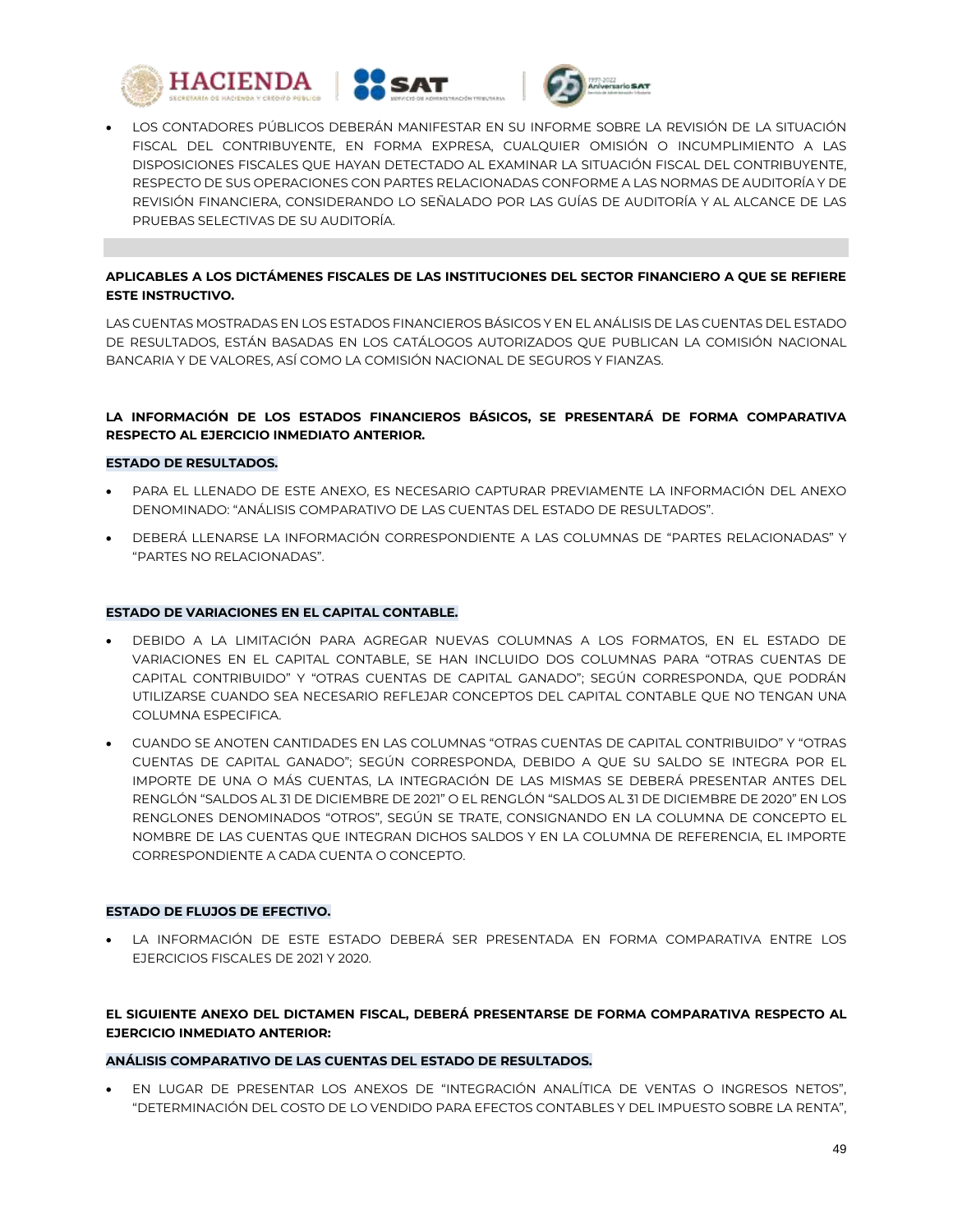





"ANÁLISIS COMPARATIVO DE LAS SUBCUENTAS DE GASTOS" Y "ANÁLISIS COMPARATIVO DE LAS SUBCUENTAS DEL RESULTADO INTEGRAL DE FINANCIAMIENTO", SE DEBERÁ PRESENTAR EL ANEXO "ANÁLISIS COMPARATIVO DE LAS CUENTAS DEL ESTADO DE RESULTADOS".

 EN LAS COLUMNAS DENOMINADAS: "ACUMULABLES O DEDUCIBLES PARA ISR" Y "NO ACUMULABLES O NO AFECTOS AL ISR (INGRESOS) NO DEDUCIBLES (GASTOS) PARA ISR", SE PONDRÁ EL MONTO QUE DE LOS CONCEPTOS DE INGRESOS O GASTOS QUE SE REPORTAN, SEGÚN CORRESPONDA, TIENEN EFECTO FISCAL. LAS PARTIDAS NO DEDUCIBLES, NO ACUMULABLES O NO AFECTOS SE REFIEREN A PARTIDAS CONTABLES Y NO FISCALES.

## **RELACIÓN DE CONTRIBUCIONES A CARGO DEL CONTRIBUYENTE COMO SUJETO DIRECTO O EN SU CARÁCTER DE RETENEDOR.**

DERECHOS POR LOS SERVICIOS QUE PRESTA:

EL ÍNDICE: "LA COMISIÓN NACIONAL BANCARIA Y DE VALORES (CNBV)", CORRESPONDE A LOS DERECHOS ESTABLECIDOS POR LOS SERVICIOS DE INSPECCIÓN Y VIGILANCIA COMPRENDIDOS EN LOS ARTÍCULOS 29 AL 29-H DE LA LEY FEDERAL DE DERECHOS VIGENTE EN 2021.

EL ÍNDICE "LA COMISIÓN NACIONAL DE SEGUROS Y FIANZAS (CNSF)" CORRESPONDE A LOS DERECHOS ESTABLECIDOS POR LOS SERVICIOS DE INSPECCIÓN Y VIGILANCIA COMPRENDIDOS EN LOS ARTÍCULOS 30 AL 31 DE LA LEY FEDERAL DE DERECHOS VIGENTE EN 2021.

## **ESPECÍFICAS:**

## **APLICABLES A LOS DICTÁMENES FISCALES DE INSTITUCIONES DE SEGUROS Y FIANZAS.**

### **ESTADO DE CAMBIOS EN EL CAPITAL CONTABLE.**

- DEBIDO A LA LIMITACIÓN PARA AGREGAR NUEVAS COLUMNAS A LOS FORMATOS, EN EL ESTADO DE CAMBIOS EN EL CAPITAL CONTABLE, SE HAN INCLUIDO DOS COLUMNAS PARA "OTRAS CUENTAS DE CAPITAL CONTRIBUIDO" Y "OTRAS CUENTAS DE CAPITAL GANADO"; SEGÚN CORRESPONDA, QUE PODRÁN UTILIZARSE CUANDO SEA NECESARIO REFLEJAR CONCEPTOS DEL CAPITAL CONTABLE QUE NO TENGAN UNA COLUMNA ESPECIFICA.
- CUANDO SE ANOTEN CANTIDADES EN LAS COLUMNAS "OTRAS CUENTAS DE CAPITAL CONTRIBUIDO" Y "OTRAS CUENTAS DE CAPITAL GANADO"; SEGÚN CORRESPONDA, DEBIDO A QUE SU SALDO SE INTEGRA POR EL IMPORTE DE UNA O MÁS CUENTAS, LA INTEGRACIÓN DE LAS MISMAS SE DEBERÁ PRESENTAR ANTES DEL RENGLÓN "SALDO AL 31 DE DICIEMBRE DE 2021" O EL RENGLÓN "SALDO AL 31 DE DICIEMBRE DE 2020" EN LOS RENGLONES DENOMINADOS "OTROS", SEGÚN SE TRATE, CONSIGNANDO EN LA COLUMNA DE CONCEPTO EL NOMBRE DE LAS CUENTAS QUE INTEGRAN DICHOS SALDOS Y EN LA COLUMNA DE REFERENCIA, EL IMPORTE CORRESPONDIENTE A CADA CUENTA O CONCEPTO.

### **GANANCIA INFLACIONARIA DIFERIDA.**

 EN ESTE ANEXO SE INTEGRARÁ LA GANANCIA INFLACIONARIA DIFERIDA O SALDO PENDIENTE DE APLICAR DESDE 1992, ASÍ COMO SU APLICACIÓN POSTERIOR Y EL SALDO PENDIENTE DE APLICAR.

### **VALOR DE LOS ACTOS O ACTIVIDADES PARA EFECTOS DEL IMPUESTO AL VALOR AGREGADO.**

 EN ESTE ANEXO SE INTEGRARÁN LOS INGRESOS DEL CONTRIBUYENTE DE ACUERDO CON LA TASA A LA QUE SE ENCUENTRAN AFECTOS COMO ACTOS O ACTIVIDADES, SEÑALANDO SI ESTÁN EXENTOS O NO SON AFECTOS EN EL IMPUESTO AL VALOR AGREGADO.

**APLICABLES A LOS DICTÁMENES FISCALES DE ESTABLECIMIENTOS PERMANENTES DE RESIDENTES EN EL EXTRANJERO.**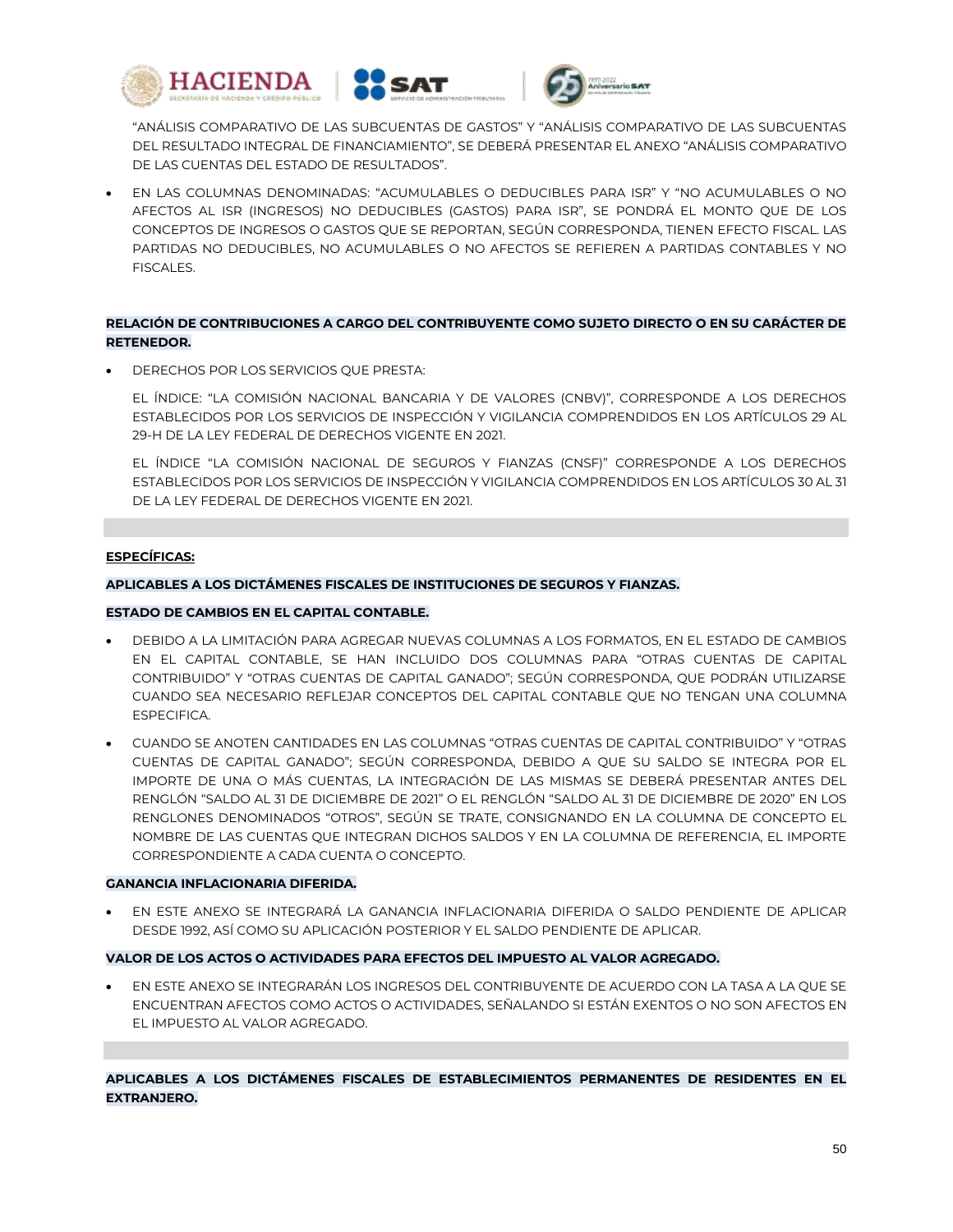



### **ESTADO DE CAMBIOS EN EL PATRIMONIO DE LA OFICINA CENTRAL DEL EXTRANJERO.**

- DEBIDO A LA LIMITACIÓN PARA AGREGAR NUEVAS COLUMNAS A LOS FORMATOS, EN EL ESTADO DE VARIACIONES EN EL PATRIMONIO, SE HAN INCLUIDO DOS COLUMNAS PARA "OTRAS CUENTAS DE PATRIMONIO ACREEDORAS" Y "OTRAS CUENTAS DE PATRIMONIO DEUDORAS", QUE PODRÁN UTILIZARSE CUANDO SEA NECESARIO REFLEJAR CONCEPTOS DEL PATRIMONIO QUE NO TENGAN UNA COLUMNA ESPECÍFICA, POR EJEMPLO: "DONACIONES".
- CUANDO SE ANOTEN CANTIDADES EN LAS COLUMNAS "OTRAS CUENTAS DE PATRIMONIO ACREEDORAS" Y "OTRAS CUENTAS DE PATRIMONIO DEUDORAS", DEBIDO A QUE SU SALDO SE INTEGRA POR EL IMPORTE DE UNA O MÁS CUENTAS, LA INTEGRACIÓN DE LAS MISMAS SE DEBERÁ PRESENTAR ANTES DEL RENGLÓN "SALDOS AL 31 DE DICIEMBRE DE 2021" O EL RENGLÓN "SALDOS AL 31 DE DICIEMBRE DE 2020" EN LOS RENGLONES DENOMINADOS "OTROS", SEGÚN SE TRATE, CONSIGNANDO EN LA COLUMNA DE CONCEPTO EL NOMBRE DE LAS CUENTAS QUE INTEGRAN DICHOS SALDOS Y EN LA COLUMNA DE REFERENCIA, EL IMPORTE CORRESPONDIENTE A CADA CUENTA O CONCEPTO.

#### **ANÁLISIS COMPARATIVO DE LAS SUBCUENTAS DE GASTOS.**

 EN ESTE ANEXO SE DEBERÁ PRESENTAR ADEMÁS UN ANÁLISIS COMPARATIVO DE "GASTOS PRORRATEADOS POR LA OFICINA CENTRAL EN EL EXTRANJERO".

**CONCILIACIÓN ENTRE EL RESULTADO CONTABLE Y FISCAL PARA EFECTOS DEL IMPUESTO SOBRE LA RENTA. DETERMINACIÓN DE LA DEDUCCIÓN DE LA PARTE PROPORCIONAL DEL GASTO PROMEDIO QUE POR SUS OPERACIONES HAYA TENIDO EN EL MISMO EJERCICIO LA EMPRESA RESIDENTES EN EL EXTRANJERO QUE SE DEDICÓ AL TRANSPORTE INTERNACIONAL AÉREO O TERRESTRE, CONSIDERANDO LA OFICINA CENTRAL Y TODOS SUS ESTABLECIMIENTOS ARTÍCULO 26, 4° Y 5° PÁRRAFOS LISR**

- PARA EFECTOS DEL LLENADO DE LOS ÍNDICES 08240000000000 **"UTILIDAD ANTES DE IMPUESTO SOBRE LA RENTA DE LA OFICINA CENTRAL Y TODOS SUS ESTABLECIMIENTOS"** Y 08240001000000 **"TOTAL DE INGRESOS CONTABLES OBTENIDOS EN EL EJERCICIO FISCAL DE LA OFICINA CENTRAL Y TODOS SUS ESTABLECIMIENTOS"**, EL CONTRIBUYENTE DEBERÁ OBTENER DICHOS IMPORTES DE ACUERDO CON LO SEÑALADO EN EL ARTÍCULO 26 DE LISR CONSIDERANDO LOS DATOS DE LA OFICINA CENTRAL Y TODOS SUS ESTABLECIMIENTOS.
- RESPECTO DE LOS SIGUIENTES CONCEPTOS SE DEBERÁ MANEJAR CON ENTEROS Y DOS DECIMALES.
	- **CONCEPTO**

COCIENTE

FACTOR DE GASTO PROMEDIO APLICABLE

FACTOR DE GASTO PROMEDIO APLICABLE

EJEMPLO:

FACTOR DE GASTO DEL 80% SE ESCRIBIRÁ 0.80 FACTOR DE GASTO DEL 100% SE ESCRIBIRÁ 1.00

## **INFORMACIÓN SOBRE EL IMPUESTO AL VALOR AGREGADO DE RESIDENTES EN EL EXTRANJERO QUE PRESTEN SERVICIOS DE TRANSPORTE AÉREO INTERNACIONAL DE PERSONAS AMPARADO POR BOLETOS ENAJENADOS POR OTRA LÍNEA AÉREA.**

- EN ESTE ANEXO SE IDENTIFICARÁ EL IMPUESTO AL VALOR AGREGADO RELACIONADO CON EL SERVICIO DE TRANSPORTE AÉREO INTERNACIONAL DE PERSONAS AMPARADO POR BOLETOS ENAJENADOS POR UNA LÍNEA AÉREA DISTINTA.
- LA INFORMACIÓN DE ESTE ANEXO ES COMPLEMENTARIA DE LA CONTENIDA EN EL ANEXO "RELACIÓN DE CONTRIBUCIONES A CARGO DEL CONTRIBUYENTE COMO SUJETO DIRECTO O EN SU CARÁCTER DE RETENEDOR, POR LO QUE EL VALOR DE ACTOS O ACTIVIDADES Y EL IVA CAUSADO RELACIONADO CON EL SERVICIO DE TRANSPORTE AÉREO INTERNACIONAL DE PERSONAS AMPARADO POR BOLETOS ENAJENADOS POR UNA LÍNEA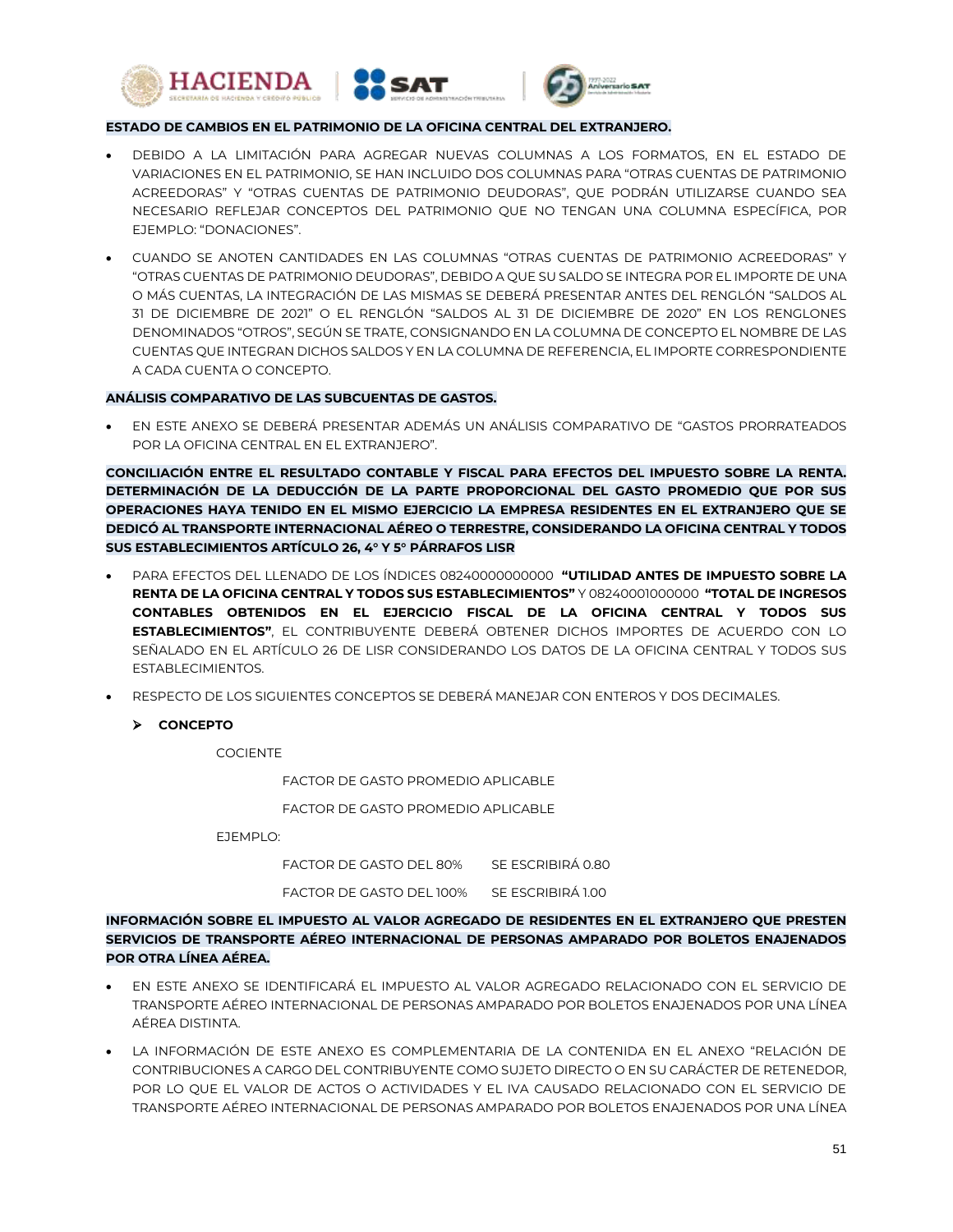





AÉREA DISTINTA DEBERÁ SER PARTE INTEGRANTE DE LA INFORMACIÓN CONTENIDA EN LOS DOS ANEXOS ANTES REFERIDOS.

## **DATOS DE LA LÍNEA AÉREA QUE ENAJENA LOS BOLETOS QUE AMPAREN EL SERVICIO DE TRANSPORTE AÉREO INTERNACIONAL DE PERSONAS.**

 EN ESTE ANEXO SE IDENTIFICARÁN LOS DATOS CORRESPONDIENTES A LA LÍNEA AÉREA QUE ENAJENO LOS BOLETOS QUE AMPARARON EL SERVICIO DE TRANSPORTE AÉREO INTERNACIONAL DE PERSONAS.

#### **APLICABLES A LOS DICTÁMENES FISCALES DE SOCIEDADES INTEGRADORAS E INTEGRADAS.**

ESTE FORMATO DEBE SER UTILIZADO POR AQUELLAS SOCIEDADES INTEGRADORAS E INTEGRADAS QUE PARA EFECTOS DEL IMPUESTO SOBRE LA RENTA HAYAN OPTADO POR EL RÉGIMEN OPCIONAL PARA GRUPOS DE SOCIEDADES, DURANTE EL TIEMPO EN QUE PERMANEZCAN EN DICHO RÉGIMEN.

LAS SOCIEDADES INTEGRADORAS DEBEN MANIFESTAR SIEMPRE INFORMACIÓN EN LOS ANEXOS 29 AL 32 DEL DICTAMEN FISCAL, SIN EMBARGO, PODRÁN UTILIZAR UN CERO (0) EN LOS MISMOS, CUANDO EN EL EJERCICIO FISCAL NO EXISTA INFORMACIÓN QUE REPORTAR, O BIEN, NO LES RESULTEN APLICABLES LOS RENGLONES O COLUMNAS SOLICITADOS.

### **DATOS GENERALES.**

- LA SOCIEDAD INTEGRADORA DEBERÁ SEÑALAR SI AL 31 DE DICIEMBRE DE 2013 CONTABA CON AUTORIZACIÓN PARA DETERMINAR SU RESULTADO FISCAL CONSOLIDADO Y OPTÓ POR TRIBUTAR EN EL RÉGIMEN OPCIONAL PARA GRUPOS DE SOCIEDADES, EN CASO AFIRMATIVO, DEBERÁ INDICAR SI PRESENTÓ EL AVISO ANTE EL SAT.
- LA SOCIEDAD INTEGRADORA, DEBERÁ SEÑALAR SI DURANTE EL EJERCICIO SE DESINCORPORÓ ALGUNA SOCIEDAD INTEGRADA, EN CASO AFIRMATIVO DEBERÁ SEÑALAR EL RFC, NOMBRE DE LA(S) SOCIEDAD(ES) DESINCORPORADA(S), LA DETERMINACIÓN, CÁLCULO Y ENTERO DE LA DECLARACIÓN EN QUE MANIFESTÓ Y PAGO EL ISR DIFERIDO.
- LA SOCIEDAD INTEGRADORA, DEBERÁ SEÑALAR SI DURANTE EL EJERCICIO PRESENTO EL AVISO PARA DEJAR DE APLICAR EL RÉGIMEN OPCIONAL Y EN SU CASO SI DETERMINÓ Y ENTERÓ LOS IMPUESTOS DIFERIDOS POR EJERCER LA OPCIÓN.
- EN EL CASO DE SER UNA SOCIEDAD INTEGRADA, DEBERÁ INDICAR EL NOMBRE Y RFC DE LA SOCIEDAD INTEGRADORA, EL PORCENTAJE DE PARTICIPACIÓN CONSOLIDABLE.
- CUANDO SE SEÑALE **"SI"** EN EL DATO: **"APLICÓ LA OPCIÓN A QUE SE REFIERE EL ARTÍCULO SEGUNDO, FRACCIÓN VIII, DE LAS DISPOSICIONES TRANSITORIAS DE LA LISR, PUBLICADAS EL 18 DE NOVIEMBRE DE 2015, EN VIGOR A PARTIR DEL 1 DE ENERO DE 2016",** SE DEBERÁ LLENAR EL APARTADO "INTEGRACIÓN DE PÉRDIDAS FISCALES DE EJERCICIOS ANTERIORES".
- CUANDO SE SEÑALE **"SI"** EN EL DATO: **"APLICÓ LA OPCIÓN A QUE SE REFIERE EL ARTÍCULO SEGUNDO, FRACCIÓN VIII, DE LAS DISPOSICIONES TRANSITORIAS DE LA LISR, PUBLICADAS EL 18 DE NOVIEMBRE DE 2015, EN VIGOR A PARTIR DEL 1 DE ENERO DE 2016",** SE DEBERÁ LLENAR EL APARTADO "CRÉDITO POR CONCEPTO DE PÉRDIDAS FISCALES (ARTÍCULO SEGUNDO, FRACCIÓN VIII DE LAS DISPOSICIONES TRANSITORIAS DE LA LEY DEL IMPUESTO SOBRE LA RENTA VIGENTE A PARTIR DEL 1 DE ENERO DE 2016)":
- CUANDO SE SEÑALE **"SI"** EN EL DATO: **"APLICÓ LA OPCIÓN A QUE SE REFIERE EL ARTÍCULO SEGUNDO,**  FRACCIÓN **IX, DE LAS DISPOSICIONES TRANSITORIAS DE LA LISR, PUBLICADAS EL 18 DE NOVIEMBRE DE 2015, EN VIGOR A PARTIR DEL 1 DE ENERO DE 2016"**, SE DEBERÁ LLENAR EL APARTADO "PÉRDIDAS POR ENAJENACIÓN DE ACCIONES EN LA DETERMINACIÓN DEL RESULTADO O PÉRDIDA FISCAL CONSOLIDADO (ARTÍCULO SEGUNDO, FRACCIÓN IX DE LAS DISPOSICIONES TRANSITORIAS DE LA LEY DEL IMPUESTO SOBRE LA RENTA VIGENTE A PARTIR DEL 1 DE ENERO DE 2016)".
- CUANDO SE SEÑALE **"SI"** EN EL DATO**: "AL 31 DE DICIEMBRE DE 2013, CONTABA CON AUTORIZACIÓN PARA DETERMINAR SU RESULTADO FISCAL CONSOLIDADO, OPTÓ POR APLICAR LO DISPUESTO EN EL ARTÍCULO NOVENO TRANSITORIO FRACCIÓN XVI DTLISR 2014"**, SE DEBERÁ LLENAR EL APARTADO "INFORMACIÓN DE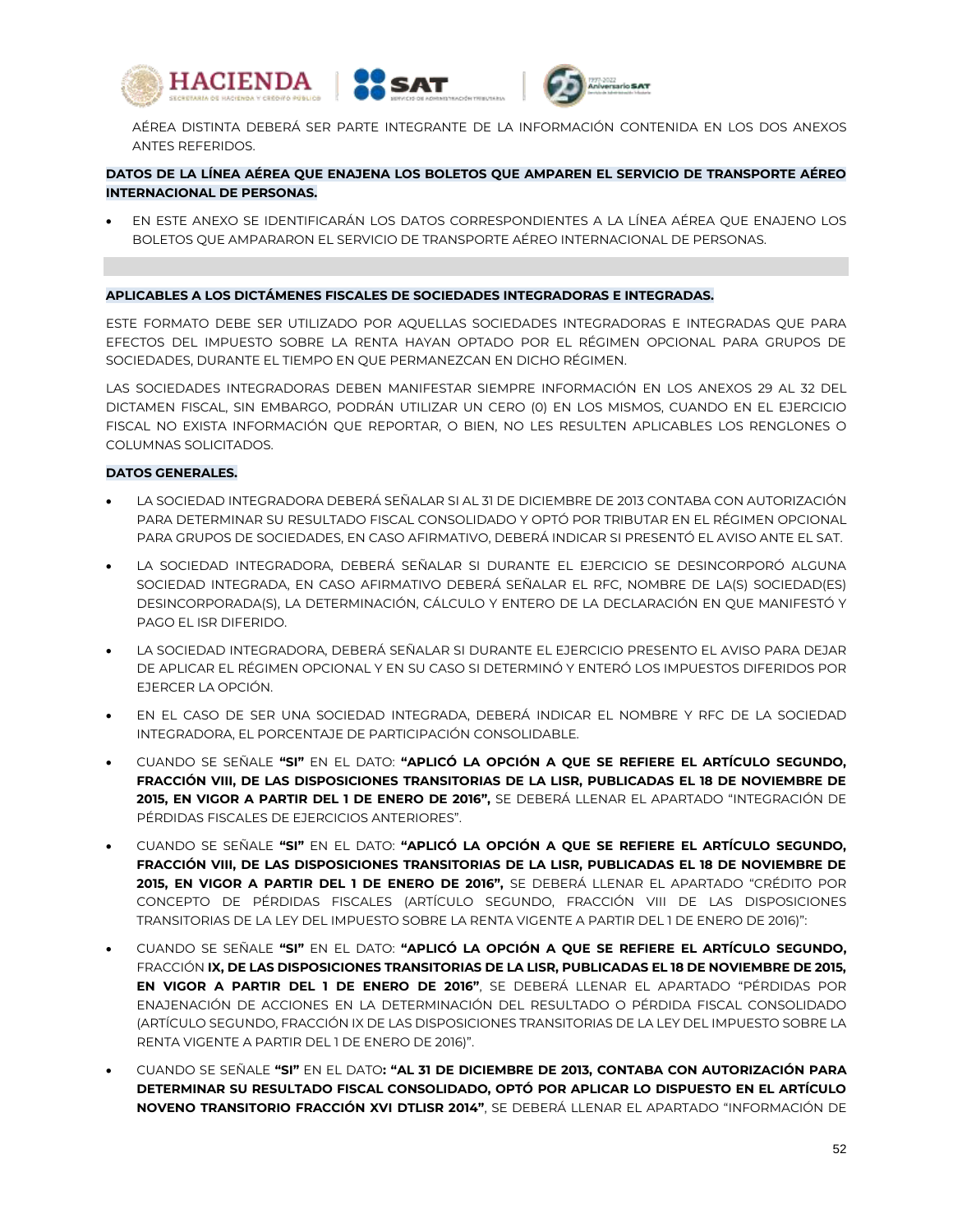





LOS PAGOS REALIZADOS POR LA DETERMINACIÓN DEL IMPUESTO SOBRE LA RENTA DIFERIDO POR DESCONSOLIDACIÓN Y EL PAGADO HASTA EL MES DE MAYO DEL 2021 (ARTÍCULO NOVENO, FRACCIÓN XVI DTLISR 2014)".

 CUANDO SE SEÑALE **"SI"** EN EL DATO: **"AL 31 DE DICIEMBRE DE 2013, CONTABA CON AUTORIZACIÓN PARA DETERMINAR SU RESULTADO FISCAL CONSOLIDADO, OPTÓ POR APLICAR LO DISPUESTO EN EL ARTÍCULO NOVENO TRANSITORIO FRACCIÓN XVIII DTLISR 2014",** SE DEBERÁ LLENAR EL APARTADO "INFORMACIÓN DE LOS PAGOS REALIZADOS POR LA DETERMINACIÓN DEL IMPUESTO SOBRE LA RENTA POR DESCONSOLIDACIÓN Y EL PAGADO HASTA EL MES DE MAYO DEL 2021 (ARTÍCULO NOVENO, FRACCIÓN XVIII DTLISR 2014)".

## **INFORMACIÓN DE LOS PAGOS REALIZADOS POR LA DETERMINACIÓN DEL IMPUESTO SOBRE LA RENTA DIFERIDO POR DESCONSOLIDACIÓN Y EL PAGADO HASTA EL MES DE MAYO DEL 2021 (ARTÍCULO NOVENO, FRACCIÓN XVI DTLISR 2014).**

 LA INFORMACIÓN DE ESTE APARTADO, SE PRESENTARÁ SOLO CUANDO LAS SOCIEDADES CONTROLADORAS QUE AL 31 DE DICIEMBRE DE 2013 CONTABAN CON AUTORIZACIÓN PARA DETERMINAR SU RESULTADO FISCAL CONSOLIDADO DE CONFORMIDAD CON EL CAPÍTULO VI DEL TÍTULO II DE LA LISR PARA 2013, Y HAYAN OPTADO POR TRIBUTAR EN EL RÉGIMEN OPCIONAL PARA GRUPOS DE SOCIEDADES Y ESTÉN OBLIGADAS A PAGAR EL IMPUESTO SOBRE LA RENTA QUE HAYAN DIFERIDO POR DESCONSOLIDACIÓN.

# **INFORMACIÓN DE LOS PAGOS REALIZADOS POR LA DETERMINACIÓN DEL IMPUESTO SOBRE LA RENTA POR DESCONSOLIDACIÓN Y EL PAGADO HASTA EL MES DE MAYO DEL 2021 (ARTÍCULO NOVENO, FRACCIÓN XVIII DTLISR 2014).**

 LA INFORMACIÓN DE ESTE APARTADO, SE PRESENTARÁ SOLO CUANDO LAS SOCIEDADES CONTROLADORAS QUE AL 31 DE DICIEMBRE DE 2013 CONTABAN CON AUTORIZACIÓN PARA DETERMINAR SU RESULTADO FISCAL CONSOLIDADO DE CONFORMIDAD CON EL CAPÍTULO VI DEL TÍTULO II DE LA LISR PARA 2013, Y HAYAN OPTADO POR TRIBUTAR EN EL RÉGIMEN OPCIONAL PARA GRUPOS DE SOCIEDADES Y ESTÉN OBLIGADAS A PAGAR EL IMPUESTO SOBRE LA RENTA QUE HAYAN DIFERIDO POR DESCONSOLIDACIÓN.

## **CRÉDITO POR CONCEPTO DE PÉRDIDAS FISCALES (ARTÍCULO SEGUNDO, FRACCIÓN VIII DE LAS DISPOSICIONES TRANSITORIAS DE LA LEY DEL IMPUESTO SOBRE LA RENTA VIGENTE A PARTIR DEL 1 DE ENERO DE 2016).**

 LA INFORMACIÓN DE ESTE APARTADO, SE PRESENTARÁ SOLO CUANDO LAS SOCIEDADES CONTROLADORAS QUE AL 31 DE DICIEMBRE DE 2013 CONTABAN CON AUTORIZACIÓN PARA DETERMINAR SU RESULTADO FISCAL CONSOLIDADO DE CONFORMIDAD CON EL CAPÍTULO VI DEL TÍTULO II DE LA LISR PARA 2013, Y HAYAN OPTADO POR TRIBUTAR EN EL RÉGIMEN OPCIONAL PARA GRUPOS DE SOCIEDADES Y ESTÉN OBLIGADAS A PAGAR EL IMPUESTO SOBRE LA RENTA QUE HAYAN DIFERIDO POR DESCONSOLIDACIÓN.

## **PÉRDIDAS POR ENAJENACIÓN DE ACCIONES EN LA DETERMINACIÓN DEL RESULTADO O PÉRDIDA FISCAL CONSOLIDADO (ARTÍCULO SEGUNDO, FRACCIÓN IX DE LAS DISPOSICIONES TRANSITORIAS DE LA LEY DEL IMPUESTO SOBRE LA RENTA VIGENTE A PARTIR DEL 1 DE ENERO DE 2016).**

 LA INFORMACIÓN DE ESTE APARTADO, SE PRESENTARÁ SOLO CUANDO LAS SOCIEDADES CONTROLADORAS QUE AL 31 DE DICIEMBRE DE 2013 CONTABAN CON AUTORIZACIÓN PARA DETERMINAR SU RESULTADO FISCAL CONSOLIDADO DE CONFORMIDAD CON EL CAPÍTULO VI DEL TÍTULO II DE LA LISR PARA 2013, Y HAYAN OPTADO POR TRIBUTAR EN EL RÉGIMEN OPCIONAL PARA GRUPOS DE SOCIEDADES Y ESTÉN OBLIGADAS A PAGAR EL IMPUESTO SOBRE LA RENTA QUE HAYAN DIFERIDO POR DESCONSOLIDACIÓN.

### **APLICABLES AL DICTAMEN FISCAL DEL BANCO DE MÉXICO.**

### **OPERACIONES CON RESIDENTES EN EL EXTRANJERO**

- ESTE ANEXO SE REFIERE A OPERACIONES AFECTAS A RETENCIÓN EN EL IMPUESTO SOBRE LA RENTA.
- EN ESTE ANEXO LOS DATOS SE PROPORCIONARÁN AGRUPADOS POR CADA RESIDENTE EN EL EXTRANJERO, PARTE RELACIONADA Y PARTE NO RELACIONADA, GLOBALIZANDO LAS OPERACIONES POR CONCEPTO DE PAGO Y POR TASA DE IMPUESTO RETENIDO CONSIGNÁNDOLAS EN EL RENGLÓN QUE LES CORRESPONDA.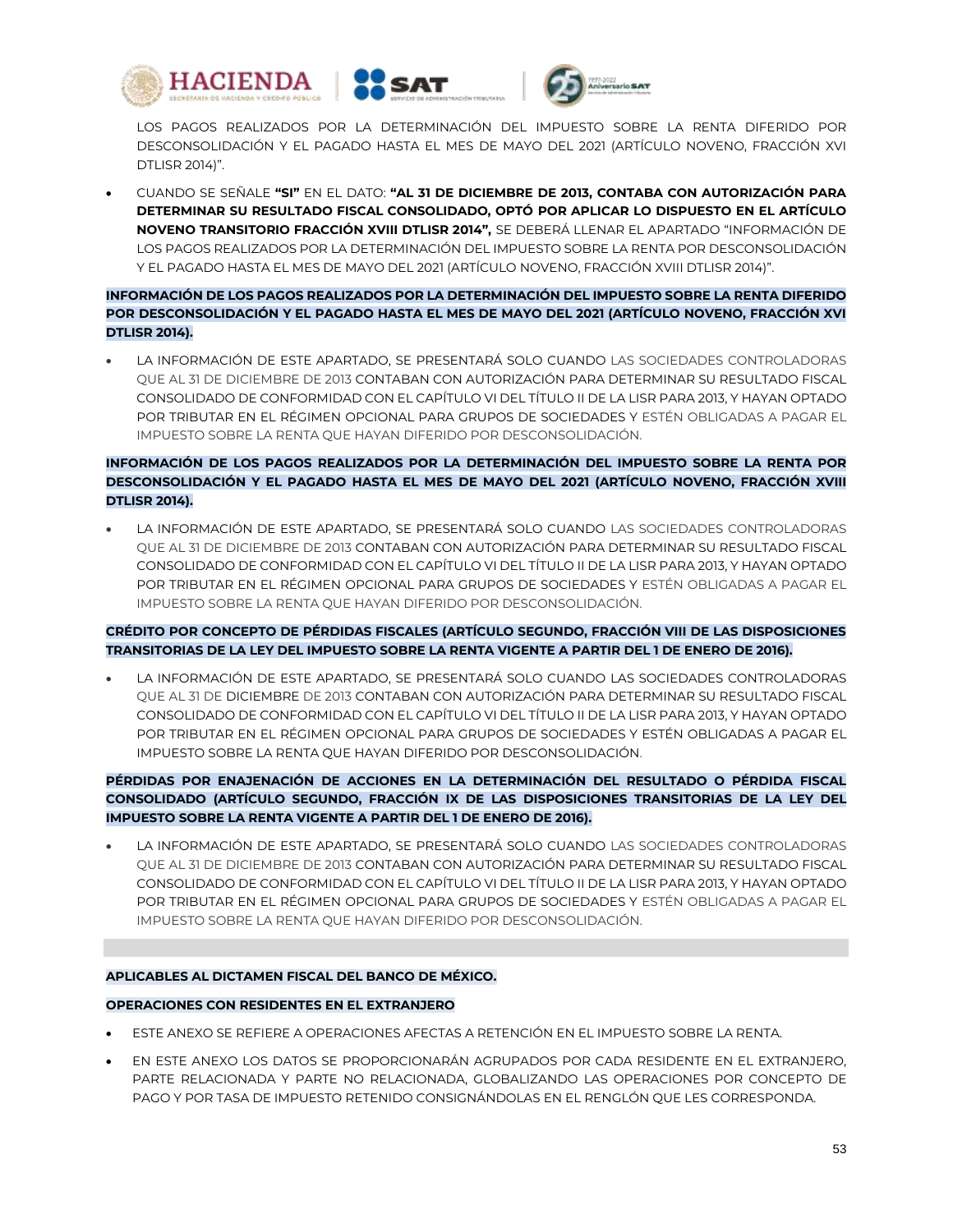



- EN LA COLUMNA **"PAÍS DE RESIDENCIA"**, SE DEBERÁ SELECCIONAR LA CLAVE Y NOMBRE DEL PAÍS DE RESIDENCIA, DE CONFORMIDAD CON EL CATÁLOGO CONTENIDO EN EL APÉNDICE VI DE ESTE INSTRUCTIVO.
- EN LA COLUMNA **"CONCEPTO DEL PAGO"**, SE DEBERÁ SELECCIONAR LA CLAVE Y EL CONCEPTO DEL PAGO, DE CONFORMIDAD CON EL CATÁLOGO CONTENIDO EN EL APÉNDICE XV DE ESTE INSTRUCTIVO.
- EN LA COLUMNA **"ISR POR RETENCIÓN DETERMINADO POR AUDITORÍA ANTES DE APLICACIONES"**, SE DEBERÁ ANOTAR EL IMPORTE DETERMINADO POR EL CONTADOR PÚBLICO INSCRITO EN SU REVISIÓN.
- EN ESTE ANEXO SE REFLEJARÁN DIFERENCIAS DE IMPUESTO CUANDO ESTÉN PENDIENTES DE PAGO A LA FECHA DE PRESENTACIÓN DEL DICTAMEN FISCAL.
- EN CASO DE PROCEDER ALGUNA ACLARACIÓN A LA INFORMACIÓN CONTENIDA EN ESTE ANEXO, EL CONTADOR PÚBLICO INSCRITO QUE DICTAMINÓ DEBERÁ HACERLA EN EL INFORME SOBRE LA REVISIÓN DE LA SITUACIÓN FISCAL DEL CONTRIBUYENTE.

### **EVIDENCIA DE LA APLICACIÓN DE LOS PROCEDIMIENTOS DE REVISIÓN SOBRE LA SITUACIÓN FISCAL DEL CONTRIBUYENTE (PAPELES DE TRABAJO).**

EL CONTADOR PÚBLICO INSCRITO DEBERÁ PROPORCIONAR A TRAVÉS DE MEDIOS ELECTRÓNICOS, LOS PAPELES DE TRABAJO RELATIVOS A LA REVISIÓN DE LA SITUACIÓN FISCAL DEL CONTRIBUYENTE, A QUE SE REFIERE EL ÚLTIMO PÁRRAFO DEL ARTÍCULO 57 DEL REGLAMENTO DEL CFF Y LA RESOLUCIÓN MISCELÁNEA FISCAL PARA 2021, CONSIDERANDO LAS SIGUIENTES:

### **I.- PAQUETE UTILIZADO PARA LA GENERACIÓN DEL ARCHIVO DE PAPELES DE TRABAJO (SBPT).**

SIPRED'2021 (VER MANUAL DE USUARIO, APARTADO OPERACIÓN DE LA OPCIÓN PAPELES DE TRABAJO), EL CUAL SE PODRÁ DESCARGAR Y CONSULTAR EN EL PORTAL DEL SAT

### **II.- PRESENTACIÓN DEL ARCHIVO DE PAPELES DE TRABAJO.**

LA PRESENTACIÓN SE INTEGRA POR:

- LOS PAPELES DE TRABAJO QUE EL CONTADOR PÚBLICO CONSERVE EN EL EXPEDIENTE DE LA AUDITORÍA PRACTICADA AL CONTRIBUYENTE DE QUE SE TRATE, EN LOS QUE SE MUESTRE EL TRABAJO REALIZADO OBSERVANDO LO DISPUESTO EN LAS NORMAS DE AUDITORÍA QUE LES SEAN APLICABLES, MISMOS QUE DEBERÁN INCLUIR LO SIGUIENTE:
	- PROCEDIMIENTOS APLICADOS.
	- > CONCLUSIONES ALCANZADAS.
	- EVIDENCIA DE LA REVISIÓN.
	- EVALUACIÓN DEL CONTROL INTERNO.
	- PLANEACIÓN DE LA AUDITORÍA.
- LA INFORMACIÓN DE LOS PAPELES DE TRABAJO ESTARÁ CONFORMADA EN ARCHIVOS DE EXCEL CON EXTENSIÓN \*.XLSX, POR UNO O VARIOS ARCHIVOS, LOS CUALES **SE INTEGRARÁN COMO SE SEÑALA EN EL PUNTO III**.

## **III.- CARACTERÍSTICAS GENERALES PERMITIDAS.**

NOMBRE DEL ARCHIVO**.**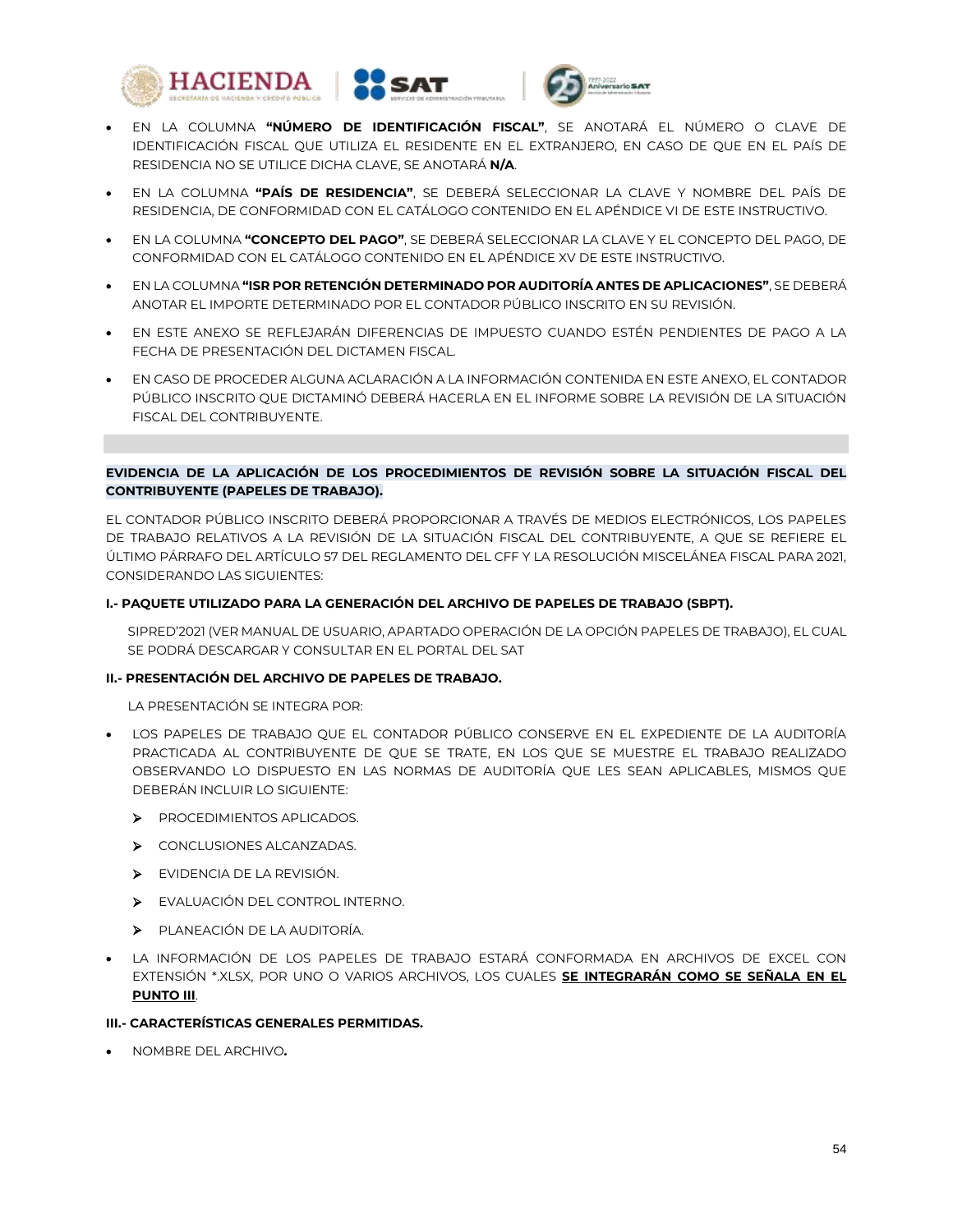





- LA INFORMACIÓN **SE INTEGRARÁ EN UN SOLO ARCHIVO ENCRIPTADO Y ENSOBRETADO CON EXTENSIÓN SBPT**, EL CUAL SERÁ CONFORMADO POR 26 CARACTERES (INCLUYENDO EXTENSIÓN) Y CONTENDRÁ LA INFORMACIÓN SEÑALADA EN EL PUNTO II ANTERIOR.
- TIPO DE FUENTE.
	- > CALIBRI.
- TAMAÑO DE FUENTE.
	- > 10 MÁXIMO.
- NO PERMITE.
	- > IMÁGENES.
	- VÍNCULOS EXTERNOS AL ARCHIVO.
	- PROTECCIÓN DE LIBRO U HOJAS.
- TAMAÑO DEL ARCHIVO CON EXTENSIÓN SBPT.
	- $\triangleright$  COMO MÁXIMO 45 MEGABYTES (MB).

## **APÉNDICE IV. CATÁLOGO DE "TIPO DE OPERACIÓN", PARA EFECTOS DE LOS ANEXOS "OPERACIONES CON PARTES RELACIONADAS" Y "OPERACIONES LLEVADAS A CABO CON RESIDENTES EN EL EXTRANJERO".**

| <b>CLAVE</b> | <b>OPERACIONES DE INGRESO</b>                                                   |
|--------------|---------------------------------------------------------------------------------|
| 100          | INGRESOS TOTALES POR VENTA DE INVENTARIOS PRODUCIDOS TERMINADOS                 |
| 101          | INGRESOS TOTALES POR VENTA DE INVENTARIOS PRODUCIDOS SEMITERMINADOS             |
| 200          | INGRESOS TOTALES POR VENTA DE INVENTARIOS ADQUIRIDOS PARA DISTRIBUCIÓN          |
| 201          | INGRESOS TOTALES POR VENTA DE INVENTARIOS ADQUIRIDOS (MATERIAS PRIMAS)          |
| 202          | INGRESOS TOTALES POR VENTA DE INVENTARIOS ADQUIRIDOS (ARTÍCULOS SEMITERMINADOS) |
| 300          | INGRESOS POR PRESTACIÓN DE SERVICIOS EN GENERAL                                 |
| 301          | INGRESOS POR PRESTACIÓN DE SERVICIOS TÉCNICOS                                   |
| 302          | INGRESOS POR PRESTACIÓN DE SERVICIOS DE MANUFACTURA                             |
| 303          | INGRESOS POR PRESTACIÓN DE SERVICIOS FINANCIEROS                                |
| 400          | INGRESOS POR MAQUILA                                                            |
| 500          | INGRESOS POR SERVICIOS ADMINISTRATIVOS                                          |
| 600          | <b>INGRESOS POR SEGUROS Y REASEGUROS</b>                                        |
| 700          | INGRESOS POR COMISIONES                                                         |
| 800          | <b>INGRESOS POR REGALÍAS</b>                                                    |
| 900          | INGRESOS POR ASISTENCIA TÉCNICA                                                 |
| 1000         | INGRESOS POR INTERESES DEVENGADOS                                               |
| 1100         | INGRESOS POR ARRENDAMIENTO                                                      |
| 1200         | INGRESO POR ENAJENACIÓN DE ACCIONES                                             |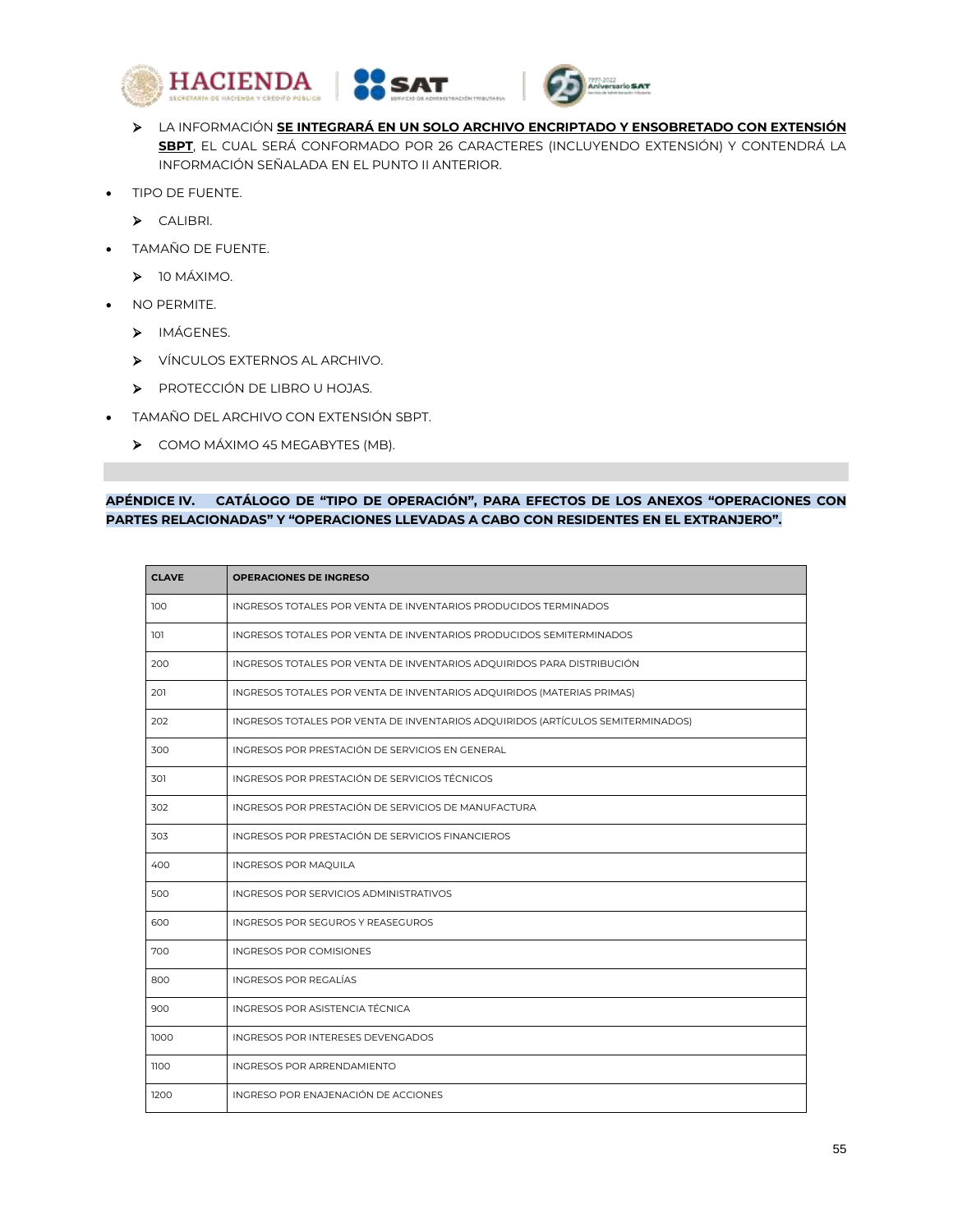







| <b>CLAVE</b> | <b>OPERACIONES DE INGRESO</b>                                                                                                      |
|--------------|------------------------------------------------------------------------------------------------------------------------------------|
| 1300         | INGRESOS POR VENTA DE ACTIVO FIJO                                                                                                  |
| 1301         | INGRESOS POR VENTA DE TERRENOS                                                                                                     |
| 1302         | INGRESOS POR CONDONACIÓN DE DEUDAS                                                                                                 |
| 1303         | INGRESOS POR CANTIDADES PERCIBIDAS PARA EFECTUAR GASTOS POR CUENTA DE PARTES RELACIONADAS                                          |
| 1304         | GANANCIA ACUMULABLE EN OPERACIONES FINANCIERAS DERIVADAS                                                                           |
| 1305         | INTERÉS A FAVOR O ACUMULABLE QUE SE DETERMINE POR REALIZAR OPERACIONES FINANCIERAS DERIVADAS                                       |
| 1306         | ACUMULACIÓN DE INGRESOS PERCIBIDOS POR OPERACIONES FINANCIERAS REFERIDAS A UN SUBYACENTE QUE NO<br>COTICE EN UN MERCADO RECONOCIDO |
| 1307         | INGRESOS POR VENTA DE INTANGIBLES                                                                                                  |
| 1308         | INGRESOS POR VENTA DE OTROS CARGOS Y GASTOS DIFERIDOS                                                                              |
| 1309         | <b>ANTICIPOS DE CLIENTES</b>                                                                                                       |
| 1310         | INGRESOS ATRIBUIBLES A ESTABLECIMIENTOS PERMANENTES                                                                                |
| 1311         | INGRESOS POR OTORGAR BIENES EN COMODATO                                                                                            |
| 1312         | INGRESOS POR ENAJENACIÓN DE DERECHOS                                                                                               |
| 1313         | INGRESOS POR REEMBOLSOS                                                                                                            |
| 1314         | <b>INGRESOS POR VENTA DE CARTERA</b>                                                                                               |
| 1400         | OTROS INGRESOS (ESPECIFICAR)                                                                                                       |

| <b>CLAVE</b> | <b>OPERACIONES DE COSTO Y GASTOS</b>                                                      |
|--------------|-------------------------------------------------------------------------------------------|
| 1500         | COMPRA NETA DE INVENTARIOS DE MATERIA PRIMA                                               |
| 1501         | COMPRA NETA DE INVENTARIOS SEMITERMINADOS                                                 |
| 1600         | COMPRA NETA DE INVENTARIOS ADQUIRIDOS PARA DISTRIBUCIÓN                                   |
| 1601         | COMPRA DE CARTERA                                                                         |
| 1700         | <b>INVERSIONES EN ACTIVO FIJO</b>                                                         |
| 1704         | COSTO FISCAL EN VENTA DE ACTIVO FIJO ADQUIRIDO A PARTES RELACIONADAS                      |
| 1705         | COSTO FISCAL EN VENTA DE TÍTULOS VALOR ADQUIRIDOS A PARTES RELACIONADAS                   |
| 1706         | COSTO FISCAL EN VENTA DE INTANGIBLES ADQUIRIDOS A PARTES RELACIONADAS                     |
| 1707         | COSTO FISCAL EN VENTA DE OTROS CARGOS Y GASTOS DIFERIDOS ADQUIRIDOS A PARTES RELACIONADAS |
| 1708         | COSTO FISCAL EN VENTA DE TERRENO ADQUIRIDO A PARTES RELACIONADAS                          |
| 1801         | REGALÍAS POR USO DE ACTIVOS RELACIONADOS CON EL MERCADO                                   |
| 1802         | REGALÍAS POR USO DE ACTIVOS RELACIONADOS CON LA CARTERA DE CLIENTES                       |
| 1803         | REGALÍAS POR USO DE ACTIVOS INTELECTUALES O ARTÍSTICOS                                    |
| 1804         | REGALÍAS POR USO DE ACTIVOS BASADOS EN CONTRATOS O DERECHOS                               |
| 1805         | REGALÍAS POR USO DE ACTIVOS INTANGIBLES TECNOLÓGICOS                                      |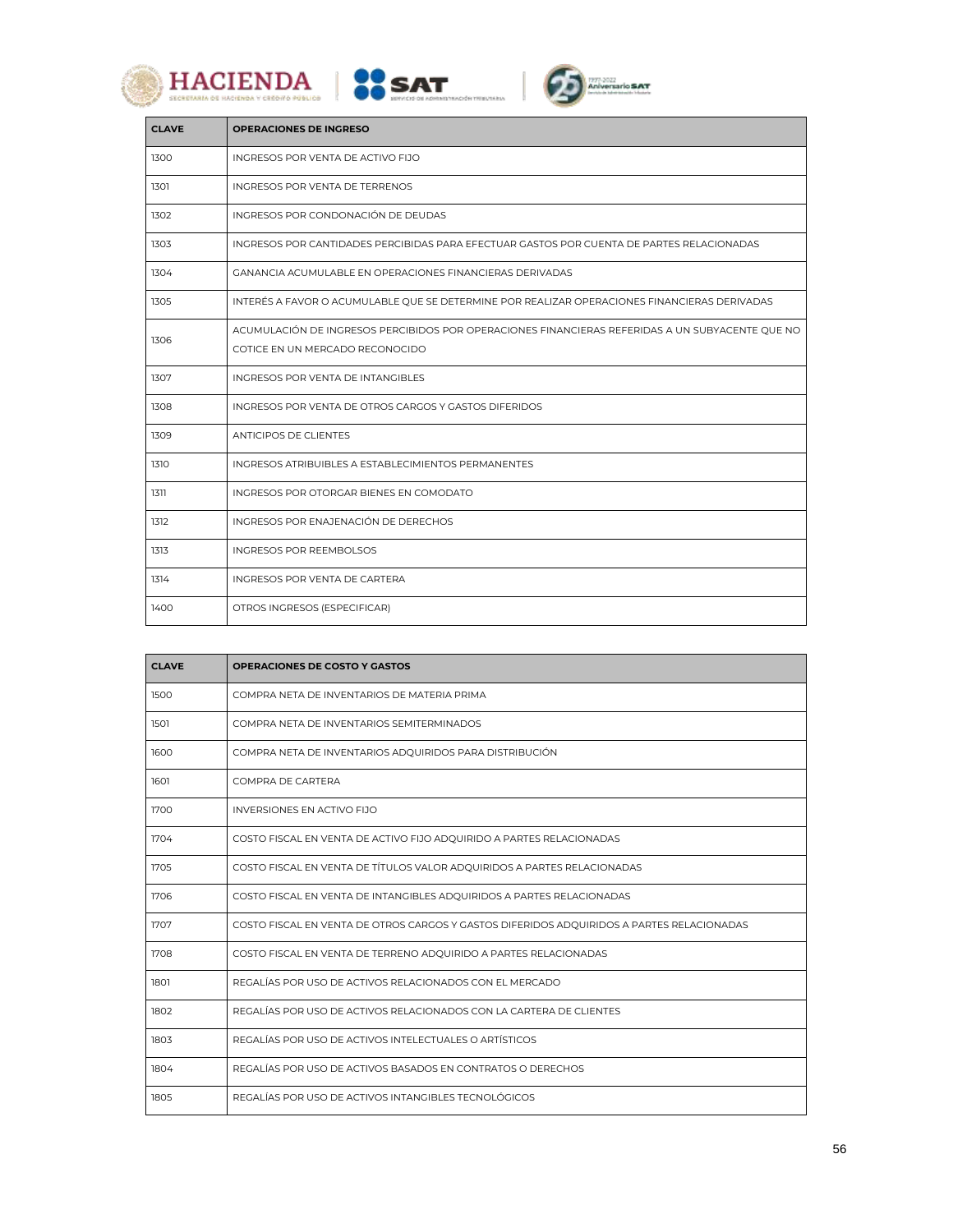





| <b>CLAVE</b> | <b>OPERACIONES DE COSTO Y GASTOS</b>                                                                                |
|--------------|---------------------------------------------------------------------------------------------------------------------|
| 1806         | REGALÍAS POR USO DE OTROS ACTIVOS INTANGIBLES U OTROS CONCEPTOS                                                     |
| 1900         | ASISTENCIA TÉCNICA                                                                                                  |
| 2000         | HONORARIOS, INCLUYE SERVICIOS ADMINISTRATIVOS Y MANO DE OBRA                                                        |
| 2100         | ARRENDAMIENTO                                                                                                       |
| 2200         | <b>GARANTÍAS</b>                                                                                                    |
| 2300         | PUBLICIDAD                                                                                                          |
| 2400         | SERVICIOS DE MAQUILA                                                                                                |
| 2500         | OTROS SERVICIOS PRESTADOS                                                                                           |
| 2600         | SERVICIOS FINANCIEROS                                                                                               |
| 2700         | <b>COMISIONES</b>                                                                                                   |
| 2800         | INTERESES DEVENGADOS A CARGO                                                                                        |
| 2801         | INTERESES POR OPERACIONES DE VENTA DE CARTERA                                                                       |
| 2900         | POR PRIMAS PAGADAS POR SEGURO Y REASEGURO                                                                           |
| 2901         | REASEGURO CAUTIVO                                                                                                   |
| 3000         | COSTO FISCAL EN VENTA DE ACCIONES ADQUIRIDAS A PARTES RELACIONADAS (COSTO COMPROBADO DE<br>ADQUISICIÓN ACTUALIZADO) |
| 3001         | <b>GASTOS A PRORRATA</b>                                                                                            |
| 3002         | DEVOLUCIONES, REBAJAS Y DESCUENTOS SOBRE VENTA DE INVENTARIOS PRODUCIDOS TERMINADOS                                 |
| 3003         | DEVOLUCIONES, REBAJAS Y DESCUENTOS SOBRE VENTA DE INVENTARIOS PRODUCIDOS SEMITERMINADOS                             |
| 3004         | DEVOLUCIONES, REBAJAS Y DESCUENTOS SOBRE VENTA DE INVENTARIOS ADQUIRIDOS PARA DISTRIBUCIÓN                          |
| 3005         | DEVOLUCIONES, REBAJAS Y DESCUENTOS SOBRE VENTA DE INVENTARIOS ADQUIRIDOS (MATERIAS PRIMAS)                          |
| 3006         | DEVOLUCIONES, REBAJAS Y DESCUENTOS SOBRE VENTA DE INVENTARIOS ADQUIRIDOS (ARTÍCULOS<br>SEMITERMINADOS)              |
| 3007         | POR CANTIDADES INICIALES PARA ADQUIRIR EL DERECHO DE CELEBRAR UNA OPERACIÓN FINANCIERA DERIVADA                     |
| 3008         | POR CANTIDADES INICIALES PARA ADQUIRIR EL DERECHO DE CELEBRAR UNA OPERACIÓN FINANCIERA                              |
| 3009         | POR RECIBIR BIENES EN COMODATO                                                                                      |
| 3010         | COSTOS Y/O POR ADQUIRIR DERECHOS                                                                                    |
| 3011         | COSTOS Y/O POR ADQUIRIR CONCESIONES                                                                                 |
| 3012         | INVERSIONES EN INTANGIBLES                                                                                          |
| 3013         | COSTOS Y/O POR REEMBOLSOS                                                                                           |
| 3014         | INVERSIONES EN OTROS GASTOS Y CARGOS DIFERIDOS                                                                      |
| 3015         | INVERSIONES POR ADQUIRIR ACCIONES                                                                                   |
| 3016         | ANTICIPOS DE GASTOS                                                                                                 |
| 3100         | OTROS PAGOS (ESPECIFICAR)                                                                                           |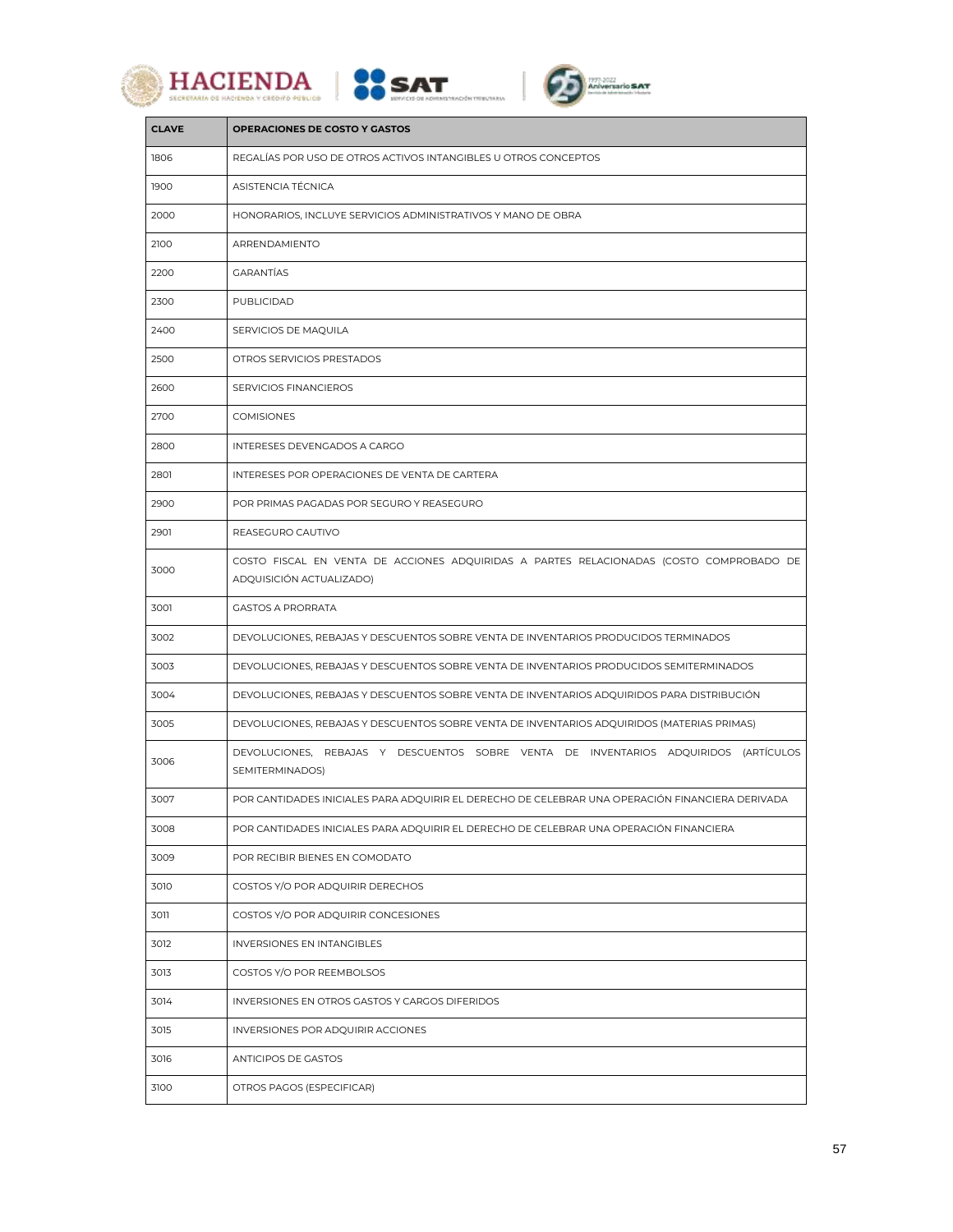



# **APÉNDICE V. CATÁLOGO DE "MÉTODO DE PRECIOS DE TRANSFERENCIA APLICADO", PARA EFECTOS DEL ANEXO "OPERACIONES CON PARTES RELACIONADAS".**

| <b>CLAVE</b> | <b>MÉTODO</b>                                       |
|--------------|-----------------------------------------------------|
| PC.          | PRECIO COMPARABLE NO CONTROLADO                     |
| <b>PR</b>    | PRECIO DE REVENTA                                   |
| CA           | COSTO ADICIONADO                                    |
| PU           | PARTICIÓN DE UTILIDADES                             |
| RPU          | RESIDUAL DE PARTICIÓN DE UTILIDADES                 |
| <b>MTU</b>   | MÁRGENES TRANSACCIONALES DE UTILIDADES DE OPERACIÓN |

## **APÉNDICE VI. CATÁLOGO DE "PAÍS DE RESIDENCIA", "PAÍS DE RESIDENCIA PARA EFECTOS FISCALES", "PAÍS DE RESIDENCIA FISCAL DE LA ENTIDAD" Y "PAÍS DE RESIDENCIA DEL RESIDENTE EN EL EXTRANJERO".**

PARA LOS EFECTOS DE ESTE APÉNDICE, SE APLICARÁ EL CATÁLOGO VIGENTE A LA FECHA DE PRESENTACIÓN DEL DICTAMEN FISCAL, SEGÚN EL ANEXO 10 DE LA RESOLUCIÓN MISCELÁNEA FISCAL Y EL CUAL SE PRESENTA A CONTINUACIÓN.

| <b>CLAVE</b> | <b>NOMBRE DEL PAÍS</b>                                  |
|--------------|---------------------------------------------------------|
| AF           | AFGANISTÁN (EMIRATO ISLÁMICO DE)                        |
| <b>AL</b>    | ALBANIA (REPÚBLICA DE)                                  |
| DF.          | ALEMANIA (REPÚBLICA FEDERAL DE)                         |
| AD.          | ANDORRA (PRINCIPADO DE)                                 |
| AO           | ANGOLA (REPÚBLICA DE)                                   |
| $\mathsf{A}$ | ANGUILA                                                 |
| AQ.          | ANTÁRTIDA                                               |
| AG           | ANTIGUA Y BARBUDA (COMUNIDAD BRITÁNICA DE NACIONES)     |
| AN           | ANTILLAS NEERLANDESAS (TERRITORIO HOLANDÉS DE ULTRAMAR) |
| <b>SA</b>    | ARABIA SAUDITA (REINO DE)                               |
| DZ           | ARGELIA (REPÚBLICA DEMOCRÁTICA Y POPULAR DE)            |
| AR.          | ARGENTINA (REPUBLICA)                                   |
| AM           | ARMENIA (REPÚBLICA DE)                                  |
| AW           | ARUBA (TERRITORIO HOLANDÉS DE ULTRAMAR)                 |
| AU           | AUSTRALIA (COMUNIDAD DE)                                |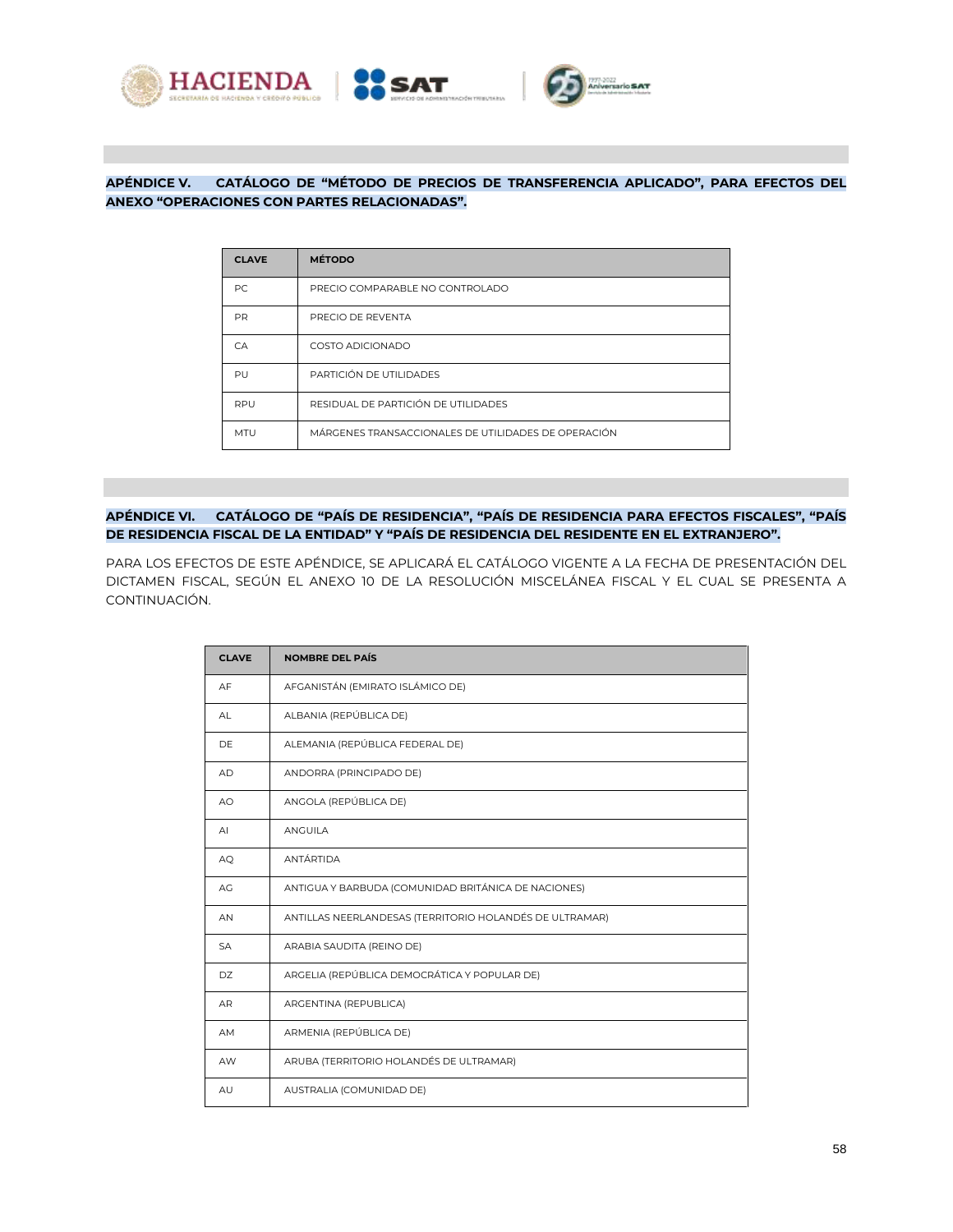





| <b>CLAVE</b> | <b>NOMBRE DEL PAÍS</b>                     |
|--------------|--------------------------------------------|
| AT           | AUSTRIA (REPÚBLICA DE)                     |
| AZ           | AZERBAIJAN (REPUBLICA AZERBAIJANI)         |
| BS           | BAHAMAS (COMUNIDAD DE LAS)                 |
| BH           | BAHREIN (ESTADO DE)                        |
| <b>BD</b>    | BANGLADESH (REPÚBLICA POPULAR DE)          |
| BB           | BARBADOS (COMUNIDAD BRITÁNICA DE NACIONES) |
| BE           | BELGICA (REINO DE)                         |
| BZ           | <b>BELICE</b>                              |
| BJ           | BENIN (REPUBLICA DE)                       |
| BM           | <b>BERMUDAS</b>                            |
| BY           | BIELORRUSIA (REPUBLICA DE)                 |
| <b>BO</b>    | BOLIVIA (REPUBLICA DE)                     |
| BA           | BOSNIA Y HERZEGOVINA                       |
| BW           | BOTSWANA (REPÚBLICA DE)                    |
| BR.          | BRASIL (REPÚBLICA FEDERATIVA DE)           |
| BN           | BRUNEI (ESTADO DE) (RESIDENCIA DE PAZ)     |
| BG           | BULGARIA (REPUBLICA DE)                    |
| BF           | <b>BURKINA FASO</b>                        |
| BI           | BURUNDI (REPUBLICA DE)                     |
| ВT           | BUTAN (REINO DE)                           |
| CV           | CABO VERDE (REPUBLICA DE)                  |
| TD           | CHAD (REPUBLICA DEL)                       |
| KY           | CAIMÁN (ISLAS)                             |
| KH           | CAMBOYA (REINO DE)                         |
| CM           | CAMERUN (REPUBLICA DEL)                    |
| CA           | CANADA                                     |
| CL.          | CHILE (REPUBLICA DE)                       |
| CN           | CHINA (REPUBLICA POPULAR)                  |
| CY           | CHIPRE (REPUBLICA DE)                      |
| VA           | CIUDAD DEL VATICANO (ESTADO DE LA)         |
| CC           | COCOS (KEELING, ISLAS AUSTRALIANAS)        |
| CO           | COLOMBIA (REPUBLICA DE)                    |
| KM           | COMORAS (ISLAS)                            |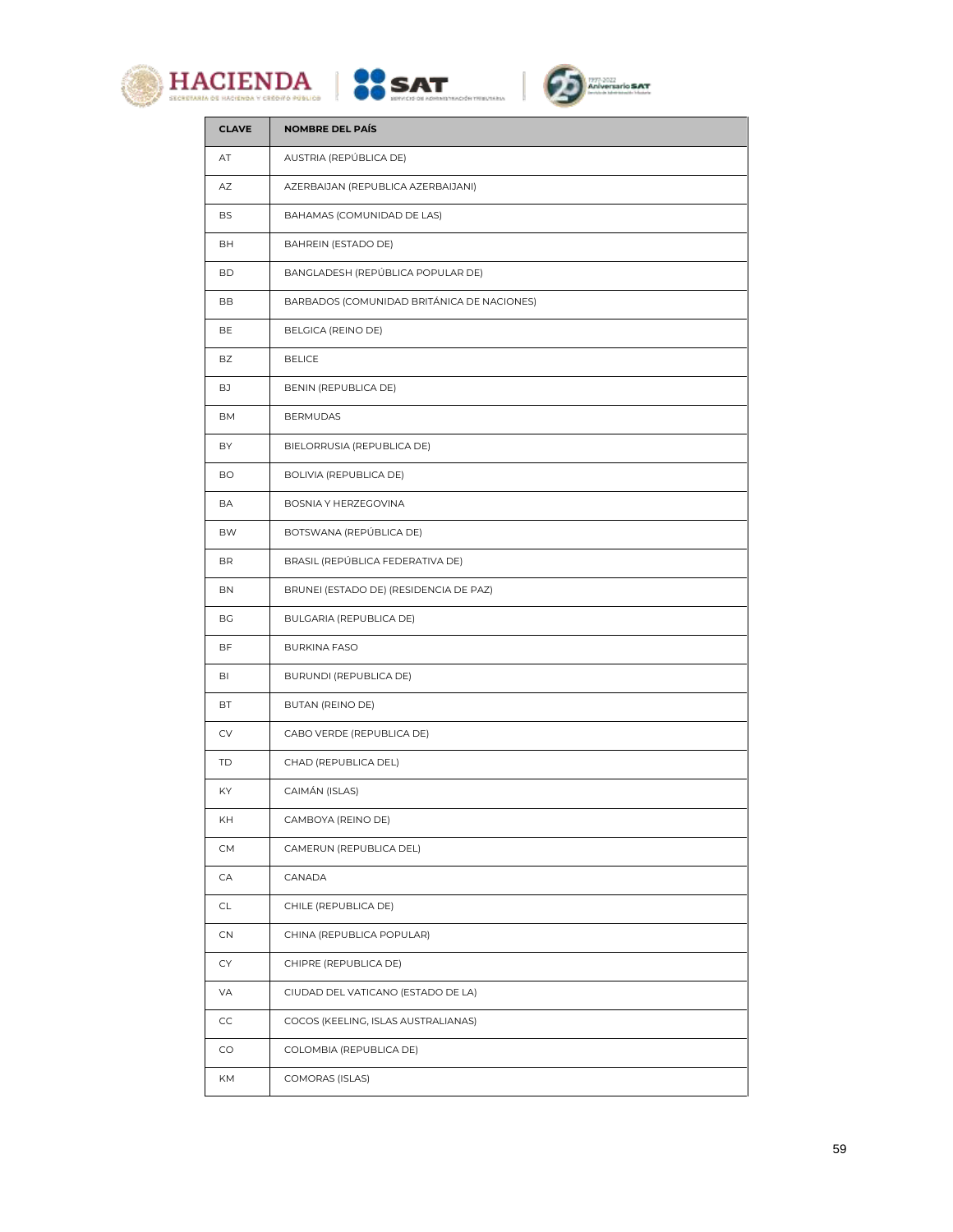





| <b>CLAVE</b> | <b>NOMBRE DEL PAÍS</b>                                     |
|--------------|------------------------------------------------------------|
| CG           | CONGO (REPUBLICA DEL)                                      |
| СK           | COOK (ISLAS)                                               |
| KP           | COREA (REPUBLICA POPULAR DEMOCRÁTICA DE) (COREA DEL NORTE) |
| KR           | COREA (REPUBLICA DE) (COREA DEL SUR)                       |
| CI           | COSTA DE MARFIL (REPUBLICA DE LA)                          |
| CR           | COSTA RICA (REPUBLICA DE)                                  |
| HR.          | CROACIA (REPUBLICA DE)                                     |
| CU           | CUBA (REPUBLICA DE)                                        |
| DK           | DINAMARCA (REINO DE)                                       |
| DJ           | DJIBOUTI (REPUBLICA DE)                                    |
| DM           | DOMINICA (COMUNIDAD DE)                                    |
| EC           | ECUADOR (REPUBLICA DEL)                                    |
| EG           | EGIPTO (REPUBLICA ARABE DE)                                |
| SV           | EL SALVADOR (REPUBLICA DE)                                 |
| AE           | <b>EMIRATOS ARABES UNIDOS</b>                              |
| ER           | ERITREA (ESTADO DE)                                        |
| SI           | ESLOVENIA (REPUBLICA DE)                                   |
| ES           | ESPAÑA (REINO DE)                                          |
| FM           | ESTADO FEDERADO DE MICRONESIA                              |
| US           | ESTADOS UNIDOS DE AMERICA                                  |
| EE           | ESTONIA (REPUBLICA DE)                                     |
| ET           | ETIOPIA (REPUBLICA DEMOCRÁTICA FEDERAL)                    |
| FJ           | FIDJI (REPUBLICA DE)                                       |
| PH           | FILIPINAS (REPUBLICA DE LAS)                               |
| FL           | FINLANDIA (REPUBLICA DE)                                   |
| FR           | FRANCIA (REPUBLICA FRANCESA)                               |
| GA           | GABONESA (REPUBLICA)                                       |
| GМ           | GAMBIA (REPUBLICA DE LA)                                   |
| GE           | GEORGIA (REPUBLICA DE)                                     |
| GН           | GHANA (REPUBLICA DE)                                       |
| GI           | <b>GIBRALTAR (R.U.)</b>                                    |
| GD           | GRANADA                                                    |
| GR           | GRECIA (REPUBLICA HELENICA)                                |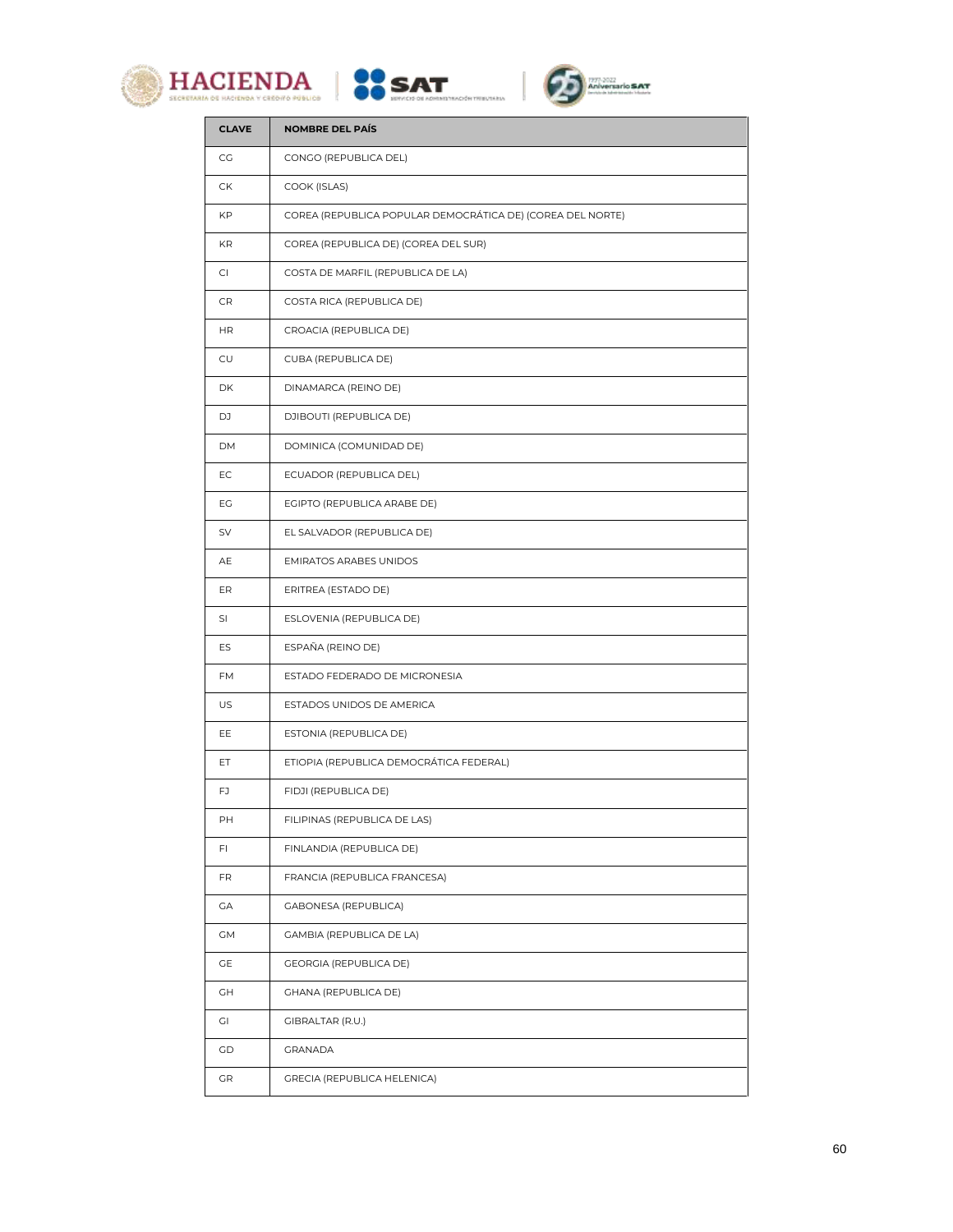





| <b>CLAVE</b> | NOMBRE DEL PAÍS                                            |
|--------------|------------------------------------------------------------|
| GL           | GROENLANDIA (DINAMARCA)                                    |
| GP           | <b>GUADALUPE (DEPARTAMENTO DE)</b>                         |
| GU           | GUAM (E.U.A.)                                              |
| <b>GT</b>    | <b>GUATEMALA (REPUBLICA DE)</b>                            |
| СG           | <b>GUERNSEY</b>                                            |
| GW           | GUINEA-BISSAU (REPUBLICA DE)                               |
| GQ           | GUINEA ECUATORIAL (REPUBLICA DE)                           |
| GΝ           | GUINEA (REPUBLICA DE)                                      |
| GF           | <b>GUYANA FRANCESA</b>                                     |
| GY           | GUYANA (REPUBLICA COOPERATIVA DE)                          |
| HT           | HAITI (REPUBLICA DE)                                       |
| <b>HN</b>    | HONDURAS (REPUBLICA DE)                                    |
| НK           | HONG KONG (REGION ADMINISTRATIVA ESPECIAL DE LA REPUBLICA) |
| <b>HU</b>    | HUNGRIA (REPUBLICA DE)                                     |
| IN           | INDIA (REPUBLICA DE)                                       |
| ID           | INDONESIA (REPUBLICA DE)                                   |
| IQ           | IRAK (REPUBLICA DE)                                        |
| IR           | IRAN (REPUBLICA ISLAMICA DEL)                              |
| IE           | IRLANDA (REPUBLICA DE)                                     |
| IS           | ISLANDIA (REPUBLICA DE)                                    |
| BV           | <b>ISLA BOUVET</b>                                         |
| IM           | <b>ISLA DE MAN</b>                                         |
| АX           | <b>ISLAS ALAND</b>                                         |
| FO           | <b>ISLAS FEROE</b>                                         |
| GS           | ISLAS GEORGIA Y SANDWICH DEL SUR                           |
| HМ           | ISLAS HEARD Y MCDONALD                                     |
| FK           | ISLAS MALVINAS (R.U.)                                      |
| MP.          | <b>ISLAS MARIANAS SEPTENTRIONALES</b>                      |
| MН           | <b>ISLAS MARSHALL</b>                                      |
| UM           | ISLAS MENORES DE ULTRAMAR DE ESTADOS UNIDOS DE AMERICA     |
| SB           | ISLAS SALOMON (COMUNIDAD BRITÁNICA DE NACIONES)            |
| SJ           | ISLAS SVALBARD Y JAN MAYEN (NORUEGA)                       |
| ΤK           | <b>ISLAS TOKELAU</b>                                       |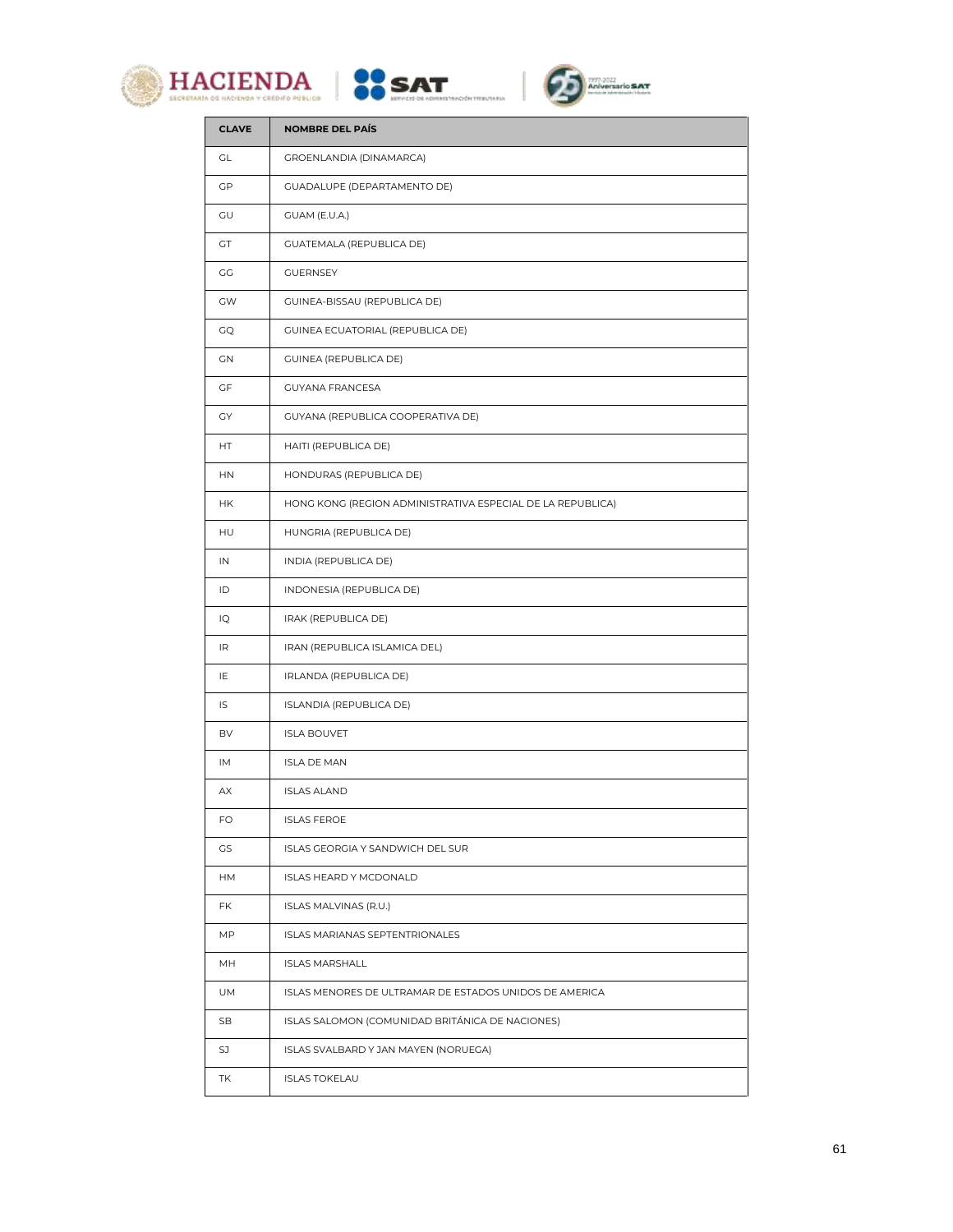





| <b>CLAVE</b> | <b>NOMBRE DEL PAÍS</b>                            |
|--------------|---------------------------------------------------|
| WF           | <b>ISLAS WALLIS Y FUTUNA</b>                      |
| IL           | ISRAEL (ESTADO DE)                                |
| IT           | ITALIA (REPUBLICA ITALIANA)                       |
| <b>JM</b>    | <b>JAMAICA</b>                                    |
| JP           | <b>JAPON</b>                                      |
| JE.          | <b>JERSEY</b>                                     |
| JO           | JORDANIA (REINO HACHEMITA DE)                     |
| KZ           | KAZAKHSTAN (REPUBLICA DE)                         |
| KE           | KENYA (REPUBLICA DE)                              |
| KI           | KIRIBATI (REPUBLICA DE)                           |
| KW.          | KUWAIT (ESTADO DE)                                |
| KG           | KYRGYZSTAN (REPUBLICA KIRGYZIA)                   |
| LS.          | LESOTHO (REINO DE)                                |
| LV           | LETONIA (REPUBLICA DE)                            |
| LB.          | LIBANO (REPUBLICA DE)                             |
| LR           | LIBERIA (REPUBLICA DE)                            |
| LY.          | LIBIA (JAMAHIRIYA LIBIA ARABE POPULAR SOCIALISTA) |
| LI.          | LIECHTENSTEIN (PRINCIPADO DE)                     |
| LT.          | LITUANIA (REPUBLICA DE)                           |
| LU           | LUXEMBURGO (GRAN DUCADO DE)                       |
| MO           | <b>MACAO</b>                                      |
| MK.          | MACEDONIA (ANTIGUA REPUBLICA YUGOSLAVA DE)        |
| МG           | MADAGASCAR (REPUBLICA DE)                         |
| MY           | MALASIA                                           |
| MW           | MALAWI (REPUBLICA DE)                             |
| MV           | MALDIVAS (REPUBLICA DE)                           |
| ML           | MALI (REPUBLICA DE)                               |
| MT           | MALTA (REPUBLICA DE)                              |
| MA           | MARRUECOS (REINO DE)                              |
| МQ           | MARTINICA (DEPARTAMENTO DE) (FRANCIA)             |
| MU           | MAURICIO (REPUBLICA DE)                           |
| MR           | MAURITANIA (REPUBLICA ISLAMICA DE)                |
| YT           | <b>MAYOTTE</b>                                    |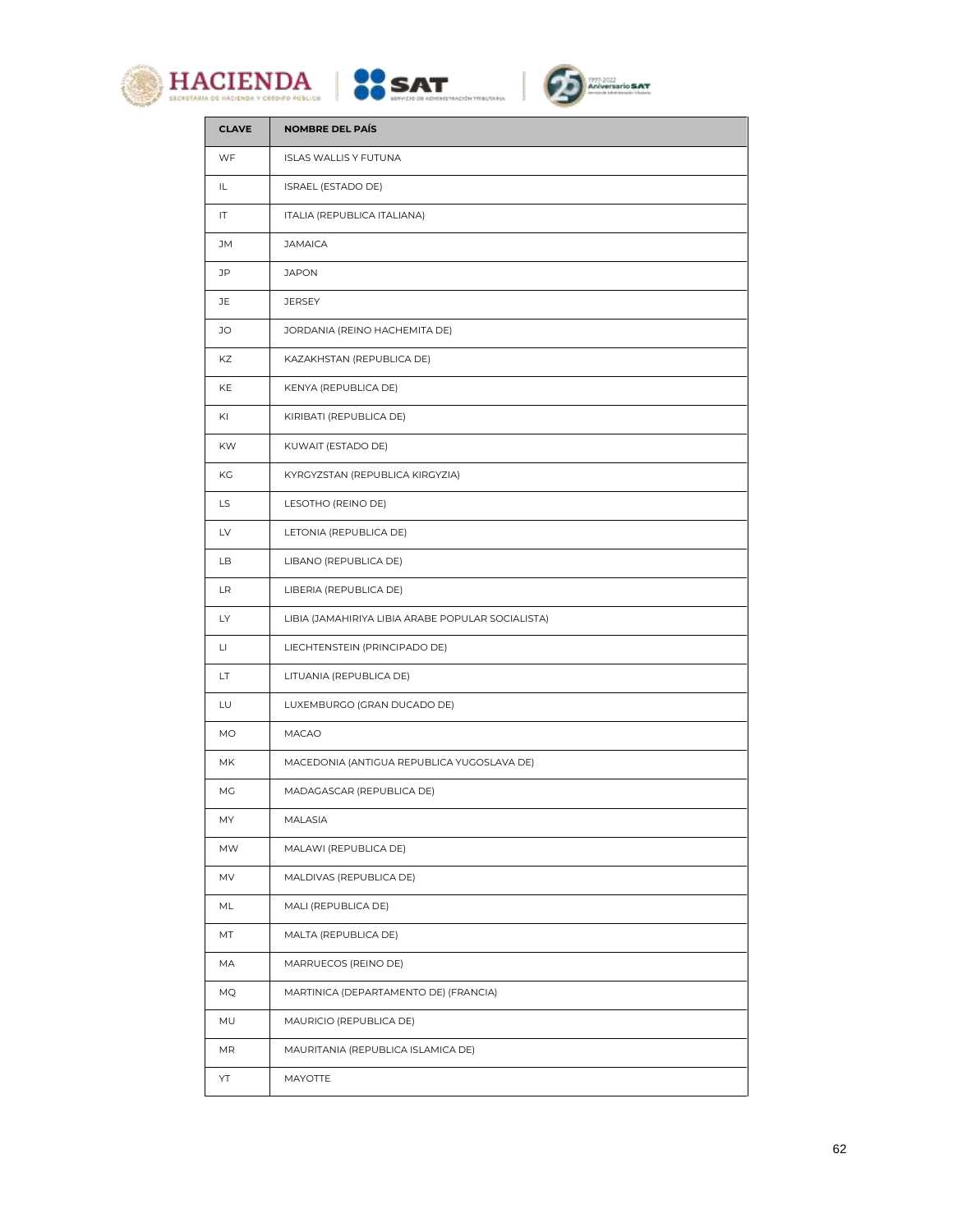





| <b>CLAVE</b> | <b>NOMBRE DEL PAÍS</b>                           |
|--------------|--------------------------------------------------|
| MX           | MÉXICO (ESTADOS UNIDOS MEXICANOS)                |
| MD           | MOLDAVIA (REPUBLICA DE)                          |
| MC.          | MONACO (PRINCIPADO DE)                           |
| MN           | MONGOLIA                                         |
| МS           | MONSERRAT (ISLA)                                 |
| МE           | MONTENEGRO                                       |
| ΜZ           | MOZAMBIQUE (REPUBLICA DE)                        |
| МM           | MYANMAR (UNION DE)                               |
| ΝA           | NAMIBIA (REPUBLICA DE)                           |
| <b>NR</b>    | NAURU                                            |
| CX           | NAVIDAD (CHRISTMAS) (ISLAS)                      |
| <b>NP</b>    | NEPAL (REINO DE)                                 |
| NI           | NICARAGUA (REPUBLICA DE)                         |
| <b>NE</b>    | NIGER (REPUBLICA DE)                             |
| ΝG           | NIGERIA (REPUBLICA FEDERAL DE)                   |
| <b>NU</b>    | NIVE (ISLA)                                      |
| NF.          | <b>NORFOLK (ISLA)</b>                            |
| NO.          | NORUEGA (REINO DE)                               |
| NC.          | NUEVA CALEDONIA (TERRITORIO FRANCES DE ULTRAMAR) |
| NZ           | NUEVA ZELANDIA                                   |
| OM           | OMAN (SULTANATO DE)                              |
| PIK          | PACIFICO, ISLAS DEL (ADMON. E.U.A.)              |
| <b>NL</b>    | PAÍSES BAJOS (REINO DE LOS) (HOLANDA)            |
| РK           | PAKISTAN (REPUBLICA ISLAMICA DE)                 |
| PW           | PALAU (REPUBLICA DE)                             |
| PS           | PALESTINA                                        |
| PA           | PANAMA (REPUBLICA DE)                            |
| PG           | PAPUA NUEVA GUINEA (ESTADO INDEPENDIENTE DE)     |
| PY           | PARAGUAY (REPUBLICA DEL)                         |
| PE           | PERU (REPUBLICA DEL)                             |
| PN           | PITCAIRNS (ISLAS DEPENDENCIA BRITÁNICA)          |
| PF           | POLINESIA FRANCESA                               |
| PL           | POLONIA (REPUBLICA DE)                           |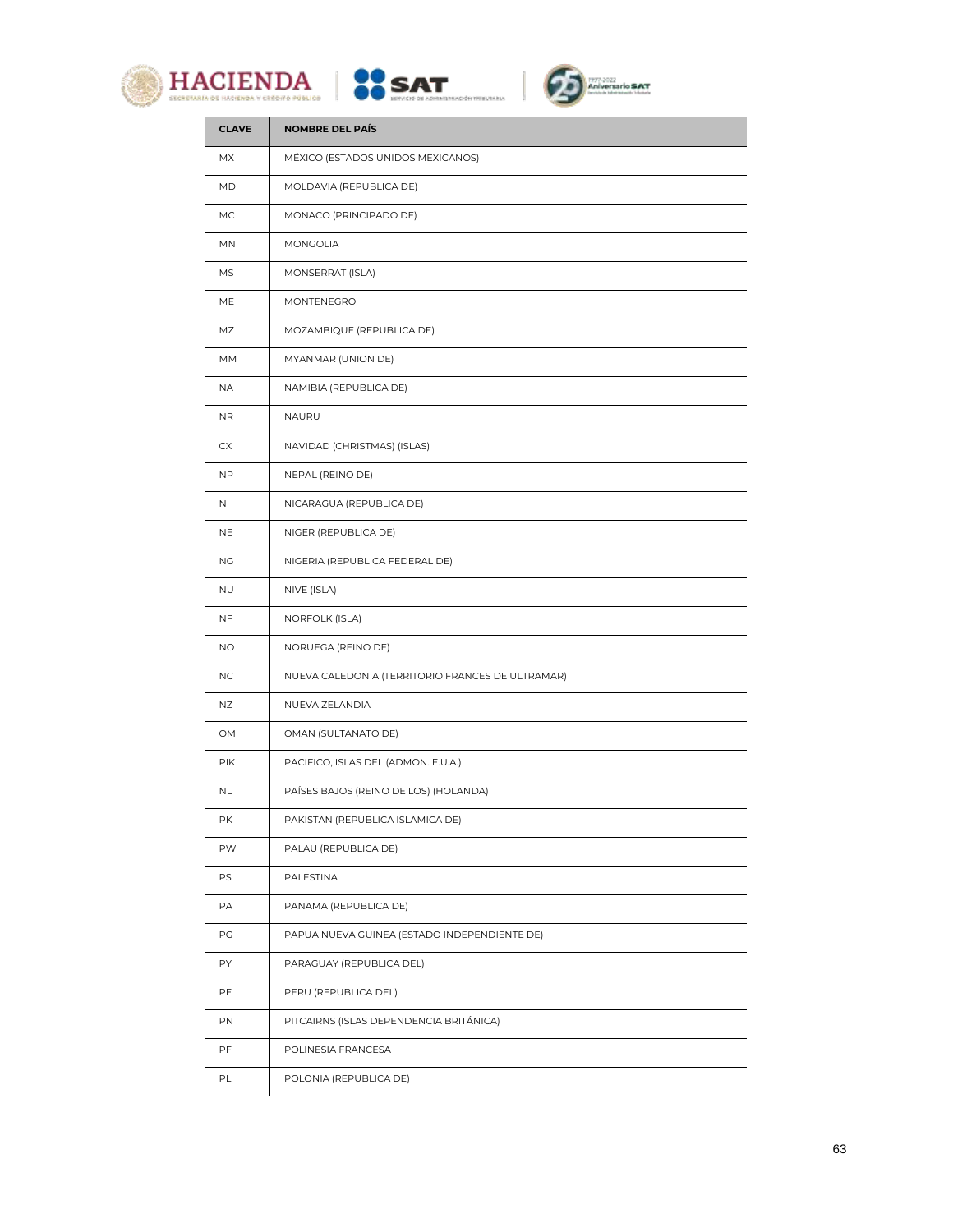





| <b>CLAVE</b> | <b>NOMBRE DEL PAÍS</b>                                   |
|--------------|----------------------------------------------------------|
| PT           | PORTUGAL (REPUBLICA PORTUGUESA)                          |
| PR           | PUERTO RICO (ESTADO LIBRE ASOCIADO DE LA COMUNIDAD DE)   |
| QA           | QATAR (ESTADO DE)                                        |
| GB.          | REINO UNIDO DE LA GRAN BRETAÑA E IRLANDA DEL NORTE       |
| CZ           | REPUBLICA CHECA                                          |
| CF           | REPUBLICA CENTROAFRICANA                                 |
| LA           | REPÚBLICA DEMOCRÁTICA POPULAR LAOS                       |
| RS           | REPUBLICA DE SERBIA                                      |
| <b>DO</b>    | REPUBLICA DOMINICANA                                     |
| SK           | REPUBLICA ESLOVACA                                       |
| CD.          | REPUBLICA POPULAR DEL CONGO                              |
| <b>RW</b>    | REPUBLICA RUANDESA                                       |
| RE           | REUNION (DEPARTAMENTO DE LA) (FRANCIA)                   |
| RO           | RUMANIA                                                  |
| RU           | RUSIA (FEDERACIÓN RUSA)                                  |
| EH           | SAHARA OCCIDENTAL (REPUBLICA ARABE SAHARAVI DEMOCRÁTICA) |
| WS           | SAMOA (ESTADO INDEPENDIENTE DE)                          |
| AS           | SAMOA AMERICANA                                          |
| BL           | SAN BARTOLOME                                            |
| <b>KN</b>    | SAN CRISTOBAL Y NIEVES (FEDERACIÓN DE) (SAN KITTS-NEVIS) |
| SM           | SAN MARINO (SERENISIMA REPUBLICA DE)                     |
| MF           | <b>SAN MARTIN</b>                                        |
| PМ           | SAN PEDRO Y MIQUELON                                     |
| VC           | SAN VICENTE Y LAS GRANADINAS                             |
| SH           | <b>SANTA ELENA</b>                                       |
| LC.          | SANTA LUCIA                                              |
| ST           | SANTO TOME Y PRINCIPE (REPUBLICA DEMOCRÁTICA DE)         |
| SN           | SENEGAL (REPUBLICA DEL)                                  |
| SC           | SEYCHELLES (REPUBLICA DE LAS)                            |
| SL           | SIERRA LEONA (REPUBLICA DE)                              |
| SG           | SINGAPUR (REPUBLICA DE)                                  |
| SY           | SIRIA (REPUBLICA ARABE)                                  |
| SO           | SOMALIA                                                  |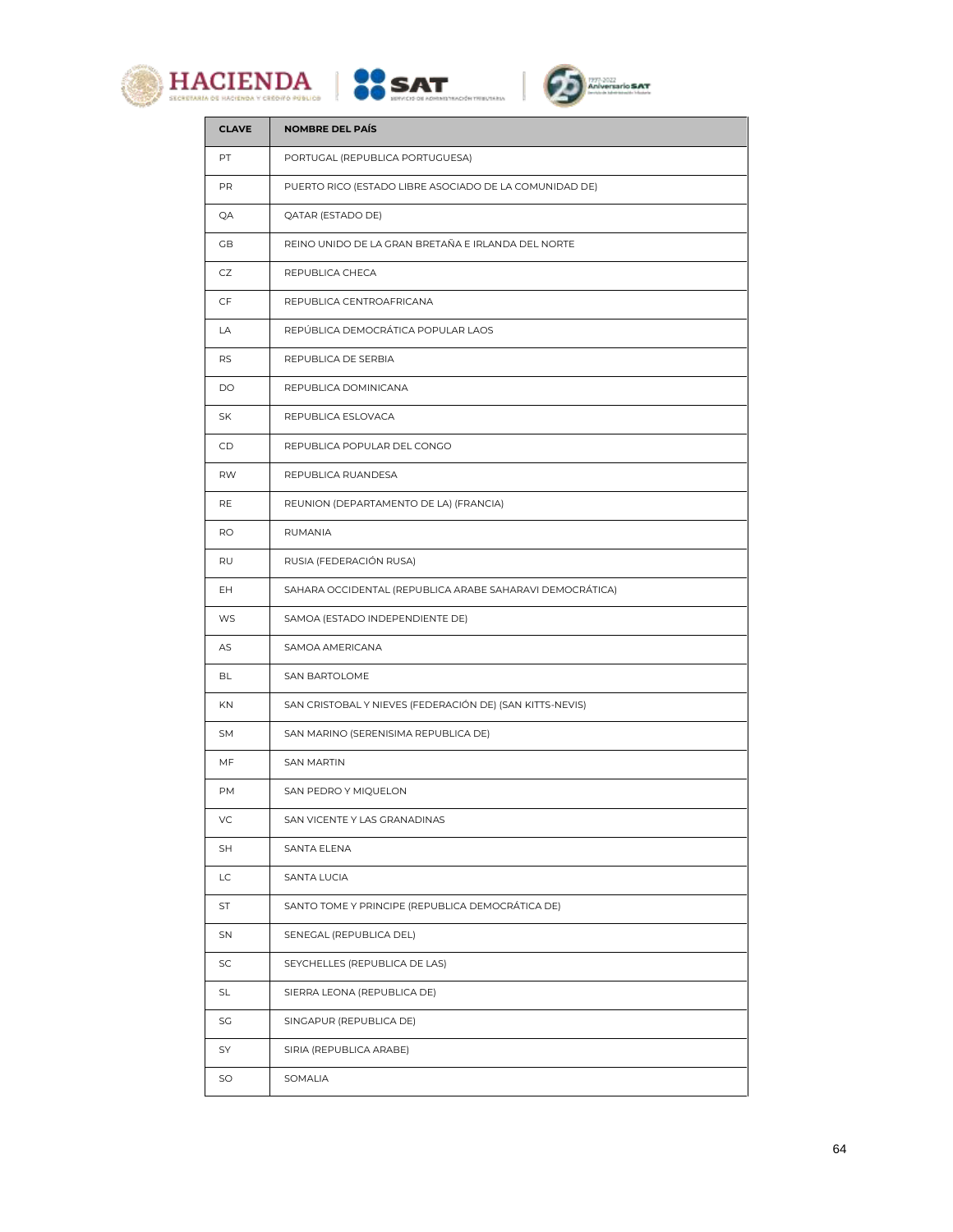





| <b>CLAVE</b> | <b>NOMBRE DEL PAÍS</b>                          |
|--------------|-------------------------------------------------|
| LK           | SRI LANKA (REPUBLICA DEMOCRÁTICA SOCIALISTA DE) |
| ZA           | SUDAFRICA (REPUBLICA DE)                        |
| SD           | SUDAN (REPUBLICA DEL)                           |
| SE           | SUECIA (REINO DE)                               |
| CH           | SUIZA (CONFEDERACION)                           |
| SR           | SURINAME (REPUBLICA DE)                         |
| SZ           | SWAZILANDIA (REINO DE)                          |
| TJ           | TADJIKISTAN (REPUBLICA DE)                      |
| TH           | TAILANDIA (REINO DE)                            |
| <b>TW</b>    | TAIWAN (REPUBLICA DE CHINA)                     |
| TZ           | TANZANIA (REPUBLICA UNIDA DE)                   |
| IО           | TERRITORIOS BRITANICOS DEL OCEANO INDICO        |
| TF.          | TERRITORIOS FRANCESES, AUSTRALES Y ANTARTICOS   |
| TL.          | <b>TIMOR ORIENTAL</b>                           |
| TG           | TOGO (REPUBLICA TOGOLESA)                       |
| TO           | TONGA (REINO DE)                                |
| TT           | TRINIDAD Y TOBAGO (REPUBLICA DE)                |
| TN           | TUNEZ (REPUBLICA DE)                            |
| TC           | TURCAS Y CAICOS (ISLAS)                         |
| TM           | TURKMENISTAN (REPUBLICA DE)                     |
| TR           | TURQUIA (REPUBLICA DE)                          |
| TV           | TUVALU (COMUNIDAD BRITÁNICA DE NACIONES)        |
| UA           | <b>UCRANIA</b>                                  |
| UG           | UGANDA (REPUBLICA DE)                           |
| UY           | URUGUAY (REPUBLICA ORIENTAL DEL)                |
| UZ           | UZBEJISTAN (REPUBLICA DE)                       |
| VU           | VANUATU                                         |
| VE           | VENEZUELA (REPUBLICA DE)                        |
| VN           | VIETNAM (REPUBLICA SOCIALISTA DE)               |
| VG           | VIRGENES. ISLAS (BRITÁNICAS)                    |
| VI           | VÍRGENES. ISLAS (NORTEAMERICANAS)               |
| YE           | YEMEN (REPUBLICA DE)                            |
| ZΜ           | ZAMBIA (REPUBLICA DE)                           |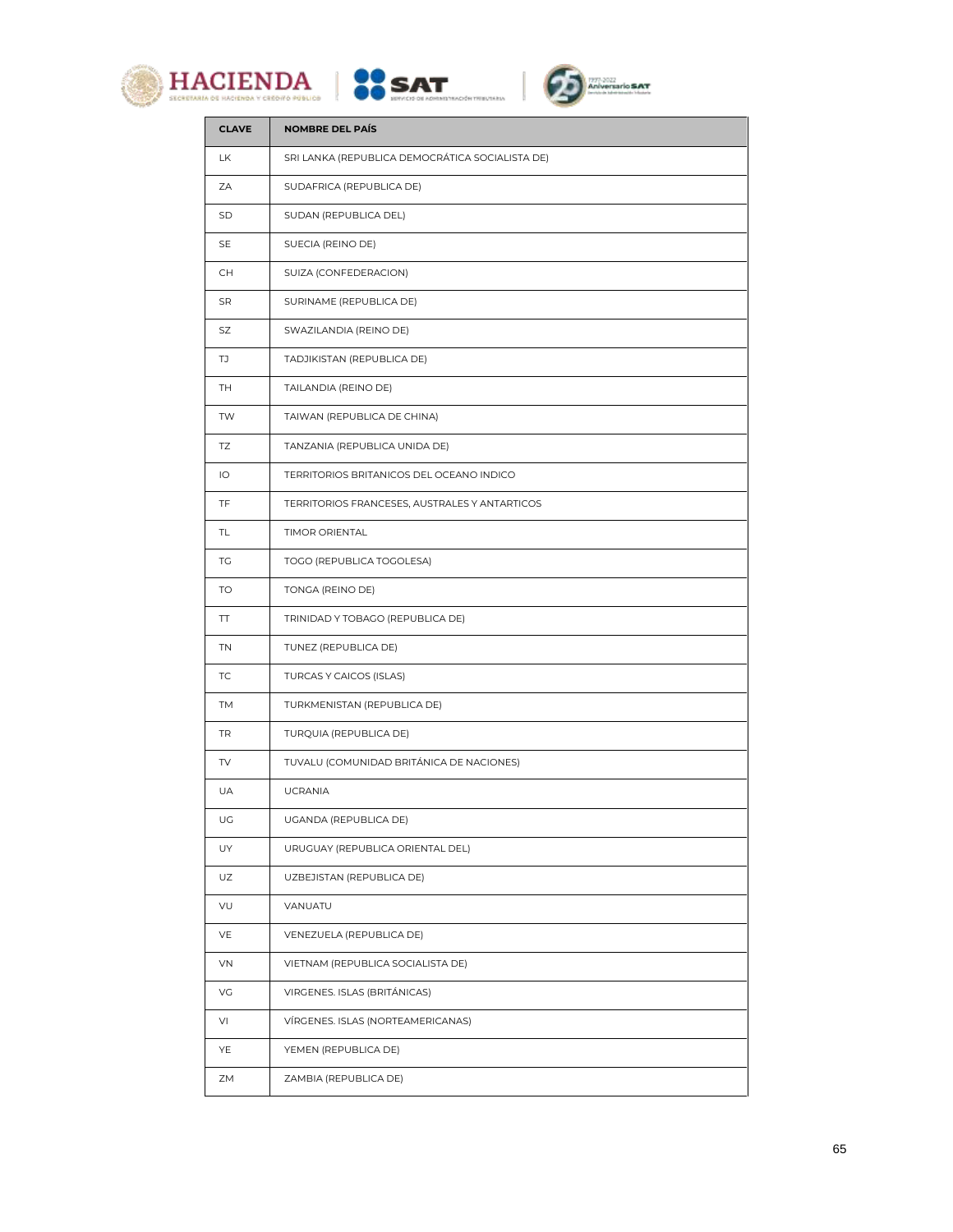



| <b>CLAVE</b> | NOMBRE DEL PAÍS         |
|--------------|-------------------------|
| 7W           | ZIMBABWE (REPUBLICA DE) |

**AS SAT** 

## **APÉNDICE VII. CATÁLOGO DE "TIPO DE MONEDA".**

PARA LOS EFECTOS DE ESTE APÉNDICE, SE APLICARÁ EL CATÁLOGO VIGENTE A LA FECHA DE PRESENTACIÓN DEL DICTAMEN FISCAL, SEGÚN EL APÉNDICE 5.- CLAVES DE MONEDAS, DEL ANEXO 22 DE LAS REGLAS DE CARÁCTER GENERAL EN MATERIA DE COMERCIO EXTERIOR PARA 2016, PUBLICADO EN EL DIARIO OFICIAL DE LA FEDERACIÓN EL 28 DE ENERO DE 2016, EL CUAL SE PRESENTA A CONTINUACIÓN.

| <b>PAÍS</b>      | <b>NOMBRE MONEDA</b>  |
|------------------|-----------------------|
| ÁFRICA CENTRAL   | <b>FRANCO</b>         |
| ALBANIA          | <b>LEK</b>            |
| ALEMANIA         | <b>EURO</b>           |
| ANTILLAS HOLAN.  | <b>FLORIN</b>         |
| ARABIA SAUDITA   | RIYAL                 |
| ARGELIA          | <b>DINAR</b>          |
| ARGENTINA        | PESO                  |
| <b>AUSTRALIA</b> | <b>DOLAR</b>          |
| <b>AUSTRIA</b>   | <b>EURO</b>           |
| <b>BAHAMAS</b>   | <b>DOLAR</b>          |
| <b>BAHRAIN</b>   | <b>DINAR</b>          |
| <b>BARBADOS</b>  | <b>DOLAR</b>          |
| <b>BELGICA</b>   | <b>EURO</b>           |
| <b>BELICE</b>    | <b>DOLAR</b>          |
| <b>BERMUDA</b>   | <b>DOLAR</b>          |
| <b>BOLIVIA</b>   | <b>BOLIVIANO</b>      |
| <b>BRASIL</b>    | <b>REAL</b>           |
| <b>BULGARIA</b>  | LEV                   |
| CANADA           | <b>DOLAR</b>          |
| <b>CHILE</b>     | PESO                  |
| <b>CHINA</b>     | YUAN CONTINENTAL      |
| <b>CHINA</b>     | YUAN EXTRACONTINENTAL |
| CHIPRE           | <b>EURO</b>           |
| <b>COLOMBIA</b>  | PESO                  |
| COREA DEL NORTE  | <b>WON</b>            |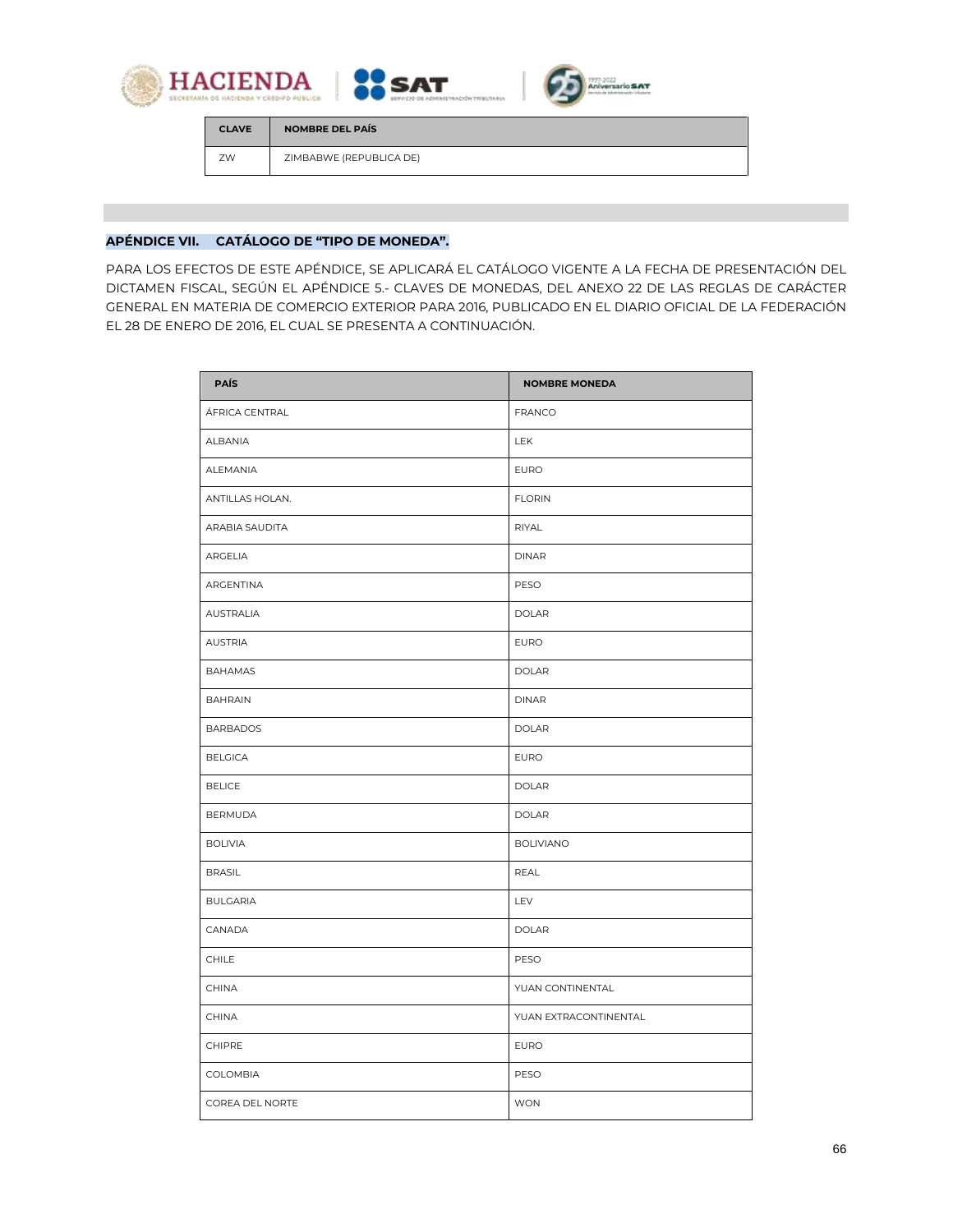





| <b>PAÍS</b>         | <b>NOMBRE MONEDA</b> |
|---------------------|----------------------|
| COREA DEL SUR       | <b>WON</b>           |
| <b>COSTA RICA</b>   | COLON                |
| <b>CUBA</b>         | PESO                 |
| <b>DINAMARCA</b>    | CORONA               |
| <b>ECUADOR</b>      | <b>DOLAR</b>         |
| <b>EGIPTO</b>       | LIBRA                |
| EL SALVADOR         | <b>COLON</b>         |
| EM. ARABES UNIDOS   | <b>DIRHAM</b>        |
| <b>ESLOVENIA</b>    | <b>EURO</b>          |
| ESPAÑA              | <b>EURO</b>          |
| <b>ESTONIA</b>      | <b>EURO</b>          |
| <b>ETIOPIA</b>      | <b>BIRR</b>          |
| E.U.A.              | <b>DOLAR</b>         |
| FED. RUSA           | RUBLO                |
| <b>FIDJI</b>        | <b>DOLAR</b>         |
| <b>FILIPINAS</b>    | PESO                 |
| <b>FINLANDIA</b>    | <b>EURO</b>          |
| <b>FRANCIA</b>      | <b>EURO</b>          |
| <b>GHANA</b>        | CEDI                 |
| <b>GRAN BRETAÑA</b> | LIBRA ESTERLINA      |
| <b>GRECIA</b>       | <b>EURO</b>          |
| <b>GUATEMALA</b>    | QUETZAL              |
| <b>GUYANA</b>       | <b>DOLAR</b>         |
| <b>HAITI</b>        | <b>GOURDE</b>        |
| <b>HOLANDA</b>      | <b>EURO</b>          |
| HONDURAS            | LEMPIRA              |
| <b>HONG KONG</b>    | <b>DOLAR</b>         |
| <b>HUNGRIA</b>      | <b>FORIN</b>         |
| <b>INDIA</b>        | <b>RUPIA</b>         |
| <b>INDONESIA</b>    | <b>RUPIA</b>         |
| <b>IRAK</b>         | <b>DINAR</b>         |
| <b>IRAN</b>         | RIYAL                |
| <b>IRLANDA</b>      | <b>EURO</b>          |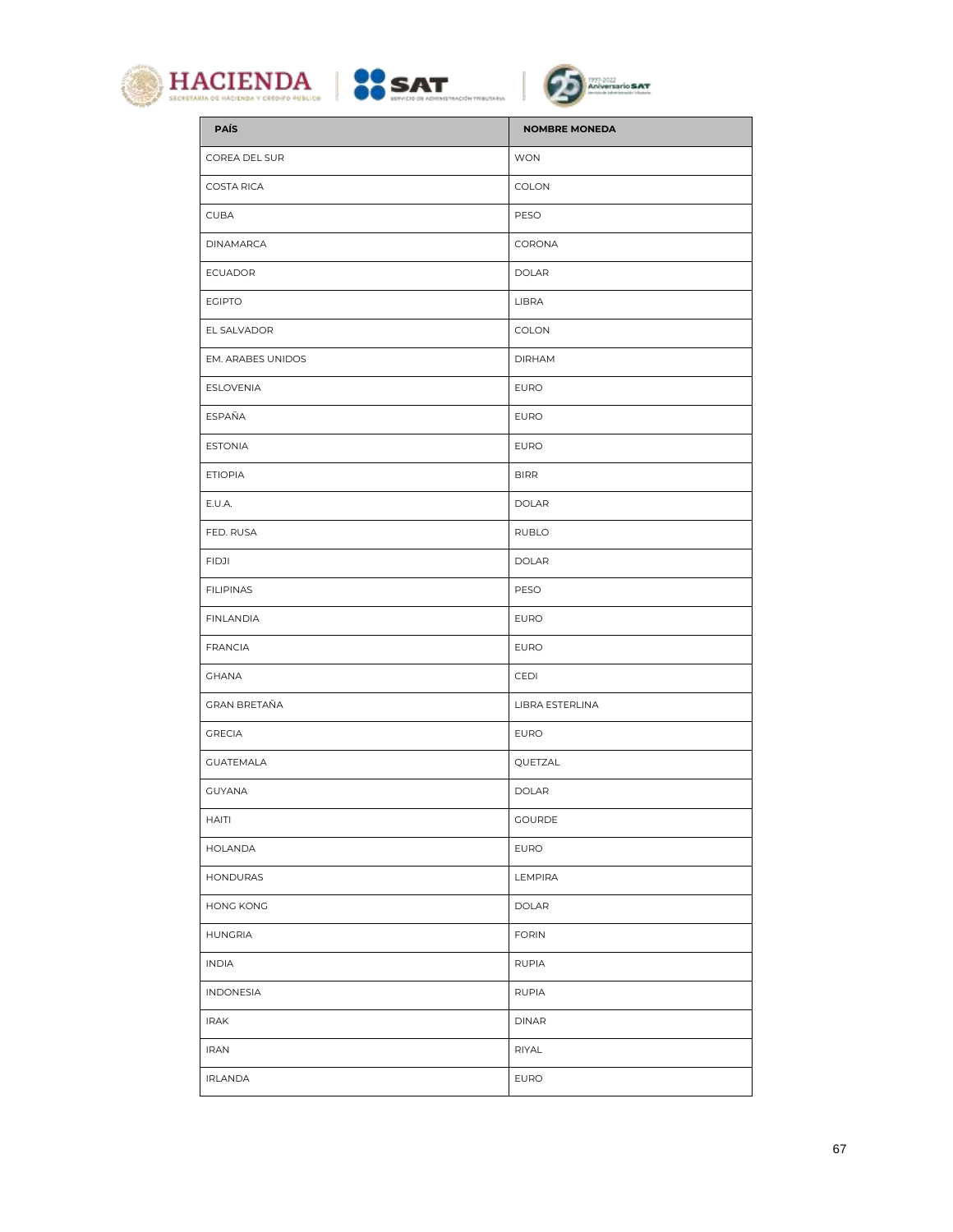





| <b>PAÍS</b>                     | <b>NOMBRE MONEDA</b> |
|---------------------------------|----------------------|
| <b>ISLANDIA</b>                 | CORONA               |
| <b>ISRAEL</b>                   | SHEKEL               |
| <b>ITALIA</b>                   | <b>EURO</b>          |
| <b>JAMAICA</b>                  | <b>DOLAR</b>         |
| <b>JAPON</b>                    | <b>YEN</b>           |
| <b>JORDANIA</b>                 | <b>DINAR</b>         |
| KENYA                           | <b>CHELIN</b>        |
| KUWAIT                          | <b>DINAR</b>         |
| LETONIA                         | <b>EURO</b>          |
| <b>LIBANO</b>                   | LIBRA                |
| LIBIA                           | <b>DINAR</b>         |
| LITUANIA                        | <b>LITAS</b>         |
| LUXEMBURGO                      | <b>EURO</b>          |
| MALASIA                         | RINGGIT              |
| <b>MALTA</b>                    | <b>EURO</b>          |
| MARRUECOS                       | <b>DIRHAM</b>        |
| <b>MÉXICO</b>                   | PESO                 |
| MONTENEGRO                      | <b>EURO</b>          |
| NICARAGUA                       | CORDOBA              |
| NIGERIA (FED)                   | <b>NAIRA</b>         |
| NORUEGA                         | CORONA               |
| NUEVA ZELANDA                   | <b>DOLAR</b>         |
| PAKISTAN                        | <b>RUPIA</b>         |
| PALESTINA                       | SHEKEL               |
| PANAMA                          | <b>BALBOA</b>        |
| PARAGUAY                        | <b>GUARANI</b>       |
| PERU                            | N. SOL               |
| POLONIA                         | ZLOTY                |
| PORTUGAL                        | <b>EURO</b>          |
| PUERTO RICO                     | <b>DOLAR</b>         |
| REPUBLICA CHECA                 | CORONA               |
| REPUBLICA DEMOCRÁTICA DEL CONGO | <b>FRANCO</b>        |
| REPUBLICA DE SERBIA             | <b>DINAR</b>         |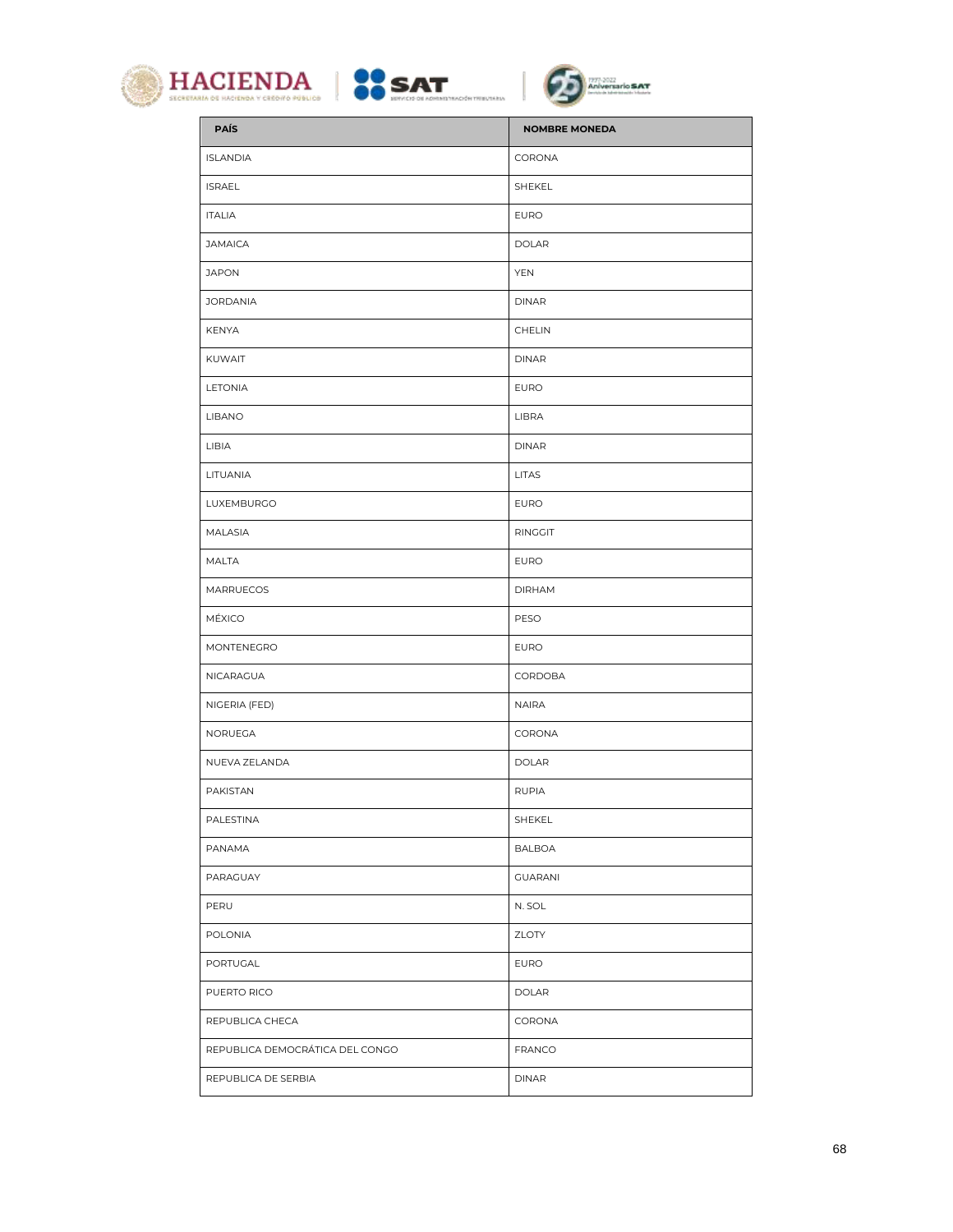





| <b>PAÍS</b>          | <b>NOMBRE MONEDA</b> |
|----------------------|----------------------|
| REPUBLICA DOMINICANA | PESO                 |
| REPUBLICA ESLOVACA   | <b>EURO</b>          |
| RUMANIA              | LEU                  |
| SINGAPUR             | <b>DOLAR</b>         |
| SIRIA                | LIBRA                |
| SRI-LANKA            | <b>RUPIA</b>         |
| <b>SUECIA</b>        | CORONA               |
| SUIZA                | <b>FRANCO</b>        |
| SURINAM              | <b>DOLAR</b>         |
| <b>TAILANDIA</b>     | <b>BAHT</b>          |
| <b>TAIWAN</b>        | NUEVO DOLAR          |
| TANZANIA             | <b>CHELIN</b>        |
| TRINIDAD Y TOBAGO    | <b>DOLAR</b>         |
| <b>TURQUIA</b>       | LIRA                 |
| <b>UCRANIA</b>       | <b>HRYVNA</b>        |
| UNION SUDAFRICANA    | <b>RAND</b>          |
| URUGUAY              | PESO                 |
| U. MON. EUROPEA      | <b>EURO</b>          |
| VENEZUELA            | BOLIVAR FUERTE       |
| <b>VIETNAM</b>       | <b>DONG</b>          |
| YEMEN (DEM. POP.)    | RIAL                 |
| YUGOSLAVIA           | <b>DINAR</b>         |
| LOS DEMÁS PAÍSES     | OTRAS MONEDAS        |

**APÉNDICE VIII. CATÁLOGO DE "PRINCIPALES ACTIVOS INTANGIBLES", PARA EFECTOS DEL ANEXO "INFORMACIÓN SOBRE SUS OPERACIONES CON PARTES RELACIONADAS".**

PRINCIPALES ACTIVOS INTANGIBLES (APÉNDICE B DE LA NORMA DE INFORMACIÓN FINANCIERA C-8 ACTIVOS INTANGIBLES).

| <b>CLAVE</b> | <b>I. ACTIVOS RELACIONADOS CON EL MERCADO</b> |
|--------------|-----------------------------------------------|
| IA)          | <b>MARCAS REGISTRADAS</b>                     |
| IB)          | NOMBRES COMERCIALES                           |
| C            | MARCAS DE SERVICIO O CERTIFICACIÓN            |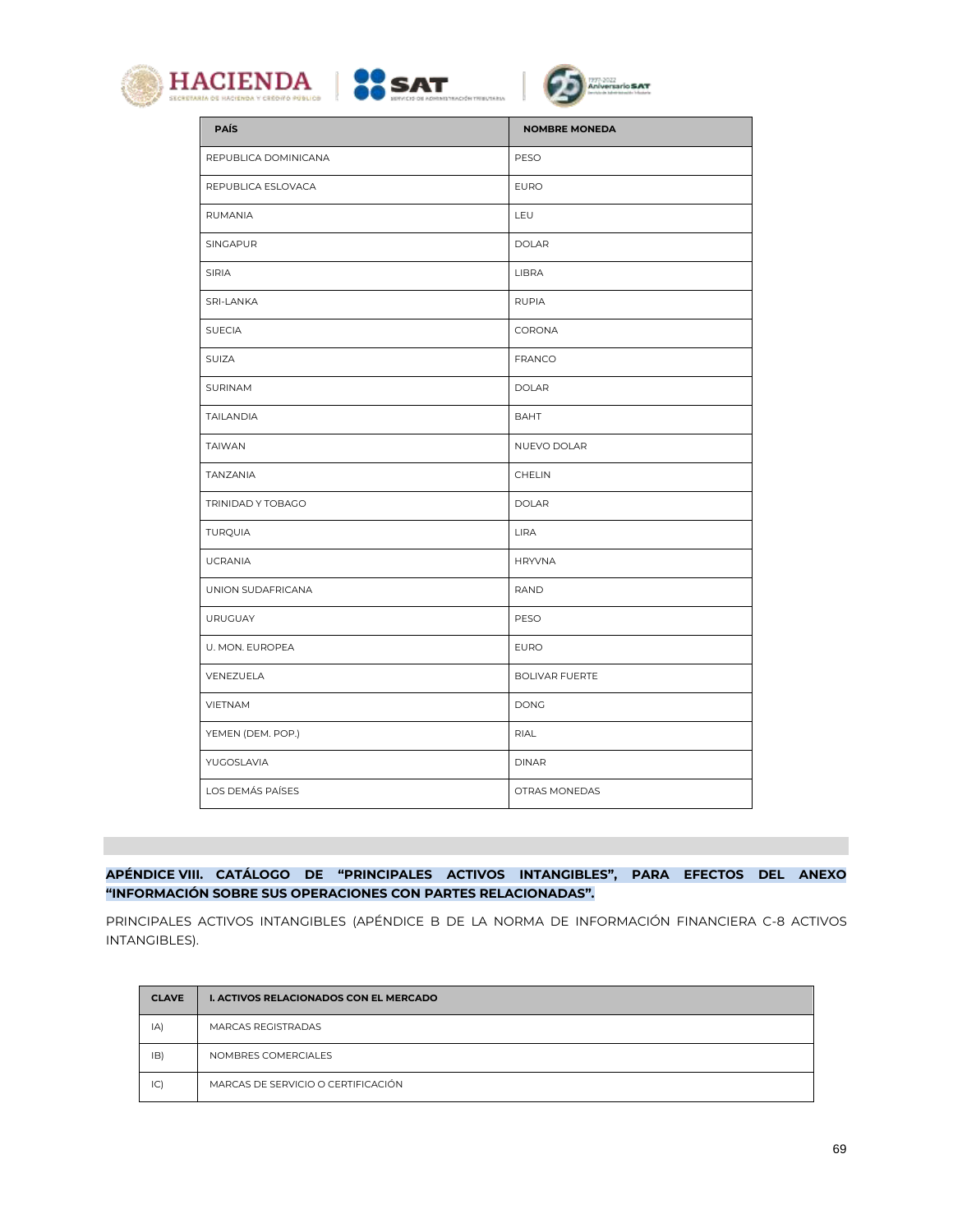





| <b>CLAVE</b> | <b>I. ACTIVOS RELACIONADOS CON EL MERCADO</b>                                                                                                                                        |
|--------------|--------------------------------------------------------------------------------------------------------------------------------------------------------------------------------------|
| ID)          | IMAGEN DE MERCADO                                                                                                                                                                    |
| IE)          | NOMBRES DE PORTALES O "SITIOS DE RED" EN INTERNET                                                                                                                                    |
| IF)          | ACUERDOS DE NO COMPETENCIA                                                                                                                                                           |
| G            | DERECHOS (TRANSMISIÓN DE RADIO, DESARROLLO, DISTRIBUCIÓN DE GAS, ATERRIZAJE, RENTA, MINEROS, SERVICIO DE<br>HIPOTECA, FRANQUICIA READQUIRIDA, SERVICIO, CORTE DE MADERA, USO O AGUA) |
| HH)          | <b>OTROS</b>                                                                                                                                                                         |

| <b>CLAVE</b> | <b>II. ACTIVOS RELACIONADOS CON LA CARTERA DE CLIENTES</b>            |
|--------------|-----------------------------------------------------------------------|
| IIA)         | <b>LISTAS DE CLIENTES</b>                                             |
| IIB          | PRODUCCIÓN CONTRATADA Y PEDIDOS FINCADOS                              |
| IIC)         | CONTRATOS CON CLIENTES Y LAS CORRESPONDIENTES RELACIONES CON CLIENTES |
| IID)         | RELACIONES NO CONTRACTUALES CON CLIENTES                              |
| I(E)         | <b>OTROS</b>                                                          |

| <b>CLAVE</b>     | III. ACTIVOS INTELECTUALES O ARTISTICOS                                             |
|------------------|-------------------------------------------------------------------------------------|
| IIIA)            | OBRAS TEATRALES, OPERAS, BALLETS, ETC.                                              |
| IIIB)            | LIBROS, REVISTAS, PERIODICOS, MANUSCRITOS Y OTRO MATERIAL LITERARIO                 |
| IIIC)            | <b>OBRAS MUSICALES</b>                                                              |
| III <sub>D</sub> | PINTURAS Y FOTOGRAFÍAS                                                              |
| IIIE)            | MATERIAL AUDIOVISUAL, VIDEOS, PELÍCULAS, VIDEOS MUSICALES Y PROGRAMAS DE TELEVISIÓN |
| IIIF)            | <b>OTROS</b>                                                                        |

| <b>CLAVE</b> | IV. ACTIVOS BASADOS EN CONTRATOS O DERECHOS                                                               |
|--------------|-----------------------------------------------------------------------------------------------------------|
| IVA)         | CONTRATOS DE LICENCIA DE USO, REGALÍA Y PRIORIDAD                                                         |
| IVB)         | CONTRATOS DE PUBLICIDAD, CONSTRUCCIÓN, ADMINISTRACIÓN, SERVICIO O SUMINISTRO                              |
| IVC)         | PERMISOS O CONCESIONES DE EXPLOTACIÓN DE RECURSOS, ASÍ COMO DE PUERTOS Y AEROPUERTOS                      |
| IVD)         | CONTRATOS DE ARRENDAMIENTO                                                                                |
| IVE)         | PERMISOS DE CONSTRUCCIÓN                                                                                  |
| IVF)         | <b>FRANQUICIAS</b>                                                                                        |
| IVG)         | PERMISOS, CONCESIONES O DERECHOS DE TRANSMISIÓN DE CABLE, RADIO, TELEVISIÓN Y TELEDIFUSIÓN                |
| IVH)         | PERMISOS O DERECHOS DE SUMINISTRO DE AGUA, ENERGÍA, DISTRIBUCIÓN DE GAS, ATERROZAJE, RENTA, MINEROS, ETC. |
| IVI)         | <b>OTROS</b>                                                                                              |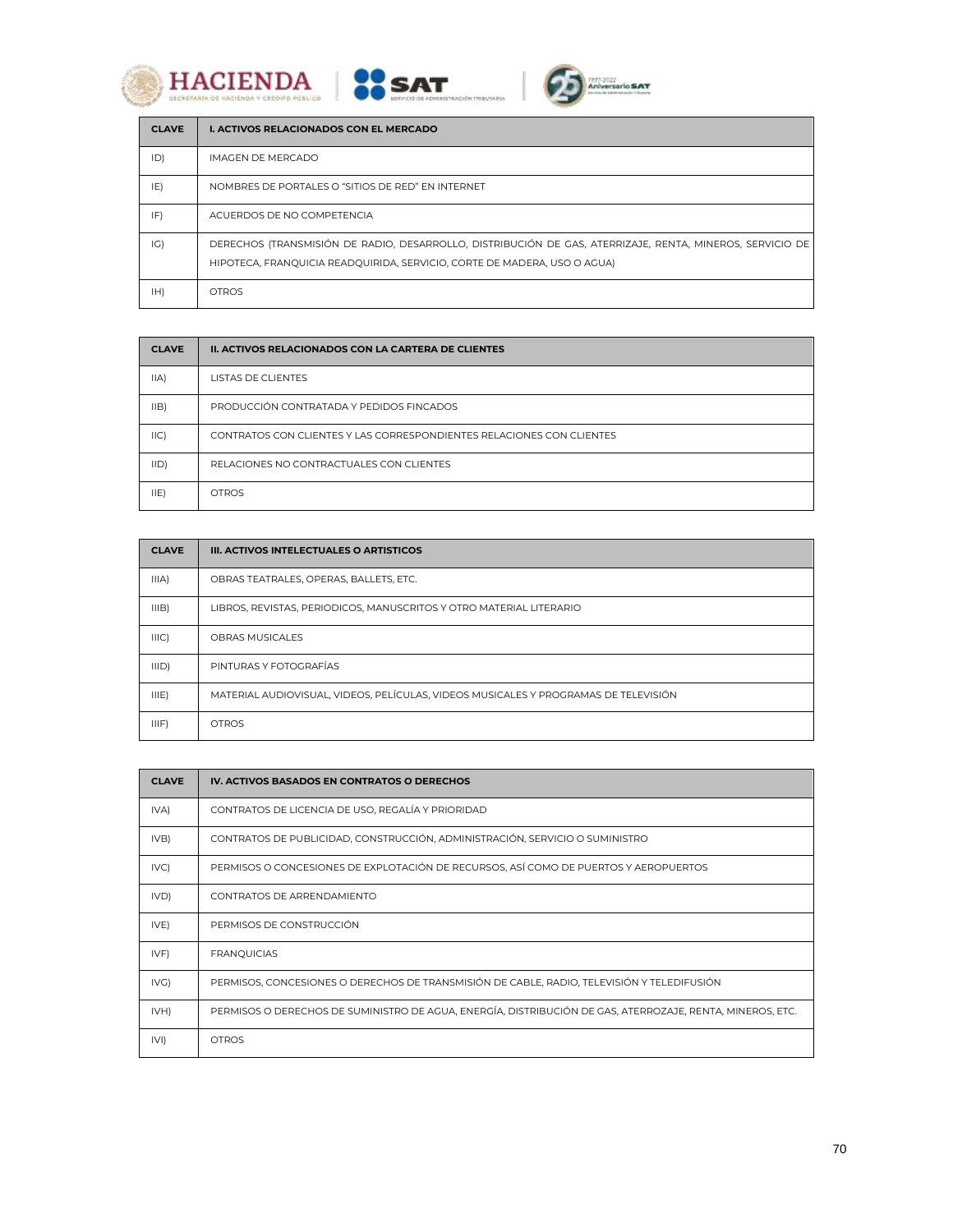





| <b>CLAVE</b> | V. ACTIVOS INTANGIBLES TECNOLÓGICOS                                                                           |
|--------------|---------------------------------------------------------------------------------------------------------------|
| VA)          | PATENTES TECNOLÓGICAS                                                                                         |
| VB           | INVESTIGACIÓN Y DESARROLLO EN PROCESO                                                                         |
| VC)          | SISTEMAS DE CÓMPUTO (SOFTWARE), Y LICENCIAS, PROGRAMAS DE CÓMPUTO, SISTEMAS DE INFORMACIÓN, FORMATOS,<br>ETC. |
| VD)          | TECNOLOGÍA NO PATENTADA, CONOCIMIENTO TÉCNICO.                                                                |
| $VE$ )       | BASES DE DATOS, TÍTULOS DE PLANTAS                                                                            |
| VF)          | PROCESOS Y FÓRMULAS CONFIDENCIALES                                                                            |
| VG)          | DIBUJOS TÉCNICOS, MANUALES DE PROCEDIMIENTOS TÉCNICOS, PLANOS                                                 |
| VH)          | CREACIÓN DE PROCESOS DE MANUFACTURA, PROCEDIMIENTOS, LÍNEAS DE PRODUCCIÓN                                     |
| VI)          | <b>OTROS</b>                                                                                                  |

| <b>CLAVE</b> | VI. ACTIVOS INTANGIBLES DISTINTOS A LOS ANTERIORES |
|--------------|----------------------------------------------------|
| VÍA)         | OTROS                                              |

# **APÉNDICE IX. CATÁLOGO DE "CONCEPTO MÁS IMPORTANTE QUE ORIGINÓ EL SALDO", PARA EFECTOS DEL ANEXO "CUENTAS Y DOCUMENTOS POR COBRAR Y POR PAGAR EN MONEDA EXTRANJERA", (NO APLICABLE PARA DICTÁMENES FISCALES DEL SECTOR FINANCIERO).**

| <b>CLAVE</b>   | <b>DEUDORES</b>              |
|----------------|------------------------------|
| $\mathbf{1}$   | FONDO FIJO                   |
| 2              | CUENTA DE CHEQUES            |
| 3              | <b>CUENTA DE INVERSIONES</b> |
| $\overline{4}$ | <b>VENTAS DE INVENTARIOS</b> |
| 5              | <b>VENTAS DE ACTIVO FIJO</b> |
| 6              | <b>VENTAS DE INTANGIBLES</b> |
| 7              | <b>VENTAS DE ACCIONES</b>    |
| 8              | <b>ANTICIPOS</b>             |
| 9              | PRÉSTAMOS                    |
| 10             | <b>REGALÍAS</b>              |
| $\mathbf{1}$   | ASISTENCIA TÉCNICA           |
| 12             | PUBLICIDAD                   |
| 13             | <b>MAQUILA</b>               |
| 14             | VENTA DE CARTERA             |
| 15             | <b>REEMBOLSOS</b>            |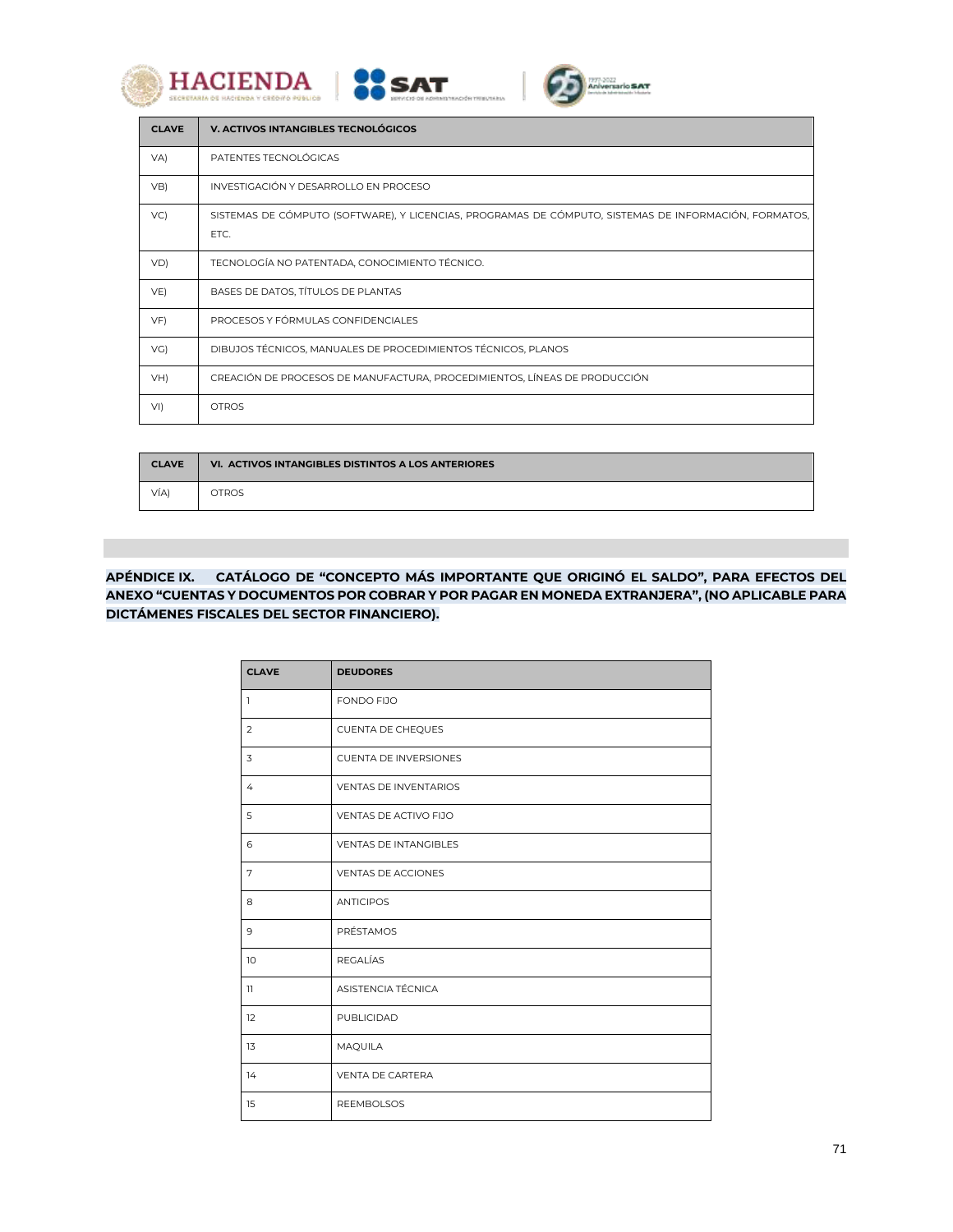





| <b>CLAVE</b> | <b>DEUDORES</b>                                 |
|--------------|-------------------------------------------------|
| 16           | <b>DIVIDENDOS</b>                               |
| 17           | <b>COMISIONES</b>                               |
| 18           | OPERACIONES FINANCIERAS DERIVADAS               |
| 19           | ARRENDAMIENTO                                   |
| 20           | PRESTACIÓN DE SERVICIOS                         |
| 21           | SERVICIOS ADMINISTRATIVOS                       |
| 22           | <b>INTERESES DEVENGADOS</b>                     |
| 23           | <b>GASTOS POR CUENTA DE PARTES RELACIONADAS</b> |
| 24           | <b>FNAJENACIÓN DE INTANGIBI ES</b>              |
| 25           | ENAJENACIÓN DE OTROS CARGOS Y GASTOS DIFERIDOS  |
| 26           | ENAJENACIÓN DE ACCIONES                         |
| 27           | ENAJENACIÓN DE ACTIVO FIJO                      |
| 28           | ENAJENACIÓN DE TERRENOS                         |
| 29           | <b>OTROS DEUDOR</b>                             |

| <b>CLAVE</b>   | <b>ACREEDORES</b>              |
|----------------|--------------------------------|
| $\mathbf{I}$   | PRÉSTAMOS                      |
| $\overline{2}$ | <b>COMPRAS DE INVENTARIOS</b>  |
| 3              | COMPRAS DE ACTIVO FIJO         |
| 4              | COMPRAS DE INTANGIBLES         |
| 5              | <b>COMPRAS DE ACCIONES</b>     |
| 6              | <b>ANTICIPOS</b>               |
| $\overline{7}$ | CONCESIONES                    |
| 8              | <b>DERECHOS</b>                |
| $\mathbf 9$    | POR ADQUISICIÓN DE ACCIONES    |
| 10             | INTERESES POR VENTA DE CARTERA |
| $\mathbb{I}$   | <b>GASTOS A PRORRATA</b>       |
| 12             | <b>GARANTÍAS</b>               |
| 13             | <b>HONORARIOS</b>              |
| 14             | PUBLICIDAD                     |
| 15             | MAQUILA                        |
| 16             | <b>SERVICIOS</b>               |
| 17             | <b>COMISIONES</b>              |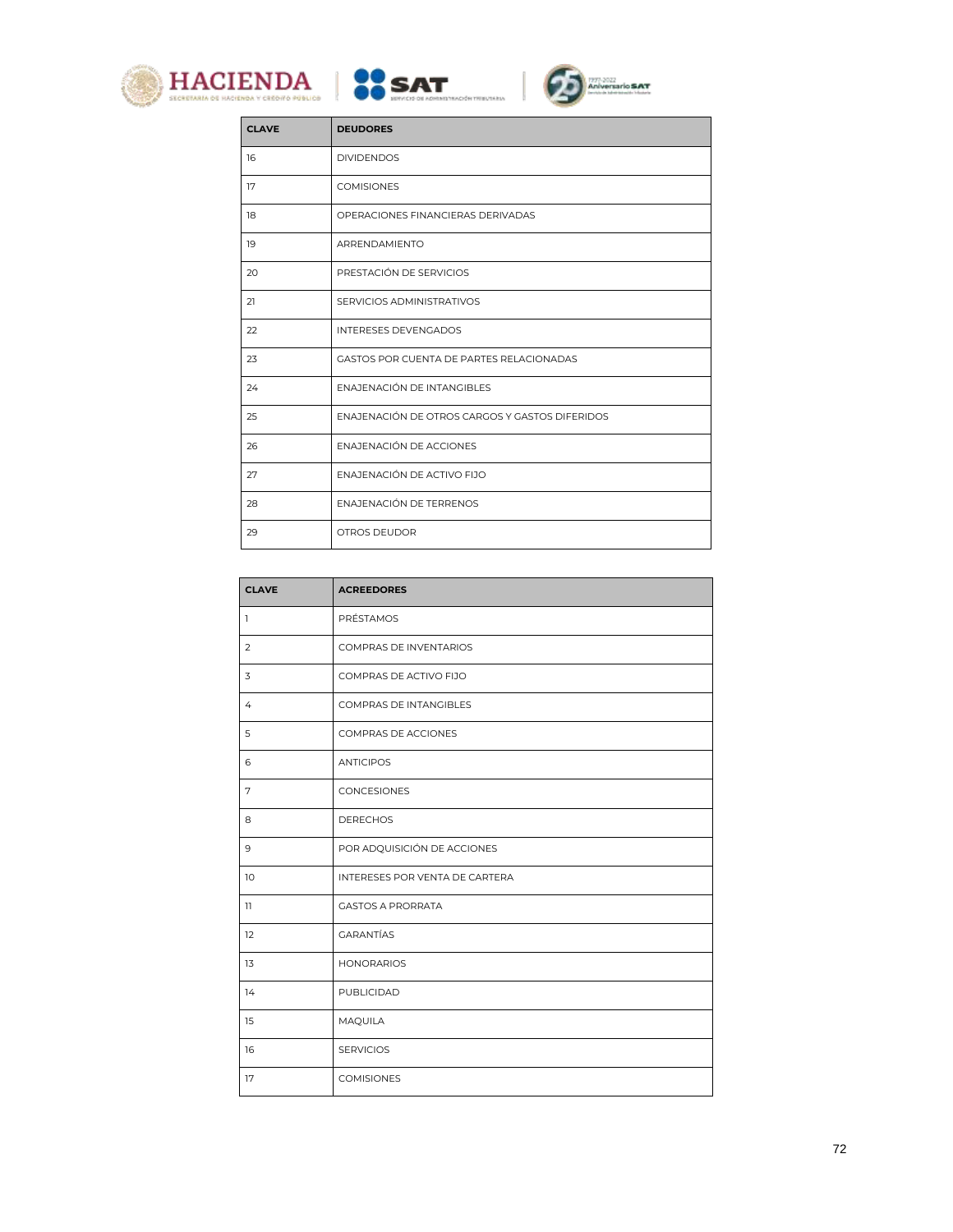





| <b>CLAVE</b> | <b>ACREEDORES</b>        |
|--------------|--------------------------|
| 18           | <b>INTERESES A CARGO</b> |
| 19           | OTROS ACREEDOR           |

## **APÉNDICE X. CATÁLOGO DE "TIPO DE FINANCIAMIENTO", PARA EFECTOS DEL ANEXO "PRÉSTAMOS DEL EXTRANJERO".**

| <b>CLAVE</b>   | <b>TIPO DE FINANCIAMIENTO</b> |
|----------------|-------------------------------|
| А              | ACEPTACIONES BANCARIAS        |
| B              | CARTAS DE CRÉDITO             |
| $\mathsf C$    | CRÉDITO PUENTE                |
| $\mathsf D$    | <b>DIRECTO</b>                |
| $\mathsf E$    | HABILITACIÓN O AVIO           |
| $\mathsf{F}$   | <b>HIPOTECARIO</b>            |
| G              | LÍNEAS GLOBALES               |
| H              | PRENDARIO                     |
| $\overline{1}$ | PROTOCÓLOS                    |
| $\mathsf{J}$   | QUIROGRAFARIOS                |
| K              | <b>REFACCIONARIO</b>          |
| $\mathsf L$    | REVOLVENTE                    |
| M              | SINDICADO                     |
| $\mathsf{N}$   | <b>OTRO</b>                   |

## **APÉNDICE XI. CATÁLOGO DE "FRECUENCIA DE EXIGIBILIDAD DEL PAGO DE INTERESES", PARA EFECTOS DEL ANEXO "PRÉSTAMOS DEL EXTRANJERO".**

| <b>CLAVE</b> | <b>FRECUENCIA</b> |
|--------------|-------------------|
|              | MENSUAL           |
|              | TRIMESTRAL        |
| 3            | SEMESTRAL         |
| 4            | ANUAL             |
| 5            | <b>OTRO</b>       |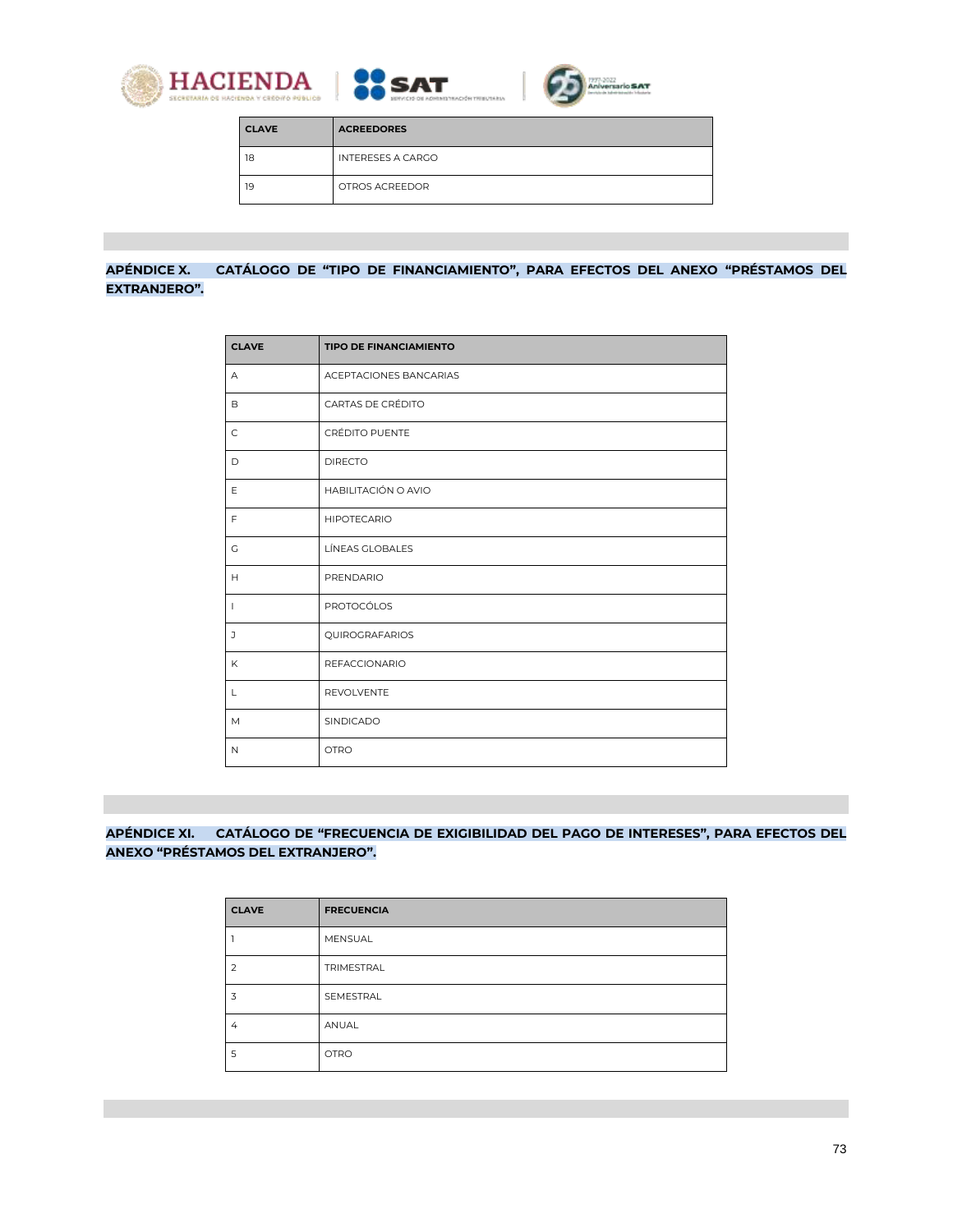



#### **APÉNDICE XII. CATÁLOGO DE "TIPO DE INGRESOS EN REFIPRES", PARA EFECTOS DEL ANEXO "OPERACIONES SUJETAS A REGÍMENES FISCALES PREFERENTES".**

**SAT** 

| <b>CLAVE</b>  | <b>FRECUENCIA</b>                                                                       |
|---------------|-----------------------------------------------------------------------------------------|
|               | INTERESES EN INSTITUCIONES DEL SISTEMA FINANCIERO                                       |
| $\mathcal{P}$ | DERIVADOS DE SOCIEDADES O FONDOS DE INVERSIÓN                                           |
| 3             | OTROS INGRESOS DERIVADOS DE ENTIDADES DEL SISTEMA FINANCIERO (SWAPS,<br>OPCIONES, ETC.) |
| 4             | POR LA INVERSIÓN EN ACCIONES DE PERSONAS MORALES                                        |
| 5             | PARTICIPACIÓN EN FIDEICOMISOS Y SIMILARES                                               |
| 6             | DERIVADOS DE INVERSIONES EN ASOCIACIONES EN PARTICIPACIÓN Y SIMILARES                   |
| 7             | POR VENTA DE ACCIONES                                                                   |
| 8             | POR DIVIDENDOS O UTILIDADES                                                             |
| 9             | OTROS INGRESOS                                                                          |

#### **APÉNDICE XIII. CATÁLOGO DE "CARÁCTER DE PARTICIPACIÓN EN FIDEICOMISO O ENTIDAD O FIGURA JURÍDICA EXTRANJERA", PARA EFECTOS DEL ANEXO "OPERACIONES SUJETAS A REGÍMENES FISCALES PREFERENTES".**

| <b>CLAVE</b>  | <b>FRECUENCIA</b>              |
|---------------|--------------------------------|
|               | <b>FIDEICOMITENTE</b>          |
| $\mathcal{P}$ | <b>FIDEICOMISARIO</b>          |
| 3             | <b>FIDUCIARIO</b>              |
| 4             | BENEFICIARIO EFECTIVO          |
| 5             | APORTANTE DE BIENES O DERECHOS |
| 6             | <b>ADMINISTRADOR</b>           |

**APÉNDICE XIV. CATÁLOGO DE "TASA DE IMPUESTO O EXENCIÓN PREVISTA EN ALGÚN TRATADO PARA EVITAR LA DOBLE TRIBUTACIÓN", PARA EFECTOS DEL ANEXO "OPERACIONES SUJETAS A REGÍMENES FISCALES PREFERENTES".**

| <b>CLAVE</b>             | <b>FRECUENCIA</b> |
|--------------------------|-------------------|
|                          | <b>TASA</b>       |
| $\overline{\phantom{a}}$ | EXENCIÓN          |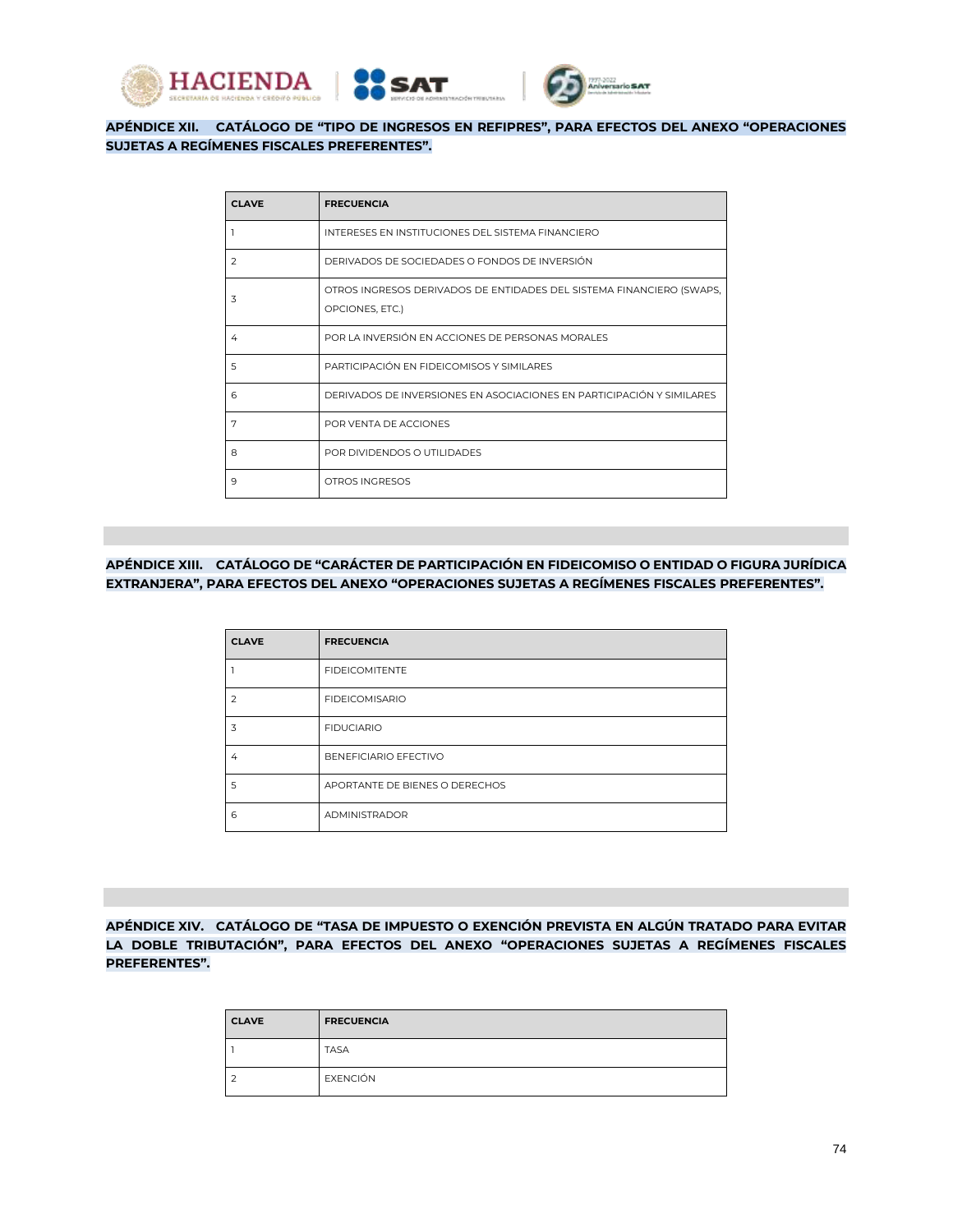





| <b>CLAVE</b> | <b>FRECUENCIA</b> |
|--------------|-------------------|
|              | <b>BENEFICIO</b>  |
| 4            | <b>SUBSIDIO</b>   |
| b.           | <b>OTROS</b>      |

**APÉNDICE XV. CATÁLOGO DE "CONCEPTO DE PAGO Y CONCEPTO ESPECIFICO DE LA OPERACIÓN", PARA EFECTOS DEL ANEXO "OPERACIONES CON RESIDENTES EN EL EXTRANJERO" (APLICABLE ÚNICAMENTE PARA EL DICTAMEN FISCAL DEL BANCO DE MÉXICO).**

| <b>CLAVE</b> | CONCEPTO DE PAGO Y CONCEPTO ESPECIFICO DE LA OPERACIÓN                                                                               |
|--------------|--------------------------------------------------------------------------------------------------------------------------------------|
| $\mathbf{1}$ | SUELDOS Y SALARIOS (EXCEPTO POR SERVICIOS GUBERNAMENTALES)                                                                           |
| 2            | SERVICIOS PERSONALES INDEPENDIENTES (EXCEPTO HONORARIOS A MIEMBROS DEL CONSEJO Y<br>POR SERVICIOS GUBERNAMENTALES)                   |
| 3            | HONORARIOS A MIEMBROS DEL CONSEJO                                                                                                    |
| 4            | INTERESES (ARTÍCULO 166. FRACCIÓN I LISR)                                                                                            |
| 5            | INTERESES (ARTÍCULO 166, FRACCIÓN II LISR)                                                                                           |
| 6            | INTERESES (ARTÍCULO 166, FRACCIÓN III LISR)                                                                                          |
| 7            | INTERESES (ARTÍCULO 166, FRACCIÓN IV LISR)                                                                                           |
| 8            | <b>INTERESES (OTROS)</b>                                                                                                             |
| 9            | DIVIDENDOS PAGADOS A LAS PERSONAS MORALES QUE SEAN PROPIETARIAS DE MÁS DEL 10% DE<br>LAS ACCIONES REPRESENTATIVAS DEL CAPITAL SOCIAL |
| 10           | DIVIDENDOS PAGADOS A OTRAS PERSONAS                                                                                                  |
| 11           | REGALÍAS POR EL USO O GOCE TEMPORAL DE CARROS DE FERROCARRIL (ARTÍCULO 167, FRACCIÓN<br>I LISR)                                      |
| 12           | REGALÍAS (DISTINTAS DE LAS COMPRENDIDAS EN LA FRACCIÓN I EXCEPTO ASISTENCIA TÉCNICA<br>DEL ARTÍCULO 167 FRACCIÓN II LISR)            |
| 13           | OTRAS REGALÍAS                                                                                                                       |
| 14           | ASISTENCIA TÉCNICA (ARTÍCULO 167 FRACCIÓN II LISR)                                                                                   |
| 15           | GANANCIAS DE CAPITAL (ENAJENACIÓN DE INMUEBLES)                                                                                      |
| 16           | GANANCIAS DE CAPITAL (ENAJENACIÓN DE ACCIONES O TÍTULOS VALOR)                                                                       |
| 17           | <b>GANANCIAS DE CAPITAL (OTROS)</b>                                                                                                  |
| 18           | REMUNERACIONES POR SERVICIOS GUBERNAMENTALES (SUELDOS Y SALARIOS)                                                                    |
| 19           | REMUNERACIONES POR SERVICIOS GUBERNAMENTALES (PENSIONES)                                                                             |
| 20           | REMUNERACIONES POR SERVICIOS GUBERNAMENTALES (OTROS)                                                                                 |
| 21           | PENSIONES ALIMENTICIAS                                                                                                               |
| 22           | ARTISTAS, DEPORTISTAS Y ESPECTÁCULOS PÚBLICOS                                                                                        |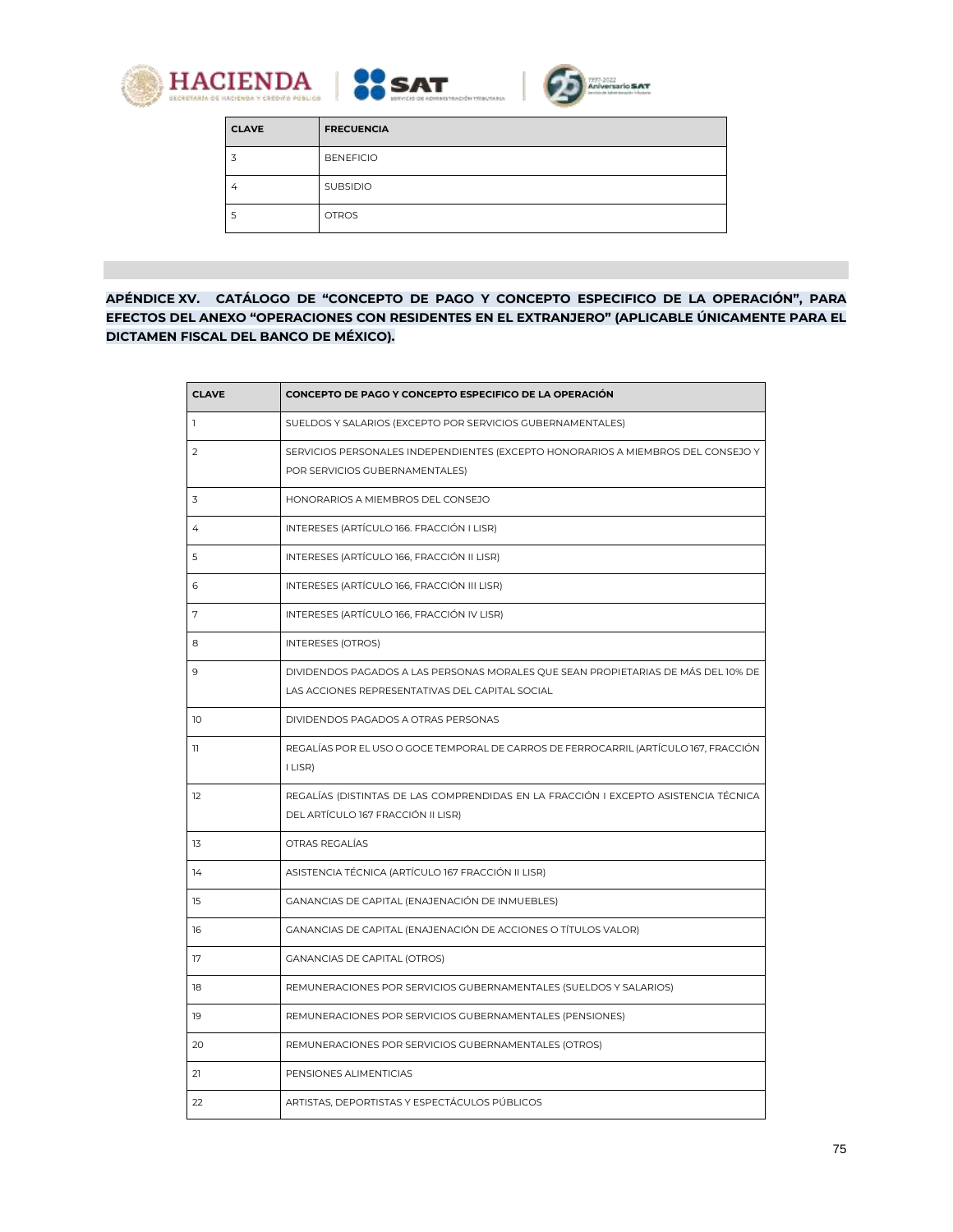





| <b>CLAVE</b> | CONCEPTO DE PAGO Y CONCEPTO ESPECIFICO DE LA OPERACIÓN                       |
|--------------|------------------------------------------------------------------------------|
| 23           | BIENES INMUEBLES (AGRICULTURA)                                               |
| 24           | BIENES INMUEBLES (REGALÍAS POR USO DE RECURSOS NATURALES)                    |
| 25           | BIENES INMUEBLES (USO O GOCE TEMPORAL)                                       |
| 26           | BIENES INMUEBLES (DESTINADOS A HOSPEDAJE)                                    |
| 27           | BIENES INMUEBLES (OTROS)                                                     |
| 28           | CONSTRUCCIÓN, INSTALACIÓN, MANTENIMIENTO Y MONTAJE                           |
| 29           | <b>COMISIONES</b>                                                            |
| 30           | INGRESOS DERIVADOS DE CONTRATOS DE SERVICIO TURÍSTICO DE TIEMPOS COMPARTIDOS |
| 31           | INGRESOS POR PRIMAS PAGADAS O CEDIDAS A REASEGURADORAS                       |
| 32           | INGRESOS POR PRIMAS PAGADAS O CEDIDAS A REASEGURADORAS CAUTIVAS              |
| 40           | OTROS ESPECIFICAR                                                            |
|              |                                                                              |

**APÉNDICE XVI. CATÁLOGO DE "VENCIMIENTO DEL PLAZO", PARA EFECTOS DEL APARTADO ". OPERACIONES FINANCIERAS DERIVADAS CONTRATADAS CON RESIDENTES EN EL EXTRANJERO".** 

| <b>CLAVE</b> | <b>VENCIMIENTO DEL PLAZO</b> |
|--------------|------------------------------|
|              | <b>REESTRUCTURO</b>          |
| 2            | <b>RECONTRATO</b>            |
| 3            | <b>RECONFIGURO</b>           |
| 4            | CERRO                        |
| 5            | CANCELO                      |
| 6            | LIQUIDO DE MANERA ANTICIPADA |
| 7            | LIQUIDO OPERACIÓN CONTRARIA  |

# **APÉNDICE XVII. CATÁLOGO DE "DESTINO DE PRÉSTAMO", PARA EFECTOS DEL APARTADO "SOCIOS O ACCIONISTAS QUE TUVIERON ACCIONES O PARTES SOCIALES".**

| <b>CLAVE</b>   | <b>DESTINO DE PRÉSTAMO</b> |
|----------------|----------------------------|
|                | <b>ACTIVO</b>              |
|                | <b>PASIVO</b>              |
|                | PAGO DIVIDENDOS            |
| $\overline{4}$ | <b>UTILIDADES</b>          |